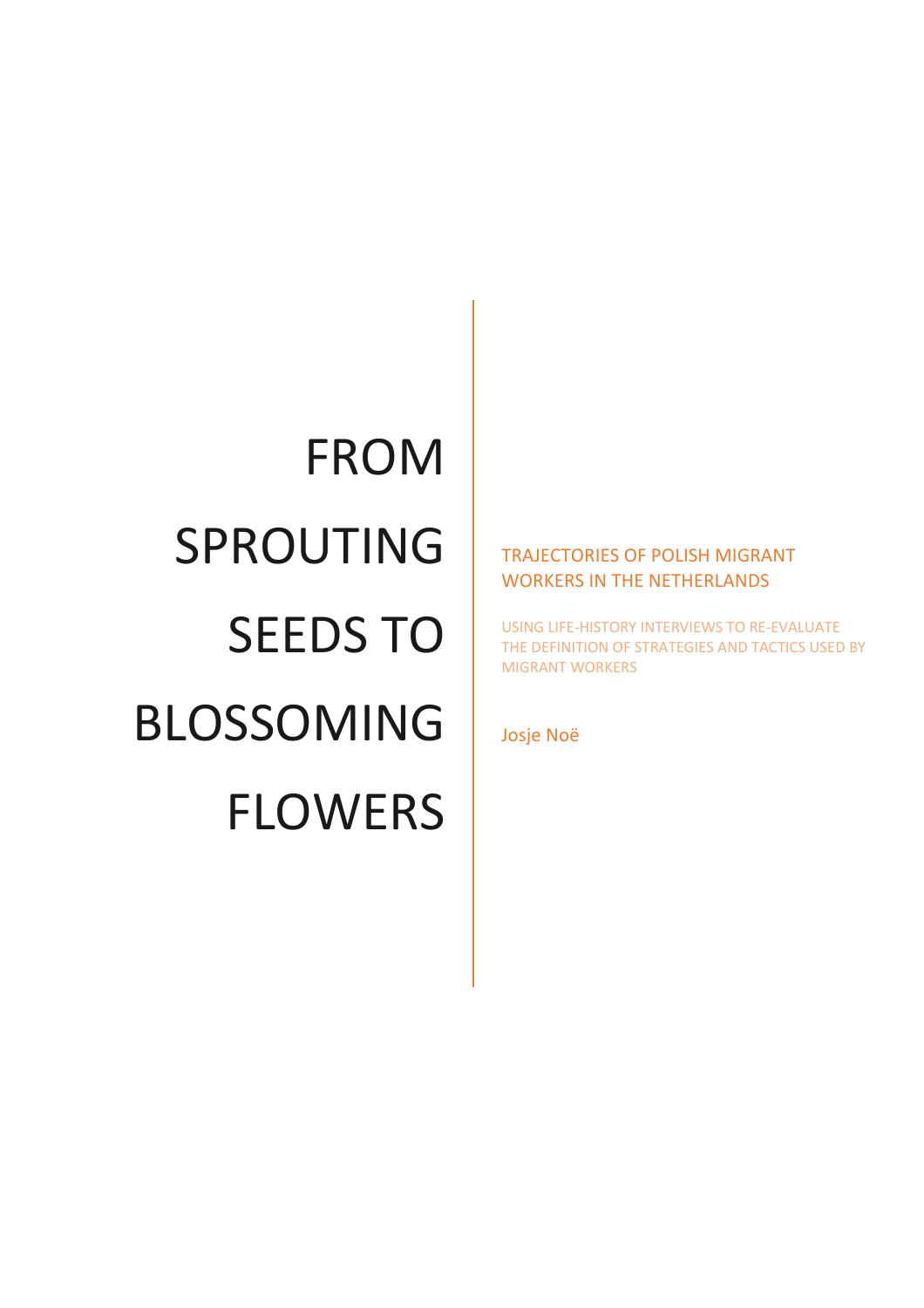## From Sprouting Seeds to Blossoming Flowers: Trajectories of Polish Migrant Workers in the **Netherlands**

Using life-history interviews to re-evaluate the definition of strategies and tactics used by migrant workers

> Josje Noë 103276 26-04-2022 Thesis MSc International Development Studies Dr. Ir. LA de Vries Wageningen University and Research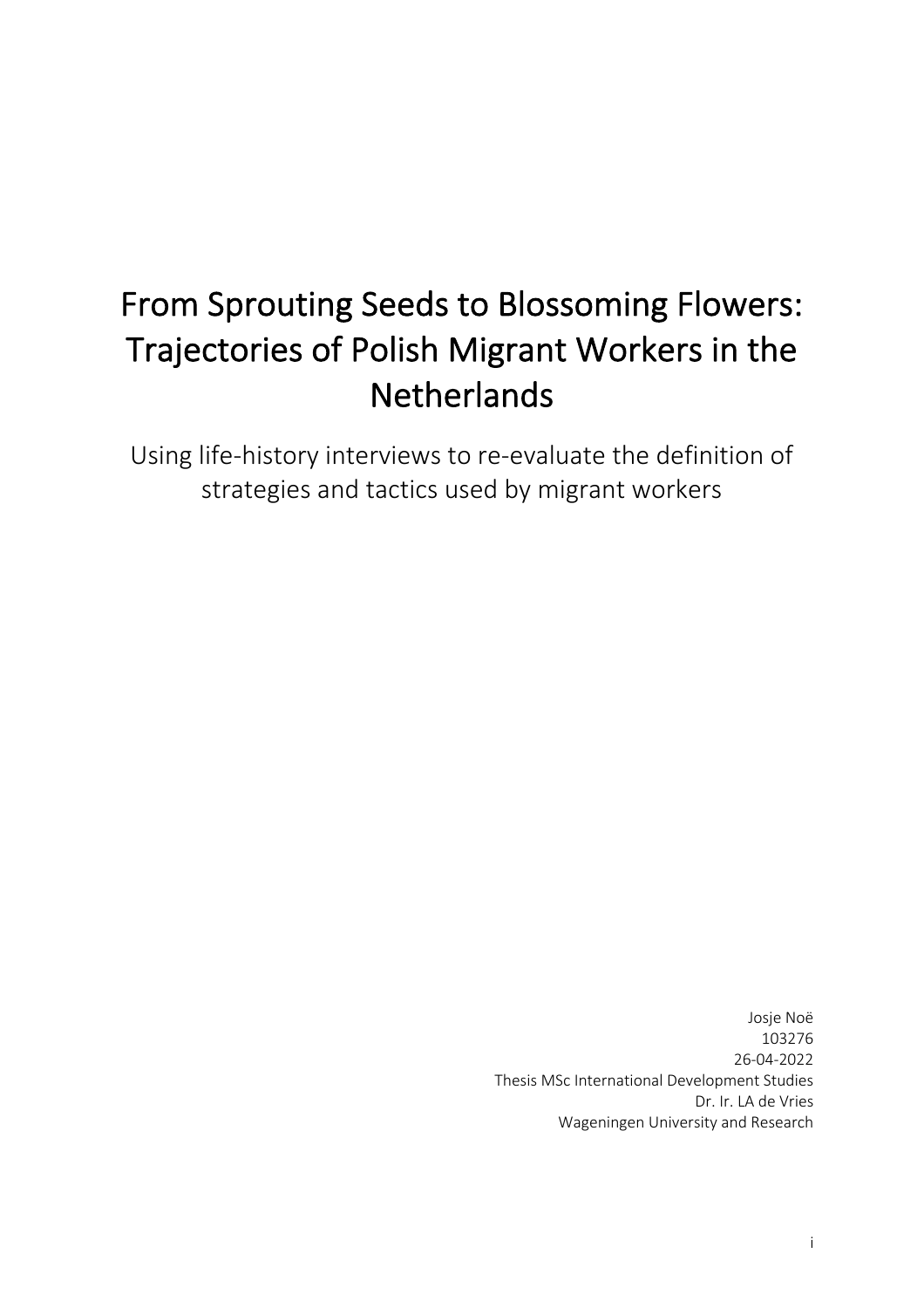### Executive summary

Trajectories of migrant workers are influenced by the types of agency they exert. In some situations, one might be able to follow their long-term plan, while in other instances one must resort to tactics to deal with obstacles. These different types of agency are the subject of this thesis. Next to that, this thesis critically assesses the definition of terms used in migration research such as upward mobility: how progress in the lives of migrant workers is valued. Focussing on agency implies a focus on movements made by migrant workers or their mobility patterns so to say. As this thesis closely looks at these mobility patterns of migrant workers, it fits the mobility turn. The mobility turn focusses on how movement (potentially) occurs, how it is enabled, and how it is blocked (Büscher & Urry, 2009). While the (potential) movement of people is an important part of this, the movement of "objects, information, and ideas" is also included (Büscher & Urry, 2009, p.99). All these different kinds of movements create social and material realities with which individuals interact. It is in this space for interaction where there is room for agency. As agency is relational, not everyone can behave similarly in comparable situations. Hence the importance of assessing different types of agency. The type of agency one can assert is influenced by the power one holds. According to Datta et al., (2007) migrant workers usually resort to short-term tactics to survive and are unable to follow long-term strategies. These tactics will most probably not lead to upward mobility, at least in the short term.

To assess what type of agency was exerted in a specific situation, it is important to understand the context in which decisions were made. Following Massey's (2005) understanding of place-making, this thesis sees the trajectories of migrant workers as 'stories-so-far' (Zampoukos, 2018). Massey (2005) sees places as having a meaning: as being *spaces*. These meanings, however, extend the geographical location of the space and a specific timeframe. Looking at the trajectories of migrant workers as 'stories-so-far' entails acknowledging that the past, present, and future are related, and that to understand the choices made by migrant workers we need to understand the entire context in which they are made. In order to do this, I did fieldwork by working together with Polish migrant workers for one month in greenhouses in Hendrik-Ido-Ambacht. After this, I conducted life history interviews with six of my colleagues. This method enabled me to get an understanding of the experiences of migrant workers and put their stories into context.

Currently, some concepts used in migration research are based on an economic perception of the lives of migrant workers. Upward mobility is understood in economic terms: working hard and saving money should lead to economic prosperity (Delgado, 2007). Whether something is understood as strategic or tactic agency has to do with whether it will lead to upward mobility in economic terms. Since the enlargement of the European Union (EU), it has become easier to migrate for citizens of member states. Whereas formerly, migration was mostly based on economic considerations, migration can nowadays be motivated by different reasons such as adventure or freedom (Krings et al., 2013). We thus see the emergence of a different type of migration. However, this type of migration is still assessed by making use of concepts with a definition that fits the former forms of migration. This thesis shows that to truly understand Eastern European migrant workers' trajectories, we need to be open to the importance of non-economic considerations. The personal stories of the participants that are discussed highlight the importance of this. Next to this, they show that in order to value the choices made by the migrant workers, it is essential to understand their past experiences and future goals. By seeing the trajectories of migrant workers as 'stories-so-far' and being open to the entire context in which they make decisions, we can start to truly understand these trajectories. The re-evaluation of the different types of agency and the understanding of mobility is essential in the attempt to allow migrant workers to have authority over the narrative that is surrounding them: to make sure that the theory fits the reality of migrant workers.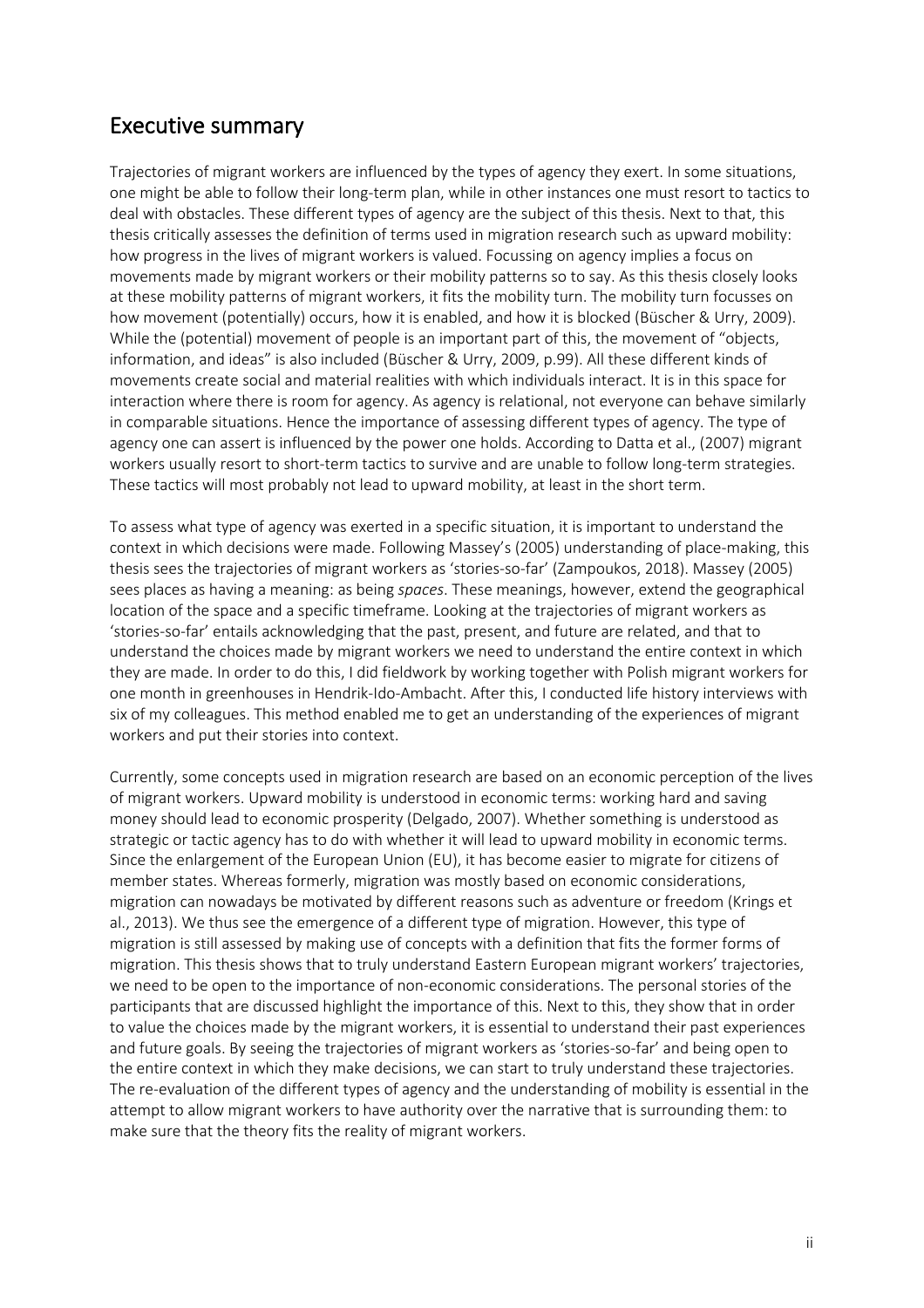### Table of content

| Pawel |  |
|-------|--|
|       |  |
|       |  |
|       |  |
|       |  |
|       |  |
|       |  |
|       |  |
|       |  |
|       |  |
|       |  |
|       |  |
|       |  |
|       |  |
|       |  |
|       |  |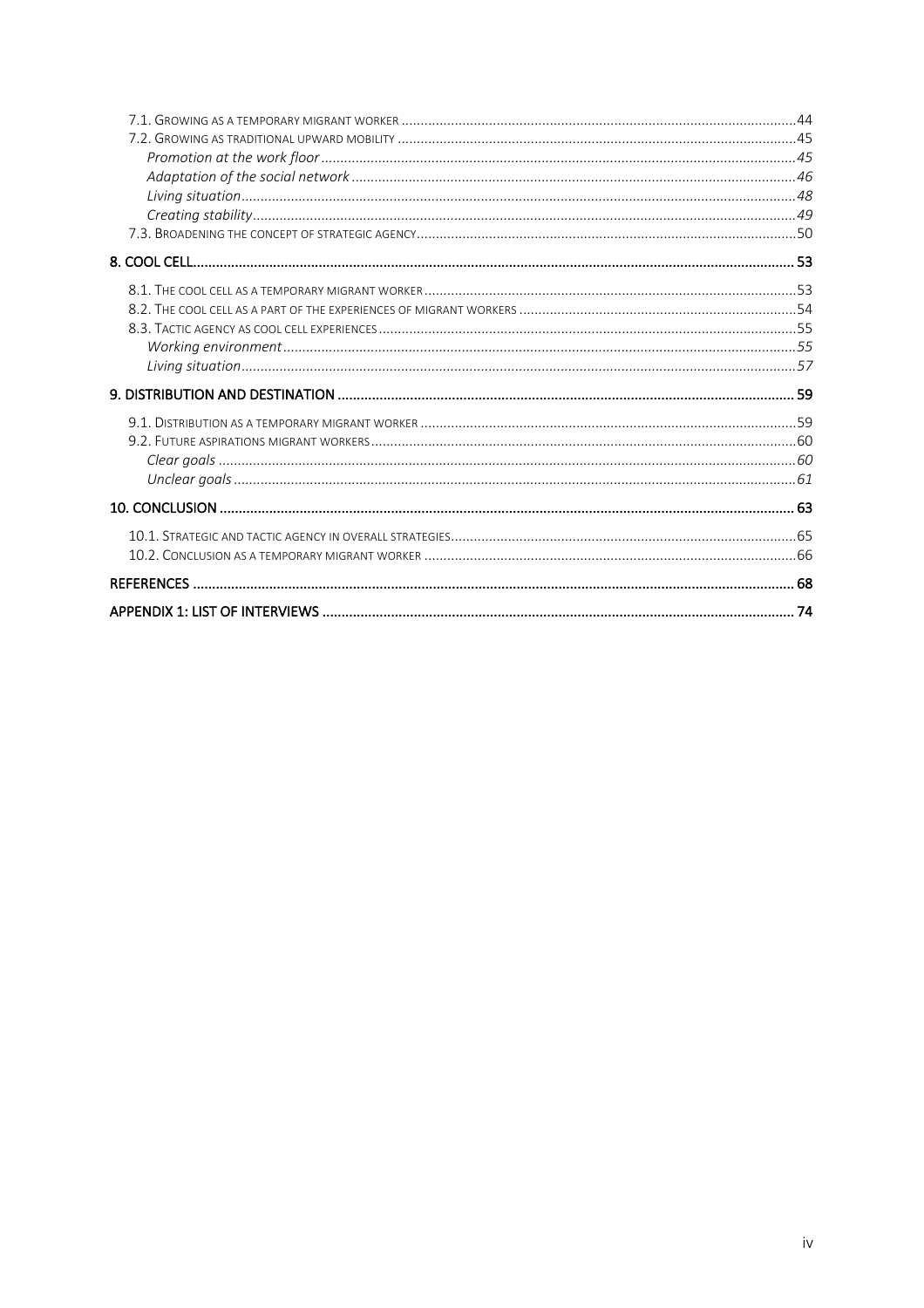### Acknowledgements

While this thesis focusses on the journeys of migrant workers, writing it was a true journey for me as well.

First of all, I would like to thank my supervisor Lotje de Vries. We had our first meeting about this thesis at the end of Spring 2020, now, almost two years later our journey really ends. I want to thank you for your flexibility, COVID made me change plans a billion times, but you were always supportive and trying to think of the best solution together with me. Next to that, your personal guidance throughout the process enabled me to discover the researcher inside me. While giving me a lot of freedom, you were always there for needed advice in times of need.

Second, I want to thank Florensis for making it possible to do the research at their company, and to all the colleagues with whom I worked. Everyone at Florensis made sure I received a warm welcome, and it was special to see how everyone entrusted me with their personal stories. I really felt part of the team and learned so much during the first phase of my fieldwork. Thank you to all my colleagues and participants for being so open and sharing your stories in order to shed light on the experiences of migrant workers in the Netherlands. Especially a big thank you to Kacper, Roza, Pawel, Zofia, Marek, and Kaz. Even though your real names are omitted from this thesis, I hope you are proud of everything you have achieved, and will continue to achieve in the future! This thesis is dedicated to you all.

Writing this thesis has been journey. Because of COVID I had to postpone my research several times. This required a lot of flexibility, and where the first time I met the obstacles with enthusiasm, towards the end of my thesis I was just praying that COVID would not throw a spanner in the works AGAIN. During my writing stage we had to say goodbye to my uncle who got ill unexpectedly. He was the most open-minded man, seeing the beauty in regular things that most people would overlook. This thesis is also dedicated to Frans, with whom I would have loved to discuss all the beautiful stories of the migrant workers. I am sure you would make me see some things in these stories that I missed now.

And lastly, thank you to all of my friends and family who were there every step of the way. You kept supporting me during all the obstacles and made me believe in myself at times where I needed some affirmation.

Josje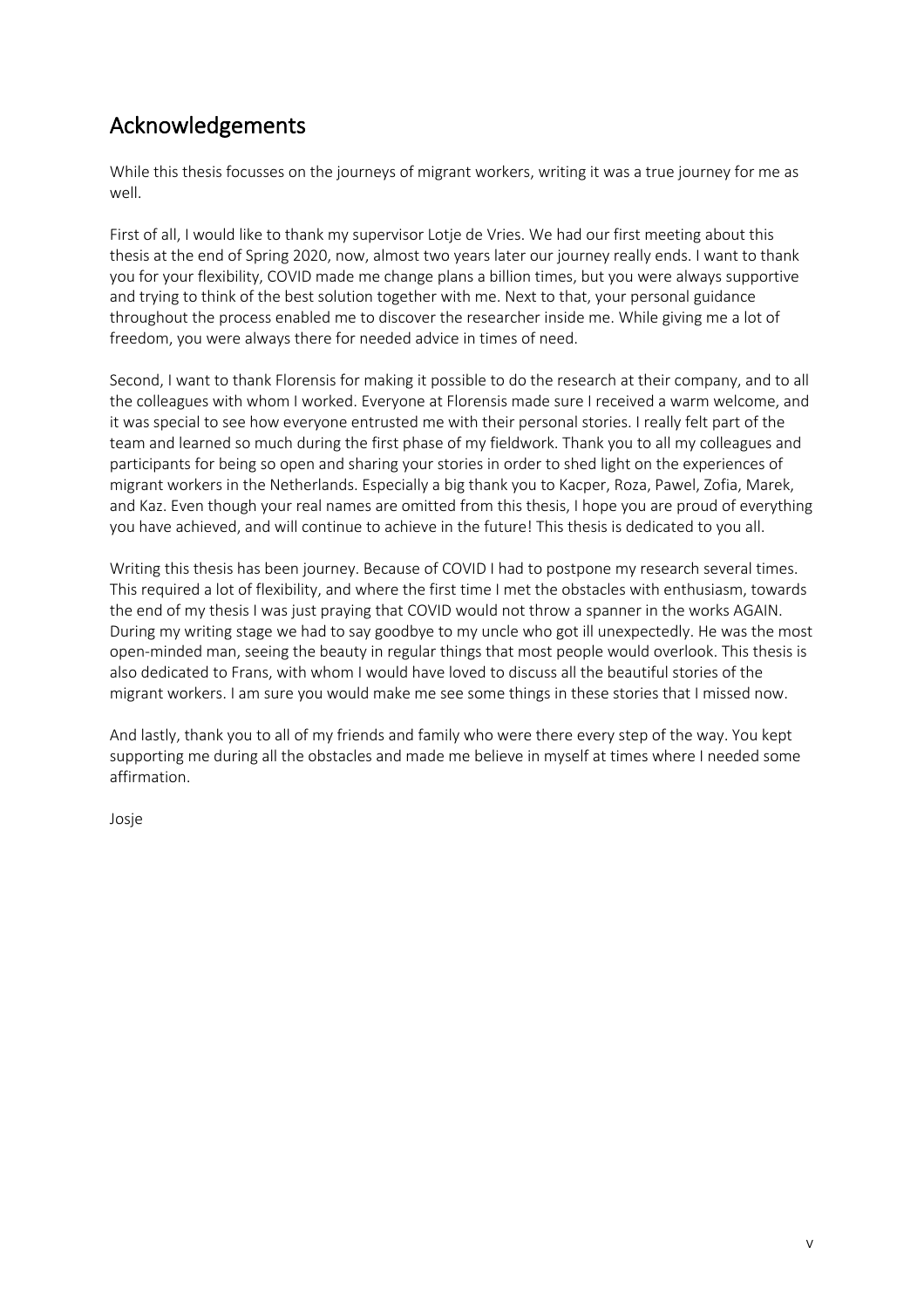### List of concepts

| Afdeling        | Translates to 'department'.                                                                                                                                                                                                                                                                             |
|-----------------|---------------------------------------------------------------------------------------------------------------------------------------------------------------------------------------------------------------------------------------------------------------------------------------------------------|
| <b>Bordje</b>   | Translates to 'sign'. These signs are put in the trays that need to be gathered for<br>distribution to make sure the next shift will pick them up, and the trays are included in                                                                                                                        |
| <i>Inboet</i>   | the transport.<br>Translates roughly to quality control. This department checks the quality of the plants                                                                                                                                                                                               |
|                 | after they have sprouted. This can be done either mechanically or manually and<br>makes sure the clients receive complete trays of plants.                                                                                                                                                              |
| Lijstje         | Translates to list. During most shifts, each team of workers received a list on which all<br>the trays are listed that need to be moved. Trays can be moved to the quality control,<br>or inboet, to a different Florensis location, to a different location in the greenhouses,<br>or to distribution. |
| Medewerker      | Translates to 'employee'.                                                                                                                                                                                                                                                                               |
| Opzetter        | The person in charge of the machine that puts all the trays on the conveyor belt<br>during distribution shifts.                                                                                                                                                                                         |
| Rapen           | Translates to 'picking'. It is a department of Florensis where the workers are picking<br>the trays that are needed for the new order, or that need to be shipped to a different<br>Florensis location.                                                                                                 |
|                 | Uitzendbureau Translates to 'employment agency'.                                                                                                                                                                                                                                                        |
| Voorman<br>Zaai | Translates to 'foreman'. The team leader of a team working a specific shift.<br>Translates roughly to 'seeding'. The department at Florensis which fills the trays with<br>soil and new seeds.                                                                                                          |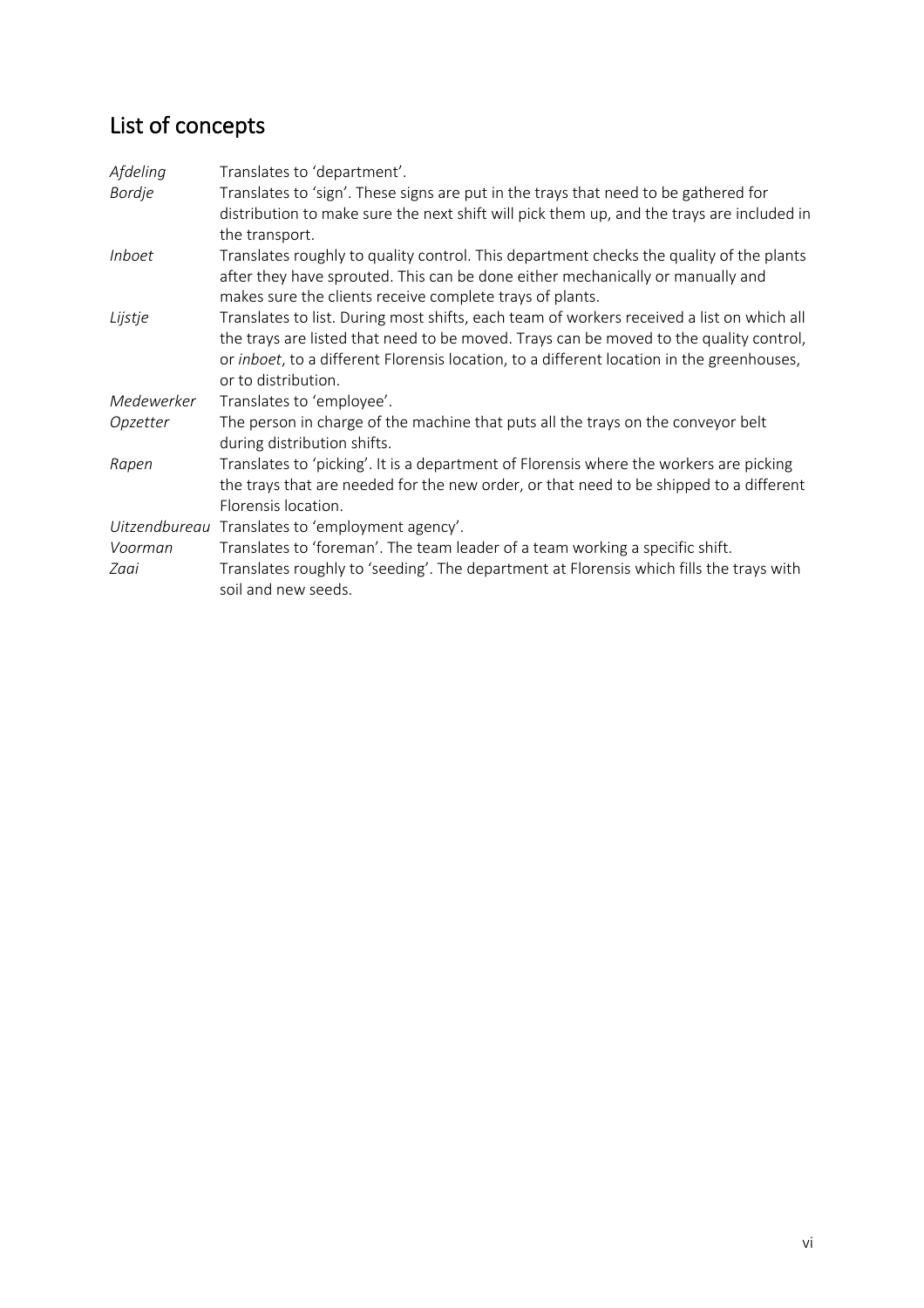### 1. Introduction

We zijn betekenis gevende wezens, geen willoze slachtoffers van onze omgeving, geen onnadenkende zombies […] We worden niet alleen gedefinieerd, we definiëren ook onszelf  $(\text{Çankaya}, 2020)^{1}$ .

In the quest of navigating life, there is a constant struggle between creating a space for oneself and one's identity, while being in constant contact with the outside world. At times, it might feel like we do not have much influence on how we are perceived by others, or the possibilities for our future dreams might feel limited. However, we are both defined by the outside world and defining ourselves. Çankaya points to the interaction, or friction, that exists between the individual and the system: the environment which the individual attempts to navigate. Acknowledging this interaction implies an actor-oriented approach (Long, 1990). In navigating life, not everyone can act the same in similar situations as everyone is situated differently *vis-à-vis* their environment. However, there are always different possibilities to act. When researching how others navigate life, it is important to consider this as it allows one to shed light on the richness of experiences in groups of people. It is thus important to look at how individuals attempt to navigate their lives, also in studying the lives of Eastern European migrant workers in the Netherlands.

In 2004 and 2007 the European Union (EU) enlarged from 15 to 27 member states. Most new accession states were Eastern European. This created an increase in migrant workers throughout Europe (Kahanec & Zimmerman, 2009), enabling a new type of migration; liquid migration (Engbersen & Snel, 2013). Liquid migration is characterized by fluidity and temporariness (Engbersen & Snel, 2013), meaning that migrant workers quickly move between European member states. The Netherlands experienced an increase of migrant workers due to EU enlargement as well, with most migrants stemming from eastern European countries such as Poland and Romania (CBS, 2019). Currently, it is estimated that about 500,000 Eastern European migrants are working in the Netherlands (SZW, 2021). However, this number is expected to be much larger in reality as temporary migrants from Eastern Europe are not required to register (SZW, 2021). Even though, officially this group of migrant workers should enjoy the same rights as Dutch citizens based on EU laws and regulations, they are seen as outsiders in Dutch Society (Engbersen, Snel & de Boom, 2010). In the Netherlands, migrant workers are mostly active in jobs where Dutch people do not prefer to work such as slaughterhouses, cool cellars, or agricultural jobs (Wolf, 2015). This implies that this group of migrant workers is often active in the lower segments of the Dutch economy (Wolf, 2015). This group of migrants regularly face obstacles such as non-transferability of skills – meaning that previous education or work experience are not acknowledged – or language barriers, which creates power inequalities *vis-à-vis* their employers or employment agencies. All these factors make it an interesting topic of research as migrant workers' experiences in the Netherlands differ from Dutch employees or highly skilled western European migrants.

Extensive research has been done on migrant workers in the social sciences. In migration research, mobility has been a topic of interest (Hui, 2016). Mobility research focusses on the movements of individuals, but also on that of information and ideas (Sheller & Urry, 2016). It looks at how individuals interact with their social and material environments: the process that Çankaya highlights in his quote. Because of liquid migration, intra-European migrants can move more easily between member states. Because of this, new mobility patterns emerged (Engbersen & Snel, 2013). In navigating life, individuals are constantly weighing the different possibilities to interact with their environments

 $<sup>1</sup>$  This is a quote from the Dutch book 'Mijn ontelbare identiteiten' about the quest of Çankaya of his identities and the</sup> creation of them. Roughly translated to English it says *"We are meaning-giving beings, not mindless victims of our environment, not thoughtless zombies [...] We are not only defined, we also define ourselves"*.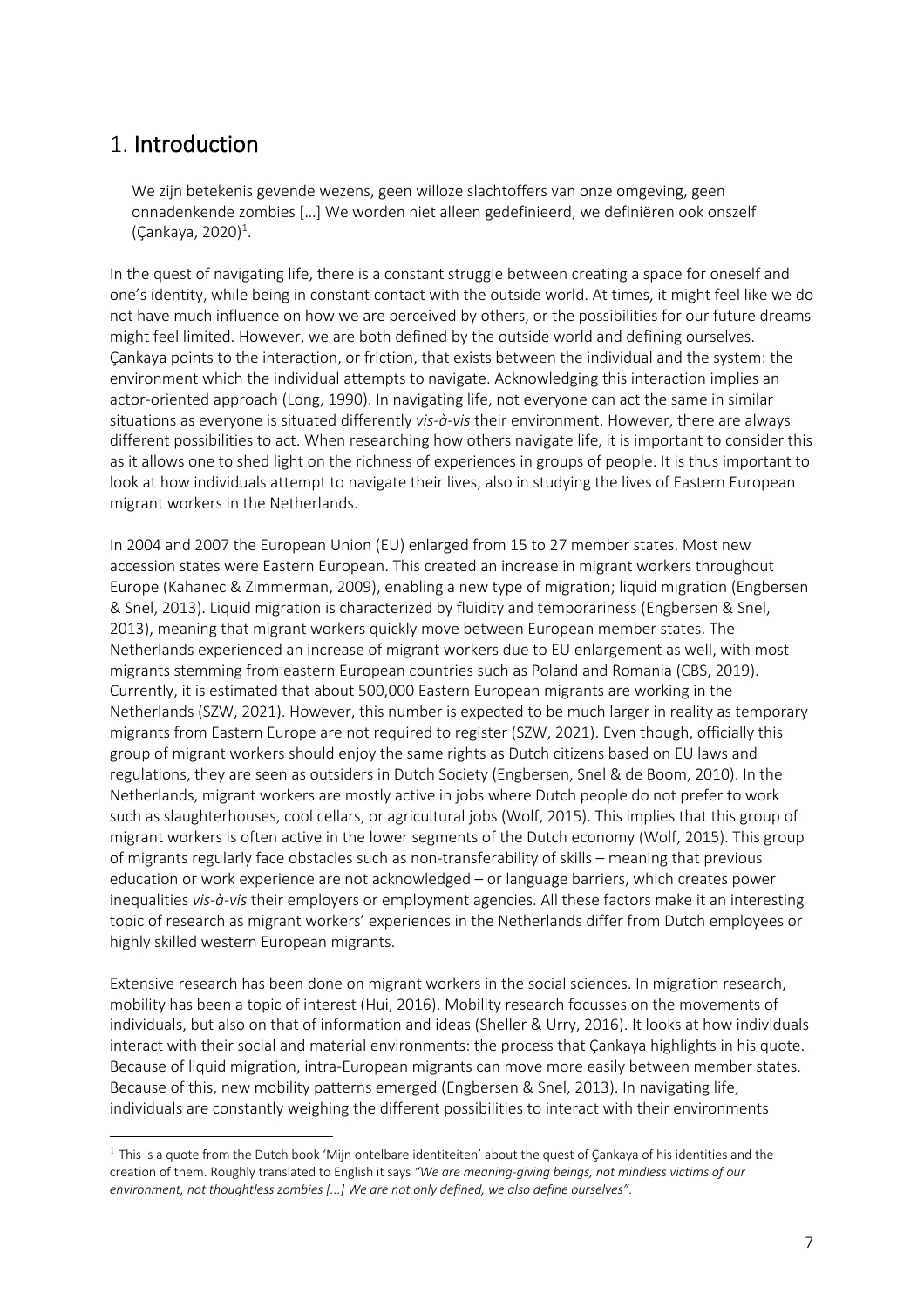(Long, 1990). The same can be said for migrant workers: while there are some structural forces at play – such as the fact that they are confronted with power inequalities with their employers – there is still room to navigate these forces. While the larger patterns of movement are studied through a mobilities lens, agency informs the interaction with the environment. As not everyone is can act the same in similar situations, different types of agency exist. Datta et al. (2007) distinguish between having a long-term effect on one's life course – strategic agency – and having to rely on short-term survival tactics – tactic agency. The distinction between the two is informed by power. Datta et al. (2007) argue that because migrant workers are less powerful, they must resort to tactic agency in most cases. Constantly changing one's course of action, instead of following a stable long-term path, is seen as something negative as it could indicate a loss of control over one's path.

Previously, migration mostly occurred based on economic motivations, while currently, migrants choose to migrate for non-economic reasons as well (Krings et al., 2013). However, concepts used to study the trajectories of migrant workers are still based on this economic understanding of migration, such as tactic and strategic agency. This can lead to problems with understanding the experiences of migrant workers. This thesis aims to incorporate the contexts of migrant workers' lives and their experiences to comprehend choices made during their stay in the Netherlands by taking a long-term approach. A long-term approach attempts to look at whole trajectories of migrants, instead of focussing on one aspect of a trajectory. Trajectories of migrant workers are 'stories-so-far' (Zampoukos, 2018), meaning that the stories of migrant workers are not finished during the time of the research. Their stories are ever-changing. Where Massey (2005) sees places as having fluid meanings being affected by different people and places over time, the concept of 'stories-so-far' expands this to the trajectories of migrant workers. To understand the choices made by migrant workers, the past experiences and future goals of those migrant workers need to be assessed. Past experiences incorporate those prior to migration, and those after having arrived in the new host society. Taking a long-term approach and seeing the stories of migrant workers as complex stories that are still in the making allows migrant workers to construct their own narratives. It is about understanding their experiences and their reasons to make certain choices. While Datta et al. (2007) suggest a binary definition of the two types of agency, the reality in which migrant workers find themselves and the constant interaction with their environment might make it more difficult to interpret their trajectories by making use of an either-or category. By centralizing the experiences of migrant workers, this thesis attempts to close the gap between theory and the lived experiences of migrant workers. Therefore, main research question of this thesis is:

### *How do the types of strategic and tactic agency used by Eastern European migrant workers fit in their overall trajectories?*

In order to answer this question, I did fieldwork at Florensis. Florensis, a Dutch company based in Hendrik-Ido-Ambacht, grows a wide variety of plants and distributes them in multiple European countries. While most office workers are Dutch, the production department is dependent on migrant workers, especially during the two peak seasons –spring and the end of summer. To experience what it entails to be a migrant worker in the Netherlands, I worked the same shifts as the migrant workers for a month. During this month, I gathered data about their day-to-day lives and their experiences at Florensis. During the second part of my research, I conducted life history interviews with six participants. Life history interviews allow the migrant workers to construct the narrative about themselves by providing them with the authority to tell their own stories (Miles & Crush, 1993). During the interviews, the participants and I created timelines of their life, spanning from the years prior to migration to their future. This approach enables an understanding of the experiences of migrant workers from their perspective. By discussing the timelines with the participants, it became clear how they experienced moments of im/mobility and how this relates to the agency of migrant workers. The aim of this thesis is to understand what strategies and tactics migrant workers employ to navigate living in the Netherlands.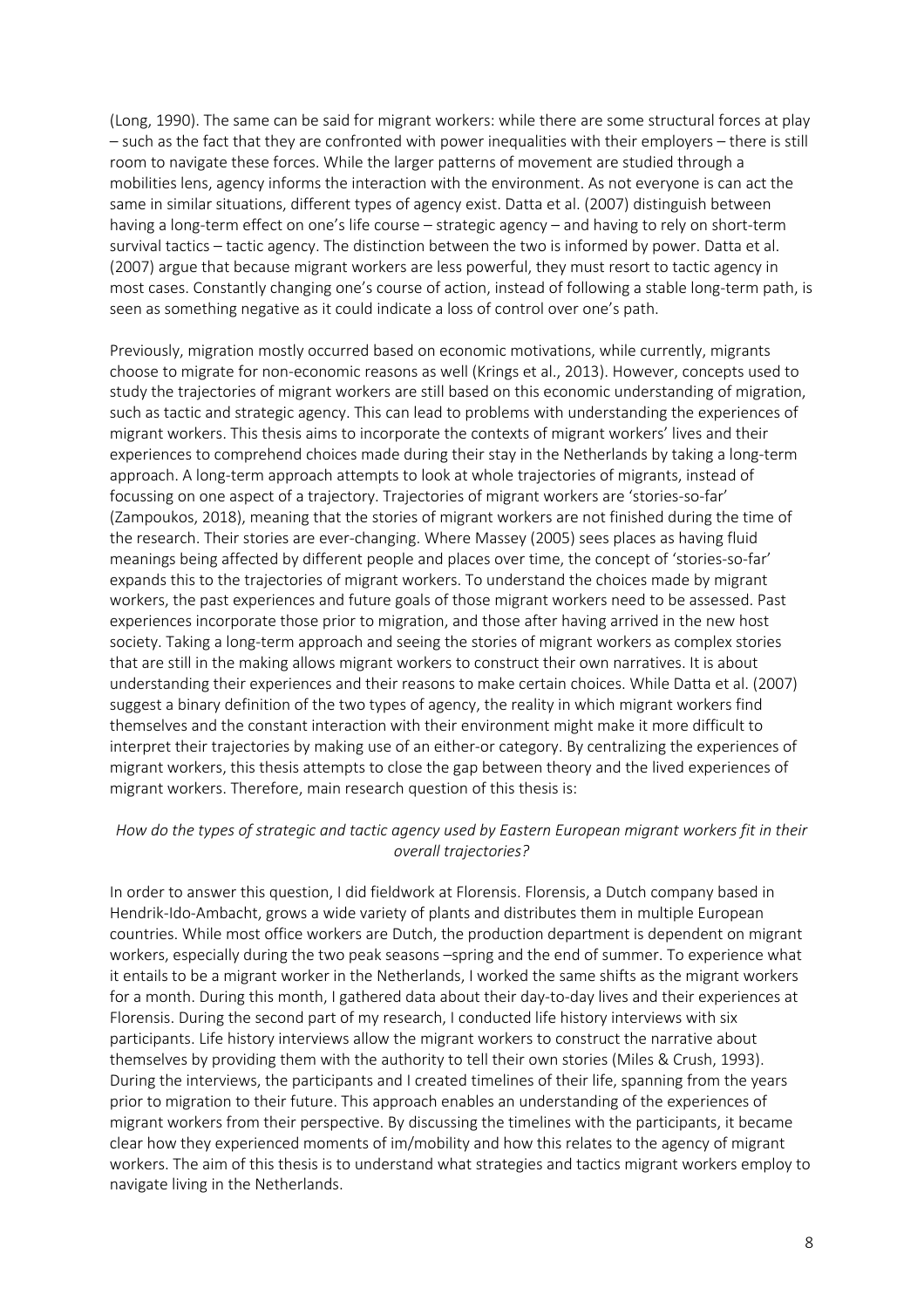### 1.1. Outline of thesis

The stories of migrant workers are constantly (re)constructed through their own actions and through interactions with their environments, or so-called social and material realities. Realities here do not imply hard truths, social and material realities imply how migrant workers interpret their environment: their lives in the Netherlands, but also the ties to their home countries. These realities influenced their decision to migrate, decisions made and those still to be made, and the future goals of migrant workers. It is in the interaction with their surroundings that they have room to exert agency. The experiences of migrant workers in navigating their lives in the Netherlands are thus central in this thesis. The following sub-questions serve to answer the main research question.

*What is the importance of the overall strategies of migrant workers? What is the difference between strategies and tactics? How does flexibility relate to the ability to navigate their lives in the Netherlands of migrant workers?* 

The first sub-question investigates how overall strategies inform the trajectories of migrant workers. It is thus about the extent to which migrant workers can follow their dreams or aspirations when navigating life. The second question focusses on the different types of agency: Does the duality posed by Datta et al. (2007) fit with the stories told by the migrant workers or is it more difficult to distinguish between the two types of agency. The last question expands on this discussion as it assesses the role flexibility can have in the trajectories of migrant workers. As migrant workers are constantly navigating the ever-changing environment in which they find themselves, flexibility could be a useful tool for navigation.

The theoretical framework of this thesis is discussed in the following chapter. Here, the mobilities turn in migration research is discussed, which leads to a discussion of terms used to study migrant worker such as upward and downward mobility, and the two types of agency. Next to that, the 'stories-so-far' framework is explained in more detail.

Chapter three discusses the methodology used. As the aim of this thesis is to enable migrant workers to partially construct their own narratives, methods of participant observation and life history interviews were used. Participant observation allows the researcher to fully submerge oneself in the research subject, or the environment of the research subject (Aktinson & Hammersley, 1998). This enables the researcher to comprehend the context, gather specific data, and build trust for the second part of the research (Aktinson & Hammersley, 1998). Life history interviews are used as this allows participants to tell *their* stories (Miles & Crush, 1993). During the interviews, the participants and I created timelines of their trajectories allowing me to understand their experiences from their perspectives.

Before the empirical part of the thesis, the context of the fieldwork is discussed in Chapter four. This entails the context of migrant workers in the Netherlands. Next to that, a detailed explanation about Florensis, the position of migrant workers in the company, and the type of work they are doing is given.

Chapters 5 to 9 form the empirical part of this research. To structure the different stories of the participants and colleagues, the analogy of a journey of a plant in Florensis is used. This thesis starts with the *seeding* process, which focusses on how the migrant workers decided to move abroad. For flowers to bloom, the seeds need to sprout. In the *sprouting* chapter, the factors that influence whether a migrant worker stays for an extended period are discussed. Most migrant workers arrive with the idea of staying for just one year but end up staying longer (Ryan, 2018). In the chapters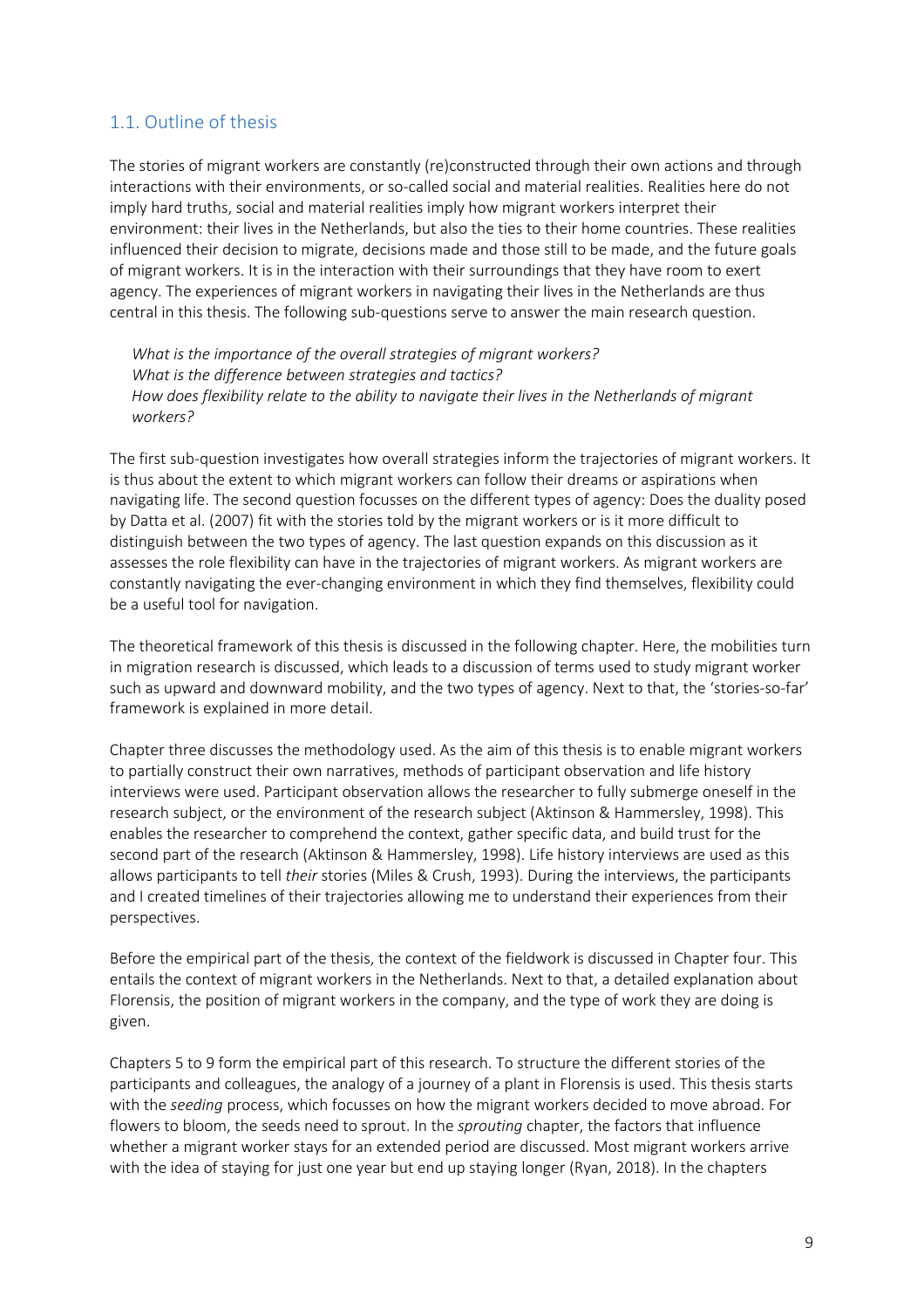'Growing' and 'Cool cell' the different types of agency are discussed, and the difference between the two. The first of these two chapters focusses on instances of strategic agency, while *cooling* exemplifies instances of tactic agency. However, by strategically making use of tactics, some migrant workers can work towards their dreams. This makes the binary definition of the two concepts difficult to sustain. Their stories continue until the last chapter 'Distribution and destination' which looks at their future aspirations and how these inform choices made by them.

In the conclusion, a discussion to the sub-questions is given and the research question is answered. By taking a long-term approach and allowing the migrant workers to construct their own narratives, it becomes apparent that currently the actions of migrants have been valued from a privileged position. What might be undesirable for one, might not be undesirable for someone else. It is important to be sensitive to the experiences of individuals, and the context in which decisions have been made, to *understand* those same individuals. To acknowledge migrant workers as meaning-giving beings, and stop seeing them as mindless victims from their environments as Çankaya (2020) would state it.

### 1.2. Introduction experiences of a temporary migrant worker

Due to the set-up of my research as partially participant observation, I experienced what it entails to be a migrant worker for one month. To incorporate these experiences in my thesis, almost every chapter is accompanied by a subchapter about my experiences as a temporary migrant worker. Doing participant observation allowed me to leave my everyday life environment and submerge myself in the everyday lives of my colleagues, at that time, my 'fellow' migrant workers. I try to live by the idea that you learn most outside of your comfort zone, and this thesis once again showed how true this is, and how important it is for me as a person to see what other people experience with whom I would otherwise not be in contact with. These sub-chapters focus on how I experienced the specific parts of the process as a migrant worker, but also how I walked through similar stages as a field researcher. As it was my first experience doing fieldwork, this thesis helped me see and value research that is being done differently. It showed me the importance of understanding the perspective of those about whom you are writing your research. Even though researchers in the social sciences can focus on marginalized or underrepresented groups, does not mean the privileged position of most researchers does not seep through the research unintendedly. By writing these subchapters, I take you, the reader, with me on my journey of being a migrant worker and doing fieldwork. All in all, this research has taught me to critically look at the entire context of what it is that I am studying.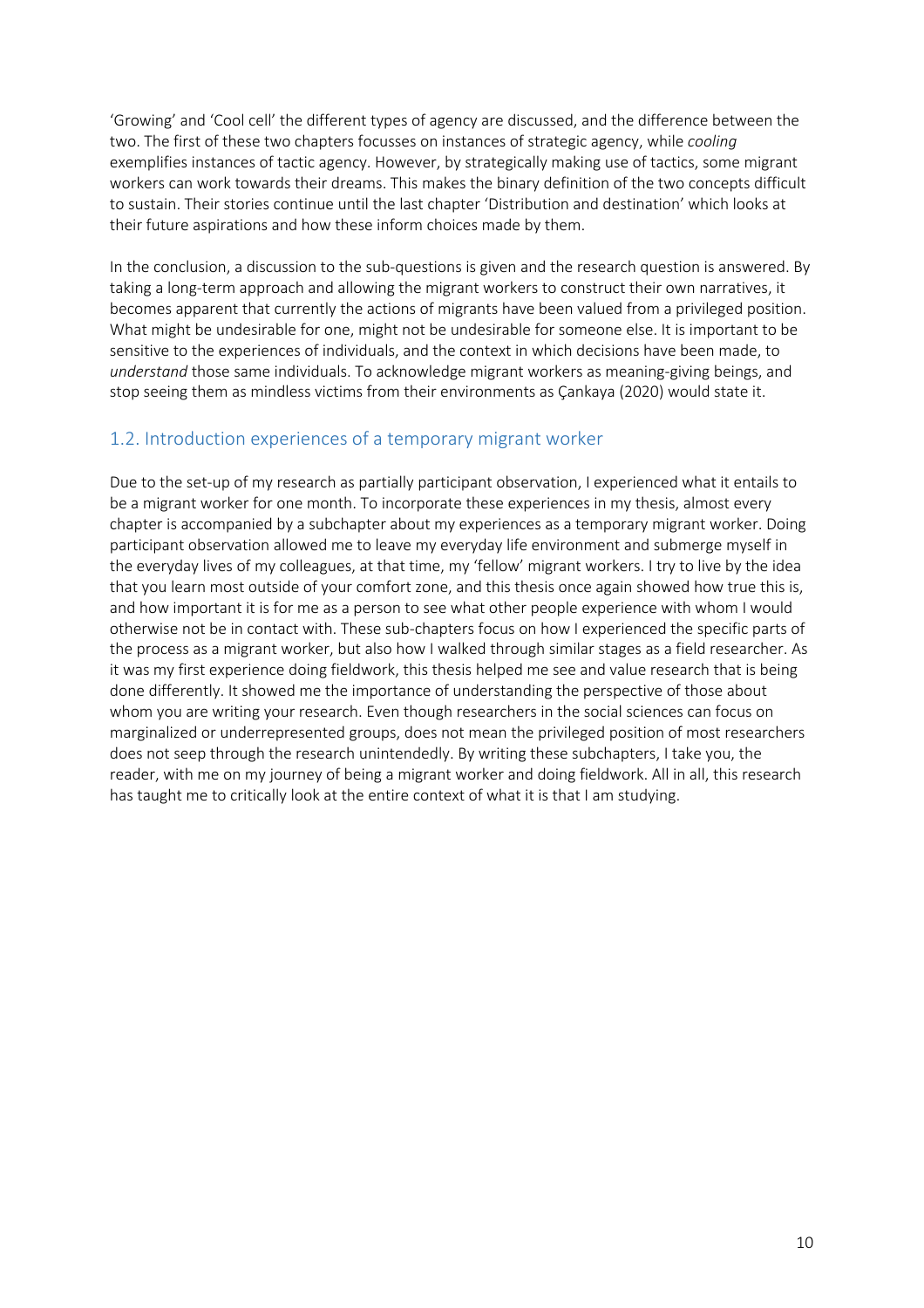### 2 Theoretical Framework

### 2.1. Liquid migration and the new European mobility space

According to Bauman (2004), the world used to be characterized by a more solid form of modernity, whereas currently, we are experiencing liquid modernity. Previously, stability and security prevailed, but liquid modernity is characterized by instability and insecurity (Bauman, 2004). Essentially, liquid modernity entails a constant and rapid change to which human beings must adapt to remain included (Bauman, 2004). Globalization is one of the forces that enabled the change from solid to liquid modernity (Bauman, 2004). Due to globalization, patterns of movement changed. Engbersen and Snel (2013) argue that during the era of liquid modernity novel forms of migration emerged. Due to the creation of the EU and the corresponding freedom of movement that is granted by European citizenship, intra-European migration grew. Because intra-European migration became legal for citizens of member states, it became easier to move between different EU countries. After EU enlargement in 2004 and 2007, East to West migration replaced previous South to North migration patterns (Krings et al, 2013). This novel form of legal migration is called liquid migration (Engbersen & Snel, 2013). Liquid migration is characterized by its temporary and flexible character (Engbersen & Snel 2013): EU citizens can easily work abroad for one year and then move back home or move to a different country. It is not a coincidence that this liquid form of migration exists in liquid modernity. Bauman (2004) argues that flexibility is important in adapting to constant change, and it is precisely this flexibility that characterizes liquid migration.

The concept of liquid migration allows one to understand the new types of migration that exist in liquid modernity. It is a systemic, or macro, approach, looking at how the system influences the movement of people. Where macro approaches look at trends or structures, micro approaches research "the level of operating or acting units" (Long, 1990). Long argues for an approach to combine these two: how structural forces enter the "life worlds" of individuals and how these individuals mediate the structural forces (Long, 1990, p.6). An actor-oriented approach acknowledges this interplay between structures and individuals, or the macro and micro (Long, 1990). With the actororiented approach, the patterns of movement become a topic of interest. As it is through movements that individuals mediate structural forces: Certain patterns of movement become possible, while others remain unattainable. An example of an actor-oriented approach is that of Krings et al. (2013) as they look at individual motivations for migration. Because of the creation of the EU a "new European mobility space" emerged (Krings et al., 2013, p.88). What is important to note here, is that Krings et al. (2013) not only look at the mobility patterns, or patterns of movement, but also the motivations for migration, and mobility patterns in the host society. Traditionally, migration is perceived to be caused by high unemployment in one country, and employment opportunities in a different country (Krings et al. 2013). However, the new European mobility space enabled migration for a multitude of reasons, including adventure or wanting a new lifestyle (Krings et al., 2013). By focussing on the motivations to migrate, Krings et al. (2013) highlight the heterogeneous character of the group of legal migrants. The heterogeneity is exemplified by the different motivations to migrate: Some choose to migrate based on economic motivations, while others are looking for a sense of freedom. An actor-oriented approach is sensitive to the heterogeneity of the stories of migrant workers. Because of this, it enables migrant workers to construct their own narrative. As patterns of movement are central in studying migrant workers, this research is situated in mobility research.

### 2.2. Mobility approach to migration studies

At the beginning of this century, the mobilities turn in social science replaced the focus on space (Sheller, 2017). Previously, in the spatial turn, there was a focus on "the relational analysis of space" (Sheller, 2017, p.624): how different places were connected to each other. Part of this followed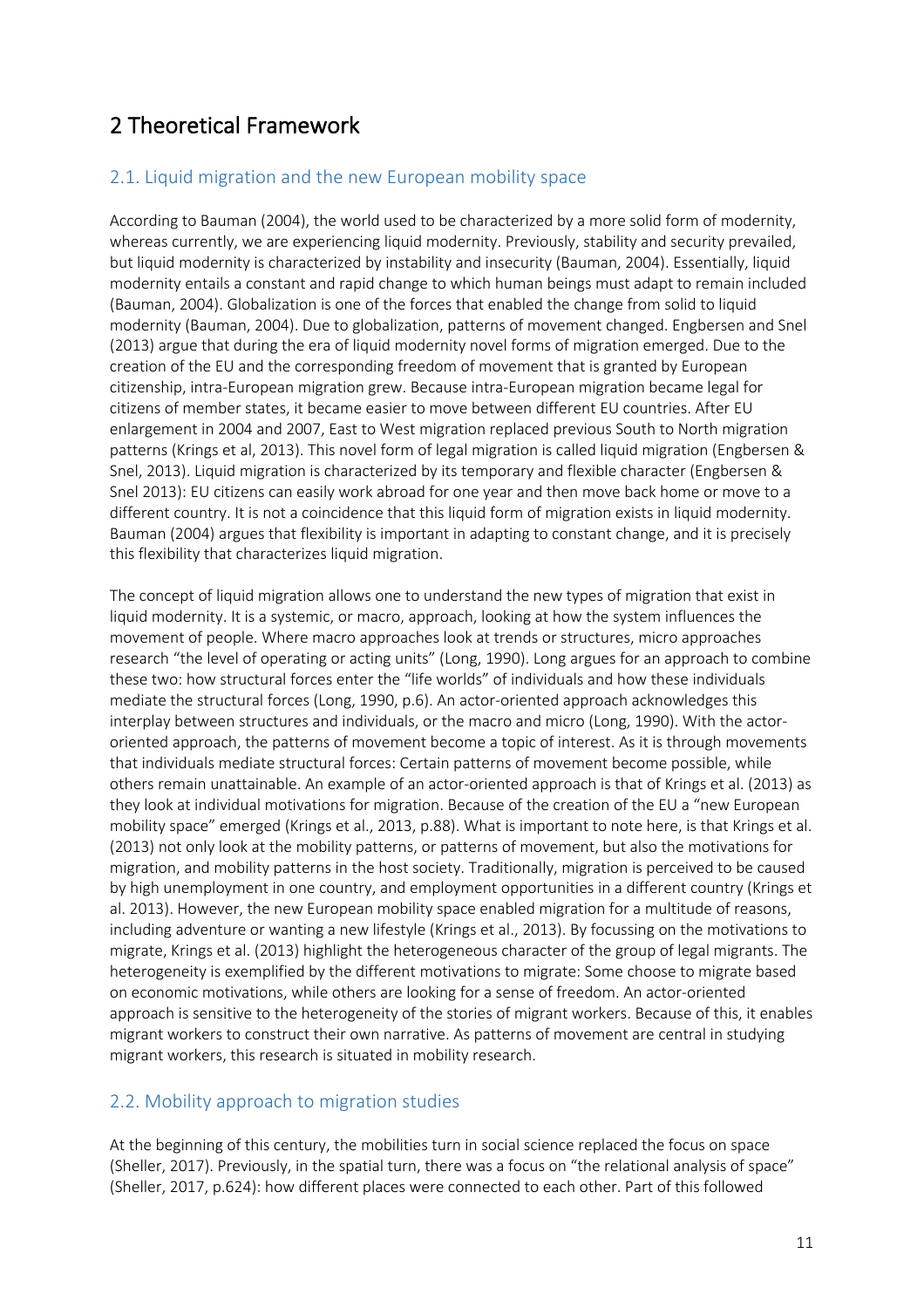Massey's argumentation focussing on different "*movements* of capital into and out of place" (Sheller, 2017, p.624). It is not surprising that this focus on the movement of capital steadily grew to a focus on the movement of people because next to capital people also move into and out of spaces. This change in focus led to the mobilities turn. The mobility paradigm mostly focusses on how mobility (potentially) occurs, how it is enabled, and how it is blocked (Büscher & Urry, 2009). This sparked an interest in how different types of movement "make social and material realities" (Büscher & Urry, 2009, p.99). An important shift in attention between the two turns can be found in how the environment with which individuals interact is understood (Vigh, 2009). The spatial turn saw the environment as solid, meaning that individuals *move* in an environment where the conditions remain the same (Vigh, 2009). The change of focus on mobilities included a change in this perception of the environment. How individuals interact with their social and material environments was seen as "movement within movement" (Vigh, 2009, p.420). Individuals find themselves in an ever-changing environment and they must respond to the occurring changes while anticipating possible future changes (Vigh, 2009). The interaction with the ever-changing environment is called social navigation (Vigh, 2009). In migration research, the mobilities turn implies a focus on how migrants move, where to, and what the implications are on their experiences (Rydzik, Pritchard, Morgan, & Sedgley, 2012). While one could assume that the mobilities paradigm mostly focusses on the movement of people, it also includes the movement of "objects, information, and ideas" (Büsscher & Urry, 2009, p.99). To understand how mobility influences the experiences of people, it needs to be acknowledged that those experiences are not only affected by touchable things, but also by immaterial things. What is important to note is that mobility is related to power: differences between possibilities to be mobile exist on an individual level (McMorran, 2015). Massey called this the 'power geometry of space-time compression': "Some [people] are more on the receiving end of it than others; some are effectively imprisoned by it" (1994, p.149). How one responds to the environment or social and material realities, they are confronted with, is affected by power. Not only of the individual itself but also of other individuals surrounding them. The ability to be mobile for one might imply the inability to make use of that same opportunity for someone else. Differences in mobility thus exist on an individual level, making it interesting to focus on "how people characterize their own mobility and fixity" (Rogaly, 2015, 529). Thus, it is especially interesting to approach research on migrant workers through this angle.

In migration research, the mobilities turn implies this focus on the individual. When focussing on the individual, it becomes interesting to research how migrants move and where to. This angle is known as the spatial dimension (Rydzik et al., 2012). Krings et al. (2013) focus on individual motivations to migrate, taking these experiences in account and therefore, making it possible to understand these mobility patterns at an individual level. Besides a focus on motivations to migrate, the mobilities turn in migration research considers the experiences of migrants after their arrival in the host societies (Rogaly, 2015). All these movements and experiences combined are so-called "migrant trajectories" (Schapendonk, Liempt, Schwarz, & Steel, 2018, p.212). Focussing on trajectories entails looking at different types of mobility, including everyday mobilities and immobility. Everyday mobilities are movements made daily, such as the act of taking the metro to go to work or walking to the grocery store (Doody, 2020). Because mobility depends on the mobility of others and the social and material environment, interest grew in the concept of immobility or fixity (Rogaly, 2015). Part of the trajectory of migrant workers are also those moments of fixity, of not being able to move (Schapendonk et al., 2018). These moments are also part of the social navigation of migrants: They form part of the interaction between individuals and their ever-changing environments. Taking a mobilities approach when studying migrant workers allows for a focus on individual experiences while acknowledging the impact of social and material realities on those experiences. What is important to note here, is that in taking this approach it is critical to be sensitive to the fact that the same circumstances may be experienced differently by different people (McMorran, 2015). It is exactly in this understanding of the mobilities turn in which I situate my thesis.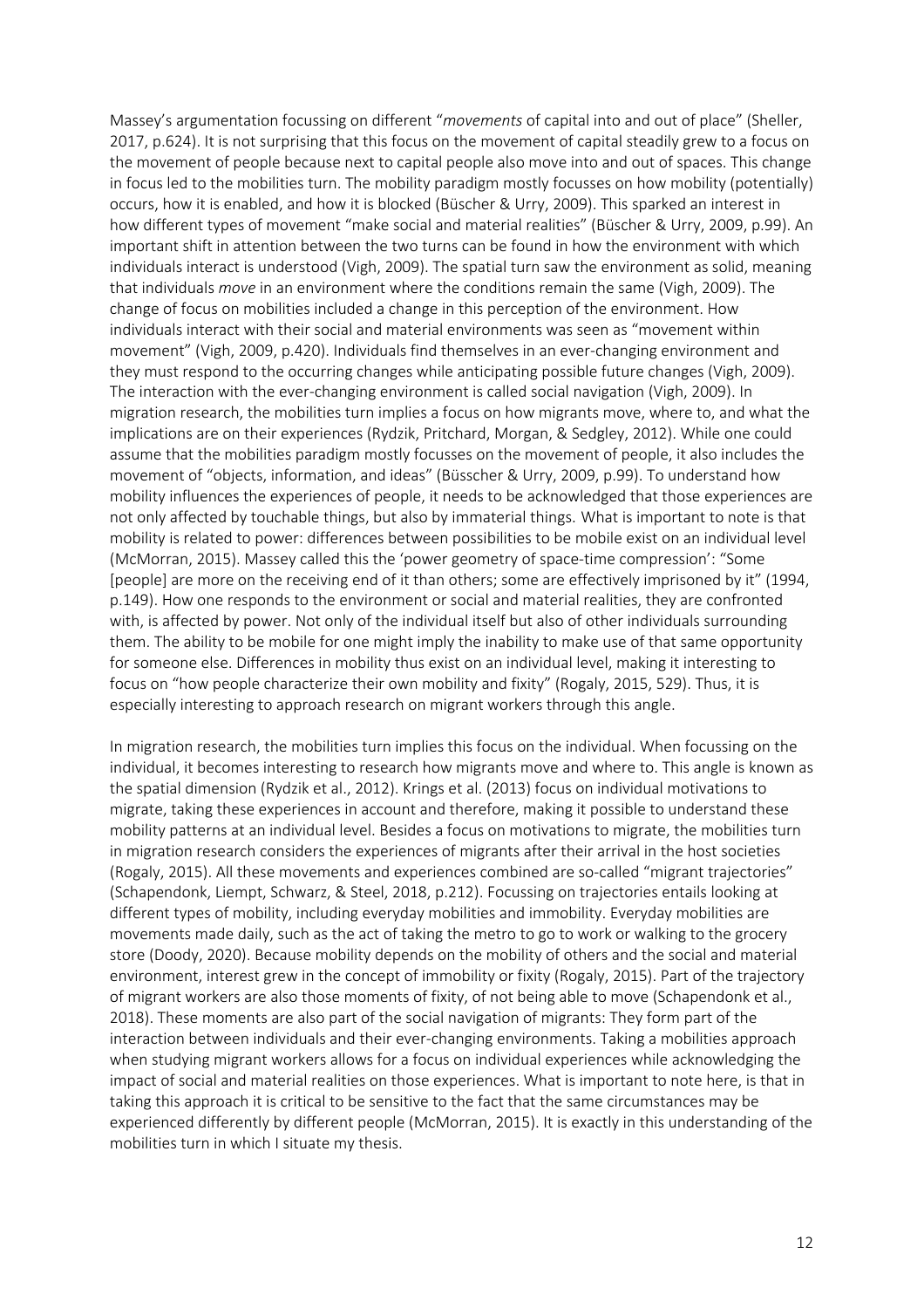### 2.3. Mobility and agency in migration

By incorporating individual experiences, agency becomes an important concept. In this thesis, agency is understood as being relational. This means that the agency of an individual is always expressed and enabled in relation to a social field (Zampoukos, 2018). The agency of a migrant worker is seen to be restricted by institutions, authorities, and other social beings they are surrounded with. While these factors do affect the possibilities to exert agency of individuals, structure does not force migrants to move. There is always room for agency. Agency thus affects the im/mobility of migrants: being able to assert agency can influence everyday mobilities. Being mobile can be an active choice, just as well as staying fixed can be.

Mobility and agency both focus on how individuals move: in their daily lives or long-term. Both concepts are relational as well (Zampoukos, 2018). Even though both concepts are related, they do differ. Agency consists of "intentional, purposive and meaningful actions" (Coe and Jordhus-Lier, 2011 as cited in Zampoukos, Knutsen, Kiil & Olofsdotter, 2018). Sheller and Urry describe the study of mobility as examining "different modes of mobilities and their complex combinations: corporeal travel of people; physical movement of objects; virtual travel often in real-time transcending distance; communicative travel through person-to-person messages; and imaginative travel" (2016, p.11). Mobility thus not only focusses on individuals, but it also incorporates the movements of objects, information, and ideas (Büscher & Urry, 2009). All these forms of im/mobility create the social and material environments with which individuals interact (Büscher & Urry, 2009). Environments that comprise how individuals experience their own movements, but also those of other people, objects, and information. This all influences how individuals perceive their surroundings and thus interact with them. It is in this interception of interaction where agency manifests itself. While the outcome of social navigation, the patterns of movement, are mobility patterns, the acts of how individuals navigate their surroundings are instances of agency. Agency is about the actions of an individual and can be understood as "exerting some degree of control over the social relations in which one is enmeshed, which in turn, implies the ability to transform these social relations to some degree" (Sewell, 1992 as cited in Van Ostaijen, Reeger, and Zelano, 2017). Agency is thus about the degree to which one influences how one interacts with their surroundings. To understand how migrant workers can make use of their agency, it is important to note that different types of agencies exist.

As agency is relational, not everyone in the same context can act in the same manner. How one can navigate their social and material environments is dependent on their position within these environments. These differences imply different types of agencies. Utas (2005) explains this as the difference between strategic and tactic agency. Strategic agency and the ability to strategize imply the capability to have some influence on the future, while tactic agency or applying tactics is more reactionary and a short-term coping strategy (Utas, 2005). Datta et al. (2007) recognize this as the difference between strategies and tactics; between having the power to determine one's own path or not. The difference between these two types of agency can be understood through the concept of power: In a more powerful position, it is possible to have a long-term effect on one's life course than in a marginalised position (Utas, 2005). Strategizing implies a more long-term influence on one's life course, while tactics are mostly reactionary and short-term (Datta et al., 2007). With the different types of agency, Datta et al. (2007) point to an important issue in social navigation by migrant workers by showing that not everyone is can act the same in comparable situations. However, the duality posed between the two might be less clear-cut in reality.

Datta et al. (2007) argue that due to the multiplicity of challenges that migrant workers face, they mostly react to what is happening instead of following a long-term path (Datta et al., 2007). Their mobility is thus mostly negatively influenced by their environment, leaving no room for migrant workers to make use of their strategic agency. Instead of strategizing on their future path, migrant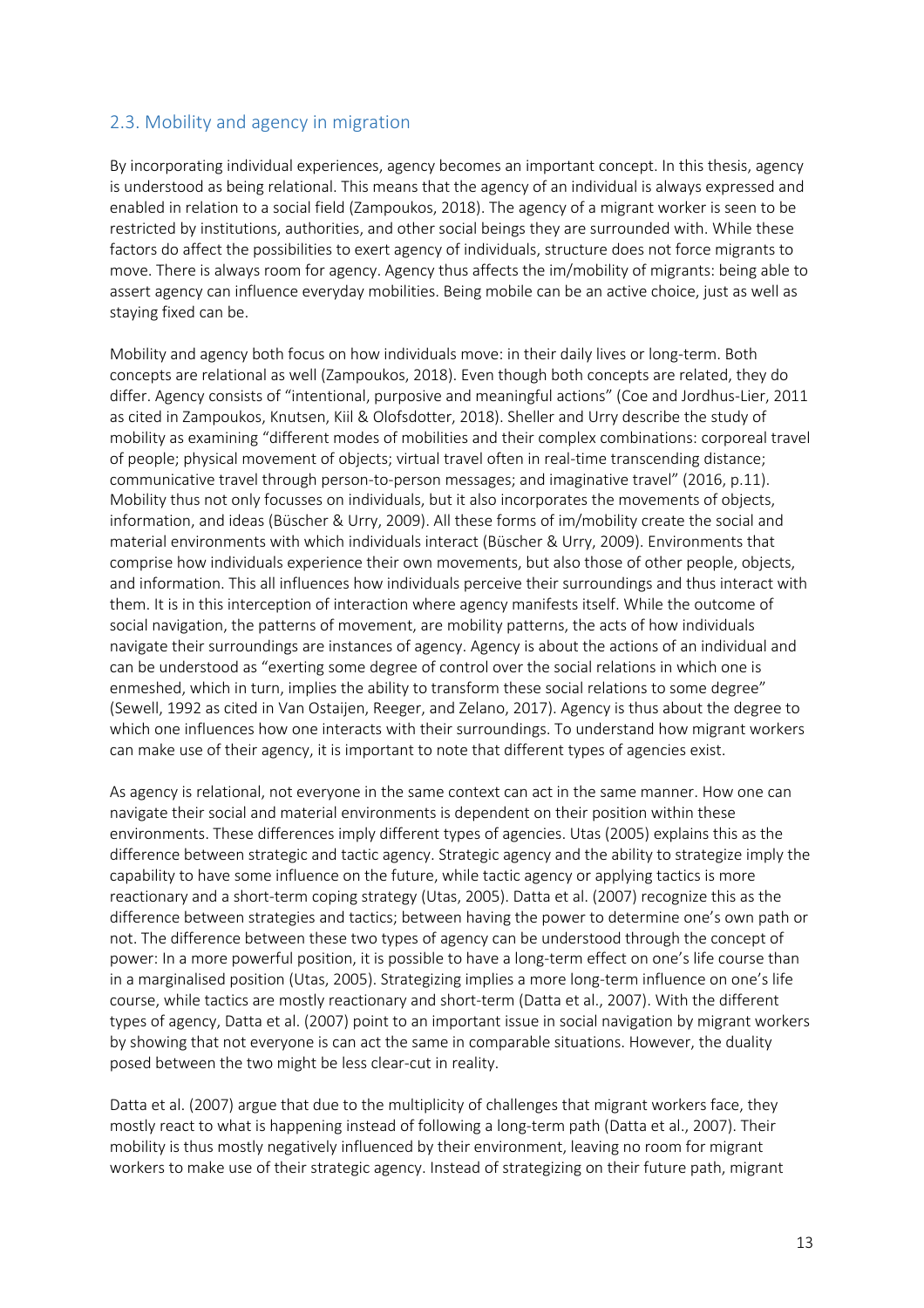workers mostly employ coping tactics (Datta et al., 2007). Datta et al. do note that some migrant workers can create a plan "to consolidate their long-term ambitions" (2007, p.426). However, these "accumulative tactics" (p.419) are not recognized as the ability to truly strategize as they are focussed on the short-term. Datta et al. (2007) recognize that new economic contexts – consistent with liquid modernity – require the development of new coping strategies. This would imply that as a liquid migrant, new strategies are needed to navigate the challenges of liquid modernity. Due to the constant and rapid change of liquid modernity that migrant workers are faced with, using short-term coping tactics could be a useful strategy. Vigh (2009) points to a similar dynamic by arguing that those navigating precarious environments must respond quickly to opportunities or obstacles they are faced with. The distinction made between tactics and strategies might thus be more complicated.

Aside from the fact that the distinction between strategies and tactics might be less evident, the use of the concepts is further complicated by the fact that both are grounded in an economic understanding of the trajectories of migrant workers. To show this, it is important to highlight the same dynamic in the use of the concepts of upward and downward mobility. Because the concepts of mobility and agency are related, the definition of mobility influences how agency is perceived. Downward and upward mobility are related concepts. Upward mobility is the idea "that anyone who works hard, obeys the law, and saves his money can get ahead" (Delgado, 2007, p.879) economically and socially speaking. It is thus the ability to create a better situation for oneself, or one's family through selling one's labour on the labour market. In a nutshell, it is the American dream: working hard will lead to personal progress (Delgado, 2007). Downward mobility is the opposite of this: despite efforts being worse off economically and socially. What is important to note here, is that upward and downward mobility are mostly understood in economic terms (Zampoukos, 2018). The economic situation of a migrant worker and their type of work is thus valued (and often compared) by the (economic) norm in the host country. Because of their supposedly marginalized position, Favell (2008) argues that migrant workers often experience downward mobility. This group of migrant workers often accept low-paid jobs where their previous education is not recognized and where circumstances are difficult (Erel & Ryan, 2019). However, how migrant workers *experience* their own trajectories might not be exclusively influenced by their economic situation. As stated before, non-economic motivations for migration, such as a sense of freedom or adventure, exist as well (Krings et al., 2013). Nevertheless, these motivations are not incorporated into the understanding of upward and downward mobility. The *goal* of migration influences whether someone experienced downward mobility. If the goal is to look for adventure, earn some money, and travel occasionally, unskilled labour might be the right way to achieve this goal. Whether migrant workers *experience* upward or downward mobility is influenced by the dreams they are chasing. However, the goals and aspirations of migrant workers can gradually change over time (Ryan, 2018), meaning that their *experiences* of upward and downward mobility might also change over time. The new European mobility space enabled the emergence of new types of migration, and subsequently, new mobility patterns emerged. These new mobility patterns should lead to a re-evaluation of our understanding of upward and downward mobility by incorporating non-economic factors. Downward mobility for one, might in fact be upward mobility for someone else.

These non-economic considerations of migrant workers do not only influence their mobility patterns, but also their agency. Social navigation, and thus the use of agency, is influenced by how individuals perceive their environments and what they deem the best option of interaction is (Vigh, 2009). In a rapidly changing environment, individuals "are constantly seeking to make the best of emergent social possibilities in order to direct their lives in an advantageous direction" (Vigh, 2009, p.423), meaning that migrant workers thus weigh different (perceived) options in an attempt to achieve their future goals. As this future goal can be non-economic, it is problematic to value the choice made by the migrant worker strictly in economic terms. Whether or not an action is a tactic or part of a strategy depends on what a migrant worker deems to be 'an advantageous direction'. Next to that, it is argued that young migrant workers make use of 'deliberate indeterminacy' (McGhee, Moreh, & Vlachantoni,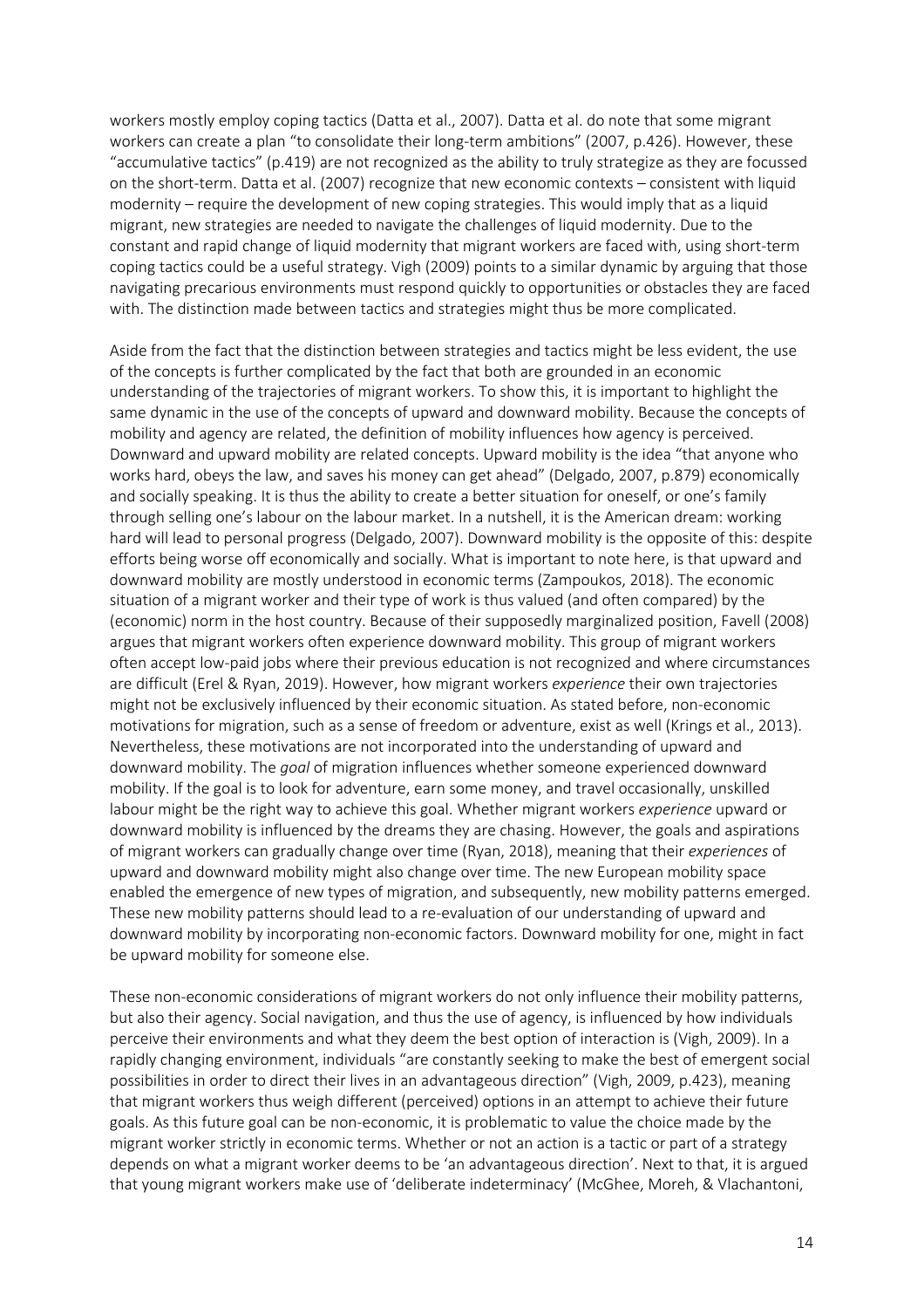2017). This strategy entails keeping one's options deliberately open enabling rapid responses to occurring possibilities (McGhee, Moreh, & Vlachantoni, 2017). In this instance, the long-term strategy is thus based on making quick short-term decisions. Datta et al. (2007) would interpret these actions as tactic agency, while McGhee, Moreh and Vlachantoni see it as a strategy to deal with living in a constantly changing environment. There thus exists discussion about whether a binary understanding of tactic and strategic agency fits the reality of migrant workers.

Migrant trajectories consist of mobility patterns and choices made by the worker itself. How one can interact with its environment is dependent on its position *vis-a-vis* this environment. In a more powerful position, the environment might be easier to navigate than in a less powerful position. Not everyone can thus make the same choices in the same situation, indicating the existence of different types of agency. Even though it is important to acknowledge the existence of strategic and tactic agency, the current binary understanding of the two might not fit the reality in which migrant workers find themselves best. Migrant workers are confronted with the rapid change of liquid modernity. The environment in which they find themselves is rapidly changing, which demands flexibility from them in their attempts to navigate it (Vigh, 2009). Next to that, the distinction made between strategic and tactic agency rests on economic assumptions, while migrants might base their decisions to navigate life in the Netherlands on non-economic factors. This thesis will look into the different types of agency and assess whether it is possible to have such a binary understanding as used by Datta et al. (2007), or whether more sensitivity is needed in using these terms. A holistic approach, based on the concept of "'stories-so-far'" (Zampoukos, 2018, p.50), will serve to do this.

### 2.4. 'Stories-so-far'

Every migrant has a different trajectory, and the richness of these trajectories can be uncovered by looking at individual stories, and looking at those stories from the perspective of migrant workers. To do this, it is important to interpret the experiences of migrant workers as "'stories-so-far'" (Zampoukos, 2018, p.50), which not only means a long-term approach but most importantly that the migrant's mobility occurs 'in-between' other life choices. Zampoukos' concept is borrowed from Massey (2005), and it sees actions as connected to the past, the present, and the future (Zampoukos, 2018). Massey (2005) understands space as constantly being constructed – constructed through people and different places. A former post-office might be transformed to a community centre in which Polish migrant workers meet every Wednesday evening for a Polish meal. Showing that through time and that depending on the people visiting, places change their meaning. This is a constant process, making the meaning of places fluid with change as an integral part of it (Massey, 2005). Translating this to the experiences of migrant workers means seeing their trajectories as fluid, open to change, and their experiences constantly being (re)created by the social and material realities they are surrounded with. Taking the concept of 'stories-so-far' as a framework for this thesis entails a focus on how past experiences, future goals, and the present affect the trajectories of migrant workers. Choices made in navigating their lives in the Netherlands are thus connected to both the past and the future.

In social navigation, the link between the present – what to do – and the future – to reach the desired goal – is given importance. However, how the different options to navigate are perceived not only depends on future desires, but also on past experiences. Especially motivations to migrate are important for this, as these indicate the dreams migrants are pursuing in the host society. The past and the present are thus strongly connected, just as the present and the future. While it is not possible to see the three as separate, this is not to say trajectories of migrants can be predicted. As Vigh argues that we are looking at "movement within movement" (2009, p.420). Trajectories are fluid and can change depending on changes in the environment with which the migrants interact, or on changes in personal circumstances. To comprehend the actions made, and the interpretation of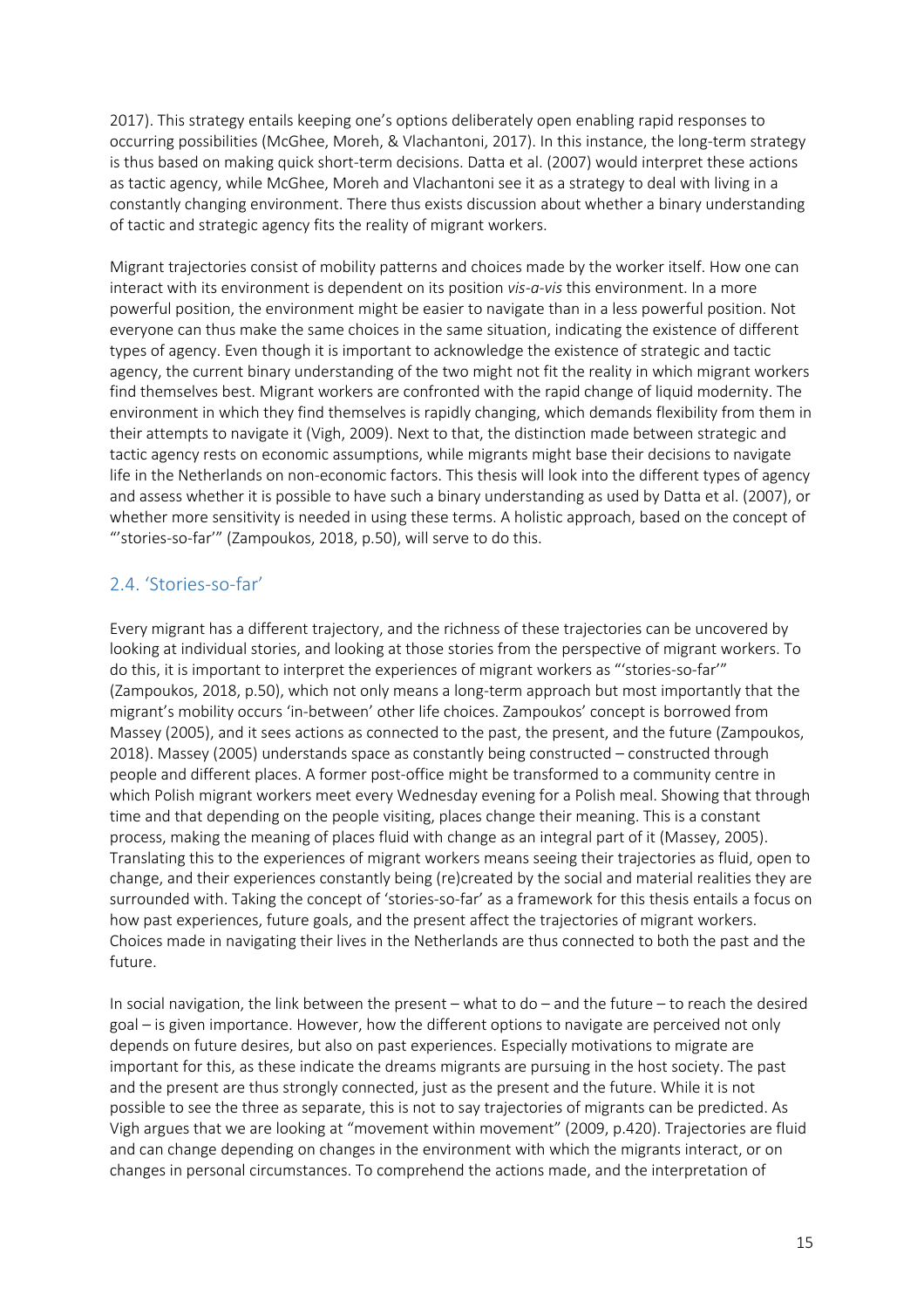experiences it is important to look at *embeddedness*. Embeddedness is about migrant workers creating a feeling of attachment and belongings (Ryan, 2018). This is important in understanding how certain choices are made, and how future goals can change over time (Ryan, 2018). Embeddedness is influenced by "migrants' experiences of engagement with the people and places that make up their social world" (Ryan, 2018, p.235). The experiences of migrant workers are largely influenced by their surroundings, both social and material. While embeddedness focusses on the present, it is strongly connected to the future as it influences the decision of migrant workers to extend their stay (Ryan, 2018). While the initial motivation to migrate is connected to the aspirations the workers aspire to achieve. Most migrant workers arrive with the idea of staying for just one year (Ryan, 2018). However, this future goal is often unconsciously modified during their stay (Ryan, 2018). The past, present, and future are thus important in understanding the trajectories of migrant workers. Seeing migrant workers as a heterogeneous group with a richness in experiences, necessitate the use of the storiesso-far framework. By seeing how the past, present, and future interact, we can begin to allow migrant workers to construct their own narratives. When being sensitive to the entire context in which migrant workers find themselves, it becomes important to critically assess concepts used in studying the experiences of migrant workers. This is to make sure the definition of the concepts fits with the realities in which migrant workers find themselves.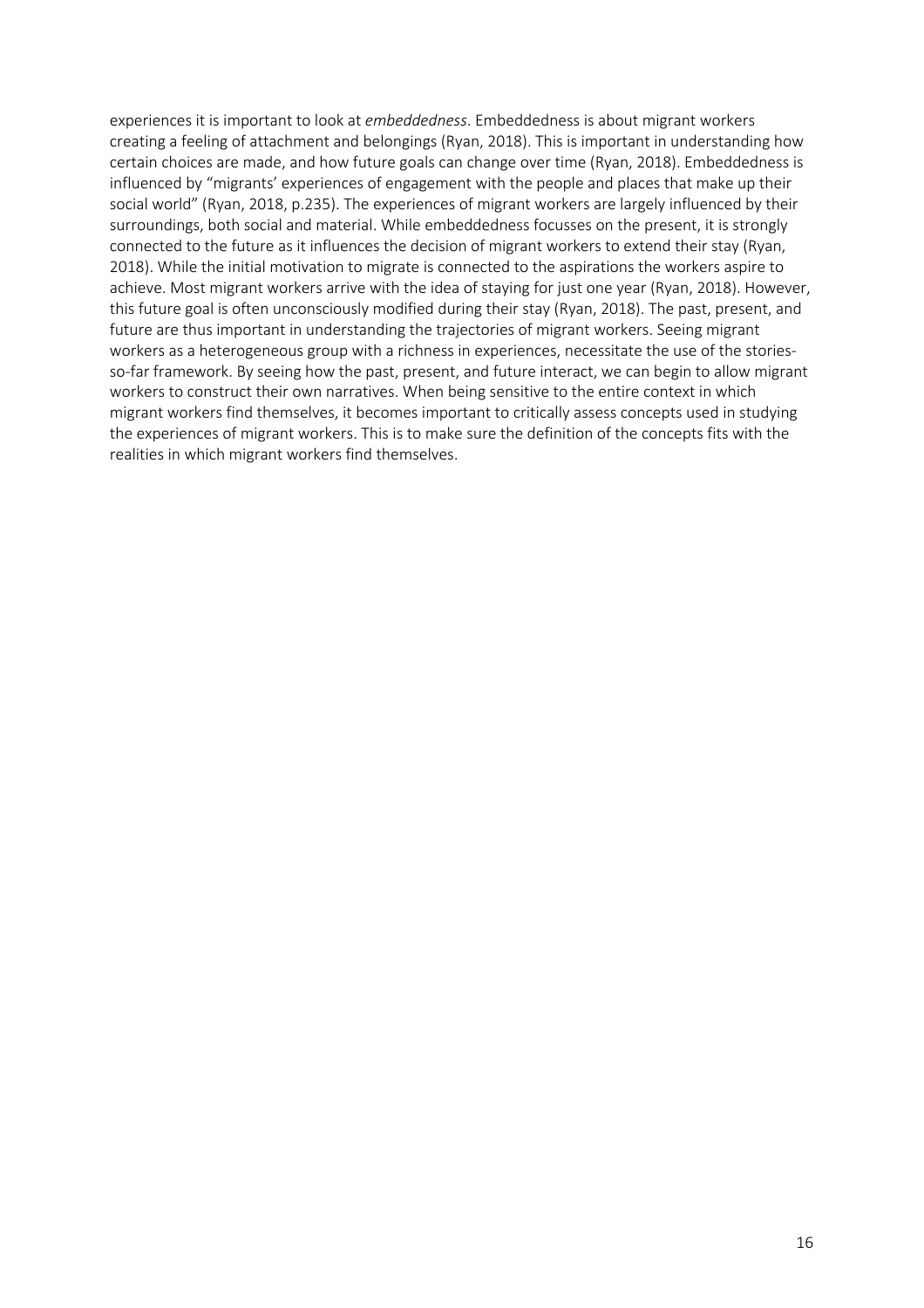### 3. Methodology

Throughout my thesis, I will use an interpretivist approach. An interpretivist approach acknowledges the construction of reality; it sees reality not as something that is simply 'out there' to be grasped by the researcher, but as created through social relations of which the researcher is part (Berger & Luckmann, 1991). Part of this approach is also acknowledging that I, as a researcher, influence the type of knowledge that is created as my positionality influences my interpretation of 'reality' (Denzin, 1998). Because of this, I aim to be as open as possible about my positionality and expectations. I will make use of the following research methods: participant observation, small-talk, and life history interviews. In the following part, I will explain the different methods and what data I attempt to collect by making use of them. Next to that, I discuss my positionality and the limitations of this thesis.

### 3.1. Participant observation

During the first period of my thesis, I made use of participant observation to obtain my data. This period consisted of four weeks of fieldwork at Florensis in Hendrik-Ido-Ambacht. Florensis is a company that grows a variety of plants and ships them throughout Europe. The plants are grown at a facility comprising various acres of greenhouses before they are shipped. More information on Florensis as a company is given in chapter 4.2. By working together with migrant workers in the Greenhouses and distribution centre, I gained an understanding of their daily lives in the Netherlands and their realities of working at Florensis.

Participant observation is an ethnographic fieldwork method aimed at the researcher submerging itself in the field under study (Aktinson & Hammersley, 1998). Next to 'hanging around', it is key to participate in activities together with the participants. By submerging oneself in the field, and in the experiences of participants, the researcher can gain "a greater understanding of phenomena from the point of view of participants" (Musante & DeWalt, 2010 p.ix). Participant observation allows a researcher to take on the roles of both an insider and outsider (Sluka & Robben, 2007). "As an insider, the fieldworker learns what behaviour means to the people themselves. As an outsider, the fieldworker, learns, experiences, and makes comparisons in ways that insiders can or would not" (Sluka & Robben, 2007, p.2). Thus, fieldwork entails continuously balancing one's status as both an insider and an outsider with the purpose of gaining relevant data for the research. The participant observation took part within the first four weeks of my research. During these weeks, I worked at Florensis like any other employee (i.e., migrant worker), meaning that my working hours, breaks, and relation with other staff were the same as my fellow migrant workers. By having immersed myself in this type of fieldwork for a sufficient amount of time, I could build mutual trust with the participants, and perhaps more importantly, gained an understanding of their experiences in the Netherlands.

My foremost goal during working in the factory was to obtain data about the work-life of employees. Next to that, I collected data about their personal lives. To do so, part of participant observation was doing small-talk with the migrant workers. Small-talk is part of the 'hanging around' method (Driessen & Jansen, 2013). This method entails that the researcher acknowledges the importance of simple conversations in the field for the research (Driessen & Jansen, 2013). Small-talk can be used for multiple reasons including building a relationship with participants to gain access to a wider network of participants and creating a thick understanding of the context (Driessen & Jansen, 2013). Through informal conversations with migrant workers at work, I created mutual trust and was able to build rapport by collecting all the data. The data I collected during small-talk served to understand the experiences of working in the Netherlands: their work-life at Florensis. As the experiences of the migrant workers extend beyond Florensis, I also collected data about their different life journeys before arriving there - their personal lives and their future aspirations. The experiences that sparked my interest were thus not restricted to a certain timeframe or place. Conversations about these topics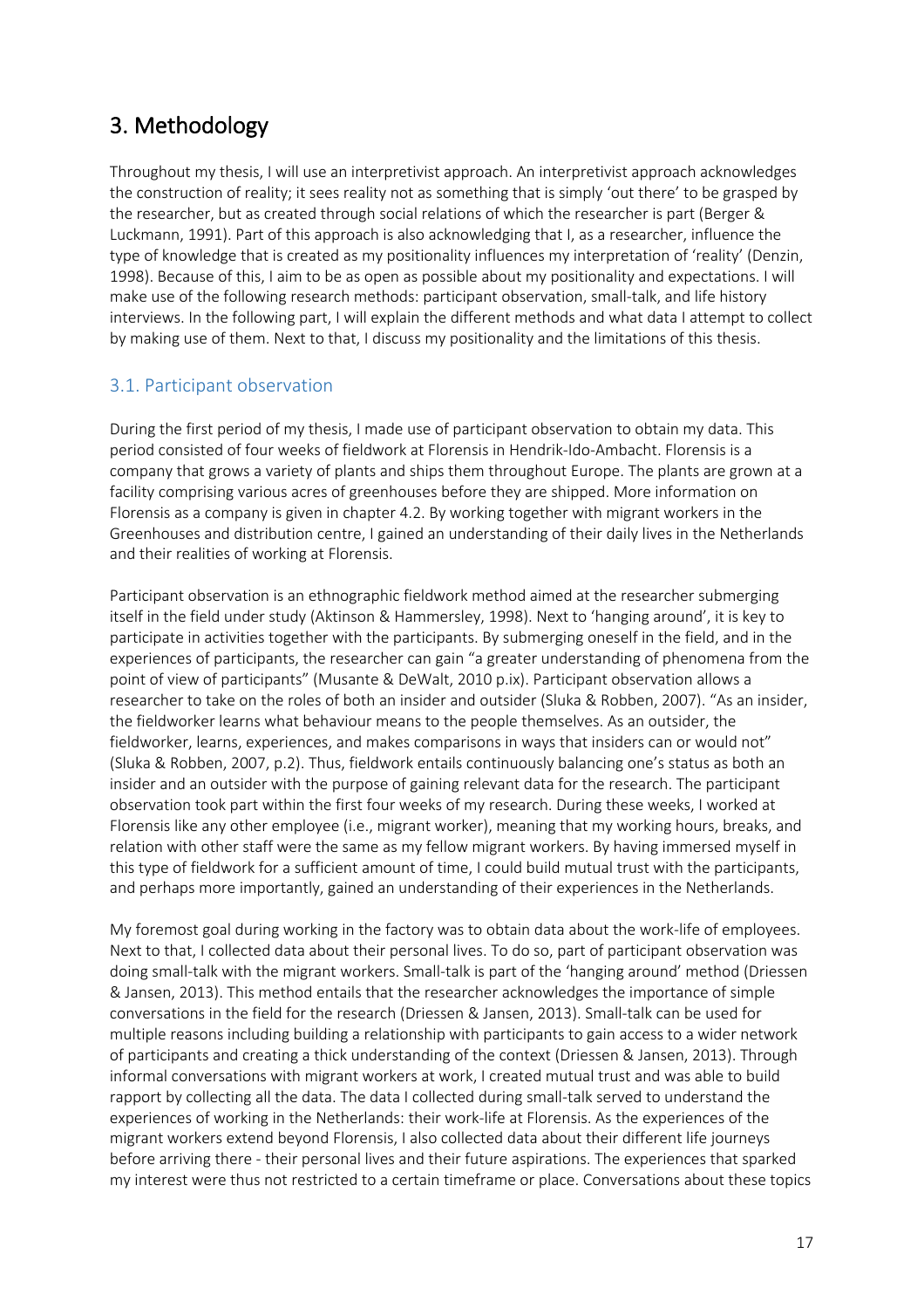were informal and occurred during work or break-time. My fieldwork diary served to collect all this data.

Before starting my fieldwork, I studied Polish to connect with the migrant workers. Having learned some basic Polish sentences, allowed me to make a first connection on which to build a relationship further. However, as I was not fluent in Polish, my participants were mainly those migrant workers that can communicate in English as well. This has consequences for the type of data I gathered, on which I will elaborate further in chapter 2.5.

During the month of my fieldwork, I lived close to Hendrik-Ido-Ambacht. This enabled me to truly submerge myself in the Migrant workers' lives during the week. I lived in a rental apartment at a 15 minute bike ride distance from Florensis. Living nearby, positively influenced my ability to gain access to the migrant workers' community as it showed that I fully submerged myself in their lives. Next to that, it made it easier to travel to my shifts. Every week, I worked approximately four shifts on regular days and hours. Every Sunday, I started off my week with a night shift from around 10 p.m. until 6 a.m. On Tuesday, Wednesday and Friday, I worked from 6 a.m. until 3 p.m. During these shifts, I encountered some regular faces from the night shifts, but I also met new migrant workers. I started my shifts at the main location in Hendrik-Ido-Ambacht, but later in my fieldwork, I worked at the Dinteloord location as well. I received my working schedule two times a week, which is comparable to how migrant workers receive their schedules.

During the participant observation, I gathered six participants for the second part of my research in which I interviewed six participants using the life history method. To find these participants, I attempted to assess whether I established mutual trust and with the boundary condition of sufficient communication. The life history interviews took place during the second part of my research on purpose, as the first part of the fieldwork was focussed on building mutual trust. In consultation with my participants, the interviews took place at Florensis. This location was suggested by my participants, as they felt comfortable with the location. Therefore, this did not negatively influence my research. The participants felt free to speak about their lives, even though the interviews were conducted at their workplaces.

### 3.2. Life history interviews

After the fieldwork at Florensis, I interviewed six participants to broaden my data collection to include the personal lives of migrant workers, and their personal journeys more broadly. The interviews took place at Florensis in an enclosed space ensuring privacy during the conversations. Six long life history interviews were conducted by me, with all six participants separately. The interviews took about one and a half hours, which allowed for enough time to discuss all important aspects of the participants' trajectories. Life histories (LHs), or personal narratives are important to "reinstate the marginalized and dispossessed as makers of their own past" (Miles & Crush, 1993 p.84). As explained before, Eastern European migrant workers are subjected to being part of a narrative that they themselves cannot control. Life histories are a useful research method as it opens space for diversity, and it problematizes homogenous categories as it shows different experiences of people (Rogaly, 2015). It is a method that allows the researcher to access not only what people did (not do), but what they wanted to do, what they believed they would be doing, and how they reflect on their actions (Miles & Crush, 1993). When doing life histories, it is important to allow participants to share their experiences. It is not about gaining access to the information that you as a researcher might find interesting; it is about the participant sharing events in their lives that they felt were influential. This enables you to access the events in participants' lives that were important to them, the reasons these events felt influential, and how they reflect on them now (Denzin, 1989). Through LHs, "important events and/or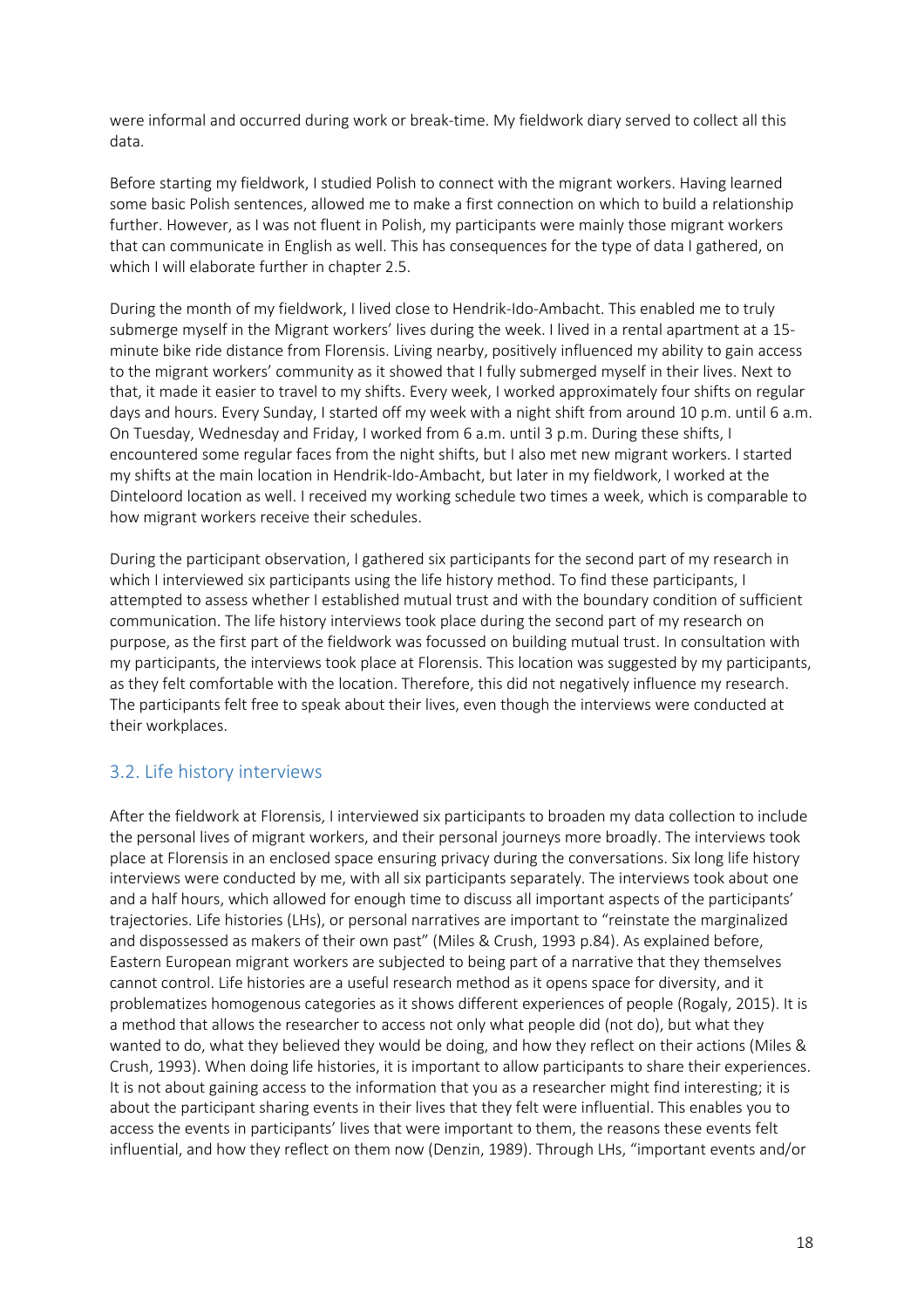turning points in the lives of the interviewees can be mapped over time" (Singh, Tebboth, Spear & Davies, 2018, p.5).

During life history interviews, it is important to ask open-ended questions and let the participant reflect on past and present experiences (Hubbard, 2000). The interviews focus on what migrant workers perceived as turning points in their personal journeys. Journeys imply their lives from before migrating until now, and their future plans and aspirations. Seeing the journeys of migrant workers as comprising the past, present and future is based on how Massey (2005) sees places as connected to the past, the present, and the future. For her, the meaning of places is connected to all three and they cannot be seen in a vacuum (Massey, 2005). This understanding can be extended to the lives of migrant workers: what they experience now, is connected to their past experiences and the future. We cannot understand people without looking at their past, present, and future, just as we cannot understand places in the same way. During these interviews, I focussed on the use of tactics and strategies of migrant workers, and experiences of im/mobility.

During the LHs, the participants created timelines of their trajectories. More visual methods in LHs emerged during the last decade (Bagnoli, 2009). Timelines help participants visualize key events that occurred during their lives (Bremner, 2020). The idea behind timelines is that it enables participants to recall certain events better since connections made by the brain are enhanced by the method (Bremner, 2020). It is possible to not think about events daily that did make a big impact on one's life. By creating a timeline, these events are recalled. It is argued that timelines allow more "layers of experience" (Bagnoli, 2009, p.548) to be discovered - both by the researcher and the participant (Bagnoli, 2009). As creating a timeline of one's life can be a difficult task, I asked the participants to think about what they wanted to put on the timelines before the interviews. Providing the participant with some time to create the timeline beforehand "may help participants retrieve, organize and express complex ideas, thus potentially increasing the accuracy and richness of their narratives" (Bremner, 2020, p.11). During the interviews, the different events the participants put on the timeline beforehand were discussed, while there was still room to discuss other events that came up during the conversation.

It is essential to be open about my positionality and be reflexive of the research process. Even though I interviewed my participants and gathered relevant data, it is *my* version of *their* stories that is told. Therefore, I need to be open about who I am and how that might affect my interpretation. For this purpose, I kept a fieldwork diary in which I wrote down my feelings and thoughts during the fieldwork. The diary did thus not only allow me to write down information about the participants during the fieldwork, but it also allowed me to keep track of how my emotions and sentiments might be influencing the fieldwork. Fieldwork diaries have been found important for research that reflects on the positionality and emotions of a researcher, especially in anthropological and sociological research (Browne, 2013; Punch, 2012). Sharing one's own experiences during fieldwork might enable the reader to understand how the researcher has interpreted the data. Fieldwork diaries are thus important as the researcher's own feelings can affect the interpretation of the world surrounding them (Punch, 2012). As my goal is to enable participants to co-create the narrative surrounding them, reflexivity and transparency are important concepts during my fieldwork and writing phases.

### 3.3. Ethical considerations

During every research, ethical dilemmas come up. Some general issues can be tackled beforehand, but others come up during the research and are specific to the research context (Goodwin, Pope, Mort, & Smith, 2003). This is especially the case in ethnographic research where the researcher is in direct contact with the research subject (Goodwin et al., 2003). "Thick ethical description" is needed to understand ethical issues that come up with qualitative research (Brinkman & Kvale, 2005, p.157).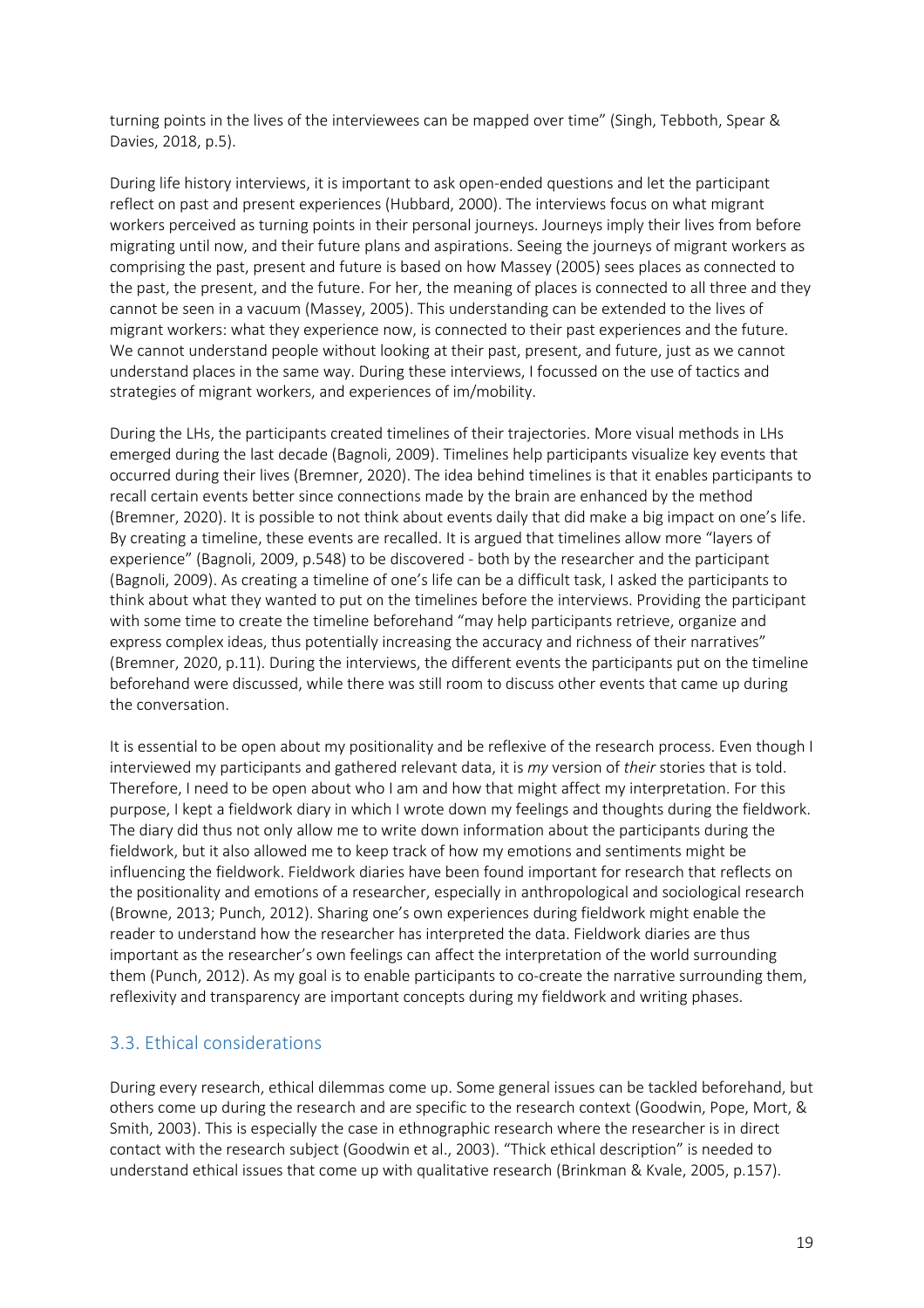Because of the fact that ethical issues come up in every research, it is important to be open about these issues to improve future research with regards to these issues (Huisman, 2008). During my research, some ethical issues were tackled beforehand – the issue of receiving consent for example -, while other issues – regarding confidentiality and exploitation – came up during the research process.

During my meetings with Florensis before the start of my fieldwork, we discussed the issue of consent. To make sure the migrant workers trusted me, I decided to communicate beforehand that I would be joining them as part of a research. Even though this could negatively affect my research – as some migrant workers might keep their distance as they might be uninterested in being part of the research – I decided it was more beneficial for building mutual trust between myself and the participants. Prior to my weeks of field research, the coordinator of Covebo communicated about my presence as a coworker and researcher. Because this was already communicated, I decided I did not need to share this information every time I encountered a new colleague. Nevertheless, I was honest in conversations with colleagues about my presence there. While at times this information did create a gap between me and my colleagues, I could overcome this gap in most cases by showing I was there to work just as hard as them. My colleagues were thus informed about my presence as a researcher and could decide based on this what they wanted to share with me in conversations.

Right before the interviews, I chose to walk through the ramifications of participating in the interviews with my participants. They knew that the interview was being recorded, and that the data was used for my thesis. Next to that, I discussed the possibility of withdrawing from the research at any time. If one of my participants would choose to do so, I would not use their data in my thesis. Withdrawing would also be possible after I showed them some draft versions of my chapters. Sharing the draft versions allowed me to ensure the participants recognized themselves in the research, but I will come back to that later in this chapter. Because of the mutual trust that existed between the participants and me, I chose not to create physical contracts. This because, this did not fit the type of relationship that was built. When doing ethnographic research where personal bonds are created, consent bonds can become a difficult subject (Huisman, 2008). Next to that, consent forms do not eliminate all ethical dilemmas faced when doing research (Huisman, 2008). Because of these reasons, I decided to orally walk through a consent contract and asked my participants if they agreed to everything.

Another important ethical aspect of ethnographic fieldwork is confidentiality. Confidentiality is about hiding the participation of people in research (Surmiak, 2018). It should thus not be possible to know whom the participants are through reading the research. This can be especially difficult in small communities (Surmiak, 2018). Even though many Polish migrant workers live in the Netherlands, the community of Polish migrant workers at Florensis is relatively small, especially during the offseason. Therefore, ensuring confidentiality was a difficult task. During my research, I used several methods to ensure confidentiality. I used acronyms in my fieldwork diary so that only I understood which colleague said what and I used numbers instead of names for my participants. Next to that, I made sure to handle all the data during my fieldwork and the later stages of my research confidentially. It has to be noted that some issues regarding confidentiality did come up during my fieldwork. As all my colleagues knew each other relatively well, they knew with whom I was speaking the most. This could negatively affect the confidentiality of the research, as my colleagues were aware of who was mainly giving me data. Because the interviews took place at Florensis, it was clear to my colleagues and other Florensis employees with whom I was doing the interviews. Even though I did not share information from informal conversations or interviews with others, the fact that my participants were known could negatively affect confidentiality, especially with sensitive subjects (Surmiak, 2018). However, I made sure to ask whether my participants were okay with this – which they were – and they even discussed their participation openly with their colleagues. This shows how ethical issues can differ depending on the context. As my participants felt comfortable and we did not discuss subjects that were deemed too sensitive, it did not form an issue that it was known who participated in my research.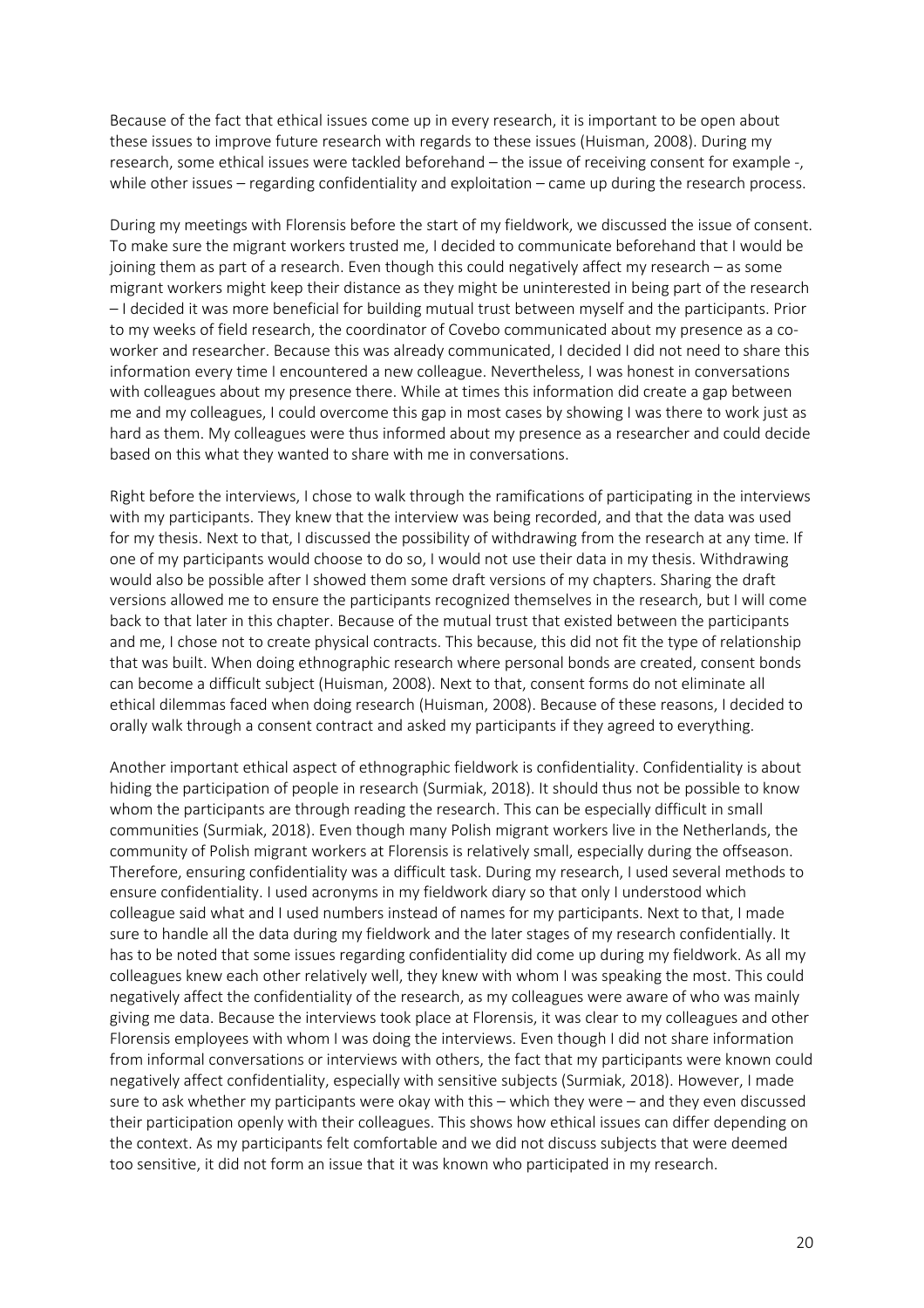In writing ethnographies, the researcher receives authority over the stories of the participants. Essentially, exploitation can occur when the data that is gathered through mutual trust exclusively serves to further the researcher even though the research is based on the principle of reciprocity (Huisman, 2008). "Reciprocity […] is based on the belief that researchers and participants are equal and that the research should be mutually beneficial" (Huisman, 2008, p.374). Reciprocity is related to the conviction that reflexivity about power and positionality in research are important (Huisman, 2008). Even though a researcher might have the goal of creating an equal power balance with participants, this might not be true as most interactions during the research serve the researcher more than the participants (Huisman, 2008). Eventually, after having finished fieldwork, the researcher will finish their research while the participants will remain in the same reality.

Exploitation was one of the issues I personally struggled with most during my research, and it was something I did not anticipate. While my fieldwork was based on the idea that working together with the migrant workers would put me on an equal footing with them, it was also part of attaining my MSc degree. The struggle I felt during the research is best described by the following quote from Huisman: "As much as I wanted to be on the same plane as my participants, the desire was overshadowed by the reality that I was doing this work in part to elevate my status and career" (2008, p.380). While I was building genuine relationships with my colleagues, I knew that the main reason for my presence was my research. By remaining open about the motivation for my presence there, I reduced the possibility of my participants feeling exploited.

Another aspect of exploitation in ethnographic research is the fact that because of the mutual trust and built relationship, participants view you more as a friend than a researcher (Huisman, 2008). Because of this shift in perception, participants may share more stories than they would with someone whom they merely view as a researcher. On the one hand, this is part of this research method. On the other hand, it is essential to make sure the participants do not feel exploited. In order to do this, I decided to share parts of the research process with my participants. By sharing the draft chapters of the research, I gave them an opportunity to read the stories I used. In the case they felt the stories to be too personal to be shared in the research, they could ask me to omit certain details. None of the participants asked me to omit certain details. Nevertheless, this was a useful approach to make sure the participants supported the outcome of the thesis.

Because I struggled so much with the question of exploitation during my fieldwork, I made sure to do the stories my colleagues and participants told me justice. By giving 'thick descriptions' (Geertz, 1973) and being open about the arguments I make, I give the reader the possibility to generalize and value the arguments made. The struggle I experienced during my fieldwork, translated into a certain openness during my writing process. This shows how ethical dilemmas faced during the fieldwork influence the rest of the research process.

### 3.4. The Field

According to Katz (1994) doing fieldwork is about constructing boundaries. Boundaries "between the research and everyday life; between 'the fieldwork' and doing fieldwork; between the 'field' and not; and between the 'scholar' and the subject" (Katz, 1994, p.67). 'The field' and consequently doing fieldwork, is thus more than studying what occurs at a physical location. However, it does start there. Physically, my research field was situated at the Florensis locations at Hendrik-Ido-Ambacht and Dinteloord. These are the two Florensis locations at which the Covebo workers are dispatched. Hendrik-Ido-Ambacht is a relatively small location, with around on acre of greenhouses, cool cells, distribution lines, and offices. Dinteloord is a distinctly bigger location with 6,5 acres of greenhouses, small distribution port, and a few offices. As Florensis granted me access to do my research at their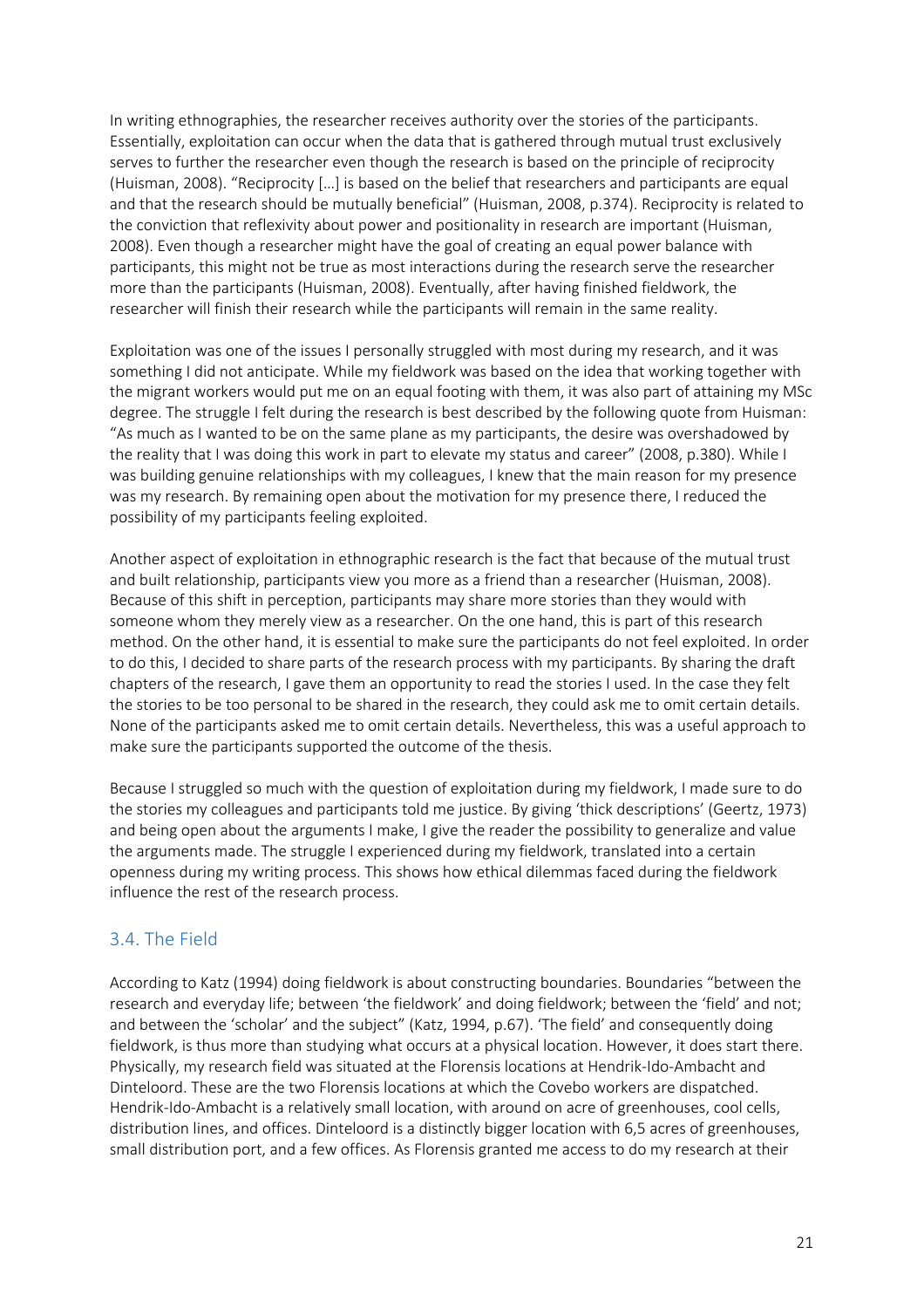company, I gained access to the community of migrant workers working there. Exemplifying the first boundary between what constitutes the "field" and what not.

Even though most of my research took place at these Florensis locations, the research field, extended these physical locations. My fieldwork included my Polish colleagues at Florensis. It included their lives in the Netherlands: their experiences here and their possible future plans. Important to note here is that this both extends the boundaries of the physical locations of Florensis and extends the timeframes of their stays in the Netherlands. To understand the experiences of migrant workers in the Netherlands, it is important to understand the context. These contexts include their lives in Poland prior to arriving in the Netherlands, and their current connections with Poland – albeit through family, friends, or their regular holidays to the country. Next to that, the context includes a wide variety of experiences: Not only their experiences at Florensis, but also at other companies, their living situation, and their overall experiences of living in a foreign country. This approach to fieldwork is connected to Massey's view on places and place-making (2005). Massey understands places as spaces: places with meaning. This meaning is derived not only from the place as one encounters it at one instance (Massey, 1995). They derive their meaning from their connections to different places – through people or history for example – and different times. Therefore, even though my fieldwork took place at Florensis, the 'field' includes the lives of my colleagues through time, their connections to other places and people, and the connection of Florensis to other places and people – including for example the employment agency Covebo.

Even though my research field was situated in the Netherlands, it was distinctly different from my 'normal' everyday life. This had to do with the location and the social setting, but also the fact that my everyday rhythm was very different. Since I worked most shifts at Hendrik-Ido-Ambacht, I decided to rent an Airbnb in Zwijndrecht. Because of this, I was able to make a distinction for myself between my research and everyday life. During my fieldwork, I often felt that I entered an unfamiliar segment of Dutch society. For example, on the road to and from my nightshifts, I mostly encountered Polish license plates. This shows that the field is more than a physical location. Through fieldwork, I gained access to a new segment of Dutch society; that of Eastern European migrant workers.

### 3.5. Positionality

The research 'field' can thus be seen as fluid as it extends a physical location and specific time. Viewing the field as a fluid entity implies that I, as a researcher, also influence the field, and with that my research findings (De Vries, 2012). If someone else were to conduct my research, they might encounter different data and interpret the same data differently. Reflexivity is important to understand the ramifications of this. Reflexivity entails "paying attention to oneself as an active and involved observer and participant, rather than as an impartial recording instrument" (Townsend, 1999, p.88).

Being a participant of your own research as a researcher implies that your experiences and world views influence the interpretation of data. A reflexive process is important in uncovering some of the hidden preconceptions that influence data gathering and interpretation (Solbue, 2011). To challenge myself about my own preconceptions, and thus consider the influence of my "past experience and socialisation" on the research (Solbue, 2011, p.821), I listed my conscious preconceptions and started discussing this with some acquaintances that are working with eastern European migrant workers prior to my research. By doing this, I not only became aware of some of the hidden preconceptions but directly started challenging them by becoming familiar with some personal stories. Right before starting my research, I met with my neighbour – a Polish woman who moved to the Netherlands almost 30 years ago – to discuss my research. We talked about my preconceptions and Polish culture. Next to that, she taught me some Polish words and Polish norms of behaviour to connect with my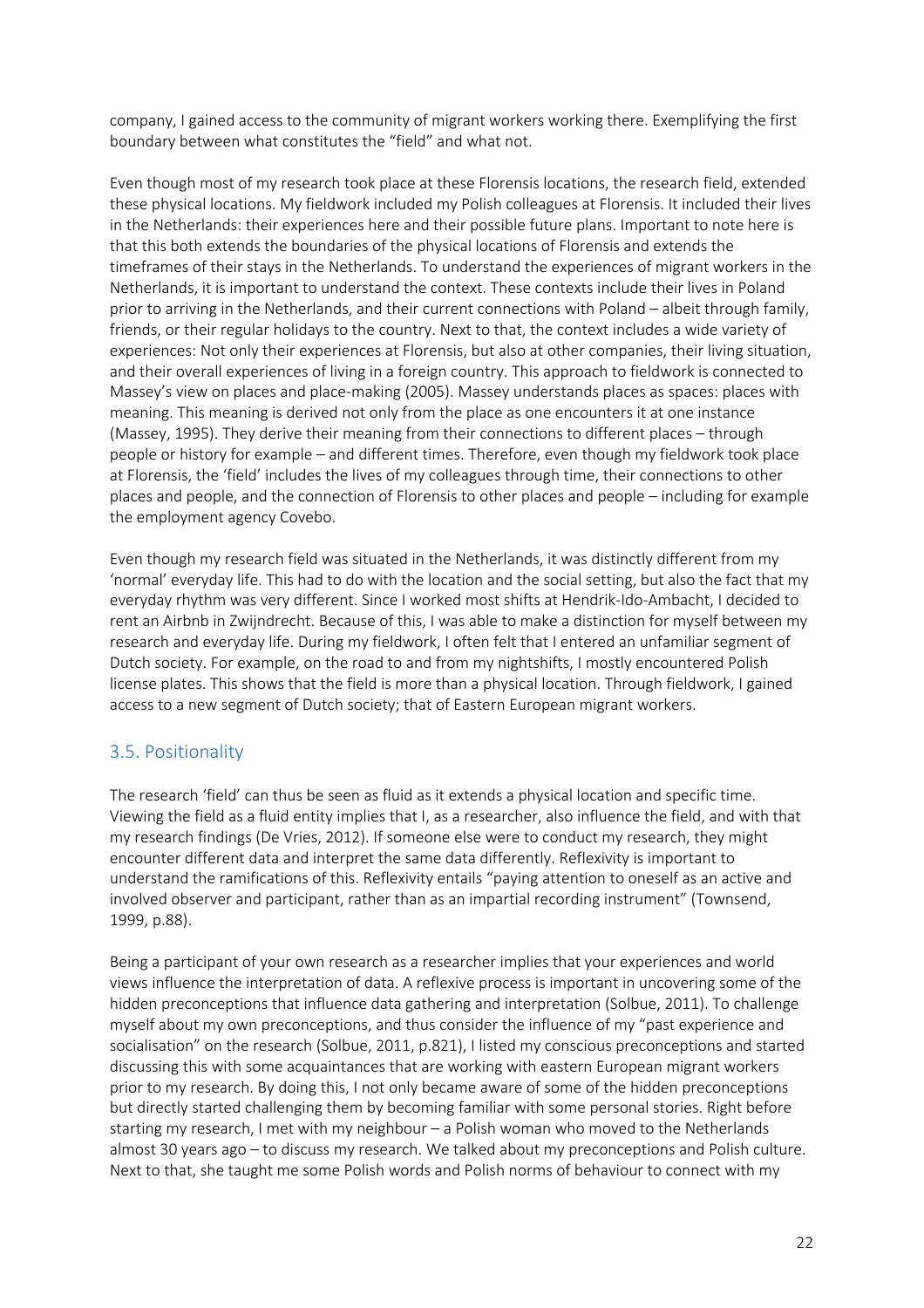participants. Understanding some Polish norms of behaviour was important to understand the context in which I would find myself during the research. Even though a reflexive process is important in research, it cannot overcome the effect a researcher has on the data and its interpretation.

Being open about who I am is important in a reflexive process as it enables the reader to understand my data interpretation (Dodgson, 2019). According to Dodgson (2019), it is important not only to be transparent about the researcher as a person but also about the discrepancies between belief systems and the power dynamics between the researcher and its participants. I am a twenty-seven-year-old female, I have an affinity for language which made it relatively easy for me to pick up some Polish during my fieldwork. I am relatively small for a Dutch woman, and I have dark hair and blue eyes. The fact that I am Dutch influenced the perceived power dynamics. At Florensis almost all people in higher positions are Dutch, while most Polish people do un-schooled work. Merely the fact that I am Dutch made people think that I was overqualified for this job. Undoubtedly, this influences the interactions between me and my colleagues. Next to that, my fieldwork took place in a male-dominated environment; from a group of around 35 colleagues, only four are women. During my fieldwork, I encountered a difference in gender beliefs between me and my colleagues. On the one hand, this gave me an advantage in gaining access as everyone respected the fact that I worked just as hard as my male colleagues. On the other hand, it was a disadvantage as I was not included in the gettogethers my male colleagues had in the smoking lounge. My colleagues and I are all roughly the same age, which made it easier to gain trust, as we understood the phases of our lives that we are in. Lastly, based on my appearance, most colleagues assumed me to be Polish. This was also an advantage in gaining access. During my fieldwork, I was mostly approached in Polish by my colleagues as they expected me to be Polish. The fact that my colleagues expected me to be Polish, made it easier to make an initial connection and start a small conversation.

Your positionality thus influences the access you gain as a researcher. During the research, I was constantly balancing being an insider and an outsider. Traditionally, being an insider is understood as having some sort of ties with the research participants; being part of their community (Sherif, 2001). More critical scholars have challenged this view and understand being an insider or outsider as having less clear-cut boundaries and being more fluid (Naples, 1996). Naples (1996) understands 'insiderness' and 'outsiderness' as being constructed through a process between the researcher and the researched. Being an insider or outsider is constantly negotiated, and therefore, the researcher can move through these two different statuses. One might assume that due to my nationality I was always considered an outsider. However, this differed per situation. One example of this is that since I worked in a male-dominated environment, it was easier to connect with the girls as they perceived me more like an insider. How I interacted with my colleagues also influenced whether they perceived me as an insider or not. In social interactions, I had to be aware of the consequences of my actions regarding my access. For example, not speaking Polish made me an outsider in certain situations. Doing the same work, on the other hand, made me an insider. As most Polish guys saw it as their job to make sure they did the heavy lifting, I needed to accept this help to remain an insider, as it is a sign of my understanding of the behavioural norms. While in my everyday life, I might be more inclined to refuse this help. Balancing the lines of insider-outsider is an intricate issue in doing ethnographic fieldwork. However, as it is beyond the subject of this research, it will not be discussed in more detail. My positionality influenced my research; sometimes positively and sometimes negatively. The following section will go into the factors that negatively influenced my research.

### 3.6. Limitations

There are some limitations to this research with regards to the set-up, my positionality, and the participants I chose to interact with. As discussed before, as a non-Polish speaking woman I gathered specific and at times limited data. This is not to say that if I were a Polish-speaking male researcher, I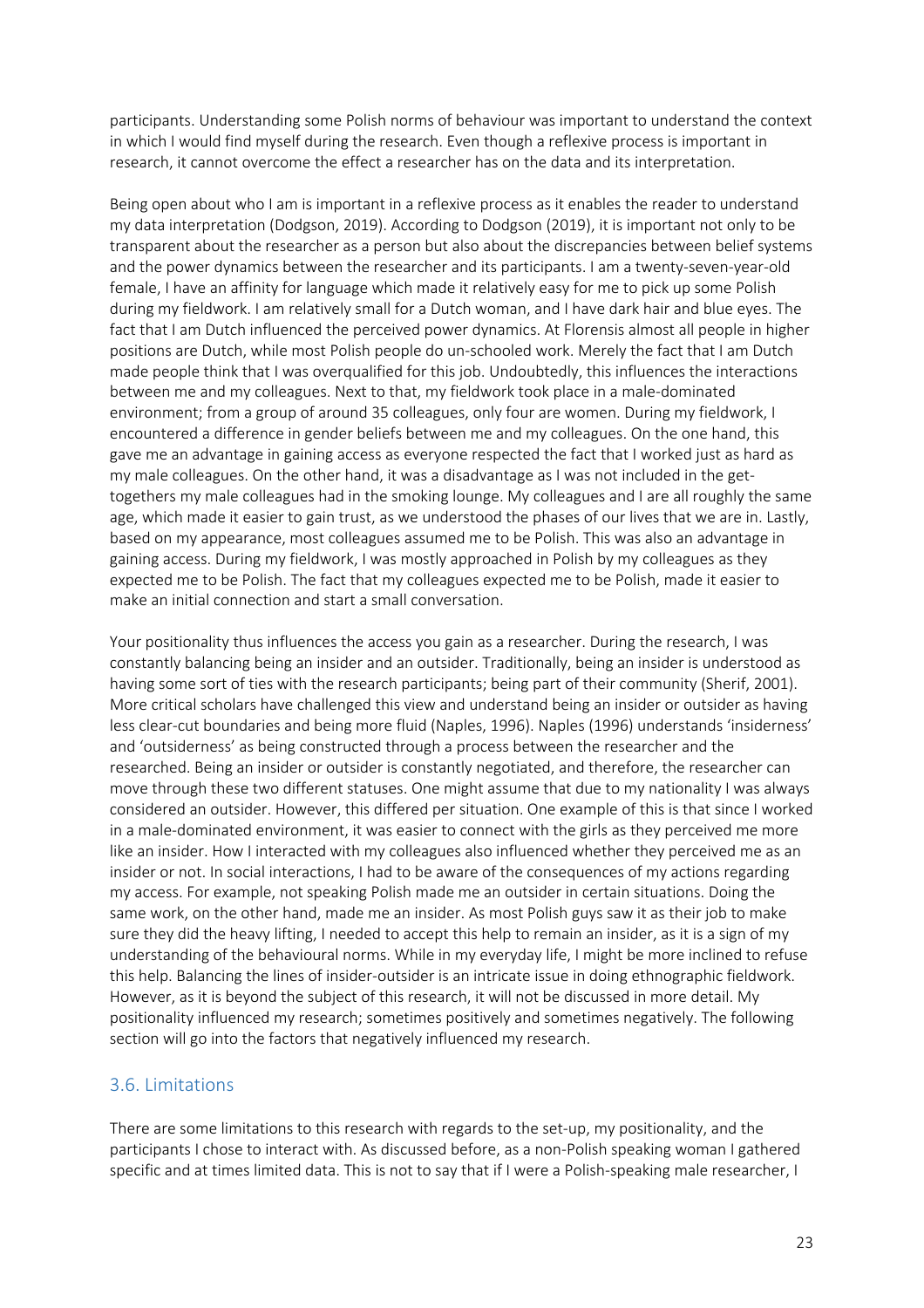would have gathered all the data available since one is always excluded from some aspects of its research subject. I could only communicate with my English-speaking colleagues – and later, through them with some of my non-English speaking colleagues. Most of the English-speaking colleagues learned English on the job and were roughly the same age as me. They were working in the Netherlands for several years already. The experiences of these people differ from those that are here for the first time, and those that have been coming to the Netherlands for decades already. During my interviews, many participants told me that when new people arrive at Florensis, they receive a contract only for one season. This means that they should return to Poland after four or five months, except if Covebo asks them to return for a second season. New workers not only experience more insecurity regarding their position in the Netherlands, but they might also decide to leave because they do not like it. In order to get a more complete understanding of the experiences of migrant workers in the Netherlands, it is thus important to include these stories as well. Next to that, some of my colleagues were around 50 years old and were working abroad for decades. Unfortunately, this group could not speak English, and as they were almost exclusively working night shifts it was more difficult for me to interact with them. During the night shifts, most conversations with colleagues took place during the breaks. However, during these breaks, it was clear who wanted to interact and who preferred some alone time in the late hours. Most of my older colleagues either choose to sit in the smoking lounge where it was more of a male get-together or isolate themselves from the environment. Therefore, it was difficult for me to interact with this group. While I did learn bits about their stories, I choose not to include these in the research as I was not able to gather sufficient information about them during the fieldwork period to create a complete understanding of their experiences. My interactions with non-English speaking colleagues took place with another colleague as a translator. This could influence the responses that were given, even though I suspect this not to be the case as the migrant workers usually knew each other's personal stories. Therefore, this thesis reflects the experiences and trajectories of young English-speaking migrant workers who are living in the Netherlands for several years, and that arrived here after finishing their education.

Next to that, as I limited my field to Florensis, I excluded the experiences of migrant workers that work for different companies. As Florensis granted me access to conduct my research, it can be argued that the situation the migrant workers face there is relatively better than at other companies that would not grant me access. Otherwise, the company probably would have denied me access. Speaking with the migrant workers, I discovered that at some other companies at which they worked the circumstances were worse than at Florensis. For example, the payment was low, the workload extremely high, or the physical circumstances. Despite this, the stories and experiences of my colleagues and participants are important as they do reflect the trajectories of more migrant workers.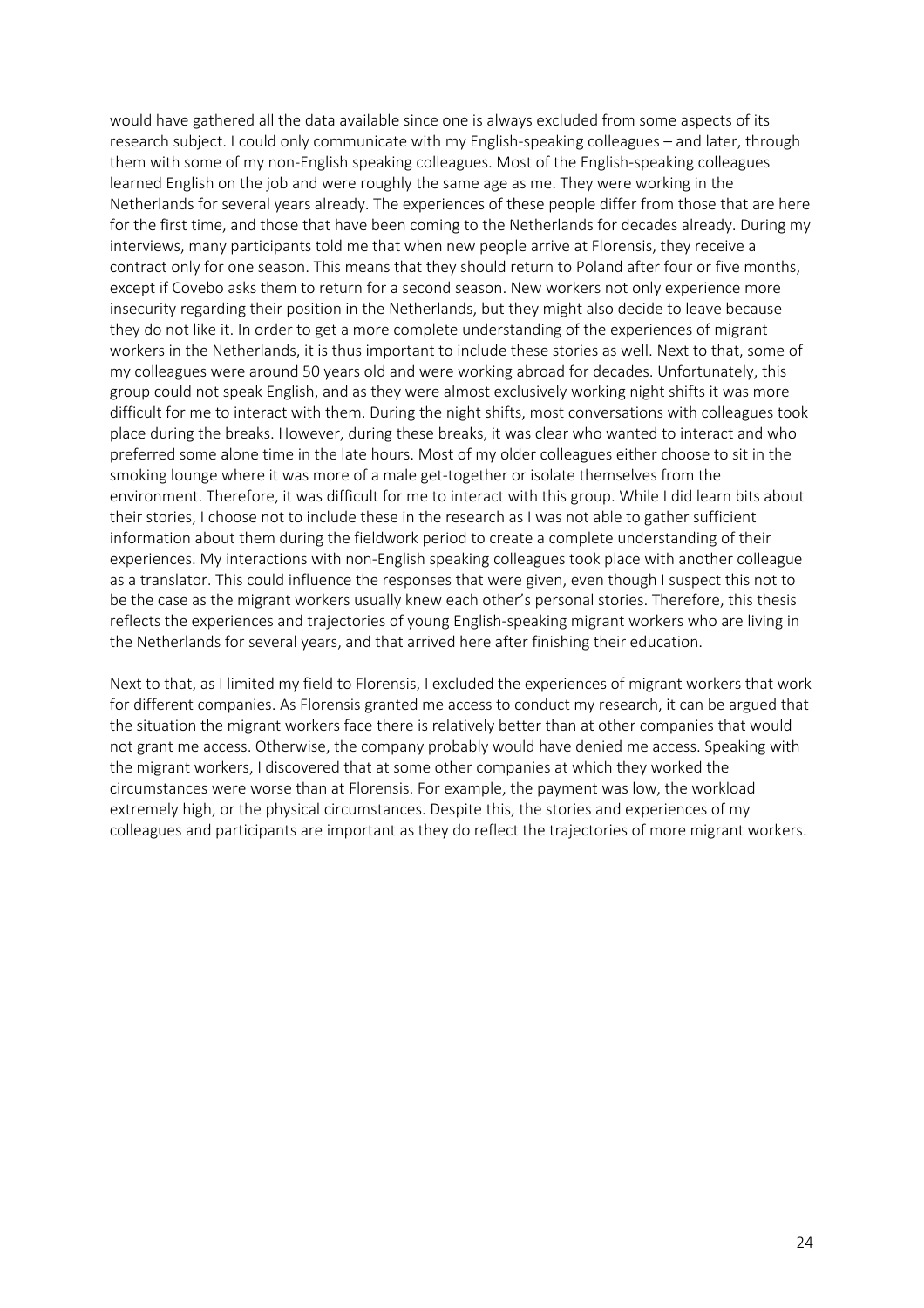### 4. Context Setting

### 4.1. Migrant workers in the Netherlands

Currently, it is estimated that over 500,000 migrant workers from other European countries live and work in the Netherlands (SZW, 2021). It must be noted that migrants active in jobs under six months a year are not required to register (SZW, 2021). The actual number of European migrant workers therefore probably exceeds the estimated number (SZW, 2021). The number of migrant workers in the Netherlands was grew due to the creation of the European Union (EU) and the following enlargements. With the creation of the EU four free movements were introduced: goods, services, capital, and persons (European Parliament, n.d.). The free movement of people is seen as one of the cornerstones of EU citizenship, including the free movement of workers, meaning that:

EU citizens are entitled to:

- Look for a job in another EU country;
- Work without a required work permit;
- Reside in another EU country for work purpose;
- Stay there even after employment has finished;
- Enjoy equal treatment with nationals with access to employment, working conditions, and all other social and tax advantages

(European Commission, n.d., paras 1-2).

In principle, this entails that EU citizens are free to move and work in another member state, while enjoying the same rights as the nationals of that member state.

In 2004 and 2007 the European Union (EU) enlarged from 15 to 27 member states. Most new accession states were Eastern European countries. This created an increase in migrant workers throughout Europe (Kahanec & Zimmerman, 2009). The Netherlands experienced this increase of migrant workers as well, with most coming from eastern European countries such as Poland and Romania (CBS, 2019). Currently, most European migrant workers in the Netherlands are from Poland (Statista, 2018), and working in the sector called 'professional services' (SZW, 2021). People working in that sector are active for an employment agency. They often work on the basis of temporary contracts for companies in different sectors (SZW, 2021). Therefore, it is difficult to discern the exact sector in which most migrant workers are active. In the Netherlands, migrant workers are often active in jobs where Dutch people do not prefer to work such as slaughterhouses, cool cellars, or agricultural jobs (Wolf, 2015). This can be due to the high amount of physical labour that is requested from employees, irregular working hours, or difficult circumstances (working in cold storage in a slaughterhouse for example). Often these types of jobs are accessible to unschooled workers. However, this does not imply people have not enjoyed some type of education back home.

Zooming in on the Dutch agricultural sector, the importance of migrant workers for this sector immediately becomes clear. It is an important sector for the Dutch economy, being the world's second biggest exporter of agricultural products only after the US (Siegmann, Quadvlieg & Willimas, 2020). The sector offered employment to almost 30,000 full-time jobs for the non-regular labour force (CBS, 2020). The non-regular labour force consists mostly of seasonal workers as more employees are needed during harvest (CBS, 2020). Even though the non-regular labour force can include Dutch national citizens, "migrant workers from Central and Eastern Europe (CEE) form the bulk of the agricultural labour force" (Schneider et al., 2020). When studying Eastern European migrant workers in the Netherlands, the agricultural sector cannot be ignored.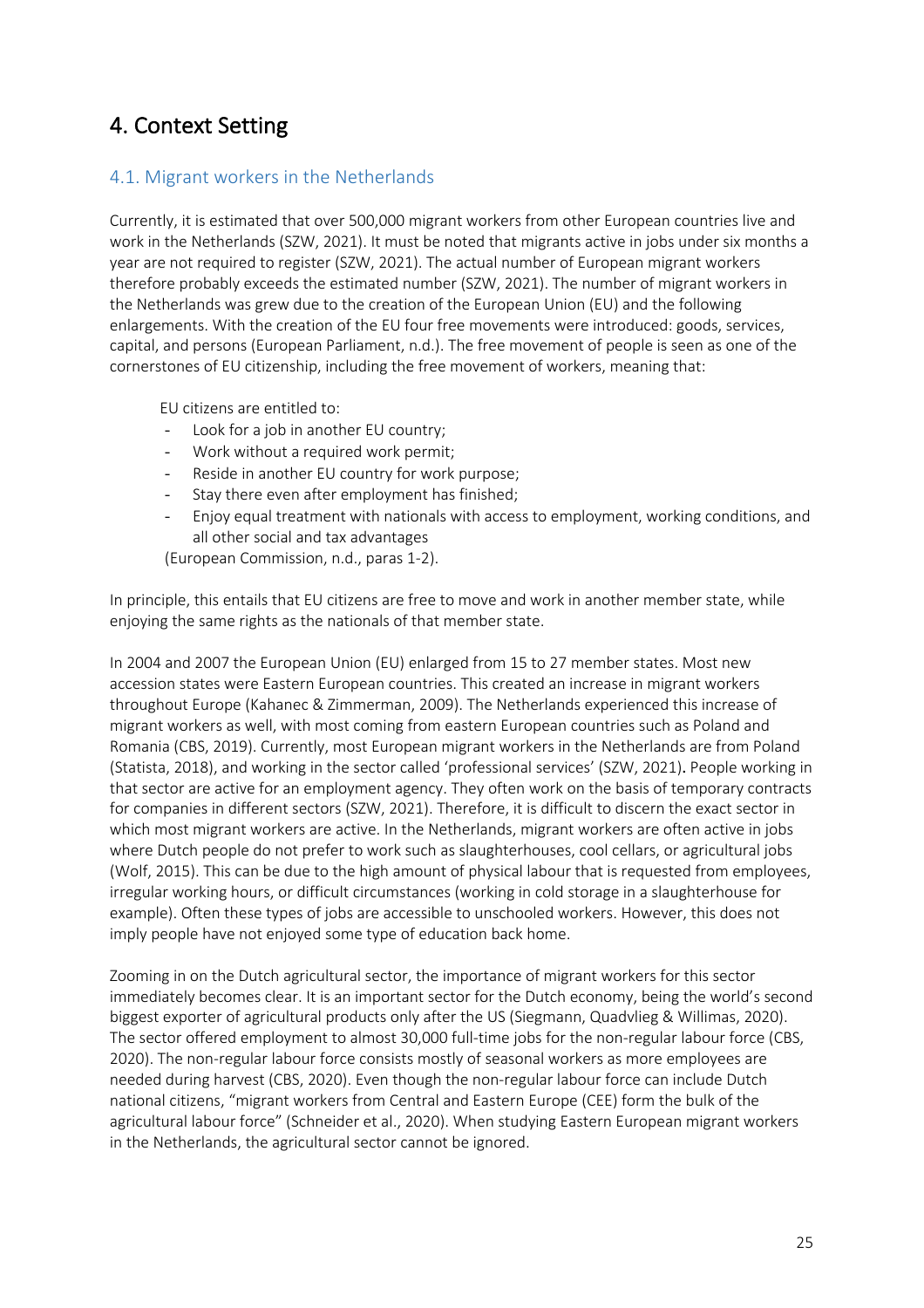### 4.2. Florensis

Florensis is one of those companies in the Netherlands for which migrant workers are an integral part of their business. The company was founded in 1941 under the name 'Hamer Bloemzaden' in Hendrik-Ido-Ambacht (HIA) (Florensis, n.d.). It is a second-generation family company, and currently has branches in different parts of the Netherlands, the EU, and Eastern Africa. The company is specialized in plant breeding and grows over 3,000 different varieties (Florensis, n.d). Most of these plants are transported all throughout Europe, where they can continue to grow to full plants and cut flowers. As Florensis makes use of greenhouses, it has two seasons. The first season, which is the busiest, starts in February until the beginning of the summer, around June or July. The second season starts in August and ends in November.

As a company, Florensis is involved in all the different steps of the process of breeding plants. From improving the varieties through research, to innovative solutions to grow the plants more sustainably. More obviously perhaps, also from growing the plants to preparing them for transport. This means that Florensis employs a wide variety of workers; those that are office based and those that are handson involved in the production process. In total, Florensis has over 2,000 employees. However, most of the migrants working for Florensis are not included in this number, as they are under contract at an employment agency. As most other agricultural companies, Florensis relies on seasonal workers in the harvest season(s). For this purpose, Florensis cooperates with employment agencies. One of these is Covebo. During my fieldwork, I was in contact with workers from this employment agency. Covebo is a Dutch company, currently active in multiple Eastern European member states. Next to Covebo, Florensis makes use of other employment agencies depending on the location where they will work and the department. Covebo workers are active in the production side of Florensis. This means that they are mostly responsible for the physical work for which no education is required. The positions that do require more elaborate education are fulfilled by Florensis workers.

The number of Covebo workers present at Florensis every day depends on the workload. Florensis creates an estimation of workers needed based on the upcoming transport, and the status of flowers in the greenhouses. During high season, this can amount to 95 workers a week. While during low season – during which I did my fieldwork – this number drops to around 40 workers. Not only does the number of workers drop, but the hours most workers are scheduled significantly drops as well. The Covebo coordinator communicates the planning to the migrant workers every Wednesday for Thursday, Friday, Saturday, and Sunday, and on Friday for Monday, Tuesday, and Wednesday. Ideally, this planning would remain the same. However, as changes can occur in the growing process of the plants or the transport schedule, the planning is often adjusted during the week. During high season, the migrants often work at one department exclusively, while during low season they work at multiple departments at different hours. Covebo employees work at Hendrik-Ido-Ambacht, or Dinteloord. In both locations, the Covebo workers work in different departments: zaai, tray handling, inboet, rapen, and distribution. I will shortly discuss each department below.

### Zaai

This department focusses on seeding the new flowers. Florensis makes use of special trays, with little holes in which a machine first puts the soil and later the seeds. Different flower varieties grow in different trays, with different numbers of flowers. Ranging from 160-588 flowers per tray. These trays are patented by Florensis, making them the only ones in the industry working with these re-usable trays. The zaai department is located only at Hendrik-Ido-Ambacht.

Each seeding machine is operated by one migrant worker. During the season four of these machines are used. For the more delicate flowers that grow in special trays, a small team of migrant workers fills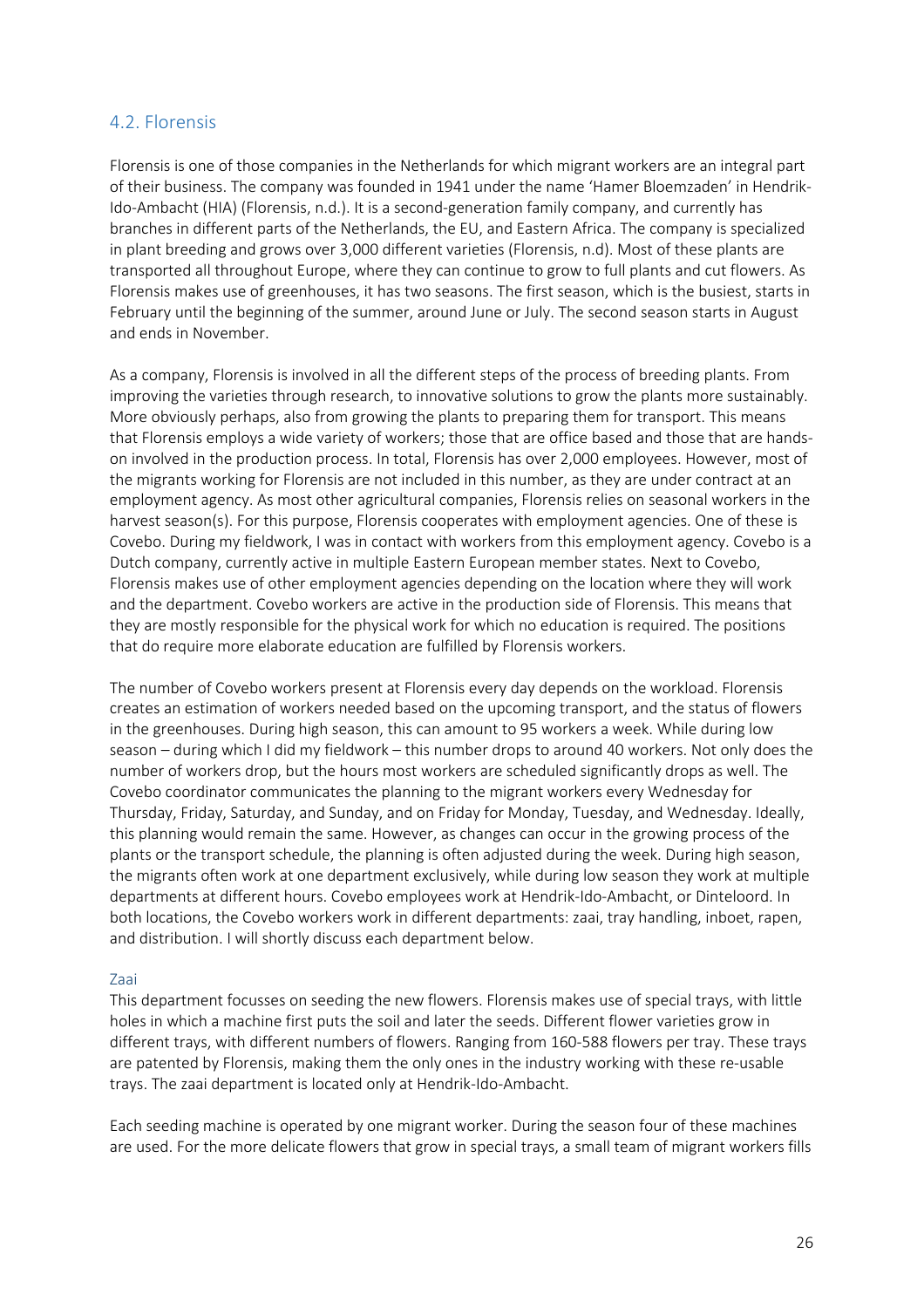the holes in the tray with a special mesh that keeps the soil firm together and fertile. This step of the process is done by hand, after which a machine fills the mesh with soil and seeds.

As I worked at Florensis at the end of the season, this department was relatively quiet. Seeding is mostly done at the beginning of the season when all the orders come in. Therefore, only a small group of migrant workers was present at the department to put the mesh in the trays. Most of time, the machines were not used.

### Tray handling

Tray handling (TH) is a physically intensive department. It is done both at Hendrik-Ido-Ambacht and Dinteloord. Most of my shifts were at TH. Working at TH entails that you are re-organizing the plants in the greenhouses together with a team. Quality control, which only consists of Dutch workers, checks the growth process the plants are making and decides whether the plants must be relocated to a different part of the greenhouse. In these different parts, temperatures and humidity can be higher, or lower. This re-organization is important as the plants need to be a specific size when being transported to the buyers.

During a TH shift, you work on lists, that everyone calls '*lijstjes'*. These '*lijstjes'* state the plants that need to be re-organized: the number of the plants, their current location, and where they must go to. Plants can either go to *inboet*, where their quality is checked or to a new location to stimulate or stop their growth. One foreman from Florensis keeps track of everything that is being done; he is the lynchpin between the quality control of Florensis and the Covebo workers.

Together with your team of the day, you pile 200 trays onto one pallet, or put trays down from the pallets on the ground. You carry the trays per four or five – trays weigh between 1 and 3 kilos – and most of the shift is spent bending down. This makes it a physically intensive job – the extremely sore muscles after the first shift made this clear. During my first TH shift, my colleague warned me for the pain in my legs and but the following day. He was right, the next day, I could barely walk anymore. It took me some shifts to get used to this work. In the summer, the job is even tougher due to the high temperatures in the greenhouses.

I usually worked with a team of four to six people, and we relocated 6,000-14,000 trays. These numbers are much higher during peak season, but when this is the case usually over ten migrant workers are present.

### Inboet

As stated before, at *inboet*, the quality of the plants that are growing is checked. Trays are sent to *inboet* right after the seeds sprouted. Seeds that did not sprout are thrown away and replaced with seeds that have sprouted. This is an important part of the process, as it ensures that clients receive full trays of plants. It is also a time-consuming job, as some trays contain almost 600 plants.

The check at *inboet* can be done mechanically or manually. When the check is done manually, it is done by workers from Turkey. They either work at an assembly line, or they walk through the greenhouses to check specific plant batch numbers. As the women working here are not from eastern European countries, I have not worked at this department.

### Rapen

Rapen is the last step before the plants are transported. At HIA, rapen entails transport to the client, while at other locations it can entails a transport to Hendrik-Ido-Ambacht where the plants either continue to grow or are sent straight through to clients.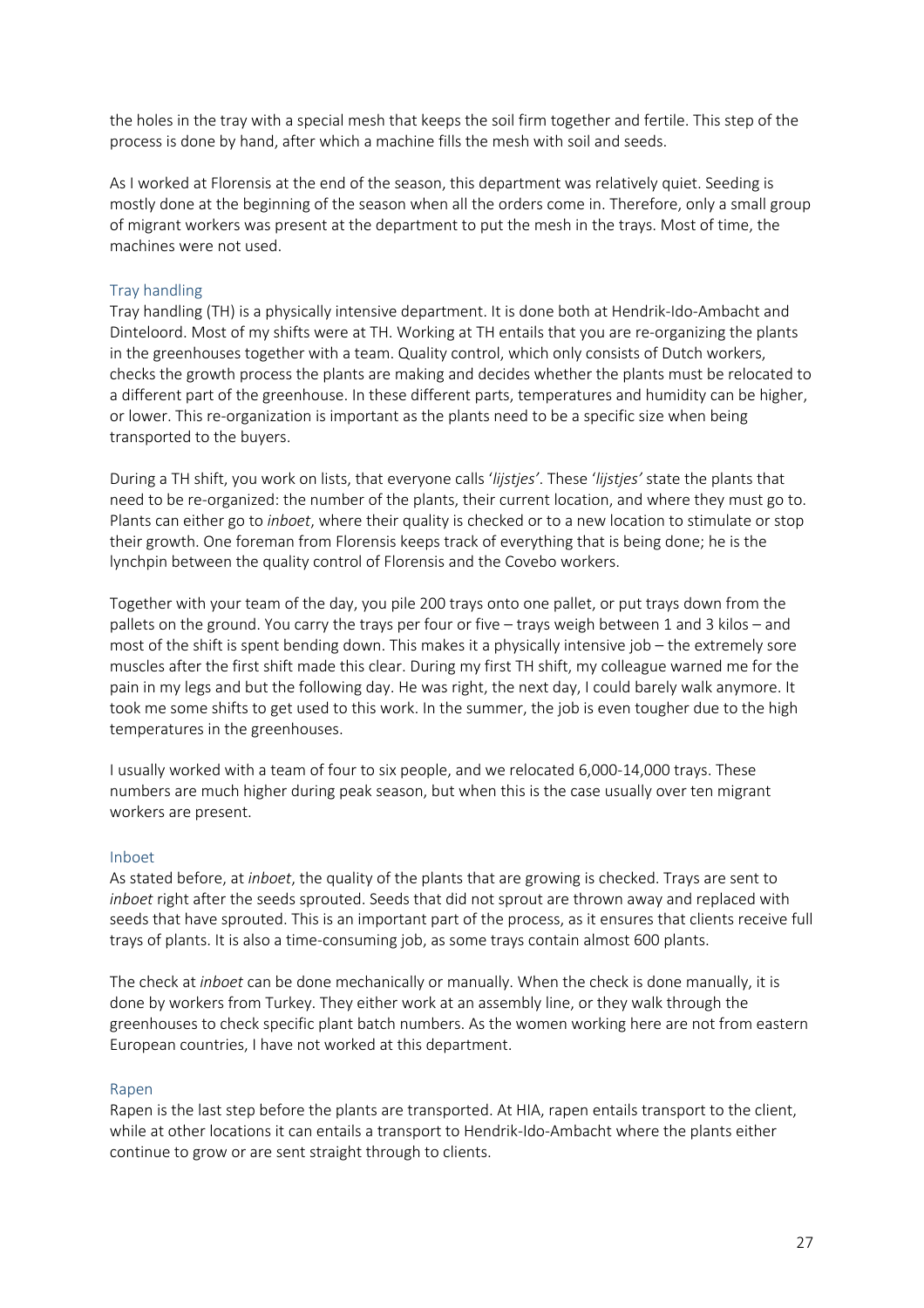Again, *lijstjes* are an integral part of this process. These *lijstjes* are prepared by the distribution office and contain the batch numbers of the plants that are transported, the amount that is needed, and their location in the greenhouses. This shift often takes place before the distribution shifts at Hendrik-Ido-Ambacht. Which means that at HIA this often happens during the second shift, from 15:00 – 22:00. At the other locations this also happens at night, as the flowers also need to be transported to HIA.

Before the shift comes to collect the plants, a different shift will put yellow signs, or '*bordjes'* right next to the flowers that need to be collected. During *rapen* you are thus mostly looking at the number of the rows stated at the *lijstje* and in that row you are looking for the *bordjes*. As with TH, this work is also physically tough. After finding the *bordjes* all the trays need to be stacked and put on trolleys or pallets.

### Distribution

The last step before the flowers are shipped to the clients is almost entirely done by migrant workers. Distribution shifts occur either at night – from around 10:00 p.m. until 6:00 a.m. – or during the day – from 6:00 a.m. until 2:00 p.m. During the night shifts, all workers are Covebo workers, except for one. Only the machine operator is a Florensis employee. Mostly, the operator is Polish as well. During my fieldwork, I met one Dutch employee doing the night shifts.

During the night shift, you prepare the trollies for transport, and you work at a production line. The work is comparable to order picking. The foremen put the stacks of trays on the conveyor belt. The technology of the conveyor belt is linked to the transport system. This means that the codes of the trays are scanned, and consequently the main computer knows where the trays need to go, and thus, on which exact place on what trolley they must be put. A number is printed on the tray, and the tray is put on a plate. The conveyor belt has 60 smaller conveyor belts, or exits, that go to a line of trolleys. The plate is scanned by the computer and then sent to the right exit.

Working at distribution entails picking all these stacks of trays up on the end of the conveyor belt, finding their location at the trolley and putting them there. During these shifts you are constantly looking at where new stacks of trays are arriving, walking there, and putting the trays in the trolleys. Physically this is tough work. For one, this shift entails that you are constantly walking. Next to that, you are carrying the trays, and often put the trays away at a very high shelf. At the end of the shift, all the trolleys have to be filled with the right trays.

The distribution day shift is organized differently. First of all, more people work on these shifts with a Florensis contract, including the distribution coordinators themselves. In this shift, migrant workers work more closely with Dutch workers than in other shifts. During this shift, the trolleys are prepared for transport, as at the end of the shift the orders are picked up by trucks. Again, as I worked at Florensis during low season, the number of trays for transport was low, meaning that there was no night shift before the day shift started. If this is the case, the shift starts with the order picking that is otherwise done during the night shift. If there was a night shift, the shift starts with attaching the correct packing list to the correct trolleys. After that, all the trolleys are scanned separately in a terminal to make sure the correct trays are on it, and no mistakes were made. The trolleys are then organized in front of the correct transport terminal, so they are picked up by the correct truck. This is all done by hand and considering that these trolleys easily weigh over 100 kilograms, it is a tough job. During my fieldwork, a new Dutch employee was hired at Florensis, but because of the physical aspect of the job, he decided to quit after two days.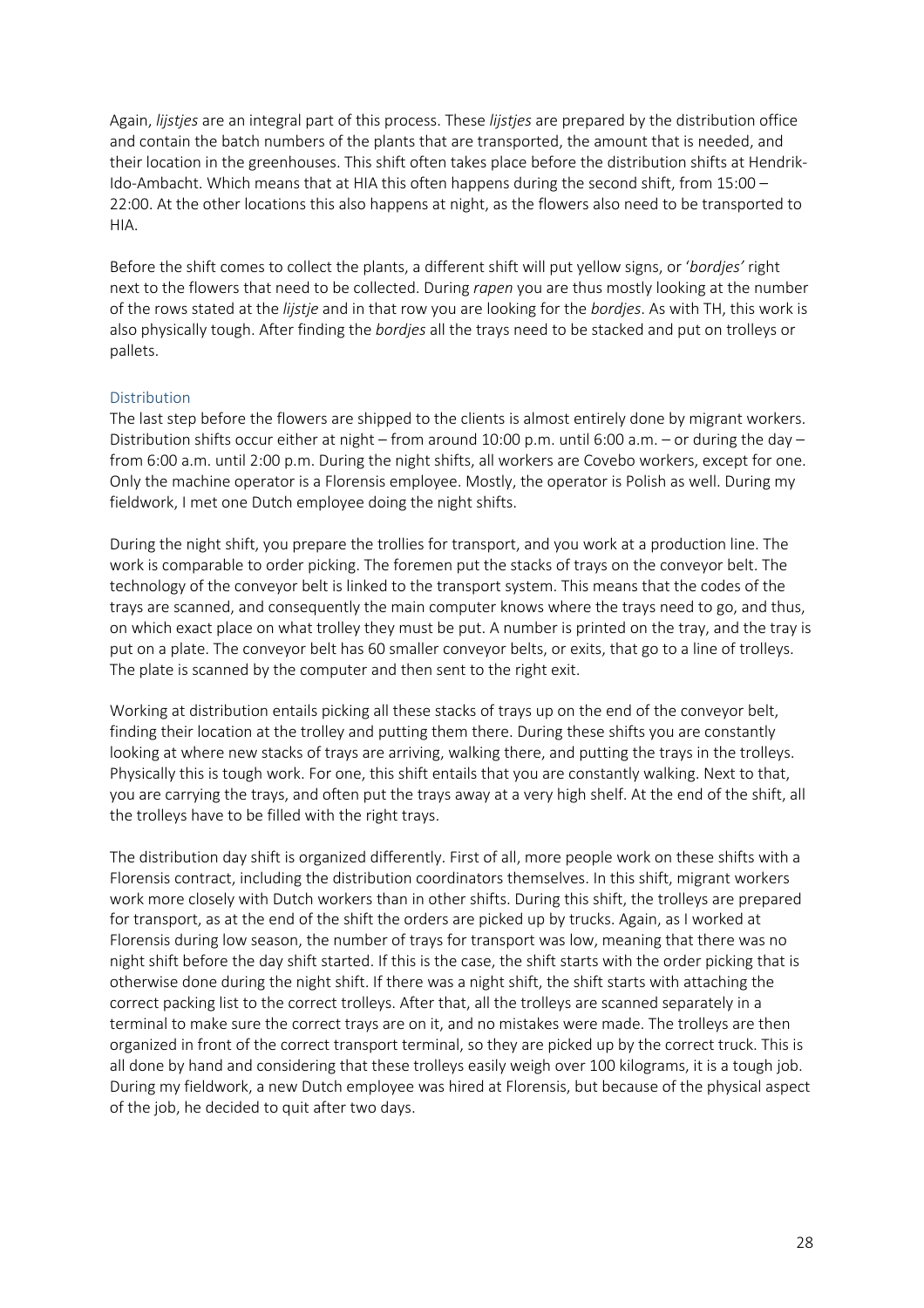Since Brexit, the trolleys with the UK as destination need to have a plant passport printed at the individual trays. During high season, this means that three migrant workers are responsible for putting the stickers on all the individual trays.

Lastly, after all the trolleys are prepared for transport, this shift puts the yellow *bordjes* in place for the shift that will pick up the trays for the next transport round.

Next to Covebo workers, Florensis makes use of different employment agencies for (migrant) workers. These workers work at different departments, such as the cleaning of the trays or the cleaning of the pallets. During my fieldwork I did not work at these departments, nor could I speak with these workers. As these workers are hired through a different employment agency, the Covebo workers are not familiar with them and have not lived with them.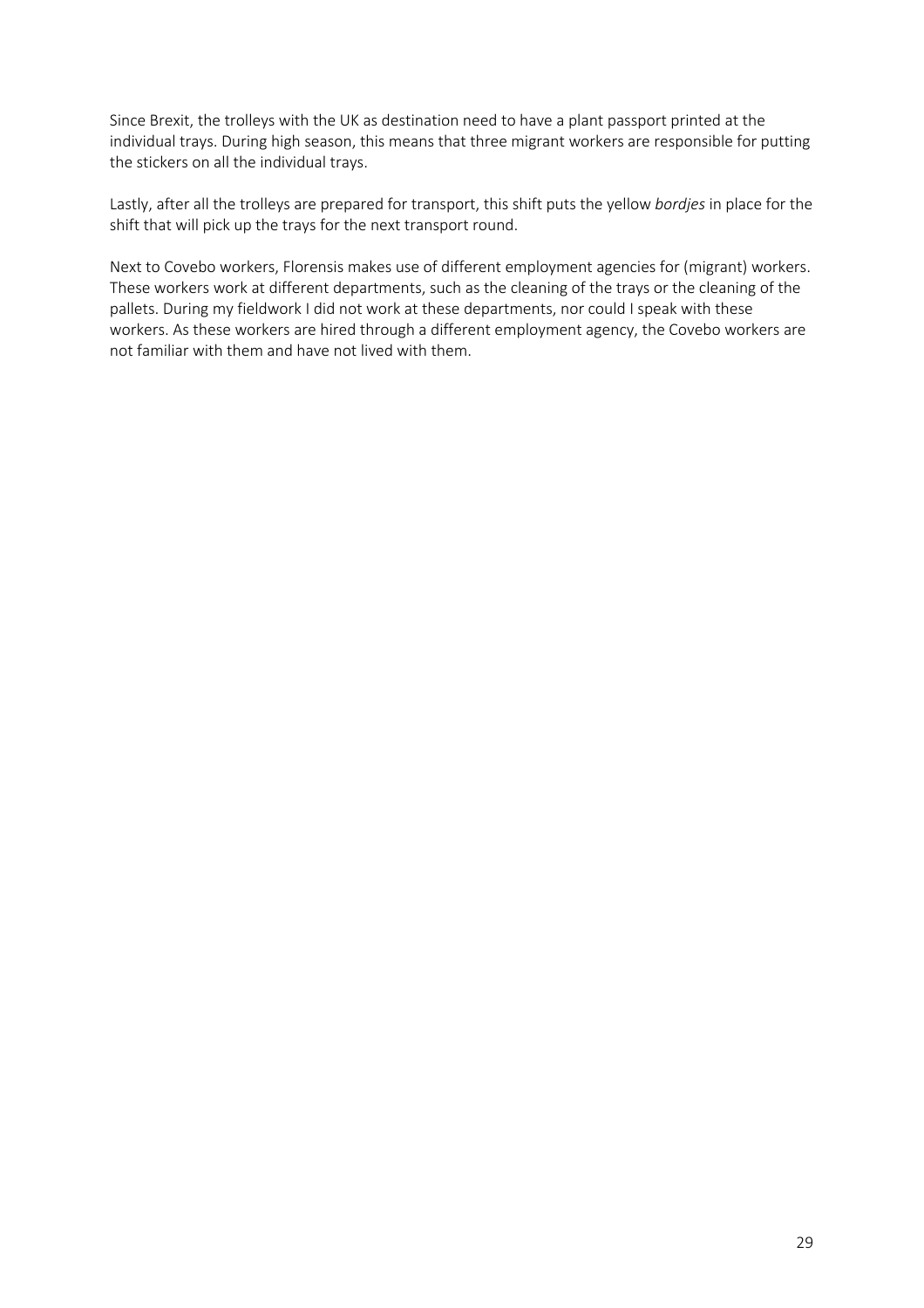### 5. Seeding

Seeds necessitate care and fertile soil in order to grow and bloom into beautiful flowers. For the plants at Florensis, this is no different. Therefore, the first step of the journeys of the plants at Florensis is the seeding process. During this first part of the process, the trays are filled with soil and seeds and are watered. This is done mechanically, after which Florensis employees move the plants to the greenhouses. The amount of soil, seeds, and water necessary vary per plant. Some plants necessitate coper shreds to enhance the growing process. For each plant, the seeding process thus looks differently.

My research on migrant workers also commences at this first part of the process. For migrant workers, the seeding process indicates the part of their journeys where they were still living in Poland. Before coming to the Netherlands most participants were either in school, or already working at a job in Poland. In the years prior to migrating, some participants were already relatively sure they would be moving to a different country to work. For others, this was not the case. In this chapter, I will go into the years prior to migration, the reasons for migration, and the migration process.

It is important to take a long-term approach to comprehend the experiences of the migrant workers and the strategies and tactics used by them. In long-term approaches, past experiences of people are incorporated in order to understand their present experiences and future plans. This understanding is guided by Zampoukos' notion of 'stories-so-far' (Zampoukos, 2018). While this concept is based on Massey's understanding of places as "stories so-far" (2005, p.71), Zampoukos connects this to migrant workers. Instead of seeing places as relational and their meaning(s) fluid (Massey, 1995), Zampoukos "denotes people's trajectories rather than those of places" (2018, p.50). As relational beings, people respond to their physical environments, as well as their social environments. This chapter will focus on what is seen as the past in the trajectory of migrant workers: the years prior to migrating. Incorporating the past in the analysis allows for a long-term approach which puts the stories of the migrant workers into context.

Researching the past implies determining the motivations to migrate. In the new European mobility space, it has become possible to migrate based on a multitude of reasons (Krings et al., 2013). How a migrant chooses to migrate and based on what considerations influence their trajectories in the Netherlands. It is important to incorporate the motivation to migrate when trying to understand the trajectories of migration. Whereas upward mobility is currently valued in economic terms (Zampoukos, 2018), the *experiences* of migrant workers should be considered as well. When someone chooses to migrate with the aim of experiencing a sense of freedom, they experience upward mobility differently than someone who solely migrated to earn a specific amount of money.

The importance of the past immediately became clear to me when doing fieldwork. To understand my colleagues and their choices made, I had to understand the context of their stories. Understanding how someone grew up, and how they have been making decisions all their lives is essential to understanding the stories they are telling you as a researcher. Taking the time to understand someone's past is important in interpreting data. Without understanding someone's past, I would value the stories told through *my* (past) experiences. Understanding someone's past experiences is important in gaining a holistic understanding of their trajectory.

### 5.1. Introducing the participants

Six participants will guide us through their personal journeys as migrant workers in the Netherlands. Just as different types of flowers necessitate a different type of care to bloom, migrant workers' needs differ based on their aspirations and dreams. To get a better understanding of these differences, the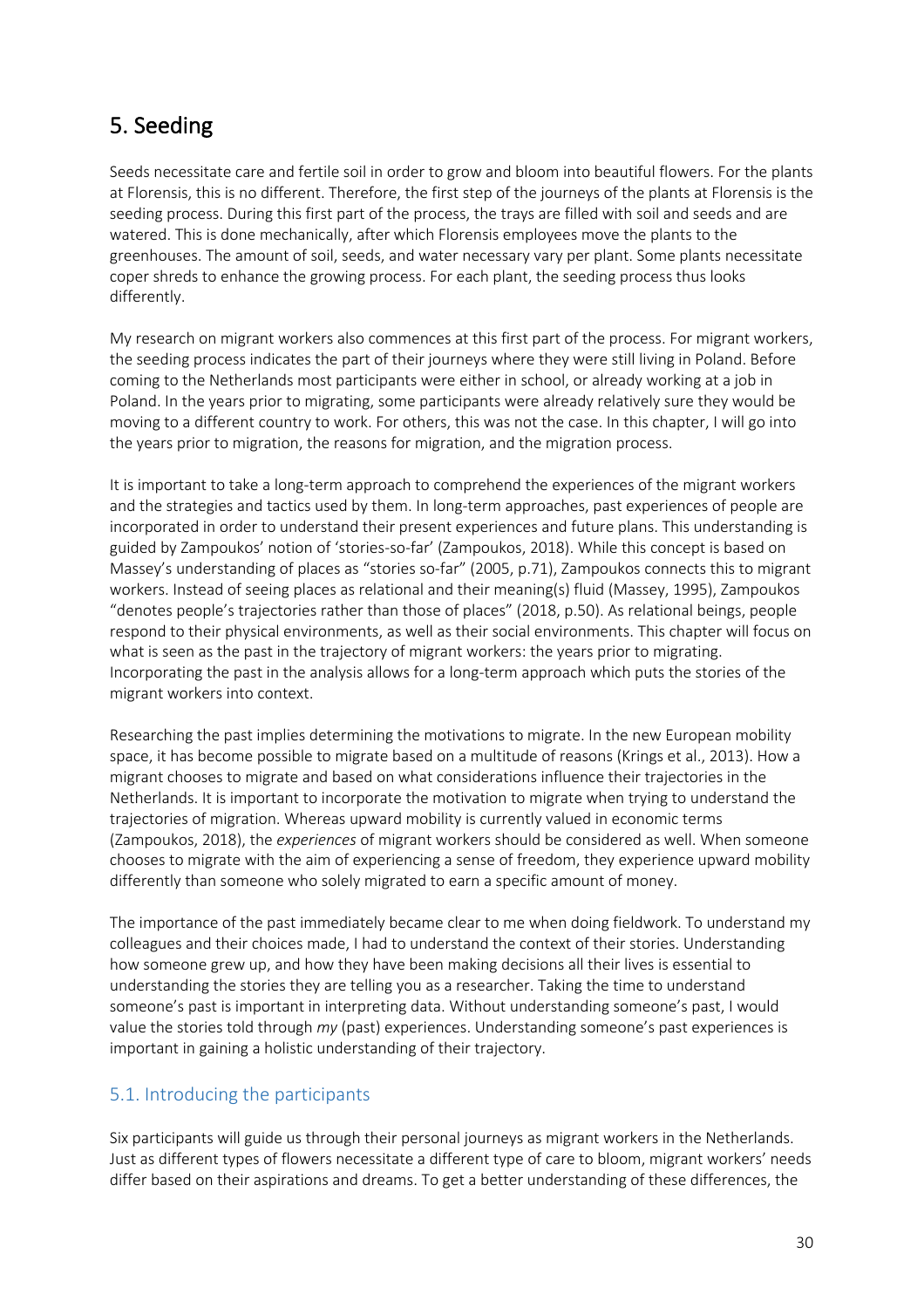six participants with whom I conducted life-history interviews are introduced. These participants have a more central role in my research than other colleagues, due to the intensity of our contact. The stories of my other colleagues are contextualized in the text itself. The introduction provides background information about the participants, which helps with understanding their experiences. Different names are used in order to ensure anonymity. During the thesis, the term participant is used to refer to this group of migrant workers, while the term 'colleagues' includes those migrant workers with whom I interacted during my fieldwork but did interview.

#### Kacper

Kacper is a 30-year-old man and grew up in a small village in Poland. During his technical education in Poland, he moved to the United Kingdom to finish the practical internship of his study. After having finished middle school, he started working as a so-called *Golden Hand* in Poland. A *Golden Hand* is a type of carpenter. When his former boss decided to move to the UK to work, he decided he would start working abroad. He moved to the Netherlands eight years ago. He lives with his girlfriend, Roza. While they are looking for private housing, they are living in a shared house provided by Covebo.

#### Roza

Roza is a 29-year-old woman and Kacper's girlfriend. She also grew up in a village in Poland, close to the village where Kacper grew up. She finished her practical education in management and engineering in Poland. During her study, and after having finished it, she worked at a company in Poland making computer chips. She decided to move to the Netherlands five years ago in order to be together with Kacper.

#### Pawel

Pawel is a 25-year-old man who also grew up in a village in Poland. He did not complete his high school education. He decided to start working in Belgium to earn money and finish his high school in the subsequent year. However, due to familial circumstances, he ended up not finishing his high school education. He moved to the Netherlands in 2018 and currently lives in a house provided by Covebo.

#### Zofia

Zofia is a 30-year-old woman who grew up in a city in Poland. After high school, she studied cosmetology at university level. Right before starting this degree, she met her current husband. He was already working in the Netherlands for Florensis at that time. In order to spend time with her boyfriend, she started working in the summers in the Netherlands. After having graduated from university in 2014, she decided to move to the Netherlands. She currently lives in a house owned by her and her husband. Her husband has a contract at Florensis, while Zofia has a contract with Covebo.

#### Marek

Marek is a 27-year-old man, he grew up in a city in Poland. For his practical education, he went to culinary school. After graduation, he worked in a restaurant. After some years of working there, he decided to quit and move to the Netherlands. He was already together with his girlfriend when he moved to the Netherlands in 2016. She followed him two years later. Marek has a contract at Florensis as a distribution operator. Currently, Marek and his girlfriend live together in a rented apartment.

#### Kaz

Kaz is a 27-year-old man, he grew up in a city in Poland. He finished his practical education in 2013 and decided to move to the Netherlands right away. As the youngest in his family, he followed his brother and sister who were already living abroad at that time. Prior to moving to the Netherlands, he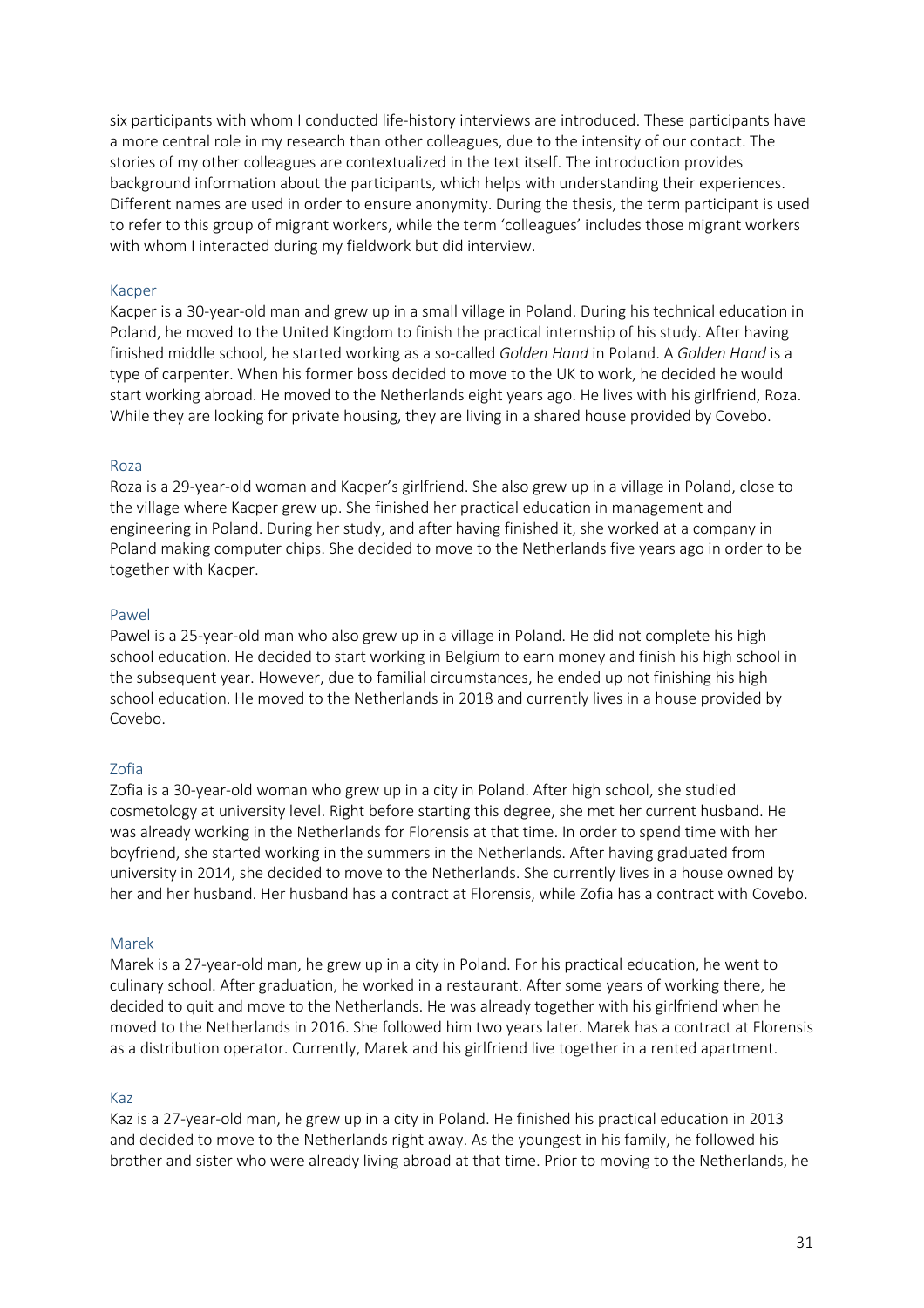spent two summers working here. He met his girlfriend in the Netherlands, and they are currently living together in an apartment that they bought. Kaz has a contract at Florensis.

### 5.2. The big move

As can be seen in the short introductions of six of the participants, every migrant has a different story to tell. The backgrounds of the migrants differ, as do their reasons to migrate. Due to the opening up of the European mobility space, it has become easier to migrate (Krings et al., 2013). Whereas Van Ostaijen, Reeger, and Zelano (2017) argue that labour is now commodified because of this – essentially seeing the creation of the EU with the four freedoms as an expansion of capitalism – most participants saw the ability to migrate as something positive. Even though one could argue that EU enlargement has made people vulnerable to being exploited in foreign labour markets (Van Ostaijen, Reeger & Zelano, 2017), my colleagues saw it as a possibility to create a better future for themselves and their families. Moving to the Netherlands was seen by most as a form of upward mobility. They had a lack of faith regarding finding a suitable job in Poland on which they can build their future.

"In Poland if you really want to have a good job, you need […] to have big back; you know what I mean? [..] friends, family […] Then it is much easier, because then they will push you also" (Interview Kaz, Hendrik-Ido-Ambacht, 23-11-2021)<sup>2</sup>.

### Education and career in Poland

As said before, it is important to look at the years prior to migrating. Some participants moved to the Netherlands right after having graduated, while some first started their careers in Poland. In Poland, it is not common to start working during high school at the age of 16. Therefore, most people I spoke to have their first job abroad. The idea that money is earned easier outside of Poland is something my colleagues learned early on. While it is not common to work in Poland at the age of sixteen, it is more common to work outside of Poland during the holidays at that age. For example, Kaz started working in the Netherlands at the age of sixteen. Others first attempted to build a career in Poland despite the more difficult circumstances of needing the right connections and having to accept a low salary. All these factors influenced the motivation to migrate for the participants and my colleagues. As stated before, different motivations to migrate can lead to different migration trajectories.

Kacper was lucky enough to find a job as a *Golden Hand* in Poland after finishing his practical education. He worked for an acquaintance of his neighbour who was a self-employed carpenter, and his income was substantial for Polish standards. Even though he was only a *Golden Hand* for one year, this showed him that it is possible to make a good living in Poland. Following Massey's argument (1995), the past, present, and future are connected. The idea of spatiality, which captures "the reflexive, mutual conditioning that occurs between objects and subjects" (Hirsch & Stewart, 2005, p.262) can thus also be used to understand how the past, present, and future are connected and under the scrutiny of interpretation. Past experiences of migrants, influence choices made in the present, and thus future paths. Kacper's experience of being a *Golden Hand* and being able to make a good living in Poland can be an explanation of why he approaches his time in the Netherlands as temporal: A way of attaining the means to create a sustainable future in Poland.

Experiencing a successful career in Poland does not directly implicate a desire to return and build a career in Poland. Marek started working in a restaurant after having finished his practical education. Following a dispute with his boss about his wage, he decided to quit. Even though cooking is his passion, he decided he needed a break from working in Poland. Up until now, he has not returned and

<sup>2</sup> Unless stated otherwise, all quotes took place in Hendrik-Ido-Ambacht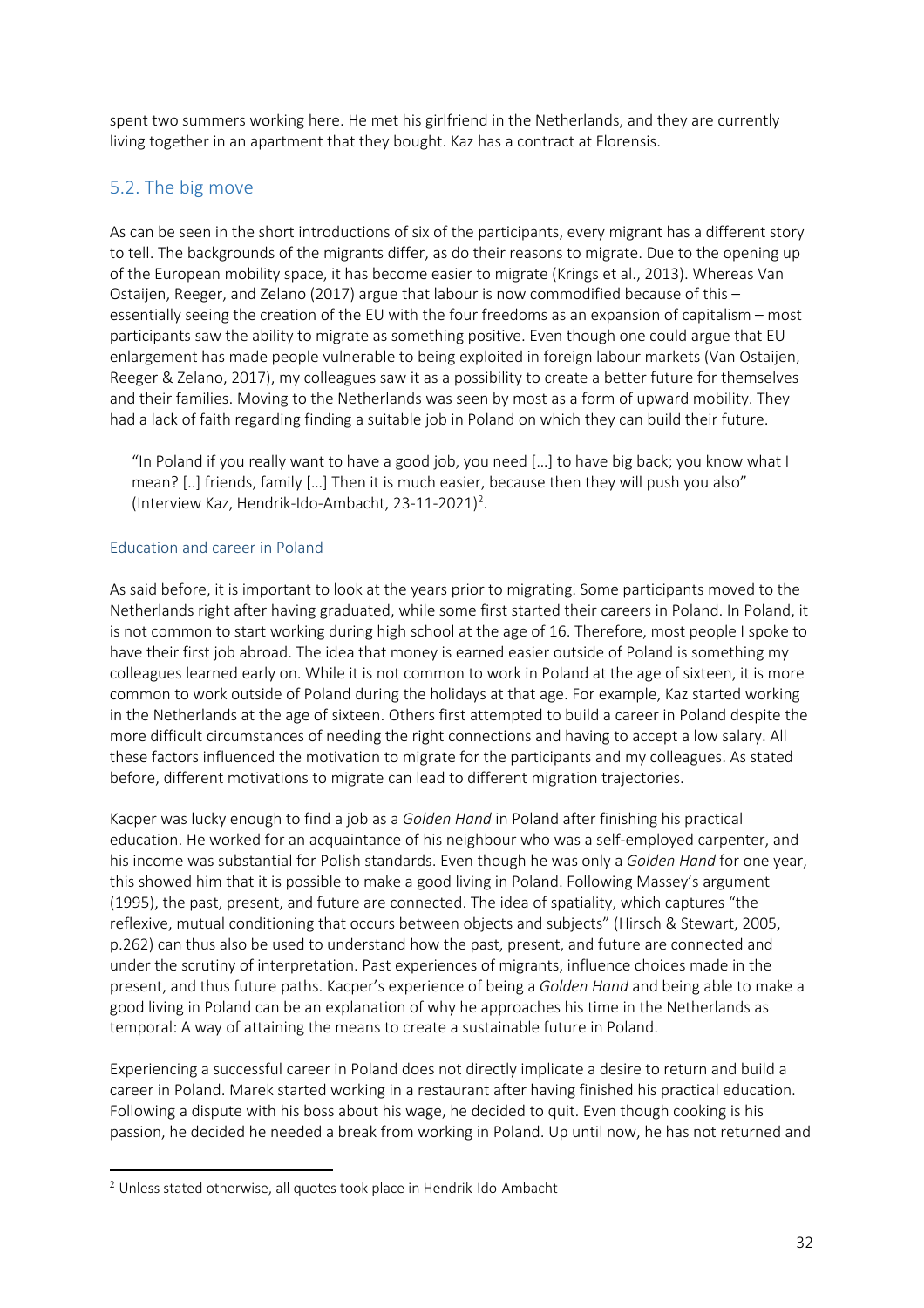is not planning to return soon. Rather, he would open a restaurant in the Netherlands in the future. Similar experiences, therefore, do not necessarily lead to the same long-term plans.

All other participants started their careers in the Netherlands. Looking at the different educational backgrounds of the participants, statements of upward or downward mobility can be made. However, I think it is important to incorporate the motivation for migration in this. It might be more fitting to value upward and downward mobility differently. Currently, it is valued in economic terms (Zampoukos, 2018), meaning that for someone with a university degree a move to the Netherlands and doing un-schooled work is interpreted as downward mobility, while for someone with no education at all, this is not the case. Although previous education and careers are important to consider when looking at the experiences of migrant workers, they should not be determinant in valuing their stories. As economic reasons are no longer the only motivation to migrate, it is important to broaden the understanding of upward mobility.

### Connection to work abroad

In order to understand how the 'seed' of migrating was planted in the heads of my colleagues, it is necessary to look at how they familiarized themselves with working abroad. The stories that were told by friends, family, or acquaintances can influence the motivation to migrate. Therefore, it is important to understand whether migration was seen as something common or not. All my colleagues explained that moving abroad to work was seen as something normal. They argued this was because of bad economic situation in Poland. Some participants were already familiar with working abroad through people close to them. In deciding to move, these stories can have a big influence. When being surrounded by people that moved to Western Europe to earn money – or their stories – a decision to move might feel easier (Hiebert, 2009).

At only 16 years old, Kaz was the youngest of all the participants when he temporarily moved to the Netherlands to work. As the youngest of his family – and with his brother and sister already working outside of Poland – it was a natural step to move abroad to work in the summer holidays. For him, it was already clear that it was a logical step to earn more money.

"Every vacation […] in the summer, I always come to *the Netherlands* to work. For four or six weeks. I was still sixteen years […] I can also find work in Poland […] but there I also don't get so much as here [money]. And I was looking some job. Four weeks, six weeks. Only for vacation, to get some money" (Interview Kaz, 23-11-2021).

Most other participants did not have close relatives living outside of Poland. However, most participants mentioned that their friends worked outside of Poland. Sometimes permanently and sometimes only during the summer when the demand for migrant workers is often high due to harvest season.

"Because before a lot of my friends in holiday they also go to Germany […] And everybody that [goes] there, and they said they got really nice money. And [I was thinking] maybe in the future we will go there and spend long time over there" (Interview Kacper, 8-11-2021).

### Planning the move

Historically, social networks have been important in Polish communities (White & Ryan, 2008). White and Ryan (2008) argue that the communist era has been important for this, as through social networks people could often attain goods they needed. This deficiency of trust in the national government can also be explained by the constant shifting of borders of the country (White & Ryan, 2008). Because of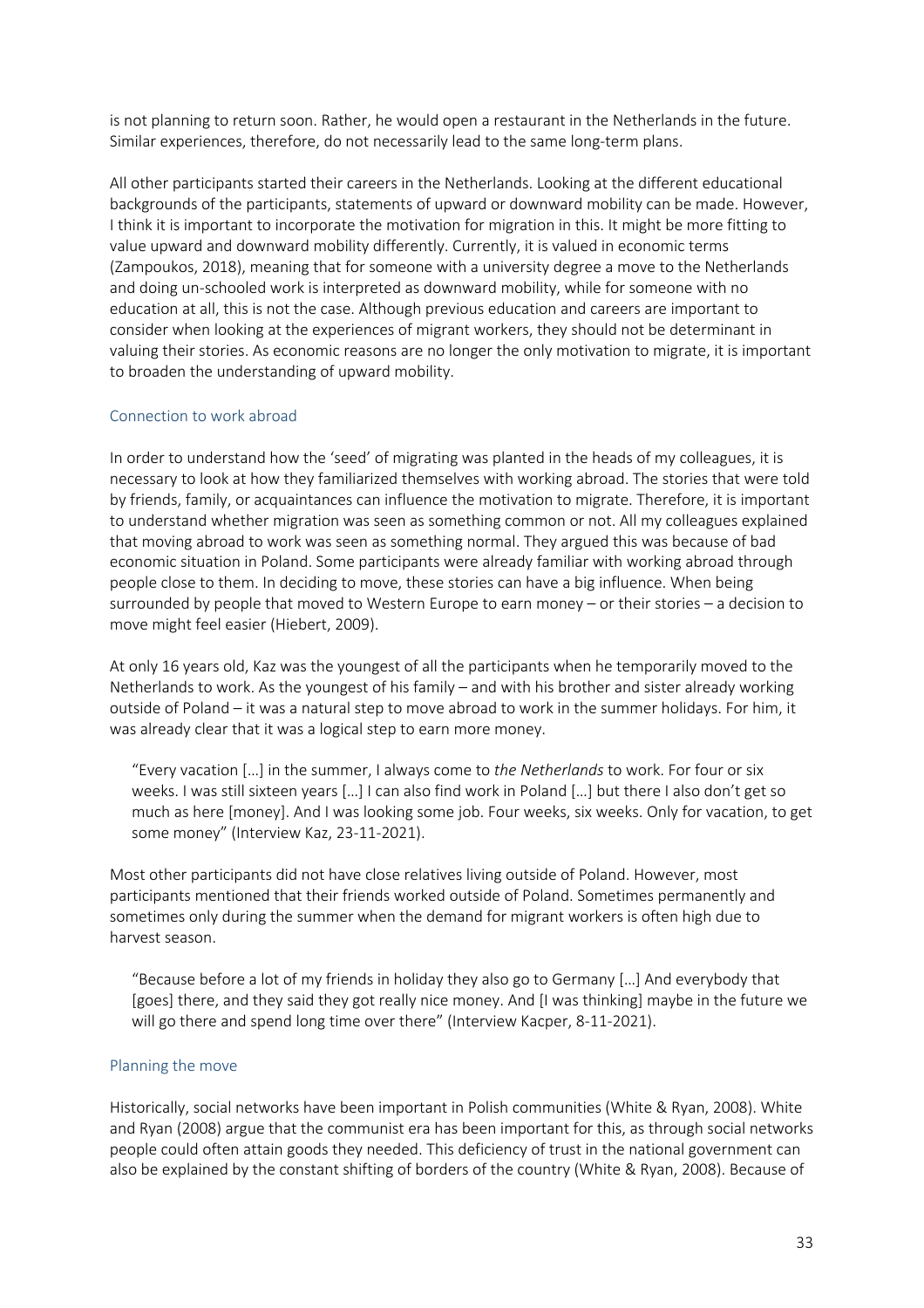this, inter-communal bonds strengthened, as these bonds were one of the few things that remained constant in everchanging circumstances (White & Ryan, 2008). Therefore, trust in family and friends exceeds that in governmental institutions (White & Ryan, 2008). These social networks can influence certain decisions, like being open to migrating for example. The role that social networks play in the move becomes clear when looking at the final preparations to move. While stories might be important to plant the idea in someone's head, they might choose to go on this adventure independently rather than following someone in their social network.

After having decided to move, the next step is arranging everything for the actual move. How people come in touch with an employer or employment agency abroad influences where they end up and under what circumstances: it directly influences their experiences. Even though historically social networks mostly influenced decisions to migrate, nowadays employment agencies exist that partially replace the need for the social networks in the migration process (White & Ryan, 2008). Some colleagues and participants encountered an employment agency and moved independently, while others were able to attain a job through their social networks.

Some participants moved independently, with the help of an employment agency, while others made use of the connections in their social network. This is also known as "chain migration"; a term coined by Hiebert denoting that the move of one person in a social network ignites migration plans with others (2009). One exemplary story of this is that of Pawel who moved to Belgium in 2017.

"My first idea I'm talking with my friends for going to another country to make quick and easy money. So, one time, my mother went to the baker shop and met the neighbour there. They were talking, talking, and the person who is selling […] He had another [job] for going to Belgium to harvest apple and pear" (Interview Pawel, 10-11-2021).

Pawel could thus migrate due to his social network. After finishing his education, he wanted to start a higher-level education. However, he failed some courses that he needed in order to do this. Therefore, he decided to work and "make quick and easy money" (Interview Pawel, 10-11-2021) to try to attain those points again the next year. His goal when moving was to earn some money to buy a car and to return home to continue his education. When his mother told him about this job, he immediately went and trusted that the job was genuine. However, finding a job through a social network does not necessarily imply the job is good.

The guy tells me; everything is all right. But when we come there, we working with no paper. JN: *Okay, so it is illegal?*

Hmmm yeah, yeah... Illegal […] We living on this one big hangar […] And I live with Poland people, Romanian people, and we living 50-60 people something like this […] in the morning we wake up, go for the bus, go for the garden. Don't looking if it is sun or raining. Always working outside" (Interview Pawel, 10-11-2021).

Pawel's story shows the importance of social networks in the decision to migrate and the destination. However, it also shows that even though trust in these social networks is high, this does not always translate to good work circumstances.

Other participants moved independently from the outset of their migration journeys. After deciding to move to the Netherlands to work, Kacper and Marek both encountered Covebo online. When Kacpers' boss in Poland decided to move to the UK, Kacper had the opportunity to move with him and thus make use of his social network. However, Kacper decided to not make use of this opportunity: "he offered me this job, but it was really far away. Before, I was on *pracsis* [practical internship] from school and I decided I don't like that country" (Interview Kacper, 8-11-2021). This quote shows that in deciding the destination, migrant workers exert agency. Kaz and Zofia also actively decided on their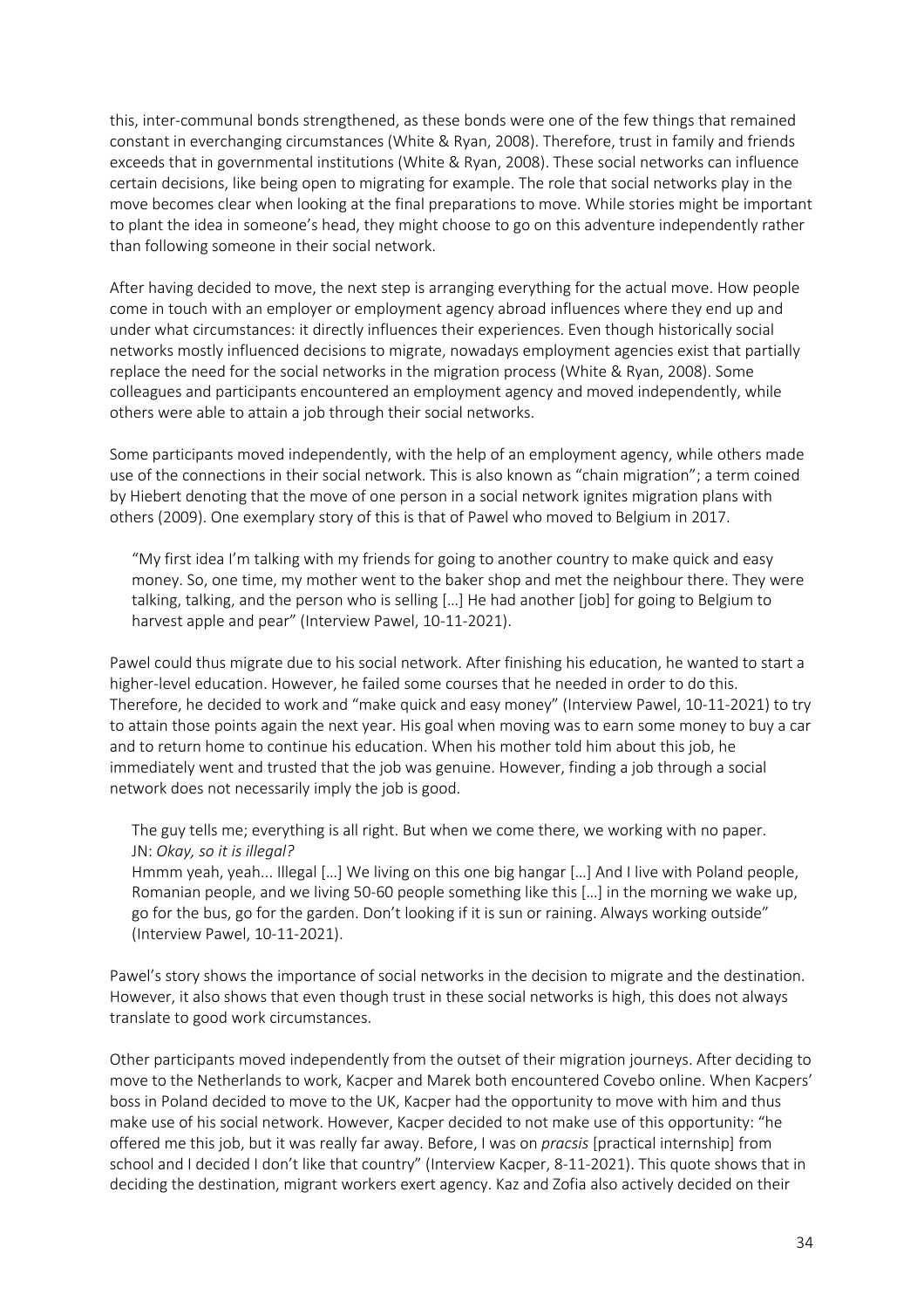destination countries, as for them Germany was not preferred due to the history between Germany and Poland, while the UK would be too far away. In migration theory, this type of agency is called "migrant agency" (Christensen, Hussein, & Ismael, 2017, p.220). This concept refers to migrants' decision-making process and their ability to do this in situations of change (Christensen et al., 2017). It is thus a type of social navigation specifically used by migrants. Marek also decided that he wanted to move to the Netherlands, and then found Covebo online. On the Covebo website, Marek found a job just for three months which he deemed perfect for his situation.

Directly I said to them; I will come for three months and no more. Because I want to look around for a little bit, create some peace in my mind. […] After that, back to Poland as a chef. But that hahaha.

JN: *Hahah went different than expected*.

Yes, a little bit different than expected (Interview Marek, 19-11-2021).

Marek and Kacper both encountered Covebo online and migrated quickly after having found an employment agency. Both initially had the goal of staying temporary, one season or one year. However, this goal changed over time, since they were still working there during my research. This is a commonly found tendency when studying the trajectories of migrant workers (Ryan, 2018). Overall strategies thus change over time; this is important to consider when looking at the tactics used by the migrant workers.

Roza and Zofia both made use of their social networks for their move. What is important in their stories is the fact that social networks can change over time (Gill & Bialski, 2011). Both had connections with people working abroad, either during the holidays or permanently. Zofia had a close connection, as her roommate worked in Germany with her mother during the holidays. For them, these connections did not convince them to move. It was the fact that they both were in a relationship with someone already living in the Netherlands. Roza met Kacper in September 2013, when Kacper started working his second season at Florensis. They got into a relationship and almost four years later she decided to make the move and follow Kacper even though she had a job in Poland. Roza thus moved in order to be close to Kacper. Where Kacper first had the goal of working in the Netherlands for one year and then returning, their goal when Roza came was to stay longer to earn enough money to buy a house in Poland: "We have must build this house, and go to Poland" (Interview Roza, 8-11- 2021). Zofia met her boyfriend when she started university in 2011. Two months after they first met, she decided to visit him in the Netherlands and work for some time before starting college.

Because I think in August in 2011, I went to Holland. For two months […] It was the first time to go to holland.

JN: *To work or to visit your boyfriend?*

Both. We told my grandmother hahaha, that it was only for work before studies, because you know. But it was both (Interview Zofia, 10-11-2021).

Even though her roommate was working abroad during the holidays, it was her boyfriend who convinced her to come to visit him and work.

Even my friend […] she was working every summer with her mother. In Holland […] They were picking strawberries […] they were laying in the field and just [clicks her tongue]. And she wanted to give me the job, but I decided to go to my boyfriend (Interview Zofia, 10-11-2021).

Visiting her boyfriend and working, was her first experience working abroad. During the three years of college, she visited the Netherlands on multiple occasions to visit her boyfriend and to work during the summer and winter holidays. Even though she regularly visited the Netherlands, she did not yet plan to move here after graduating.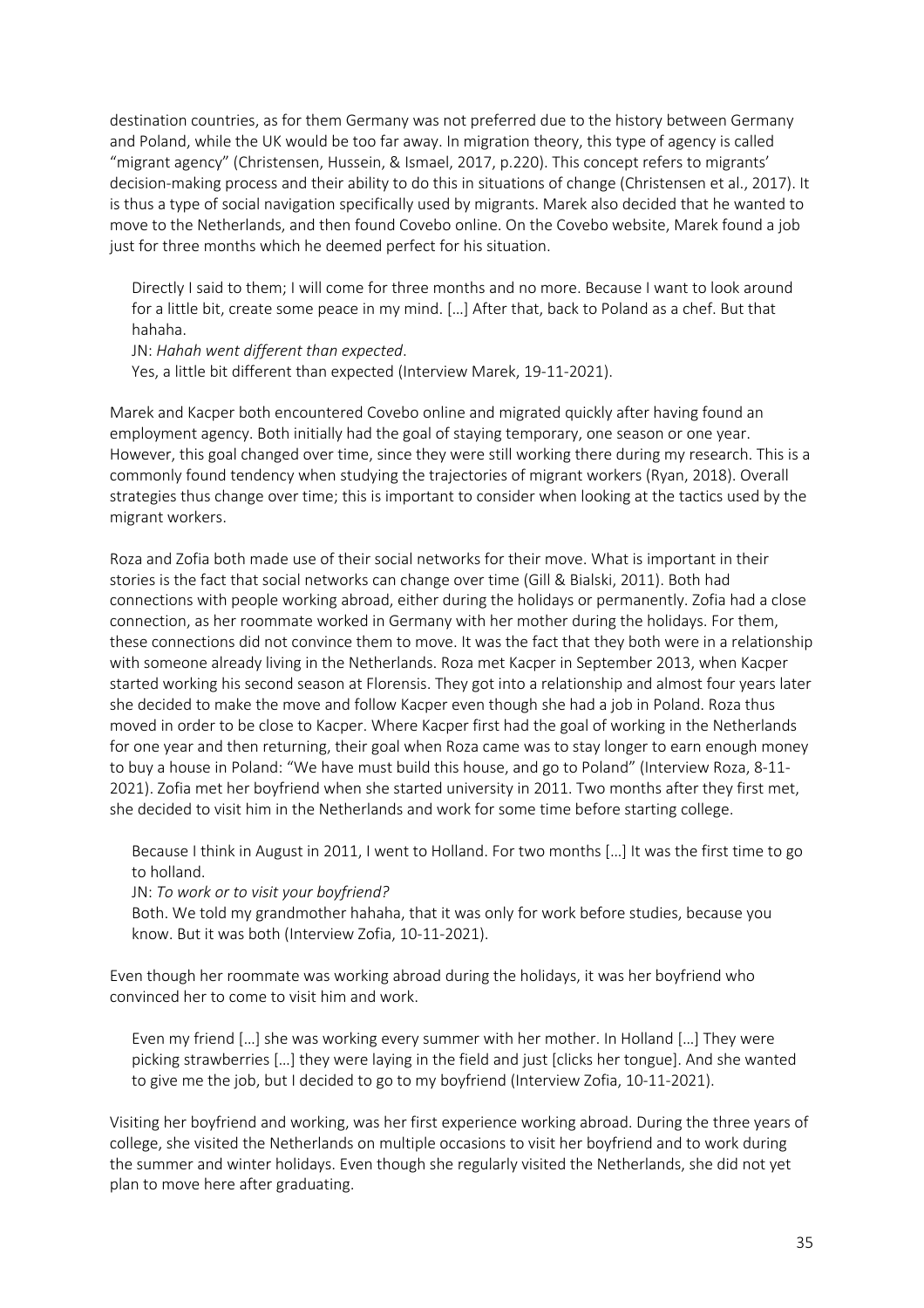"I didn't think about it […] After college I thought I would come here only for a year. But during the college I didn't think about it […] Cause I didn't plan, ever, to move here, to Holland. […] Never crossed my mind in my whole life. And here I am. It is only because of my boyfriend haha" (Interview Zofia, 10-11-2021).

While Roza's story shows one of migrating with a clear goal – to be with Kacper and earn enough money to buy a house -, Zofia's story shows a less clear path. It was clear to her that she wanted to be with her boyfriend, however, with a less clear goal. The motivation to migrate directly influences the type of goal a migrant worker is pursuing. Even though it is not possible to see motivations to migrate and aspirations as separate – as both form an intrinsic part of the experiences of migrant workers – it is important to understand what the motivation to migrate was and what the future goal is. To value the trajectories of migrant workers correctly, we must be open to non-economic considerations to migrate. While a trajectory might not fit the traditional understanding of upward mobility, it might be experienced as upward mobility by the migrant workers themselves. Therefore, it is important to start seeing upward mobility as including those routes that are *experienced* as upward mobility by the migrant workers themselves. For some, this implies that upward mobility includes those actions that lead to economic upward mobility, while for others it would include those actions that lead them to experience freedom or adventure. After the idea of migrating was planted in the heads of migrant workers, and their motivations for migration have become clear, the next part of the process starts: sprouting.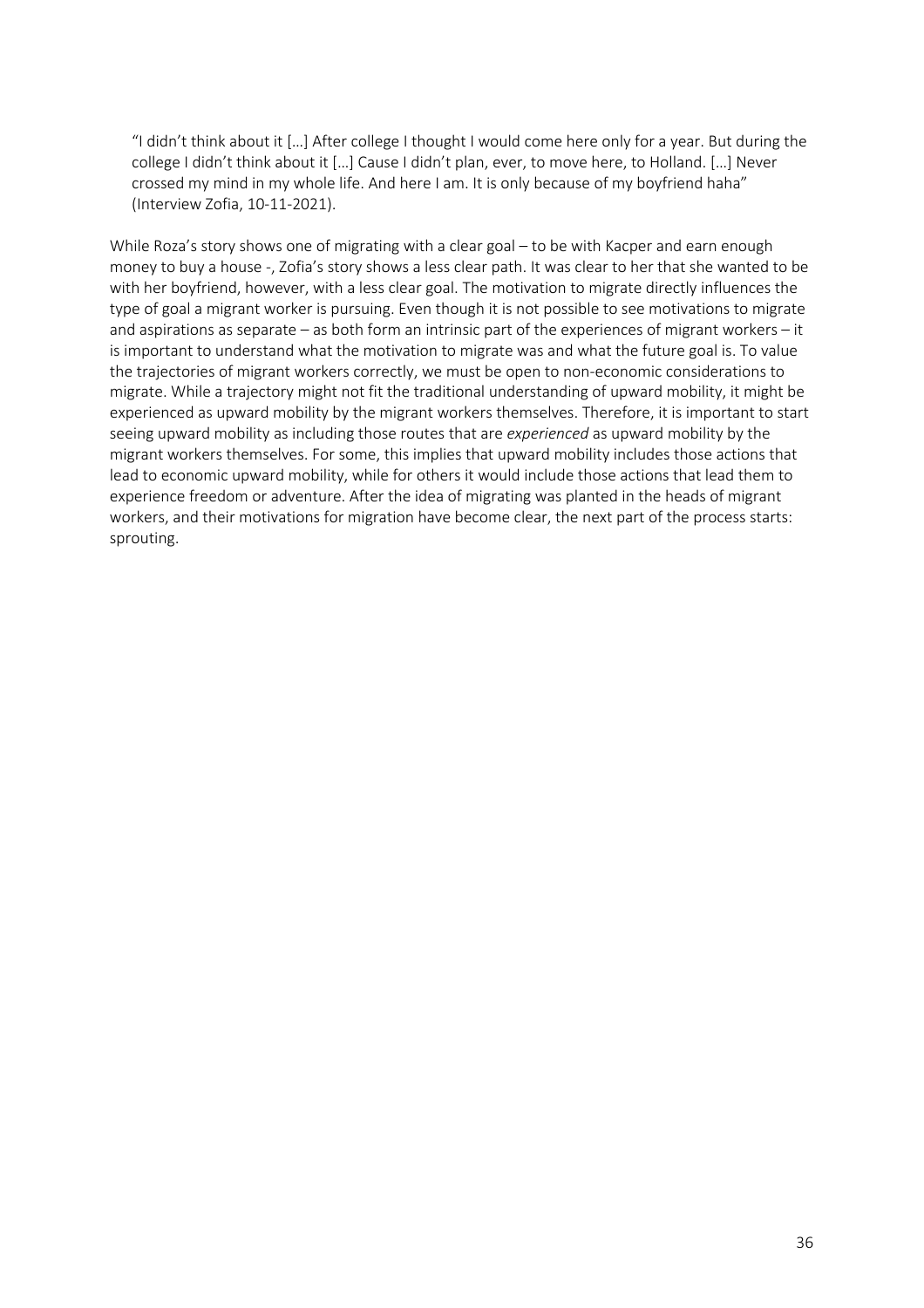# 6. Sprouting

After the seeds are put in the soil, it is now time to wait for them to sprout. There is relatively little one can do to influence this process but make sure the right circumstances are created. Still, some seeds sprout, while others do not. The seeds that do not sprout are thrown out by quality control after which new already sprouted flowers will be used to fill in the empty holes in the trays.

For migrant workers, the *sprouting* begins immediately after the move. The idea of moving abroad was already planted in their heads, and the move has been made. Even though some migrant workers might have the goal of spending multiple years abroad, they usually arrive with a temporary contract (SZW, 2021) – or a temporary job when they are working without a contract. The sprouting stage is a determinant factor in whether their stay is extended. Some migrants return to Poland after the sprouting stage, while others extend their stay even though they planned on staying temporarily. This stage is thus also important to understand how long-term plans are adjusted.

As discussed in the previous chapter, most participants' and colleagues' primary goal was to come for one season or year, make money, and then go back to Poland. This is commonly found in research focussing on the initial plans of migrant workers (Ryan, 2018). The temporary character of migration fits Engbersen and Snel's (2011) concept of liquid migration, where migration patterns are characterized by fluidity and temporariness. This is a short-term way to look at migration, as it tends to look at instances of working abroad. A migrant might move back to Poland after a few weeks or months, which can be seen as a textbook example of liquid migration. However, this can also mark the beginning of a longer stay, a more 'solid' form of migration. The sprouting stage is where these patterns become visible and this stage is thus essential to understanding the long-term trajectories of migration. Ryan (2018) discusses the importance of *embeddedness* for migrants. Embedding is seen as a dynamic process depending on different factors expanding different space-times (Ryan, 2018). Factors such as work environment, living environment, and social network influence whether or not migrant workers feel grounded in the host community at a specific point in time (Ryan, 2018). Motivations for migration influence the long-term goals of migrant workers. Ryan argues that "motivations for migration are multifaceted" (2018, p.240), and next to that "'may change over its course'" (Amit & Ris, 2013 as cited by Ryan, 2018, p.240). This depends on the level of embedding a migrant experiences, as this influences how they interpret their social and material environments. The sprouting stage – usually the first year or season – is the first-time migrants are confronted with the process of embedding. Changes in motivation often occur unconsciously and gradually (Ryan, 2018). With the changes in the long-term goals of migrant workers, changes in opportunities and obstacles they are faced with occur. This all affects the type of agency migrant workers exert in specific circumstances. Valuing something as strategic or tactic agency is dependent on the long-term plans of migrant workers. The (re)creation of long-term plans is dependent on an intricate process based on multiple factors. Migrants' first experiences in the Netherlands, their working and living situation, and the adaptation of their social networks has a great impact on how they further perceive their possibilities to interact with their surroundings. All these factors influence the social navigation of migrant workers as these factors highly influence the level of embeddedness (Ryan, 2018). Everything that occurs in the sprouting stage influences whether a flower will eventually bloom or not.

### 6.1. Sprouting as a temporary migrant worker

As opposed to migrant workers, for me, the sprouting stage was of a shorter character. As I worked at Florensis for only one month, I consider the first week as the sprouting stage. During this week, everything was new; the people, the environment, the working hours, and clearly the work itself. The first shift made the most impact on me. I prepared for my fieldwork for some time, but I was not sure what to expect. Whom would my colleagues be, would they be nice, and open? And how would I cope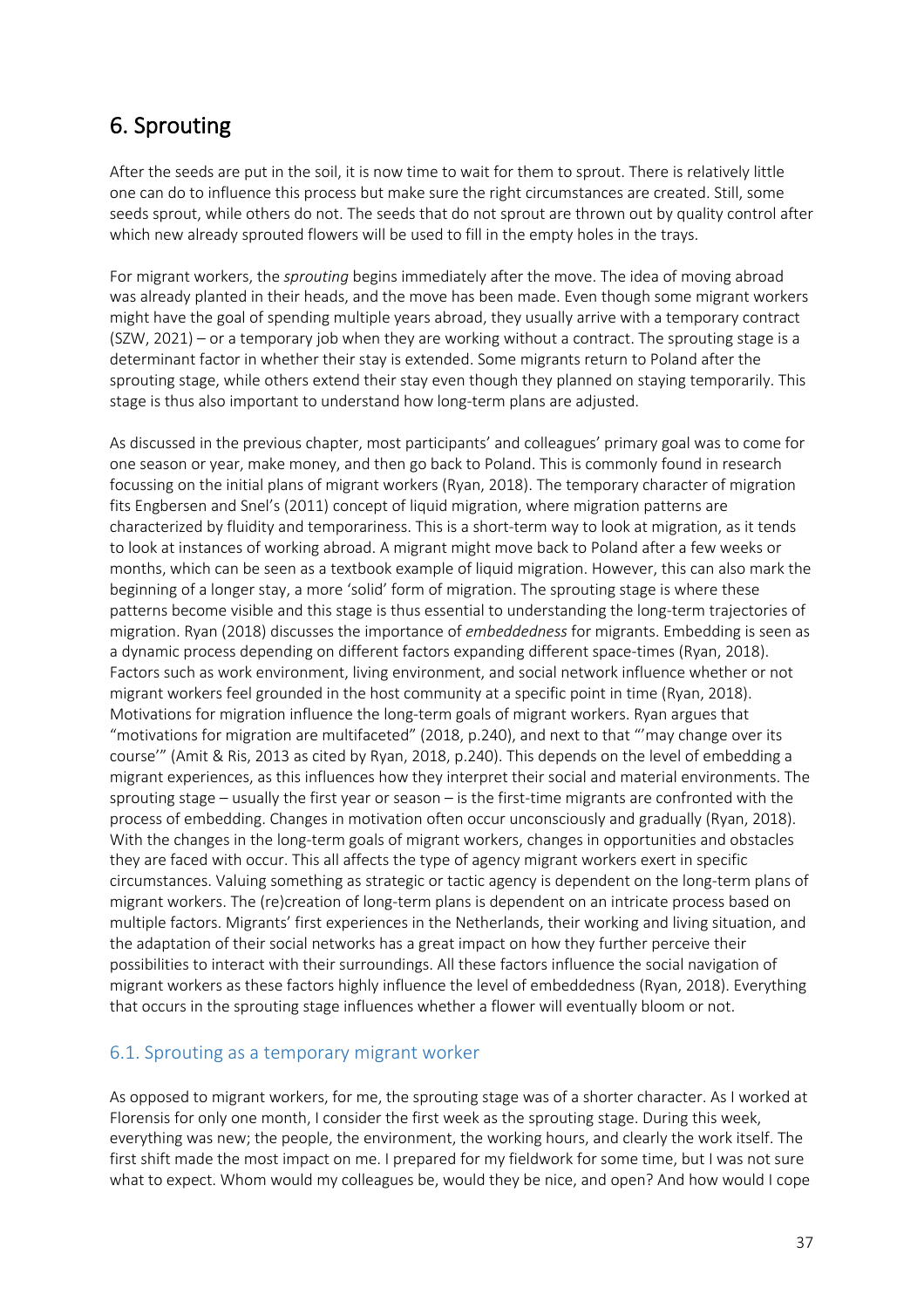with the work: would it be physically tough, mentally draining? All these questions ran through my mind the entire time. In the days prior to my first shift, I was in contact with the coordinator from Covebo. We talked on the phone, and she seemed very nice. We discussed the shifts of my first week, and she assured me that everyone knew I was coming, and they would show me around. She gave me the number of Kacper, who would open the door for me on my first shift.

The coordinator informed me the day of my first shift that I would start with a long night shift: from 7 p.m. until 6 a.m. This made me even more nervous; what if no one would talk to me and I would feel alone those eleven hours, and what if the work would be too strenuous. When I arrived at Florensis, I called Kacper. However, the connection appeared to be failing. Nevertheless, one of my new colleagues appeared at the door for me. "Kacper?" I asked him. "No," he said, "in canteen." I walked to the canteen and saw about ten men and one woman sitting dispersed over several tables and the smoking area. I had no clue who Kacper was, and I felt like an outsider. People were speaking Polish or minding their own business. I walked towards the woman and hoped the guy next to her would be Kacper. Again, I asked "Kacper?" "Yes" he said with a Polish accent. He started smiling and introduced me to Roza, who was sitting next to him. Kacper explained that he would show me around and that it would be a long shift today, wishing me luck. He asked if he wanted to have coffee, and we had a little chat. I felt a sigh of relief that he was so welcoming and nice to me. We made some jokes and had to begin right away.

Before working at Florensis, I thought I was a hard worker, but after this first night shift of eleven hours I *know* I am a hard worker. On Monday, I could not move a thing: my arms, my legs, everything was hurting from carrying the trays and putting them on the trolleys – often carrying them above my head. On Tuesday, I was introduced to TH. My muscles were still hurting, but I would be spending most of the day bent over to stack trays and putting them back on the ground. After one hour, my back was hurting so much, taking every possibility to stand straight for a few seconds. Pawel asked me where I thought I would be hurting most after work. I said that I thought it would be my back. He started laughing and said, "Everyone thinks it's their backs, but it is this [points to the back of his thigh] and your ass hahaha" (Informal conversation Pawel, 5-11-2021).

Even though the work was physically tough, the people were nice to me. The entire week I felt accepted. Even though communication was difficult with most colleagues, they explained everything using their hands and we tried to make conversation in partially English and Polish. I was afraid that people would be suspicious of me, and although I had to reassure some people that I would not tell our boss if we did not work hard, I did not feel they were suspicious of me being there. After one week of working at Florensis, I looked forward to the second week. My muscles needed a break, but I felt happy to return and learn more and make deeper connections with my colleagues. While it was clear to me that I would continue after this sprouting stage, this is often not the case for migrant workers. In order to understand how migratory paths can change during this period it is important to look at the period just after arriving and the experiences in the first season.

## 6.2. Situation when arriving

Most of my colleagues and participants started to work at Florensis, without moving somewhere else first. Only for Pawel, this was not the case, as discussed in the previous chapter. The work that Pawel did in Belgium was physically demanding, and his employer did not provide him or his fellow workers with any type of contract. In Belgium, he lived on a farm in a big hangar with many people. Every day, they would go outside to harvest and after work return to the hangar. Even though the work was illegal, and no employment agency was involved, this can be compared to an all-in-one deal where employment, transport, and housing is provided through the employer (Wolf, 2015). For Pawel, the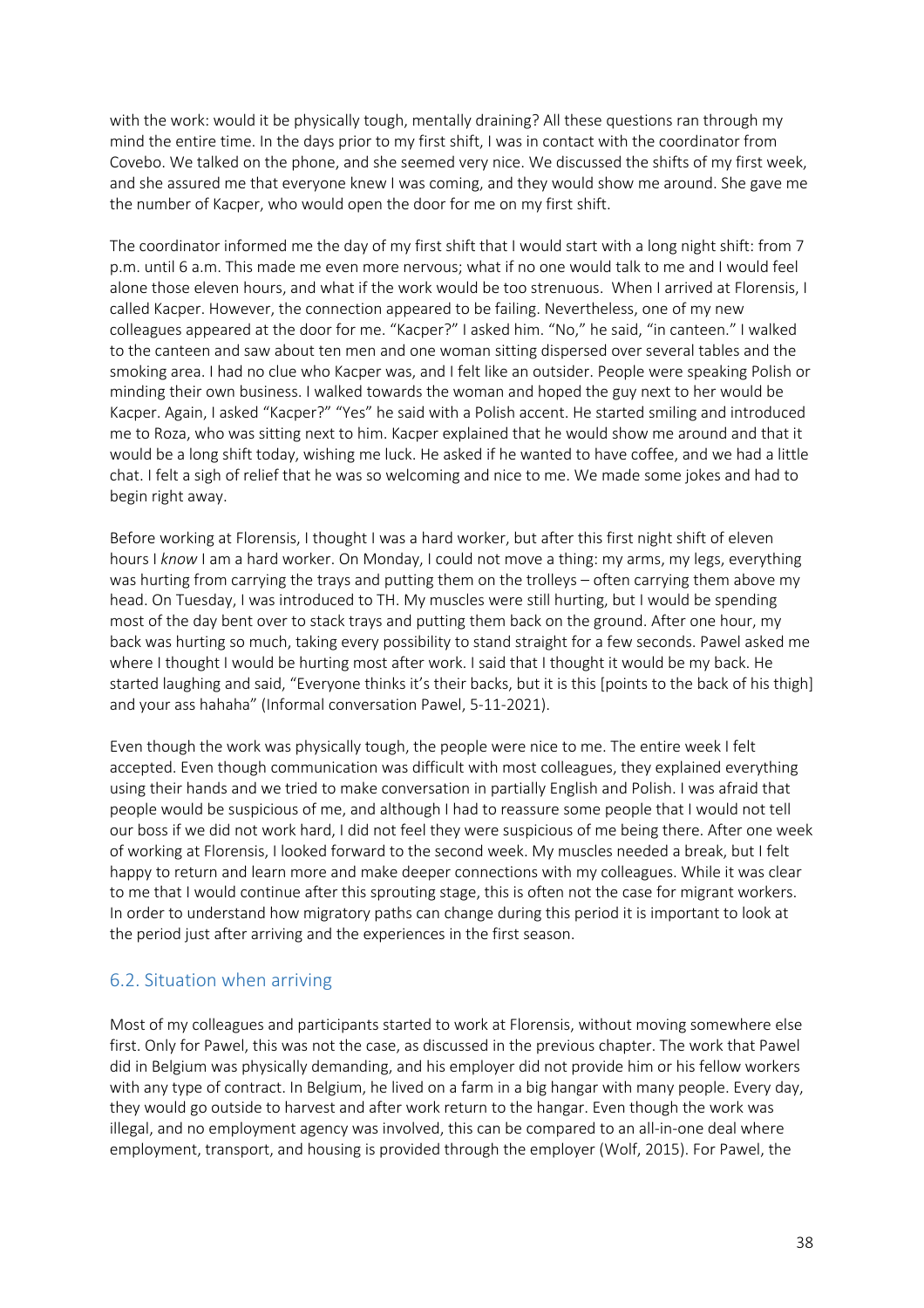situation was tolerable because "this is job only to make money" (Interview Pawel, 10-11-2021). Even though the situation was far from ideal, Pawel tolerated it as it was part of his strategy.

Other participants also decided to move temporarily to make quick money. However, they did use an employment agency and ended up working at Florensis. All participants made use of an all-in-one deal with Covebo. Some arrived by themselves, others with a relative, and Roza and Zofia came to live with their boyfriends. Kacper and Marek arrived by themselves. A Covebo bus with other migrant workers picked them up in Poland and brought them to their new homes. For Kacper this was a bungalow in Moerdijk, where his new roommates decided to prank him when he arrived.

"We got one house and next to it a very small house […] So, I know, I have to go to house number 11. And that small house was half of this. Over there they put a small *kaartje* with number 11. And I go over there and see the number and look inside and think; come on, where is my bed and everything and they are sitting next to windows and look at me. And I really cried […] Everything was perfect for them for this joke. I remember it still so […] For me it was a shock, for them it was funny" (Interview with Kacper, 8-11-2021).

This quote highlights the insecurity migrant workers feel when arriving. After a long journey, they arrive in a house full of strangers and need to prepare themselves for their new job. Everything is new, and as Ryan (2018) would argue, their level of embeddedness is low. They need to build a completely new life, far away from home. Therefore, it is not surprising that the primary goal of most migrant workers is to stay for only a limited amount of time. Before arriving, they are not sure what to expect, and the thought of returning home after a few months might provide migrants with a sense of security. Their experiences during their first months in the Netherlands are thus highly influential for the rest of their trajectories.

# 6.3. Experiences first year

The first impression that migrant workers have of living and working abroad is important to understand the trajectories of migrant workers. The experiences of migrant workers during this period are important to understand possible changes in long-term strategies. Next to that, it is also important how their work is valued by their employers, as sometimes dreams need to be adapted because of obstacles. As Ryan (2018) argues that the level of *embeddedness* is highly influenced by experiences at work, the living situation and environment, and the connection with the social network, we will discuss these three topics in relation to the experiences in the first year.

### Working and living abroad

According to Ryan (2018), creating a sense of embeddedness influences migrants' decisions to stay longer or return to their homes. It is during these first months that this sense of embeddedness is created. All the new experiences of the move made a big impact, so most participants vividly remember those first days. Living away from home, in a house filled with strangers can be scary as the above-mentioned quote of Kacper shows. For Marek, the first day at work made an impact and he experienced those same feelings as Kacper

Of course, I was a bit afraid. The first day […] I arrived there and fifteen new people were sitting there. Everyone was looking like; why are you here, where are you from. Yes, that was a bit difficult (Interview Marek, 19-11-2021).

When moving to be (re)united with your partner, these experiences can be different. While everything is new, one is accompanied by their boyfriend or girlfriend. Zofia already worked at Florensis several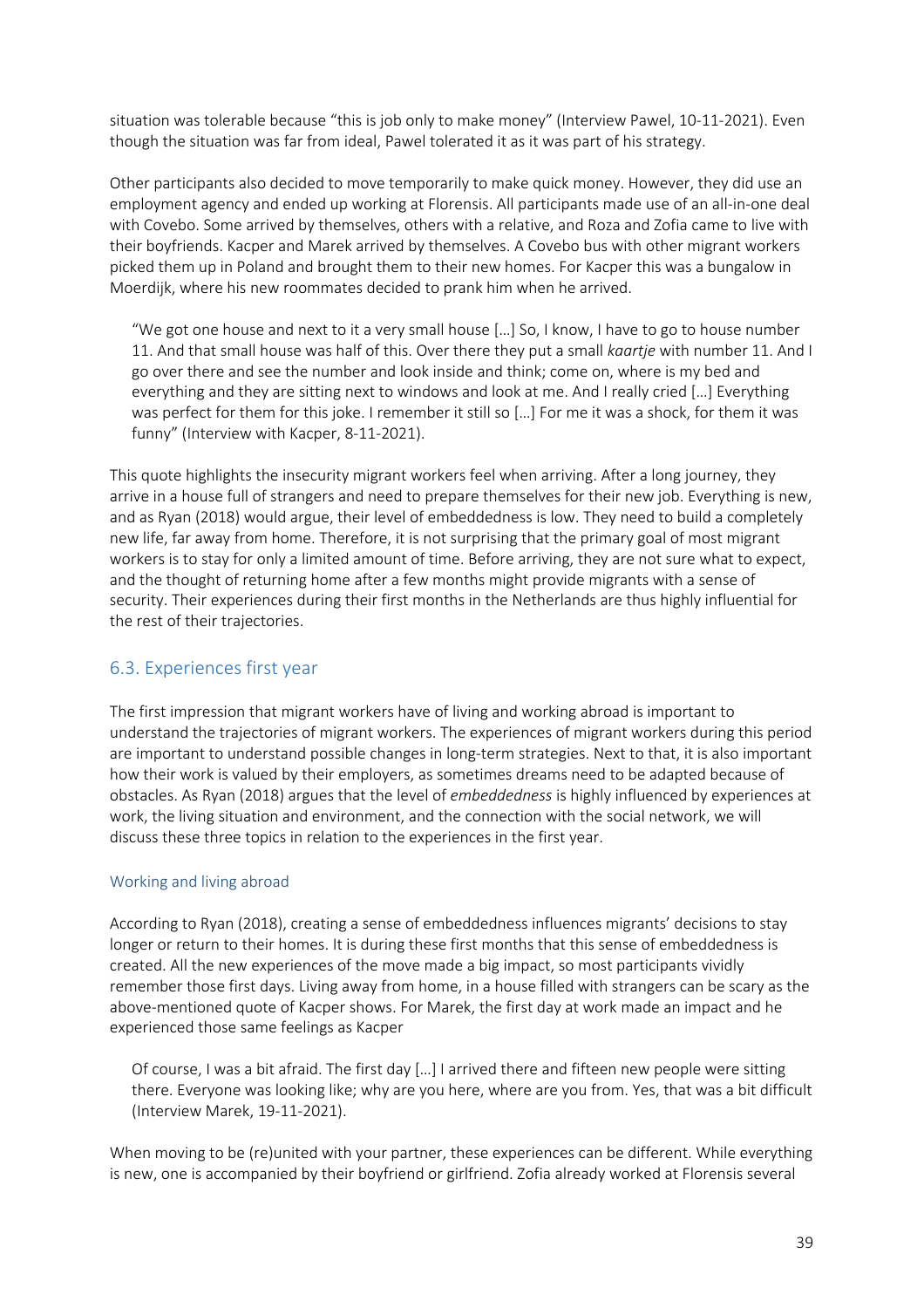times before moving to the Netherlands when visiting her boyfriend. Next to that, she started working nightshifts at distribution. "If you work night shift, you have contact only with Polish people. And on the day shifts, there is a lot of Dutch people" (Interview Zofia, 10-11-2021). Occasionally, a Dutch operator from Florensis is present, but most of the time a Polish operator is present. An operator is responsible for the proper functioning of the machine that is used for the distribution process. Mainly working with Polish co-workers, combined with Polish roommates can make the transition easier. Even though one moves abroad, the new environment can feel familiar due to all the Polish people.

Moving to be with your partner does not necessarily mean that a positive experience is guaranteed. Even though both Roza and Zofia were happy to be reunited with their boyfriends. Both felt they had to decide between options that were not optimal. "I have my work in Poland, or I can choose for Germany, or for Kacper. I take Kacper, haha" (Interview Roza, 8-11-2021). Making the move for someone else can perhaps make it more difficult to adjust. Marek's girlfriend experienced difficulty when she moved to the Netherlands to be with him.

The first year was dramatic, really dramatic. Every time: 'Yes, those people are bad' etcetera. […] It was difficult. Because she only had me, no one else. I tried to tell her 'Listen, I came here as well, and I was alone. [..] Really alone. You have me now' (Interview Marek, 19-11-2021).

Some participants were already familiar with living abroad because of previous work experiences or practical internships. For some, these experiences made it easier to adjust to the new environment. For example, Kaz worked in the Netherlands for several years during his summer holidays. Because of these experiences, he was already used to the Netherlands, being away from his family, and living with others. This can make it easier to embed oneself in the new environment. On the one hand, the social network is adjusted to long-distance relationships. On the other hand, it is due to the familiarity with a certain place. A physical environment or place is an important aspect of embeddedness (Ryan, 2018). Even though Kaz lived in a different part of the Netherlands before, he was used to Dutch cities and how to adjust to such new environments. In order to fully comprehend these first-year experiences, it is important to look at other aspects that influenced the process of embedding, such as the living situation of migrant workers.

### Living with others

Upon arrival, all participants moved into shared houses provided to them by the employment agency. A home is important to have a stable basis: it is a place to come home to after a long day of work, hang out with your roommates and relax. Before arriving, the participants were not sure what the living situation would entail. For Pawel, this entailed a big hangar. For others, this was a Covebo house, which range from Bungalows and houses with around 20 roommates, to smaller houses with just a few roommates. When arriving with an all-inclusive deal, or something similar, migrant workers cannot influence where they end up living this first year. Living with strangers with whom you work can be difficult. Often, rooms in houses are assigned to migrant workers randomly, or on the basis of which shift they work. Or as Pawel said: "most *uitzendbureau* looking like that. Not for the persons, but looking for the head. You know what I mean; one bed, one person" (interview, 10-11-2021). This approach can have a negative influence on the experiences of migrant workers: "Sometimes we have really, really problems with people. We don't make sleep. We work night shift; they work day shift*"* (Interview Roza, 8-11-2021). On the other hand, for some participants, it was a positive experience especially since it was their first time living on their own.

It was a good time. Because when I come from work, always there is someone there […] I was alone, but I did not feel alone. […] It was also my first experience of living alone. No mom, no dad, no brother […] that was really good (Interview Marek, 19-11-2021).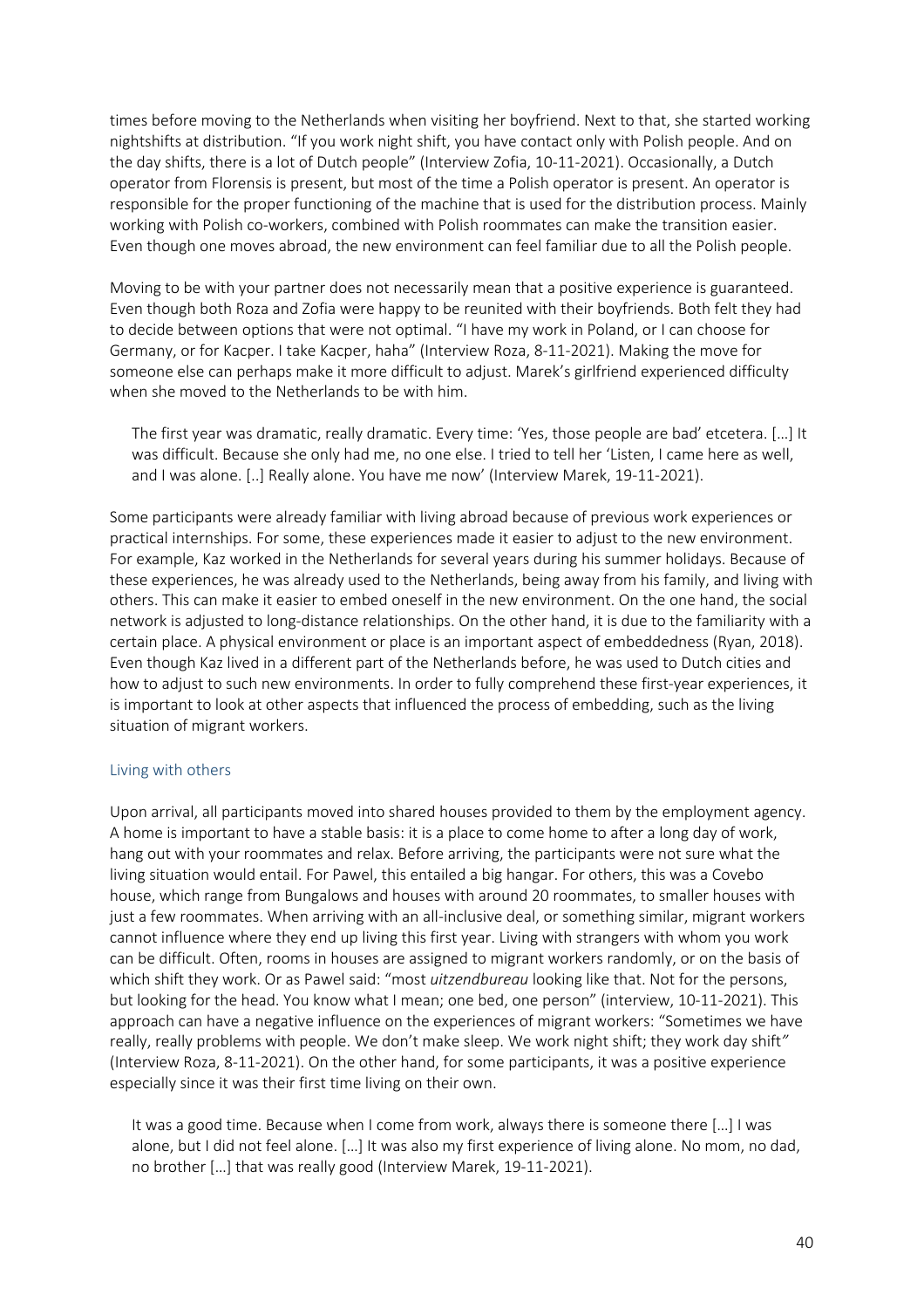Moving away from home and living with other (young) people creates a sense of freedom. This type of freedom can positively influence the decision of migrant workers to continue living in the Netherlands as it enhances the level of embeddedness that the migrant workers experience. Krings et al. (2013) highlight how currently migrants move for a multitude of reasons, including a sense of freedom. Even though the initial reason for migration was economic, the motivation to stay can be based on this sense of freedom. A motivation to migrate thus c

hanges into a motivation to stay and that this motivation can gradually change. Embeddedness thus influences mobility patterns, which in turn influences the type of agency one exerts.

#### Family

"The first year it was really hard for me. We love to spend time with family. My momma, said please stop don't go. But I have, I must" (Interview Roza, 8-11-2021).

Almost everyone I spoke with lived with their family back in Poland. Especially considering the economic situation in the country, this is a common practice. Therefore, it is not just the experience of living abroad, and living with strangers that have an impact on the level of embeddedness migrants experience, also the fact that they live far away from their families. Migrating impacts their social networks, and in order to experience some form of embeddedness in the Netherlands, it is important the social network of the migrant worker can adapt to the new reality.

In Poland, family values are important (Dryjanska, 2021). It is more common to keep living with your family during education, and in some cases after finishing education. This also has to do with the economic situation, as Kaz explained during the interview: "If you live, for example, with the mother or family. They pay for the house, maybe you help a little bit. But you don't pay 1,000 Złoti for rent you know. So then, it is little bit better" (Interview Kaz, 24-11-2021).

Moving to the Netherlands can thus at times feel like leaving one's family. This can make the move emotionally difficult and make it challenging to feel grounded in a new environment. Due to the seasonality of the work, almost all colleagues visited their families once or twice a year. Most holidays were dedicated to staying with their families in Poland. Even the participants that bought a house in the Netherlands and can therefore be regarded as more settled here, visited their families on a regular basis. While the traditionally strong family bonds in Poland can make it more difficult for migrant workers to settle in the Netherlands, the ability to visit their families on a regular basis can be important in changing migration plans to stay longer. Adapting to life in the Netherlands is adapting to a new rhythm of life: seeing new friends on a daily basis, while having to readjust the existing bonds.

The traditional Polish family bonds do show how migration, mobility, and agency are relational. Strong family bonds are an integral part of the social networks of migrant workers. Migrating implies having to readjust a relationship from living together, to living far away from each other. As Ryan (2018) argues, social ties are an important aspect for migrants in creating a sense of embeddedness. Embeddedness can influence one's choices about staying or returning home. Family ties can influence the choices made by migrant workers concerning their long-term trajectories, and in this way influence their mobility patterns. This shows that the mobility patterns of migrant workers are not just influenced by the migrants themselves, but also by their direct surroundings both within and outside the Netherlands. Family back in Poland, or in other European countries, can influence migration trajectories. Therefore, it is important to understand the social networks of migrants.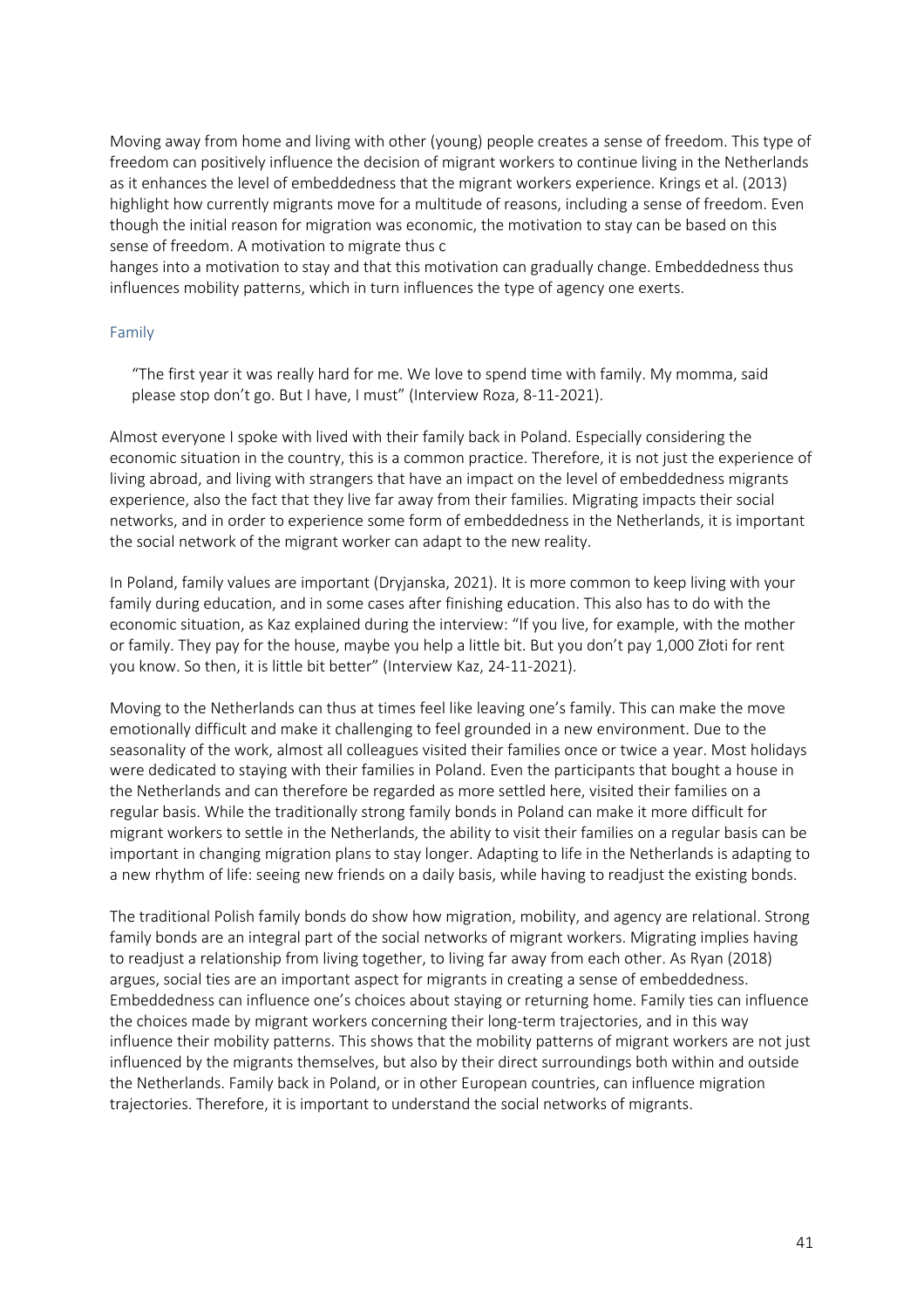## 6.4. Change of goals

As stated before, most of my colleagues planned to work in the Netherlands for only one season. During this first year, it will become apparent whether the initial migration goals remain the same or change. Most of my colleagues and participants already worked at Covebo for multiple years and planned on returning the following year. Because I worked with them at the end of the season, this image might be distorted as most new workers arrive during the first season – from February until June. It is also during this season that it becomes apparent whether they will return or not. Therefore, as I was working at the end of the second season – which is from August until November – most migrant workers that returned quickly – either voluntarily or involuntarily – were not around anymore. However, it is a commonly found tendency that migrant workers come for one year and extend their stay each year (Ryan, 2018).

For the migrants that return home during or after their first season, the sprouting phase looks different than for those who stay. However, this is not to say this stage failed for them. For some, the return might signal the end of their aspirations to work abroad, while for others, it might only put a temporal halt to this desire. Taking a long-term approach in researching migration trajectories is important as these patterns need to be included. One example of only a temporal return during the sprouting stage is the story of Pawel. A few weeks after arriving in Belgium his father passed away. Being the oldest son in his family, he decided to stay with his mother to support her for the following months. During this time, he decided to follow his original plan and start his education in September. Due to the timing of everything, the academic year already started, and continuing his education was not possible. Therefore, he decided to move abroad to work again. Having learned from his previous experience, he decided to find an employment agency this time. Even though this is different from his previous move, he still made use of his social network.

So, I am talking with friends, and they try to go looking for job. Not in Poland […] And we have another friend, and he is working [in] the Netherlands […] He went to a […] *uitzendbureau* for this. So okay, we talking and going" (Interview Pawel, 10-11-2021).

Pawel's story shows the complexity of migrants' trajectories, and the importance to know the entire context of their migration journeys to understand the choices made. While for Pawel, his return was caused by the sudden decease of his father, other migrants return as their contracts are terminated. When asking participants about their first season and whether they were afraid their contracts would be terminated, they all argued that decisions about this were based on performance on the job. With Marek, I discussed what type of people cannot come back after one season: "Those are people […] that only come here for the *party*, not for work […] They are people that come here for the fun, not serious. Because of that, they return" (Interview Marek, 19-11-2021). This quote illustrates that showing your capabilities and fitting into the image of Polish migrant workers as *good workers* (MacKenzie & Forde, 2009) influences one's ability to use strategic agency and with that chase dreams. Fitting into the *good worker* trope comes naturally for some, which creates opportunities in their migration trajectories.

They always said to me; 'Kacper they want you everywhere'. Because I am a good and hard worker. Because before, I work really hard, because I live in a village with my parents. We work hard so we got better life. I was prepared for this a little bit (Interview Kacper, 8-11-2021).

Most participants gradually changed their long-term goals during this first year. Only for Roza, this was not the case as she decided to migrate in order to be with Kacper and together save for a house in Poland. The rest of the participants initially thought to come just a year.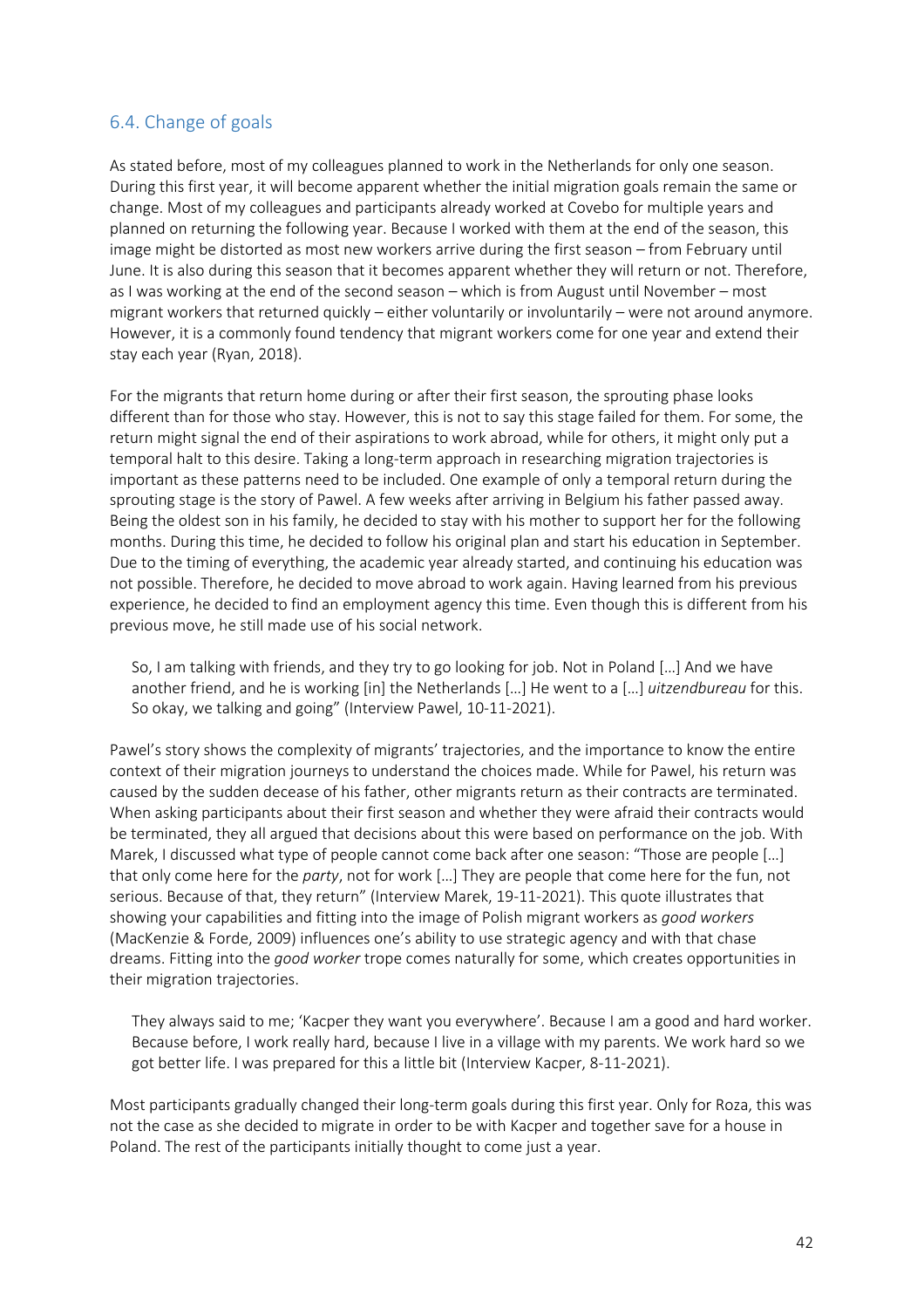For some participants, the process of changing the goal of their stay was gradual and took place almost unconsciously. After having left a good impression at work and being used to the freedom of living away from their families, the offer of staying another year sounded enticing. Ryan (2018) suggests that this often is an unconscious and gradual process, influenced by the level of embeddedness in the new context. However, it does not always occur in such a gradual manner. Kaz, for example, was quickly confronted with a choice of staying or going back to Poland. He migrated together with his brother-in-law to start working at Florensis. During the first few days, Kaz's brotherin-law was fired for starting arguments at work. His brother-in-law asked Kaz to return to Poland with him, while his colleagues – whom he had only known for a few days – asked him to stay as he was a good worker. Even though he was very young, he decided to stay on his own.

"I come with him […] They fire him after three hours. So, for me it was also difficult. Because, we come together, and what now? I go with him? Because he said […] 'come with me […] Don't stay here' […] The guys […] are telling me; 'no, don't go, stay. You are good *medewerker*, we don't fire you, only him" (Interview Kaz, 24-11-2021).

In this case, Kaz was confronted to make a conscious decision of staying on his own or returning to his family with the only familiar face in his environment. This shows that decisions to stay are not always made unconsciously. Staying in that moment was a decisive moment in Kaz's migration trajectory.

The sprouting stage is important in the primary part of the process of embedding oneself in a new context. The process of embedding is not only dependent on the migrant worker itself – the experience of a new job, living on their own, etcetera – it is also dependent on its surroundings – the employer's experiences and changes in the social network of the migrant worker. Critically assessing the sprouting stage is important in taking a long-term approach to understanding migrant workers' mobility patterns, as it is during this stage that the first changes in long-term goals occur. As migrants are usually unable to bring their skills with them to their country of destination in a 'rucksack' as Erel states (2010 as cited by Ryan, 2018, p.241), the first year is important as this is the beginning of migrants acquiring new skills that *are* valued properly. As learning these skills is a gradual and at times unconscious process, the process of changing one's goals has the same characteristic. These skills influence the mobility opportunities faced by the migrants, and their prospects now might appear easier achievable in the Netherlands than back home. In many ways, migrants can thus be adapting to life in the Netherlands, which changes the type of agency one can exert. After understanding the dynamic process of mobility patterns, and changing one's long-term plans, we need to look at the different types of agency used by migrant workers during their stay in the Netherlands, and how these can be placed into context. Moving to the Netherlands and adapting to life here is a gradual process. The extent to which a migrant worker feels embedded in their new environment can affect the overall strategy.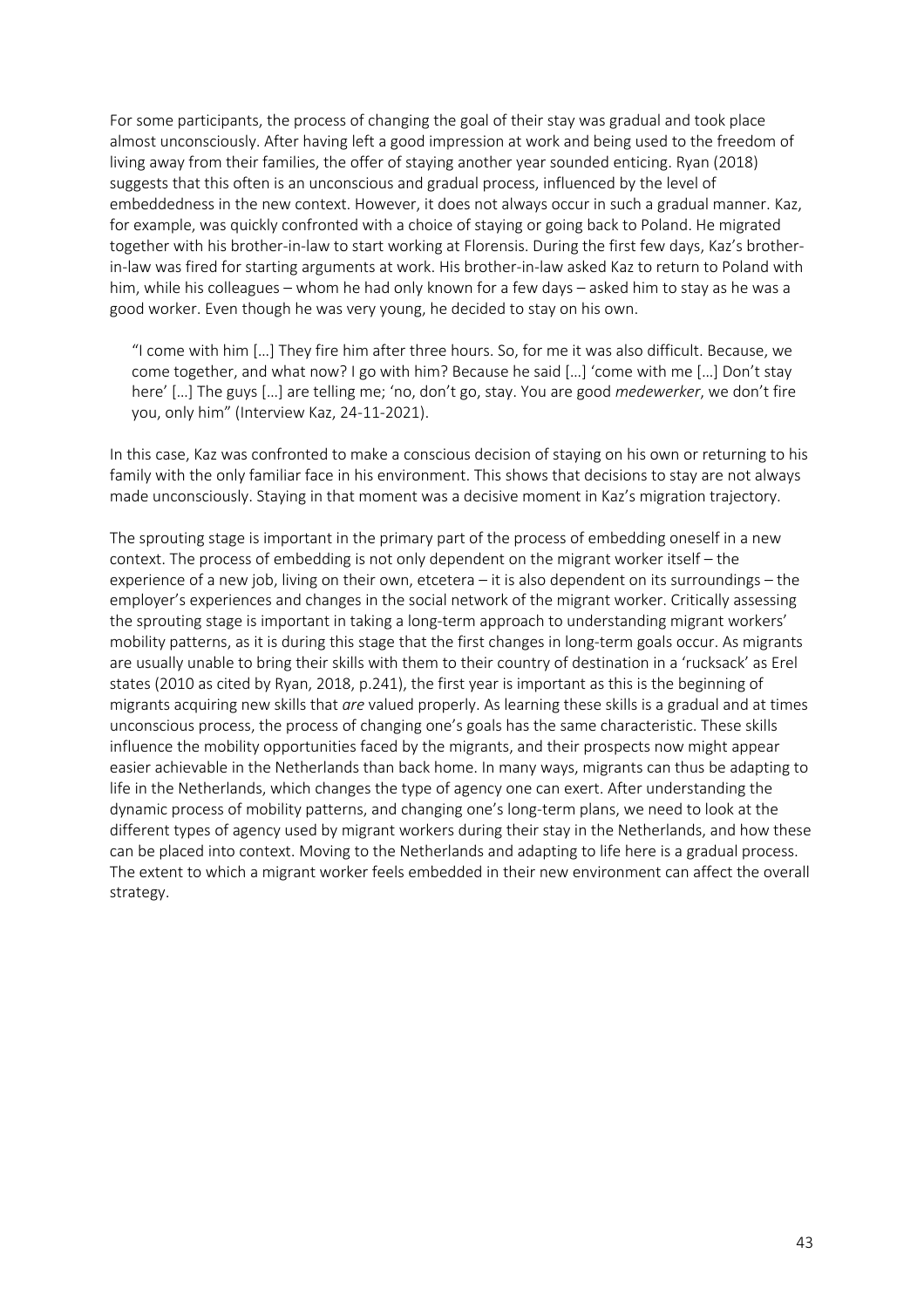# 7. Growing

There is not one set journey of the plants, each plant moves through the greenhouses differently. Some will stay in one greenhouse for a long time, others will constantly move. This is to make sure that the plants will not become too tall before transport or remain too small. As it is not always possible to predict the growing process beforehand, it is important to keep a close eye on the plants and react to how they are growing. This is the growing process.

For migrant workers, *growing* entails the part of their trajectory from their first season onwards. This chapter specifically focusses on migrant workers that stay in the Netherlands after their first season. Those who quickly return to Poland are excluded. By focussing on the migrant workers that are working in the Netherlands for a longer period of time, it becomes possible to research the agency they exert. By taking a long-term approach, mobility patterns become clear, and readjusted motivations for migration can be discerned. By understanding the context, it becomes possible to understand whether choices made fit into someone's long-term goals.

Datta et al.'s (2007) conception of strategic agency resembles the traditional understanding of upward mobility. Agency is viewed as strategic when a long-term goal is pursued. For Datta et al. (2007) a long-term goal is mostly a form of economic upward mobility: improved circumstances at work such as a raise or a promotion for example. Tactic agency is viewed as having to act to just "get by" (Datta et al., 2007, p.404). The two concepts have binary definitions: an action is either strategic or tactic. This chapter, first of all, investigates the possibility of broadening the understanding of what strategic agency is, and whether non-economic motivations to act should be included as well. The choices made by migrant workers during the growing phase will be assessed: Some will grow, get promoted, and receive a permanent contract at Florensis, while others will remain working night shifts and have temporal Covebo contracts. Instead of looking at upward mobility – in an economic sense –, I will look at whether their actions fit in their long-term plans. As long-term plans change over time, it is important to understand the context and the long-term goals the migrant workers had at that time. In the first year(s) a migrant worker might decline an offer of a promotion as the goal might still be to return to Poland quickly. This action can then be viewed as strategic agency. After a period of time, their aspirations might change, and the migrant worker might opt for different choices in similar circumstances. While the action differs, both can be seen as strategic agency. As different actions can be viewed as strategic depending on the context, the duality between the concepts of tactics and strategies is put into question. This chapter, looks into the need to broaden the understanding of strategic agency before going into the difference between the two types of agency. Like the previous chapter, the aspects that Ryan (2018) views as influencing one's sense of embeddedness are used. The working environment, housing situation, and social network will be discussed.

## 7.1. Growing as a temporary migrant worker

For migrant workers, the growing phase is an extensive process and entails multiple years. For me, however, the growing phase was shorter and more about growing into the role of researcher in my first participatory field research. It was about the experience of being welcomed into a new community, trying to fit in, and learning to adapt to the work. Of course, for me the growing phase was different as my long-term goal – writing my thesis – was clear, and I knew this would not change. I was thus sure of the temporary character of my experience.

After the first week, the sprouting stage was over. I worked every shift at least once, and I got to know some of my colleagues on a personal level. Next to that, my colleagues got used to me working with them. During the first week, I had to reassure most of my colleagues that I did not want to go home early and that I was there to do the same amount of work as them, their questions slowly disappeared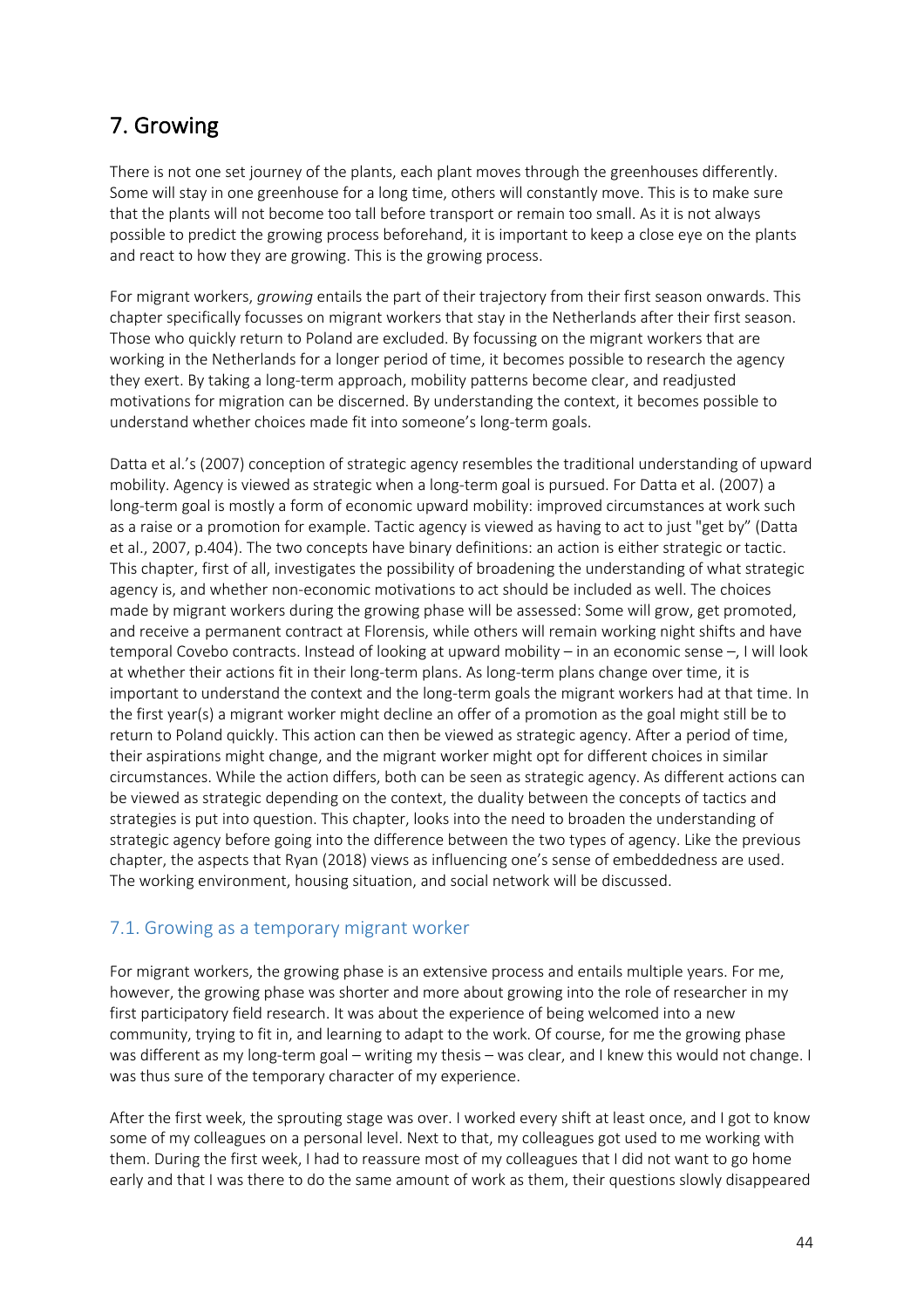as they got used to me being there and working with them. However, this also marked a new phase in my journey as a migrant worker and researcher. When I got used to needing to reassure my colleagues less and less, I became aware of the fact that my behaviour had a big influence on me being included in the community or not. Working at Florensis – despite its heavy physical character – was relatively easy compared to the alertness that was required doing fieldwork. Being alert was needed in order to gain access: how did my colleagues interact with each other, and with me, when was it okay to ask questions about their experiences at Florensis, and when was it better to make conversation to get to know each other, or to just work together and not speak at all.

Even though I immediately felt included after my first day in some way, in other ways I did not feel included immediately. I was included in the sense that I belonged in the community of migrant workers compared to Dutch Florensis employees working in the offices. However, I felt less included in the community of Polish people due to the language barrier and having to get used to social norms. For me, the growing phase was thus about understanding the different levels of being included and maintaining a balance between being a researcher and a colleague or friend. Maintaining this balance required an alertness that was tiresome. Before starting my fieldwork, I expected the physical character of the work to be the most tiresome. However, it was this constant alertness, of being aware of how to act appropriately, and establishing connections that would lead to mutual trust. For me, the growing phase was thus more about growing into my role as a participatory researcher, and as a migrant worker.

# 7.2. Growing as traditional upward mobility

Parts of the trajectories of some colleagues fit in the perception of strategic agency as explained by Datta et al. (2007). During their first years after leaving their homes, they experienced upward mobility economically speaking. Most participants got promoted at work, found private housing, and created stability in their lives in the Netherlands. The following stories will exemplify what strategic agency would look like in the eyes of Datta et al. (2007).

### Promotion at the work floor

When arriving in the Netherlands, migrant workers often start doing unskilled labour despite their previous education and work experience. Because of this, Fitzgerald and Hardy (2010) state that the new European mobility space enables the exploitation of migrant labour. My colleagues and participants had a range of educational backgrounds: from leaving high school to having finished higher education. Despite this, all migrant workers commence on equal footing. By showing a good work ethic the first season, the migrant workers can leave a good impression on the *voorman* and by doing so are able to return the next season. These good impressions are also important in attaining a promotion. For some, the first promotion occurs rapidly, while for others, the wait takes longer. Covebo workers can have different types of contracts. In the beginning, migrants have temporary contracts for a specific job: for example, three months' worth of work at Florensis. After some seasons, this contract can be extended in duration, and eventually, it becomes a contract of a specific number of hours for Covebo. Every new type of contract provides the migrant worker with an increased level of stability. Contracts get a longer duration, salary increases in some cases, and the terms under which it can be terminated become more stringent. Receiving promotion can thus be important in creating a sense of embeddedness.

Pawel and Kacper both experienced traditional upward mobility quickly. For Kacper this occurred during his first season when the *voorman* asked him to stay in the Netherlands during Christmas. By leaving a good impression of himself as a hard worker, Kacper could quickly create stability for himself in the Netherlands. In his second year, he began learning to become an *opzetter* and he knew he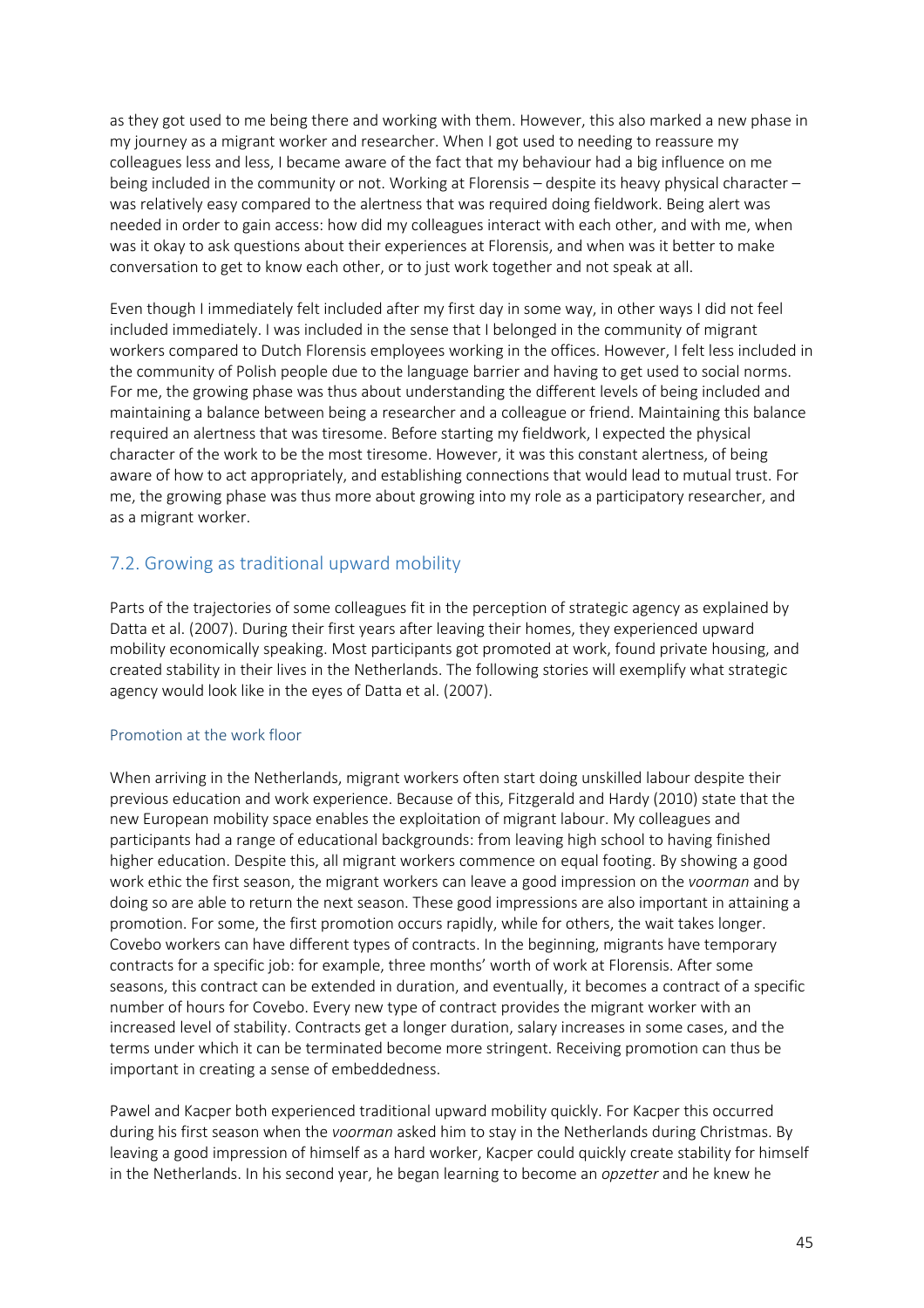would eventually become *voorman*. An *opzetter* is responsible for putting the trays on the distribution machine. This requires the migrant workers to accept a bit more responsibility before becoming the official foreman. Making these steps is paired with a higher wage. Next to that, it creates stability in a different way.

Because I have little bit easy job [as *opzetter*], because I stay here on the machine. And over there it is all the time hard working. And, this […] means that 100% I be on the work. Because first must be *voorman*, next must be *opzetter*, and the rest work on the band (Interview Pawel, 10-11-2021).

Becoming an *opzetter* and learning to become a *voorman* implies working more shifts at distribution, as during every shift multiple *opzetters* and *voormannen* are present. Because of this, it is easier to work sufficient hours when the season is coming to an end. For regular workers, this is more difficult as the few available spots in night shifts are taken by *opzetters* and foremen. Making it necessary to work at other companies for these workers.

For Kacper, this instance of upward mobility was based on a difficult choice: visit his family for Christmas or stay in the Netherlands and work. Even though celebrating Christmas with one's family is traditionally important in Poland, Kacper was aware of the consequences of his choice. "I have to make decision; or I come back [to Poland] and maybe not come back here, or I stay and maybe next year become *voorman*. So, I decided to stay" (Interview Kacper, 8-11-2021). By consciously deciding to stay in the Netherlands and work during Christmas, he secured an improved position at work. This fits Datta et al.'s (2007) definition of strategic agency: Kacper made a conscious decision that positively influenced his economic situation and that improved his future position. The same can be said for Pawel, even though his decision was made less consciously.

After his first season, Pawel returned to Poland not sure whether he would return to Florensis. During this vacation, he was called by the Covebo coordinator to ask if he wanted to return. Upon his return, the *voorman* tells him he can teach him to become *opzetter*. For Pawel, this decision was made based less on the future prospect of becoming a *voorman* and earning more, and more on the stability it created.

If there is not work here, we go to a different company. But […] everything is different. […] If I go to another company; everything is nice, people is nice, work is nice […] But later, I see on *salaris* [salary] they pay me at this company 7,72 euro (Interview Pawel, 10-11-2021).

This quote shows that Pawel not only saved money to buy a car by accepting the promotion. He also worked more hours at Florensis and less at different companies where he was often not sure how much he would earn.

Even though Pawel and Kacper found themselves in a position where they could easily be exploited according to Fitzgerald and Hardy (2010), they made use of strategic agency to create stability. Essential for this was their ability to fit in the 'hard working' trope of Polish migrant workers and by doing so leave a good impression on their supervisor. Both weighted the advantages and disadvantages of their choice, and in doing so exerted strategic agency. What this example shows is that strategic agency can be based on a conscious decision, but also on a less conscious decision.

### Adaptation of the social network

"Hey, Marek, today is the third month that you are in the Netherlands. You said that you would return after three months?" and I said: "Yes mum, you know, good money, good friends, and a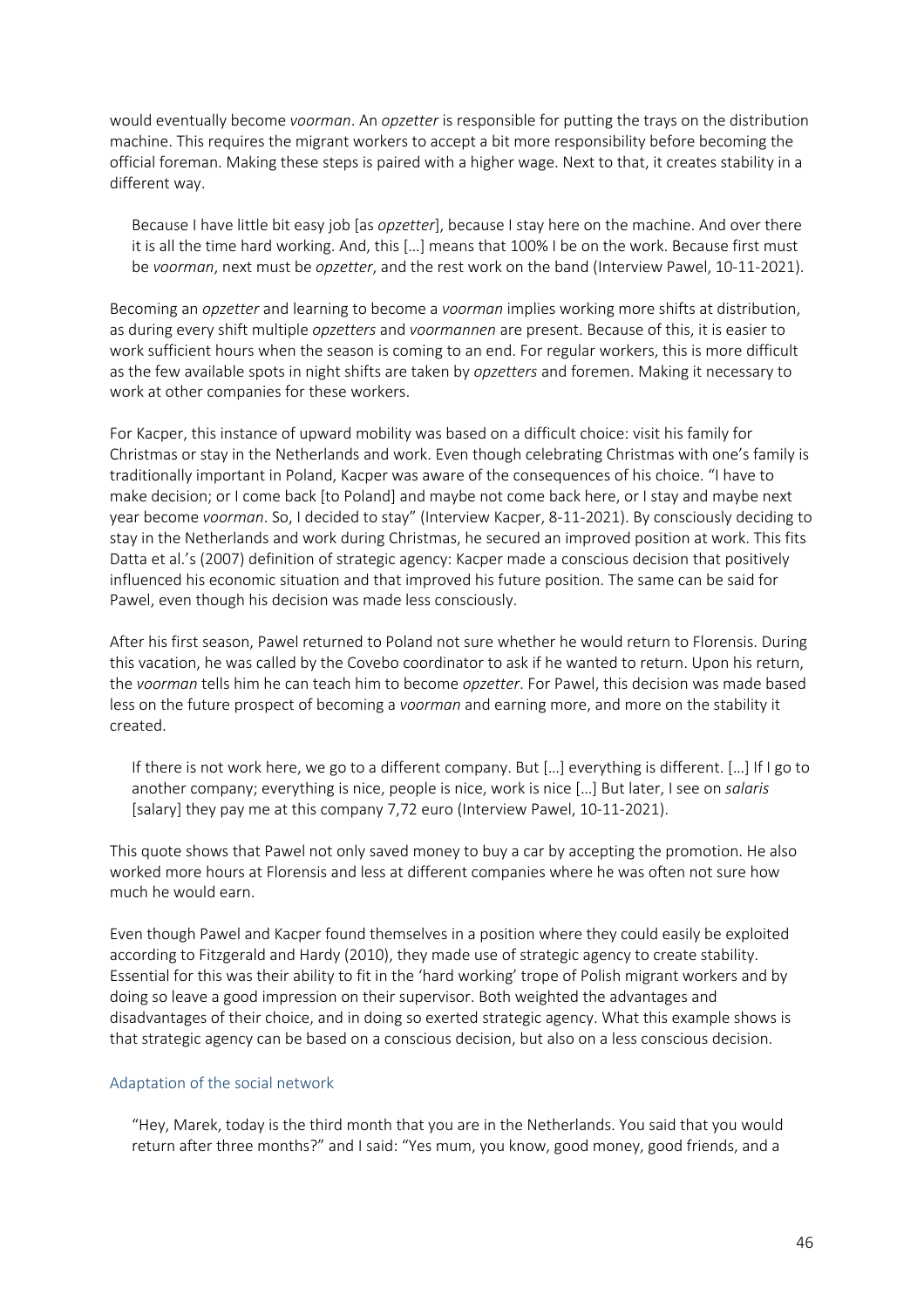good life here. I will stay for another year." And then I stayed for six more (Interview Marek, 19-11- 2021).

As discussed before, it is important that a migrant adapts can change their social network after having moved abroad. Existing relationships need to adjust to remain functional despite the distance, and new relationships are created in the new social environments. For the friends and family that stay in Poland changing long-term plans can be difficult as this requires them to adapt every time the migrant worker decides to stay in the Netherlands for yet another year. Above mentioned quote from Marek shows this. His mother holds on to his original plan of moving away for just one season, while Marek is re-adjusting to life in the Netherlands and is changing his long-term plan. However, this is not to say that family in Poland cannot adjust to the new reality.

First my mother was really mad. She said: 'Yes, Marek, first it was three months, one year, and now you have stayed there four years […] Come back.' But in Poland the situation is becoming worse and worse [economically speaking]. So, my mother told me: 'You know what, stay there. The situation here is bad' (Interview Marek, 19-11-2021).

A social network that is adjusting to life in the Netherlands is important for the growing stage. While embeddedness might appear to only occur at the place where the migrant worker lives, these relationships abroad are important for it to grow as well. It is thus not only about creating new social relations in the Netherlands, the ability of existing relationships to adjust is important as well.

Another example of how existing relationships adjust is when long-distance relationships are reunited when one of the two decides to move abroad as well. Kacper and Marek both arrived in the Netherlands by themselves. Both of their girlfriends moved to be with them a few years later. Zofia and Roza moved to the Netherlands for their boyfriends, with their relationship being the main reason they moved. For Kacper and Marek, their girlfriends arriving in the Netherlands enhanced their sense of stability with regards to their lives in the Netherlands. By arranging a contract for their girlfriends upon arrival, and making use of their strategic agency, both convinced their girlfriends to move. Social relationships are important in creating a sense of embeddedness for migrant workers (Ryan, 2018). An important type of relationship for the migration trajectories of migrant workers is a romantic relationship (Ryan, 2018; Ryan, 2015). Therefore, having a girlfriend who is living in the same country is an important aspect of the growing stage for migrant workers. By making use of their strategic agency, Kacper and Marek consciously created a situation that made it easier for their girlfriends to decide to move to the Netherlands.

Next to this, the creation of new social relationships is important to create a sense of embeddedness. To create some social relationships, one has to enter an unfamiliar environment, while other relationships emerge for example on the work floor. During one of his shifts at a different company, Kaz met his current wife. While this is important for his sense of embeddedness – they bought a home together and have a dog – this was less based on a conscious decision and more on coincidence. Other colleagues met most of their friends at work or in their shared house. When I asked Zofia about her social life before COVID, she explained that she often went to events organized for Polish people in Zwijndrecht. The relationships formed through these events, or the mere act of regularly attending these events, enhance the sense of stability the migrant workers experience and is therefore important for embeddedness. For me, this example highlights how I am an outsider to some aspects of Dutch society. Until that conversation, I had never been aware that events and parties exist specifically for migrant workers. As if my colleagues and I normally live in parallel societies while being in the same place. While I initially thought such parties might be a symptom showing that migrant workers did not want to fully assimilate into Dutch society because they might return to Poland in the near future, the opposite is true. Such events are important in creating a sense of embeddedness, and therefore are of value, especially to those who decided to stay in the Netherlands for a longer period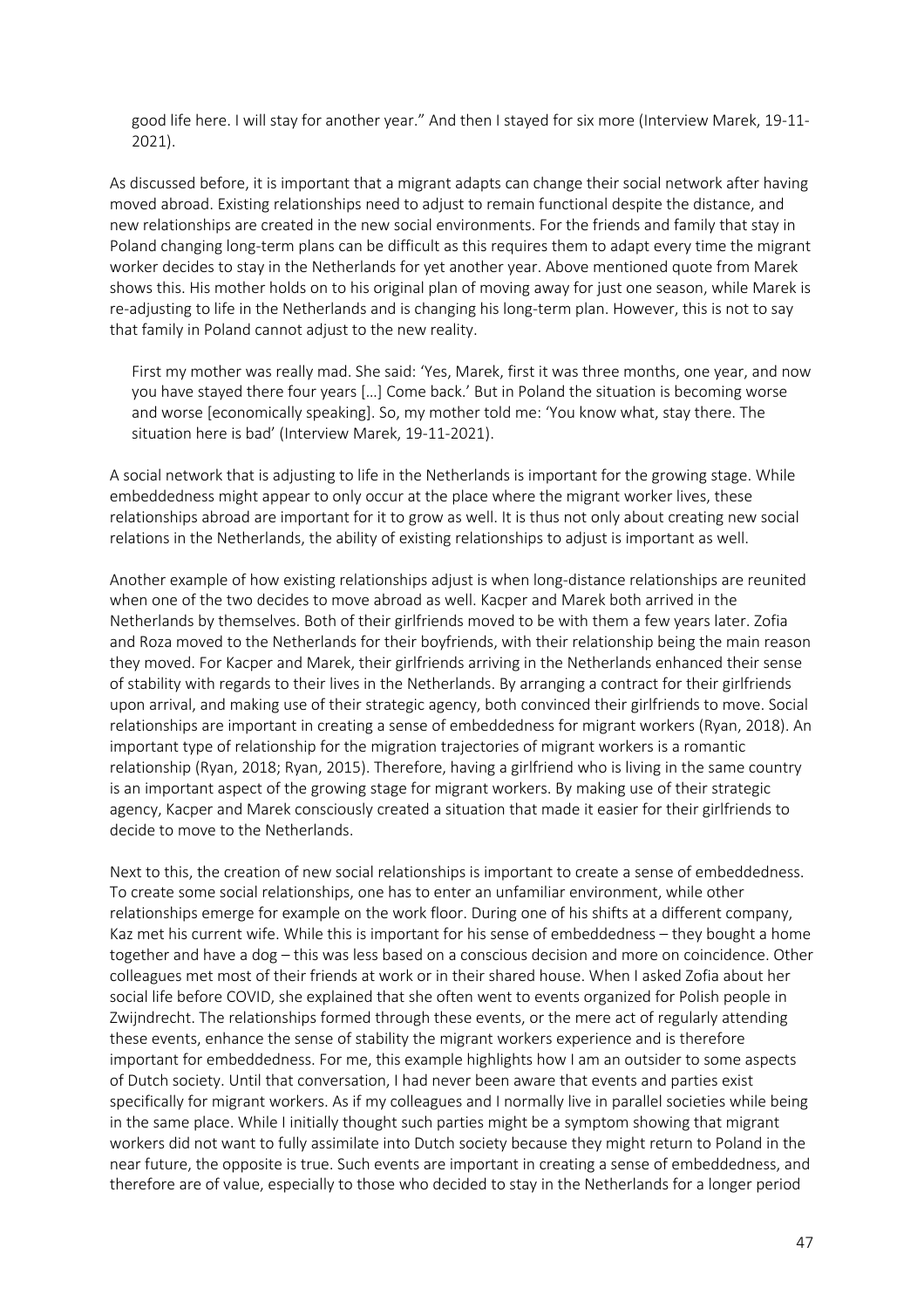of time. Through these events, new relationships are formed, and migrant workers surround themselves with people sharing similar experiences. The trend of surrounding oneself with other migrant workers is found more often among Polish migrant workers (Nijhoff, 2017; Ryan, 2010). In order to feel at home somewhere, it is important to surround oneself with people that share similar experiences, as it is through these interactions that a sense of belonging is created.

An important aspect in the growing stage for migrant workers is thus the level of adaptation of their social networks. On the one hand, this can imply others adjusting to the reality of their loved ones having moved abroad to work – and in the case of romantic relationships eventually moving to be reunited. On the other hand, this can imply the creation of new social relationships.

### Living situation

The living situation of migrant workers is important to create a sense of embeddedness. Not only can new friendships form through the sharing of a house, but having a safe environment is important for a sense of stability. After having adjusted to the realities of living in shared houses with colleagues during the sprouting stage, the growing stage is about creating a stable living situation. Having to constantly move between houses, might not sound advantageous for creating a sense of embeddedness, for some migrant workers the opposite is true.

Actually, I have, you know, one suitcase. So, if I go to Poland, I just take all my stuff. And when I come back here, I just […] come to the new room, take of all clothes, and start again a new life in a new house [laughing] (Interview Kaz, 23-11-2021).

For Kaz, before being in a serious relationship, the flexibility of living in Covebo houses was important for him. Because of the flexibility, he could easily visit his family, and when coming back start a new experience of living in the Netherlands. This feeling was caused by the new environment in which he found himself each time. While stability might appear essential in creating a sense of embeddedness, a level of flexibility might thus actually be preferred by some migrant workers. However, this is dependent on other factors, such as being in a relationship. After having met his girlfriend, Kaz found that the flexibility no longer fitted their needs as a couple. Almost all my colleagues that are in relationships started living together in the houses provided to them by the employment agency. This was the first step before finding a private apartment. Zofia, Marek, Kaz and Kacper and Roza all live together with their partner. Zofia and Kaz bought a house for this, Marek is renting a private apartment with his girlfriend, and Kacper and Roza rent a room in a Covebo house. While Kacper and Roza's living situation might appear to fit more with tactic agency at first glance, I argue otherwise. This will be discussed in the next section. In this chapter, we will take a closer look at Marek, Zofia, and Kaz's paths as their current living situations fit more with Datta et al.'s (2007) traditional understanding of strategic agency.

Where Marek already was in a relationship when moving to the Netherlands, Kaz met his girlfriend when working in the Netherlands. As both he and his girlfriend lived in Covebo houses, they quickly decided to move in with each other. Soon, the circumstances of living in a Covebo house no longer fit their needs and therefore, they decided to find a private apartment. This decision was made consciously, since they wanted more stability. Fitting with their aspirations of creating stability in the Netherlands, this search for private housing is an example of strategic agency. For Zofia, the process looked similar. Whereas Zofia and her boyfriend first rented an apartment, Kaz directly bought an apartment together with his girlfriend.

Marek moved to a private house before his girlfriend joined him in the Netherlands. After some years of enjoying the sense of freedom and flexibility of living in a Covebo house, he decided to find an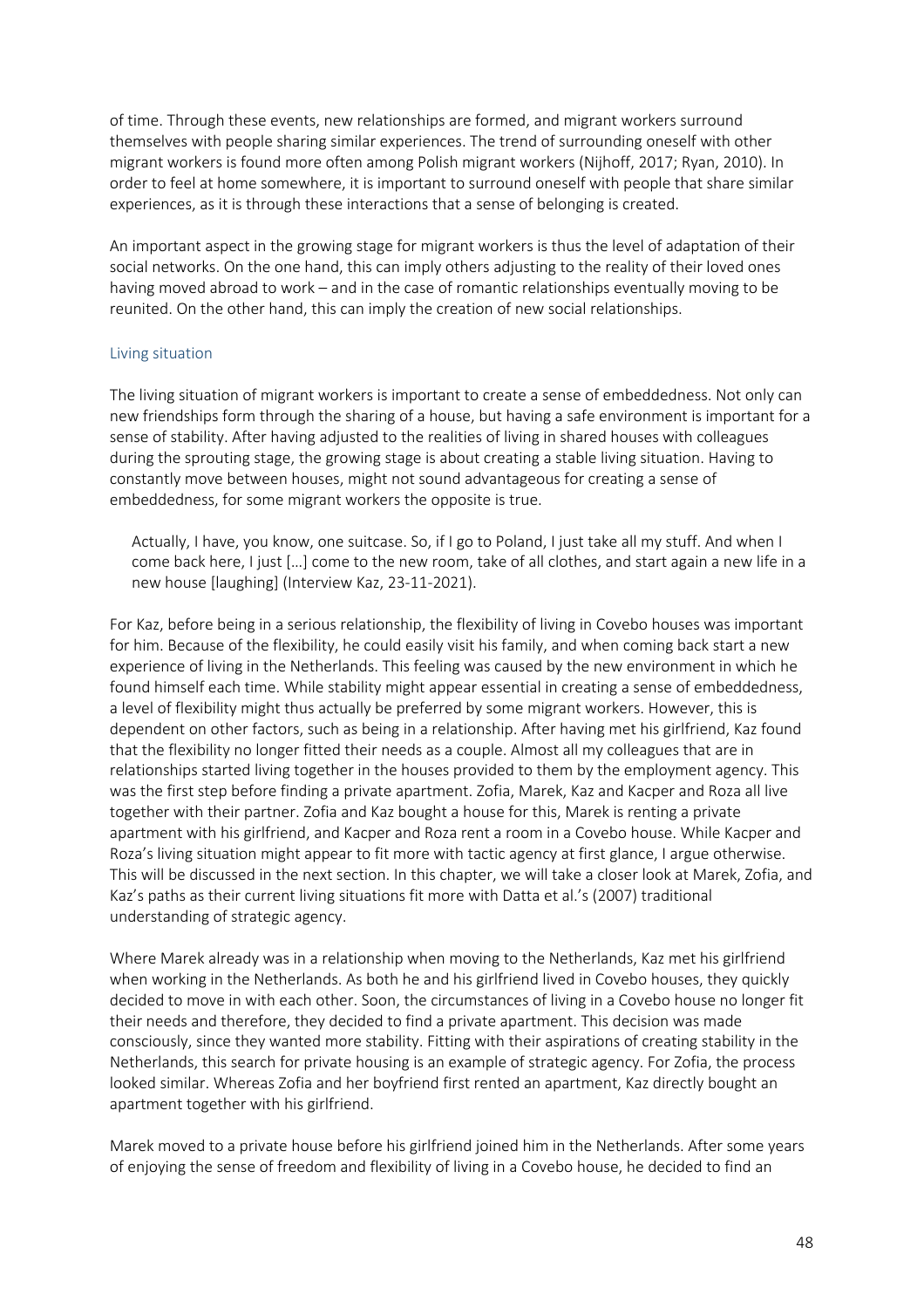apartment for himself and a befriended colleague. This is a sign of a certain level of embeddedness, as it symbolises an increase of this same level of embeddedness. During his time in the Netherlands, Marek formed new relationships that were solid enough to start living together in a private house. Next to that, this private house provided him with more stability and thus a higher level of embeddedness. After a few years, his friend moved out of the apartment, and Marek's girlfriend joined him. Subsequently, his life in the Netherlands grew more stable, and his sense of embeddedness was enhanced. For Marek, it was essential that his girlfriend moved to the Netherlands in order for him to start building a future here. "Of course, I think about the future. But I think that the future in Poland is worse. Here, I see a good future […] In Poland, I do not. Here, I can grow" (Marek interview, 19-11-2021).

After being adjusted to living apart, the move to be with Marek shows how social networks can adapt to fit with his aspirations. Marek's story shows two instances of strategic agency enabling him to come closer to reaching his future dream of creating a stable life in the Netherlands. Stability can be intrinsic to create a sense of embeddedness: as it can make a difference between merely working in the Netherlands and having a life in the Netherlands. Creating a higher level of stability can depend on other factors outside of the living situation.

### Creating stability

The processes in the growing stage that follow the traditional definition of strategic agency can be understood as providing the migrant workers with a certain level of stability. Getting a more secure contract, a higher salary, finding a private house, and having a social circle close to you are important factors in this. Stability can be a determining factor for migrant workers in deciding to remain working in the Netherlands year after year (Friberg, 2012). Factors that create a sense of stability for migrant workers are thus important in attaining a level of embeddedness. Friberg (2012) mostly focusses on the financial stability work can provide. Again, the importance of non-economic factors in this needs to be acknowledged. Stability can be connected to less tangible things; it can even be experienced as a sensation by migrant workers. "Here I have more *freedom* you know […] I stayed here because of that. For the good life; not always looking for money, but a little bit easier life" (Interview Marek, 19-11- 2021).

Living and working in the Netherlands provides Marek with a sense of freedom. In the Netherlands, he can experience stability due to his job and income. Even though the work at Florensis is unschooled labour and he finished culinary school in Poland, he experiences more stability and a sense of freedom through his current job. This shows that the traditional understanding of upward mobility is inadequate, as it does not incorporate the importance of such experiences. Moving to the Netherlands for unskilled labour and a precarious contract would be considered downward mobility (Zampoukos, 2018). However, Marek experiences it as a form of upward mobility as it provides him with a sensation of freedom and stability. Showing how important it is to be mindful of the experiences of migrant workers when valuing their actions.

While a certain sensation or emotion is difficult to witness from an outsider's perspective, other factors that are evidence of a certain sense of stability can be observed from a distance. For example, some participants had pets that they bought after some years of staying in the Netherlands. Zofia and her boyfriend bought a cat and a dog after having found private housing, Marek bought a dog together with his girlfriend after she joined him in the Netherlands, and Kaz and his girlfriend bought a dog right before moving into their own apartment. While buying a pet might seem insignificant, it can also be evidence of a stable life in the Netherlands. The participants with pets, all highlighted the dates on which they bought the pets when creating the timeline. This shows the importance that they attach to the pets. In houses of employment agencies, it is not possible to have a pet. Moving out of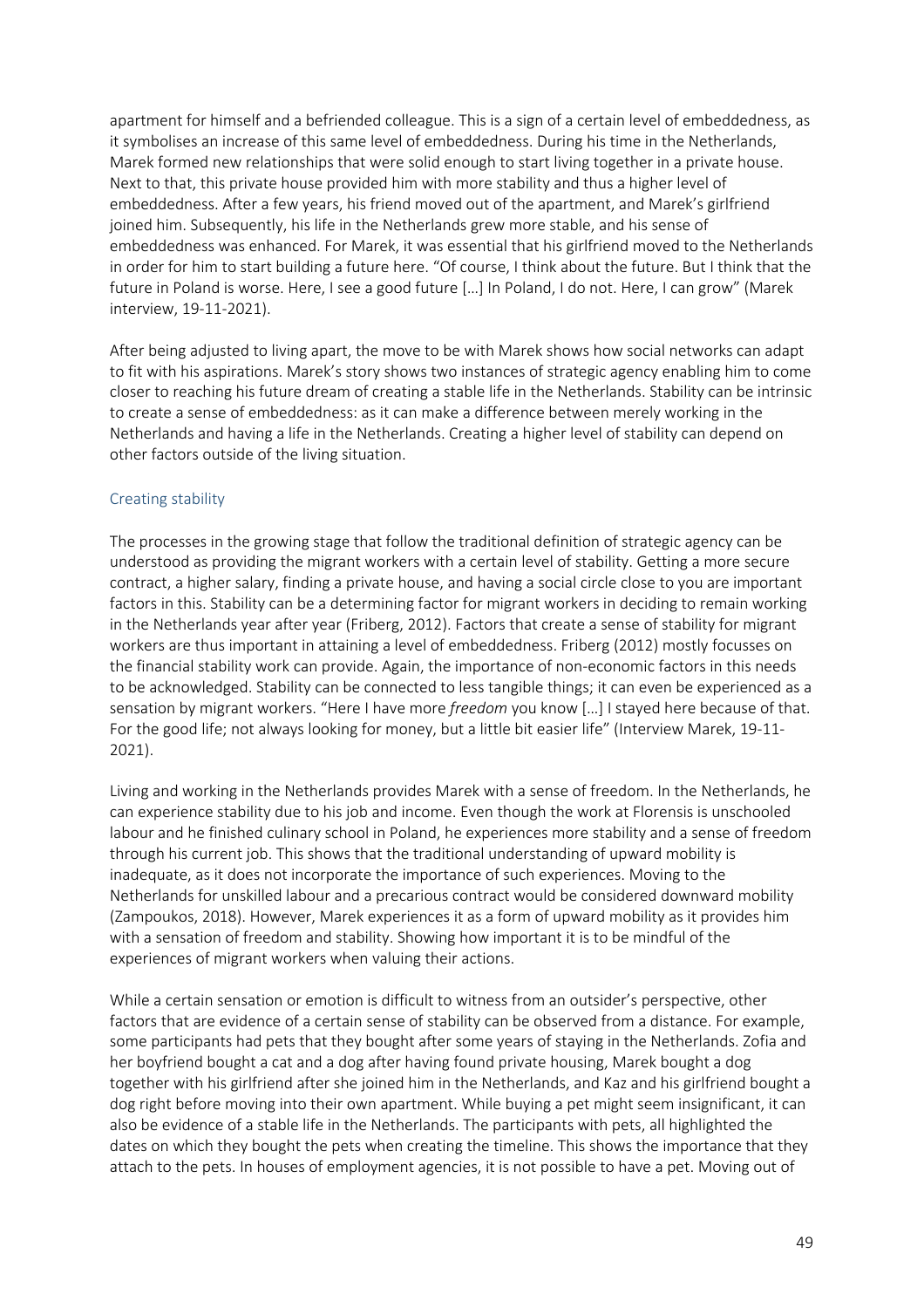the Covebo house can thus be an opportunity to buy a pet and create a more stable life in the Netherlands. Pets can be a sign of permanency as the participants with pets explained the pets kept them more grounded in the Netherlands. Going on vacation became more difficult after buying the pets, as they need to be taken care of when their owners are away from home. Even family visits can become more difficult, as it is no longer a case of simply taking the car and going. "Because now if we want to go places, we need to think what to do we do with cat, with dog" (Interview Zofia, 10-11- 2021). Next to that, as having a pet implies moving out of the Covebo house, it entails that the migrant workers pays rent all year, even when visiting family in Poland. The flexibility of living in a Covebo house is no longer available for them, and thus they stay in the Netherlands the majority of the year. "They [people with a private house] live over here and never go on Holiday. They always stay here. Sometimes maybe one or two weeks" (Interview Kacper, 8-11-2021). Buying a pet is thus a conscious choice that enhances the level of embeddedness of migrant workers. When fitting the long-term goal of creating stability in the Netherlands, it can be seen as a traditional form of strategic agency. For both Marek and Kaz this was the case. For Roza the decision was still based on strategic agency, however, it deserves a more detailed explanation.

## 7.3. Broadening the concept of strategic agency

While previous examples showcase the more traditional – and perhaps straightforward – form of strategic agency, this type of agency can also occur in a less straightforward manner. In order to value these 'less straightforward' examples as strategic agency, and not as tactic agency, it is important to understand the context in which these actions occurred. For Datta et al. (2007) the ability to strategize is connected to actions focussed on the long-term. To be able to do this, coping tactics focussed on surviving should not be needed. These coping tactics, or tactic agency, are concerned with *having* to react on the short-term to ensure survival (Datta et al., 2007). In this understanding, attaining a promotion and eventually a permanent contract at Florensis would be evidence of strategic agency. When fitting with the long-term plan of a migrant worker, this is a form of strategic agency. However, it is not the only route migrant workers can take in attempts to achieving their aspirations. As longterm goals differ, so do the preferred routes of reaching them.

I always think about Holland as the place where I want to make […] money. I never think Holland is the place where I will live. When I make the money […] I don't think okay I can buy a piece of land in Holland (Interview Kacper, 8-11-2021).

Kacper has a clear dream that he works towards: move into the house that he is building in Poland together with Roza. He sees the Netherlands as a place to make money, as a means to his ends. To achieve their goal, Kacper and Roza make choices that do not fit the traditional understanding of strategic agency. When discussing the possibilities of promotion with the distribution coordinators at Florensis, he surprised the coordinators by saying no. "And that was also surprise for *them*, why not. And I say I don't want to spend here all my life. And also, the money they give me, […] I got […] more on Covebo. So why should I do it." (Interview Kacper, 8-11-2021). The flexibility of the Covebo contract fits their needs better: Kacper and Roza mostly work night shifts and weekend shifts. Under the Covebo contract, these shifts are paid almost double compared to week shifts during the day. By working these shifts, Kacper and Roza can earn more money rapidly, and therefore, move back to Poland more quickly. While the uncertainty and instability that are paired with their contracts and the shifts they work on might appear as a form of tactic agency, it is actually a conscious decision based on their dream. Therefore, Kacper and Roza's story is a good example of the importance of broadening the definition of strategic agency. They live together, and both work night shifts, meaning that as a couple they have some level of stability as both have a different day-and-night rhythm than what is perceived as normal. For Kaz, working weekend shifts while having a girlfriend, was one of the reasons he wanted to have a contract at Florensis. This stability, however, would mean a decrease in salary for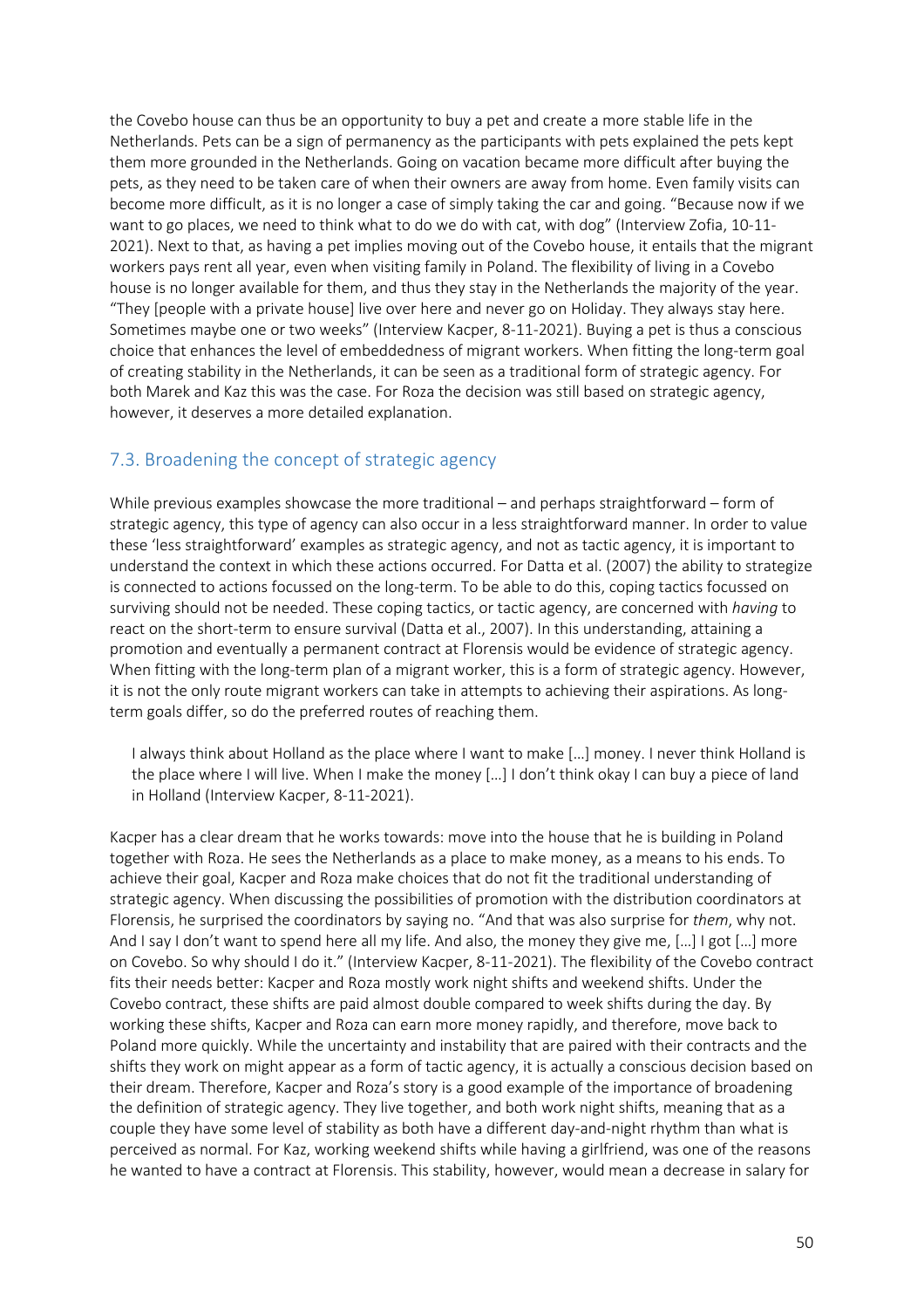Kacper and Roza as almost only Covebo employees work during night shifts. Therefore, not being able to decline the offer of a permanent contract at Florensis would have been a form of tactic agency for Kacper, while remaining fixed with regards to his Covebo contract is a sign of strategic agency.

When valuing the actions of someone else, living in a different context than one is familiar with, it is important to understand the context and the implications of certain choices of the lives in the individuals one is studying. Choices made by migrant workers are based on their aspirations, but at times are valued through the experiences of the researcher. The more stringent definition that Datta et al. (2007) hold about strategic agency is problematic as it leaves insufficient space for interpreting the context in which actions occurred. Having to move to a different country in order to earn a reasonable amount of money, while previous education might not be valued properly, might not be the preferred situation in which we *like* to find ourselves. However, this is the reality of migrant workers, and their experiences are based on this reality. While something might not be preferable for one, it might be preferable for the one actually living in that reality. By being open to understanding the context, and putting the experiences of migrant workers in perspective, it becomes possible to see and understand this reality.

When interpreting the trajectories of migrant workers, it must be noted that most migrant workers are young. Shortly after finishing their education, my colleagues and participants left their homes. These young migrant workers start building a life in the Netherlands, but just like more young people, they are unsure of what they are doing or want to be doing in the future. This coincides with the idea of *searchers* of Eade, Drinkwater, and Garapich (2006). Searchers are young migrants, often without a long-term plan. The term searchers does not implicate the quest for something, but more the absence of a clear goal towards which these young people are working. As this is intricate to deliberate indeterminacy, this is part of their strategy, albeit unconsciously.

We are more go with the flow kind of people. We are more like; okay what now. We don't plan ever. Even if we go on vacations, we don't prepare. We just go and see what is going to happen (Interview Zofia, 10-11-2021).

This quote shows that most choices made by Zofia and her boyfriend fitting the growing stage were not made purposely to fit their long-term plans. Choices like getting pets and buying a house were made because they felt good at that time, rather than being based on conscious deliberation of what fitted their long-term plans best. Therefore, the choices appear not to fit the strategic agency category. However, the choices were neither based on a necessity to act in a certain way. Both actions can thus not be considered as tactic agency. Attempting to fit each choice in an either/or category neglects the human experience of migrant workers. Not every action is either consciously based on a future dream or based on the inability to act on this long-term plan. Basing actions on short-term desires does not necessarily imply an inability to act on long-term desires. It can simply be a way of reaching those short-term desires. Not having a long-term plan fits the strategy of deliberate indeterminacy that is often found with migrant workers (Eade, Drinkwater, & Garapich, 2006). Because of the young age of my participants, long-term plans might not be drawn out precisely. Flexibility might thus in fact be a strategy as it enables migrant workers to base decisions on shortterm desires which they might value more. Understanding the context in which migrant workers make certain decisions highlights the difficulty of categorizing actions in an either-or category. The following chapter focusses on more examples that problematize the dichotomy between strategies and tactics.

During the growing stage, migrants settle in the Netherlands. Part of this process are experiences of growing in the sense of becoming closer to reaching their aspirations through strategic agency. What is important here, is the fact that we need to broaden the understanding of what strategic agency entails. Limiting this understanding to actions focussed on traditional, economically oriented, upward mobility, excludes the importance of deliberate indeterminacy and alternative long-term goals. For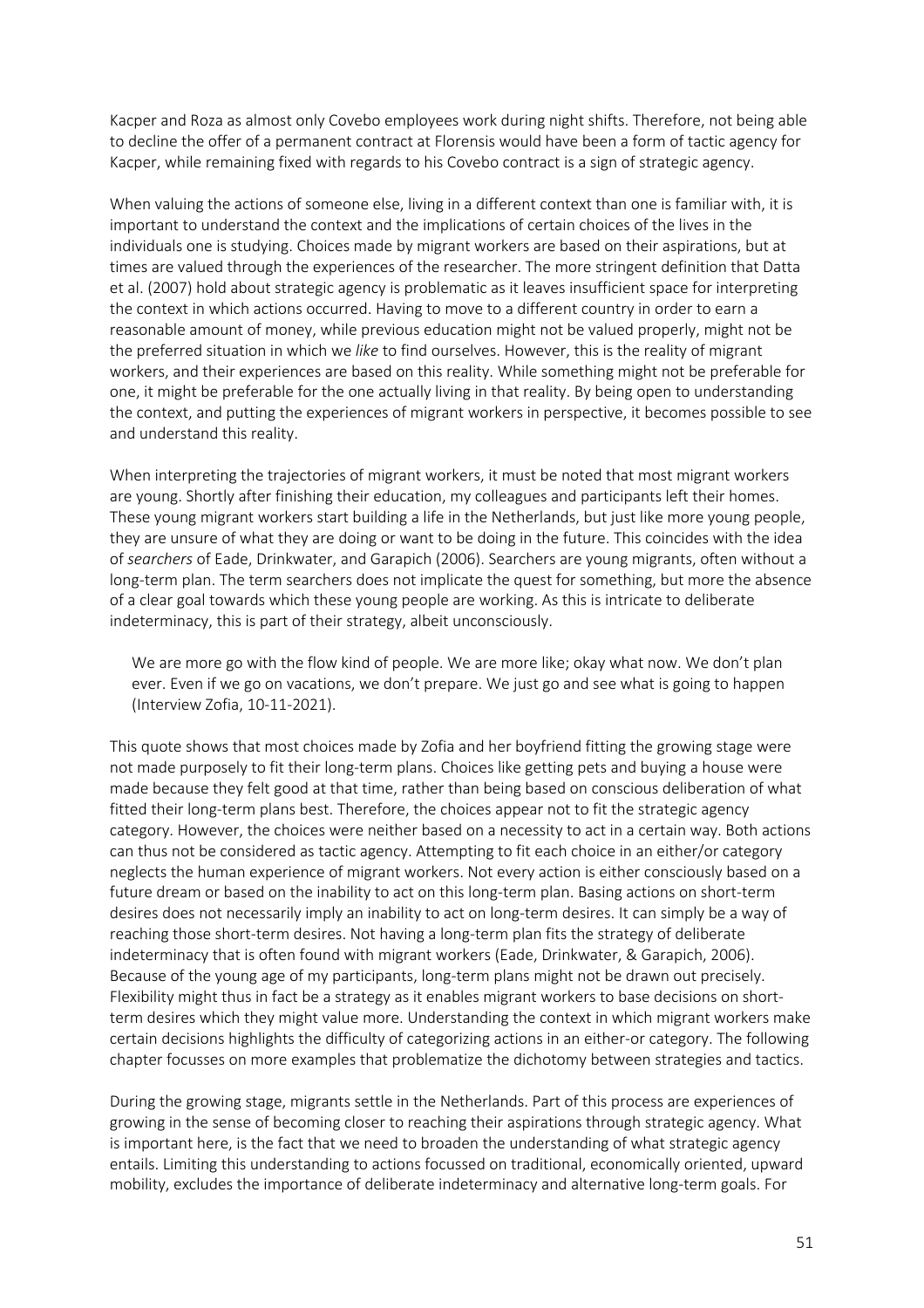some strategies, flexibility might be preferred. Datta et al.'s (2007) understanding favours stability over flexibility. Fitting with liquid, however, flexibility might be a means to achieve long-term goals. Next to that, most migrant workers are young when arriving in the Netherlands. This group of migrants often makes use of deliberate indeterminacy, which means "to keep one's options deliberately open" (McGhee, Moreh, & Vlachantoni, 2017, p.2124). It is not uncommon for young people to have no clear future plan, and thus act more on current desires. These desires can in these instances be part of some sort of a strategy: the strategy of attempting to live life without a clear path in mind. It can thus be difficult to categorize actions as either a strategy or a tactic. The difference between the two is sometimes blurry as more factors than merely economic ones affect the experiences of migrant workers. In order to begin to understand this, it is important to look at the entire context in which actions took place. As researchers, we need to be aware of the influences of our own experiences on our interpretations of the actions of our participants. What might not be a favourable action for us, in our situation, might be a favourable action for others depending on the context. Therefore, it is important to understand the past experiences, and future goals of our participants in order to put their present actions into context. However, broadening the definition of strategic agency is not to say that there are no instances of tactic agency to be found in the experiences of migrant workers.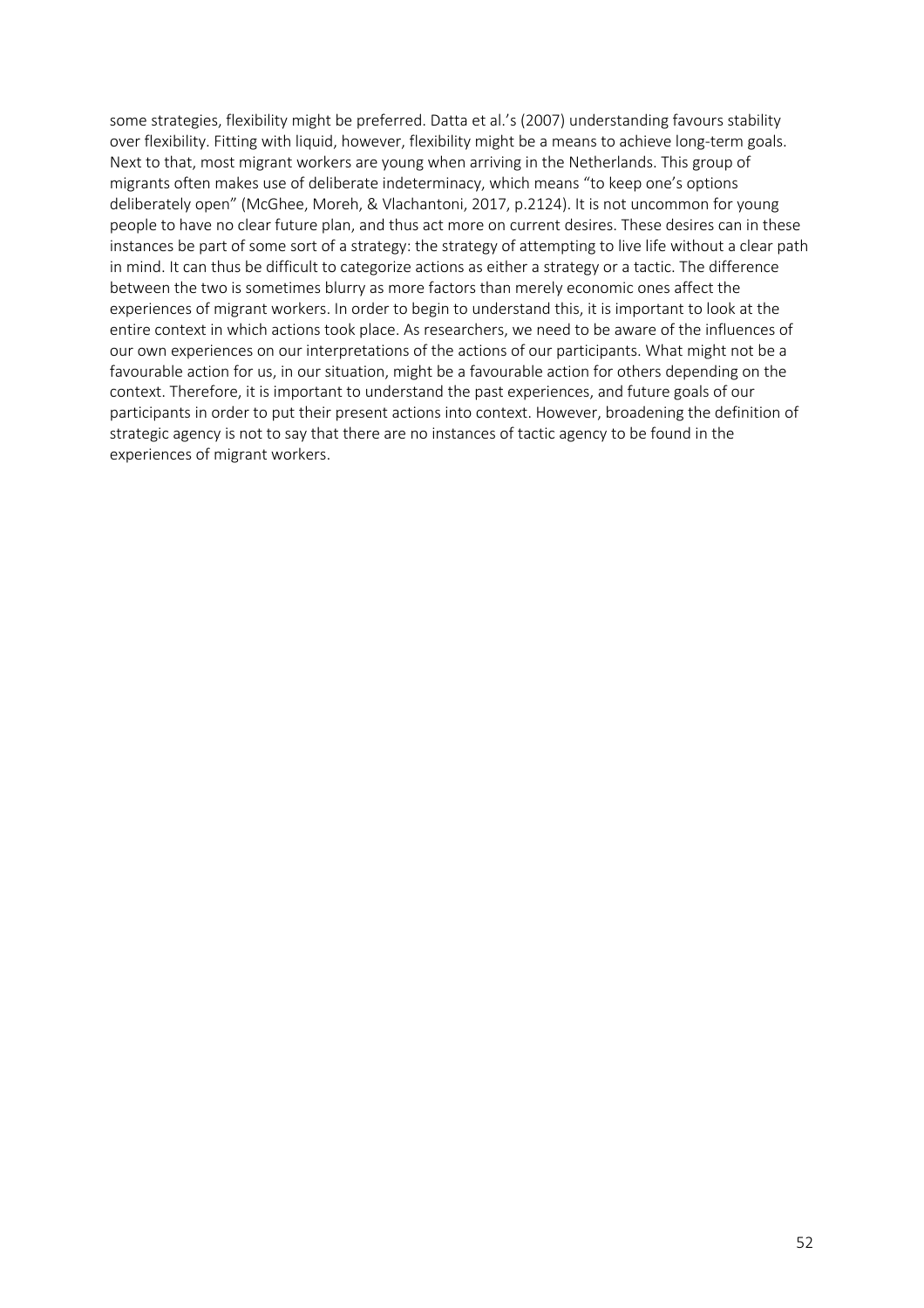# 8. Cool cell

Some plants stay in the cool cell before being prepared to go on transport. This occurs when the plants are growing too fast for their transportation schedule. In the cool cells, the temperatures are low, slowing down the growth of the plants. Temporarily stopping the growing process of the plants ensures that the plants have the perfect height when being transported to their destinations. During the growing process in the greenhouses, the plants are monitored. Some are growing at the right speed, while some are put in the cool cell at some point. Depending on the type of the plant and its date of transportation, a cell with a specific temperature is chosen. This action will be referred to as *cooling*.

For migrant workers, this step of the process is about temporarily taking a step back from growing in attempting to reach future goals. In the previous chapter, various examples of strategic agency are discussed. In this chapter, instances of tactic agency are discussed: choices migrant workers felt more forced to take. These choices can differ depending on the specific context in which the migrant worker finds themselves and their aspirations.

Even though I argue it is important to broaden the understanding of strategic agency as the traditional understanding of it reflects a privileged position, this is not to say there are no instances of tactic agency to be found in the experiences of migrant workers. Tactic agency are those choices a migrant worker feels forced to take. They might eventually suit their long-term goals. However, it does not reflect their strategy or current desires. Datta et al. (2007) see instances of tactic agency as coping mechanisms: "how powerlessness affects the strategies that international labour migrants might try to develop in an often-hostile labour market and society" (Datta et al., 2007, p.409). As in accordance with Utas (2005), tactic agency focusses on the short-term. Focussing on the long-term is reserved for those holding more power, or for those instances where the social and material environments of migrant workers enable them to exert some degree of power. Tactic agency enables migrant workers to 'get by' but does not explicitly enable actions leading to upward mobility. While tactic agency might lead to upward mobility in some instances, this is not consciously on the side of the migrant worker. In this chapter, I will go into those instances that can be understood as tactic agency. To clarify the difference between strategic and tactic agency, some instances where my participants and colleagues appeared to make use of tactic agency, but were in fact instances of strategic agency, are discussed. After that, I will go into the instances of tactic agency. While tactic agency is not a preferred way of acting for migrant workers, it is part of their experiences: it is a way of dealing with the obstacles they are faced with. Together with the instances of strategic agency, tactic agency shows the entirety of the migrant worker's trajectories.

## 8.1. The cool cell as a temporary migrant worker

During my time as a migrant worker, I did not have *cooling* experiences comparable to those of the migrant workers. This was not only due to the duration of my stay but also due to my privileged position. Hearing the stories of my colleagues who felt forced to act in a certain way at times, or could not act in a way that they desired, making it instantly clear that I was in fact an outsider. Even though I was an insider with regards to the work I was doing, my experiences are hardly comparable to those of my colleagues. Even with regards to the communication with the Covebo coordinator and the shifts I worked; I was in a privileged position. During the week, I worked around four shifts. At the beginning of the week, I would communicate the days that I would be available with the coordinator. For migrant workers, this is not possible. Even though most of them had semi-fixed working schedules, meaning they worked the same shifts every week, they were never sure of their days off. Most of them explained how on their days off, they often receive a call from the coordinator with the question to work. When asking whether this was really a question, Zofia said: "Sometimes it was after 6 p.m.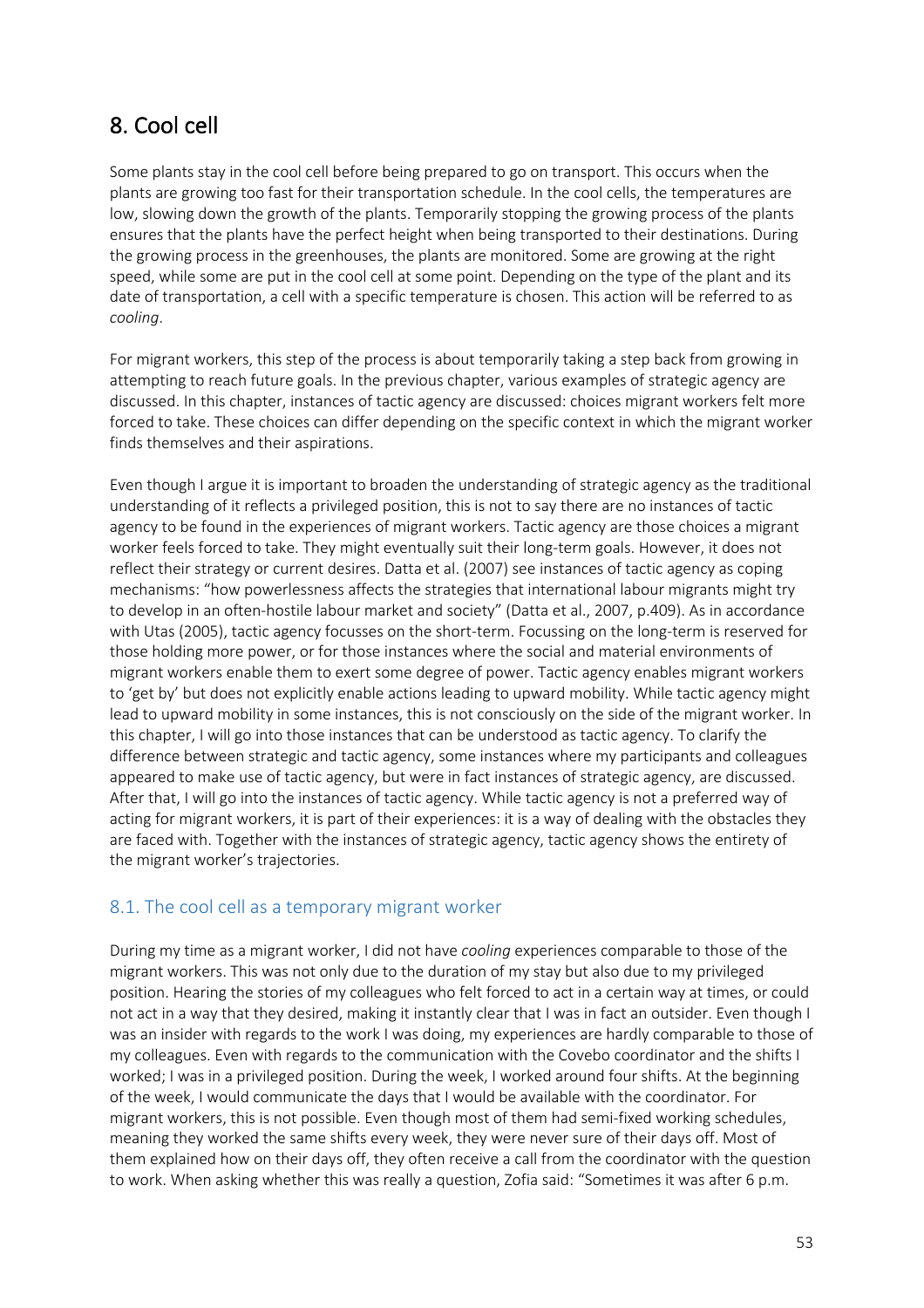and I got a call: "can you [work]". Well, I don't know if this was 'can you' or 'go'" (Interview Zofia, 10- 11-2021). This shows that, with regards to work, I decided what my week would look like, whereas the migrant workers were dependent on the coordinator for this. Hence, my privileged position.

With regards to my research and the gathering of data, I did experience some instances of *cooling*. Doing fieldwork and constantly being sensitive to my environment with regards to how I *should* act in order to be included, trusted by my colleagues, and gather data, took a lot of energy. Every day I got home from work I felt mentally drained from being in an unfamiliar environment where I not only had to adjust to the new people but had to be aware of my position as a researcher. Next to that, the fact that the work was physically tough, and I was constantly shifting between working day shifts that started at 6 a.m. and night shifts that ended at the same time made the process tiring. At the beginning of my fieldwork, I was genuinely happy when I saw on the schedule that I would be working with people I did not meet before. Towards the end of my research, when I was mentally and physically tired, I would open the schedule impatiently hoping to see some familiar names. This had nothing to do with my colleagues themselves, but with the effect that doing fieldwork had on me. Because of my mental state, during some shifts, I would decide not to wear the researcher hat and be either more withdrawn or focus more on having conversations about the interests of my colleagues than their migration journeys. In the instances where I would decide to be more withdrawn, this was because all colleagues I would be working with that day would be Polish and it would be difficult to communicate with them. Because of my tiredness, I would thus at times put my research partially on hold by not being constantly focussed on gathering data. However, I would still be working and having chit-chat with colleagues. With that, I was still building trust in order to gather relevant data in the future. This example therefore also shows that even though some actions might not fit the long-term plan, eventually, they can still help to achieve that same long-term plan. This tendency can also be found in the lives of migrant workers.

# 8.2. The cool cell as a part of the experiences of migrant workers

While in some instances, migrant workers can consciously pursue their desires or long-term goals, in other instances this might not be the case. Or at least, might not *appear* to be the case. Just as flowers cease to grow in the cool cell, the same can be said of parts of the trajectories of migrant workers. Fortunately, for some migrant workers, this is a temporary phase after which they can proceed with pursuing their dreams. However, this is not a smooth trajectory for every migrant, and some need to seriously change their strategies.

As said before, the migration stories of some migrant workers are cut short during, or shortly after their first season. One of the reasons for this is because they arrive on a temporary contract for the peak season, and after the season has ended there is simply no more work for them. Often, migrant workers are unaware of their limited stay and believe they can work for an entire year.

That is difficult […] to find people only for the season. Covebo cannot say: "okay we have a job for you but only for three months, and then we have to look for another job or send you back" (Interview Kacper, 8-11-2021).

Because of their return to Poland, this group of migrant workers experience *cooling*. After having returned to Poland, they must wait for a call from Covebo to return.

"You can go back to Poland and if we need you, we can call." So, I go for *vacantia* [holidays] six or seven weeks, and I think nobody calls me. And then the Covebo coordinator calls me. And I'm back (Interview Pawel, 10-11-2021).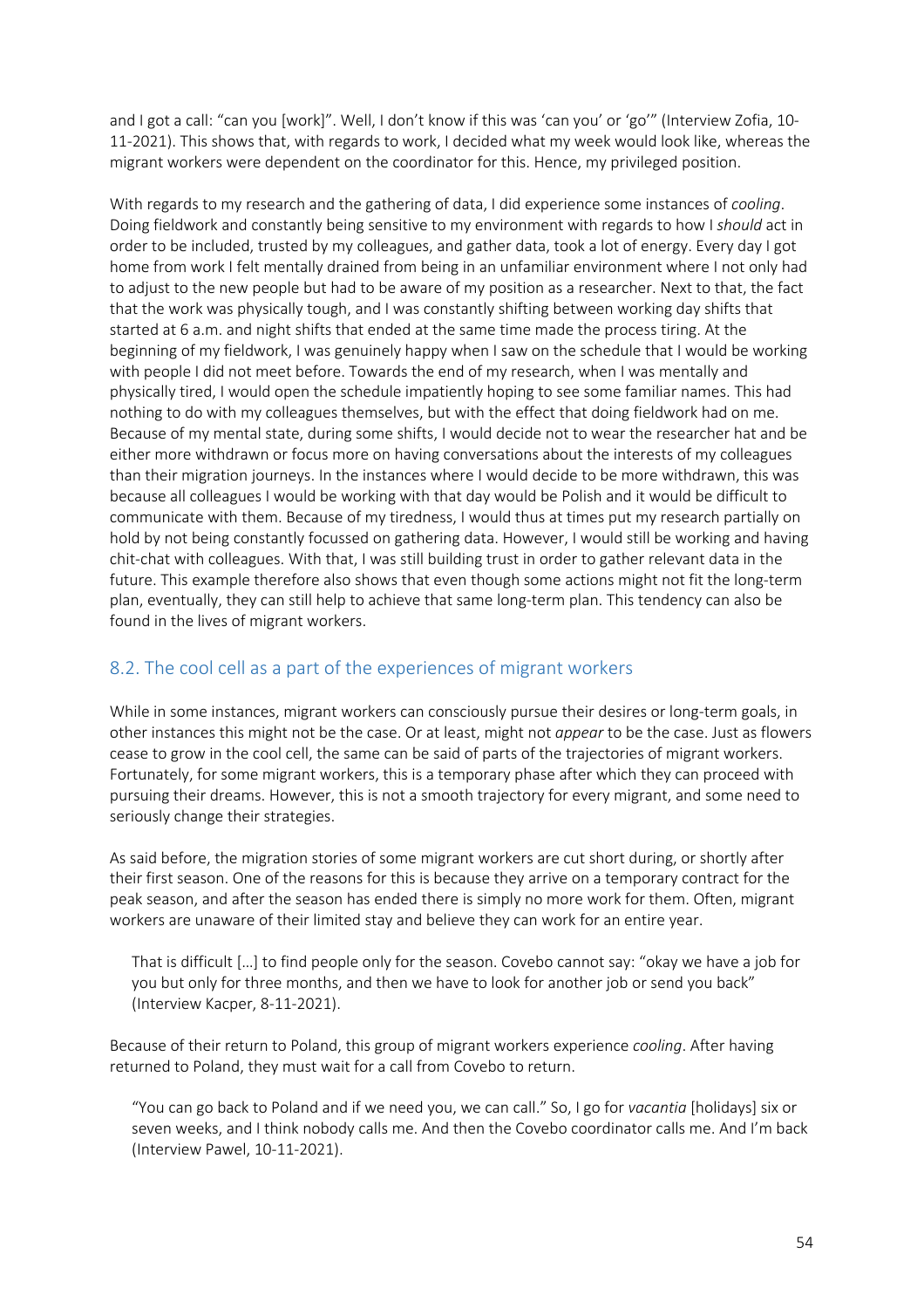For Pawel, the migration trajectory was merely put on hold temporarily. After a return to Poland, the employment agency contacted him with a request to return to the Netherlands. This is not uncommon. Shortly after returning, they can pursue their aspirations again by working in the Netherlands. For others, however, this phone call does not occur. This group of migrant workers returns to Poland and has to try a different strategy to reach their goals. Some other migrants might not even make it through their first season. A reason for this can be that the employment agency decides to terminate the contract. If the employment agency is unable or unwilling to find a new job, the migrant worker must return to Poland in just a few days. "You get […] two or three days and they find you a different job […] or […] house. If they don't find a different job or house, you have to go back to Poland" (Interview Kacper, 8-11-2021). In just three days, these migrant workers must return home, which requires a significant amount of flexibility from them. In a short period of time, they are confronted with the fact that they cannot act in accordance with their aspirations and need to readjust their plans*.* After having arrived back in Poland, this group of migrant workers needs to find a different way of reaching their goals. This phase of figuring out what to do next can also be considered part of the *cooling* process.

## 8.3. Tactic agency as cool cell experiences

*Cooling* also occurs for those migrant workers that remain employed in the Netherlands. Instances of *cooling* are experienced by migrant workers as standing still unwillingly, or as a setback. Where strategic agency might look different depending on the context in which a particular migrant worker finds itself, the same holds true for instances of *cooling* where the migrant worker resorts to tactic agency. To highlight this, examples are first shown that might appear to be an instance of *cooling* but are not experienced as such by the migrant worker.

While this thesis mostly focusses on migrant workers and their experiences in the Netherlands, it should be noted that for some migrant workers their move would fit the category of tactic agency more. My participants, and most of my colleagues, consciously chose to move to the Netherlands for different reasons. They were thus perusing a goal when making the move. However, this is not the case for everyone. Marekdiscussed the situation of his brother, who moved to the Netherlands to work during the COVID-19 pandemic. He lost his job as a truck driver in Poland and was forced to look for a job outside of Poland and move away from his family.

He was here for three months. The big corona crisis arrived and […] he lost his job […] He comes to another company, all the way in Friesland […] But even though he was in the Netherlands, he was always looking for a job in Poland (Interview Marek, 19-11-2021).

Contrary to other examples discussed in this thesis, the move toward the Netherlands is an example of tactic agency, while the move back to Poland is an example of strategic agency. By moving back to Poland and working there, Marek's brother pursues his long-term goal again.

## Working environment

The definition of tactic agency in the working environment can vary depending on the circumstances. Datta et al. (2007), consider tactic agency as a coping mechanism forcing one to accept a lower-paying job, or a job under difficult circumstances. In essence, tactic agency forces migrants to opt for instability such as temporary contracts, or self-employment (MacKenzie & Forde, 2009; Vershinina et al., 2018). By looking at the power position of the migrant worker in a particular situation, and the long-term goals, it can become possible to distinguish a tactic from a strategy. In the work environment power disparities are often experienced by employees vis-à-vis their employers. To understand the power relation between migrant workers and their employers, Van Ostaijen, Reeger,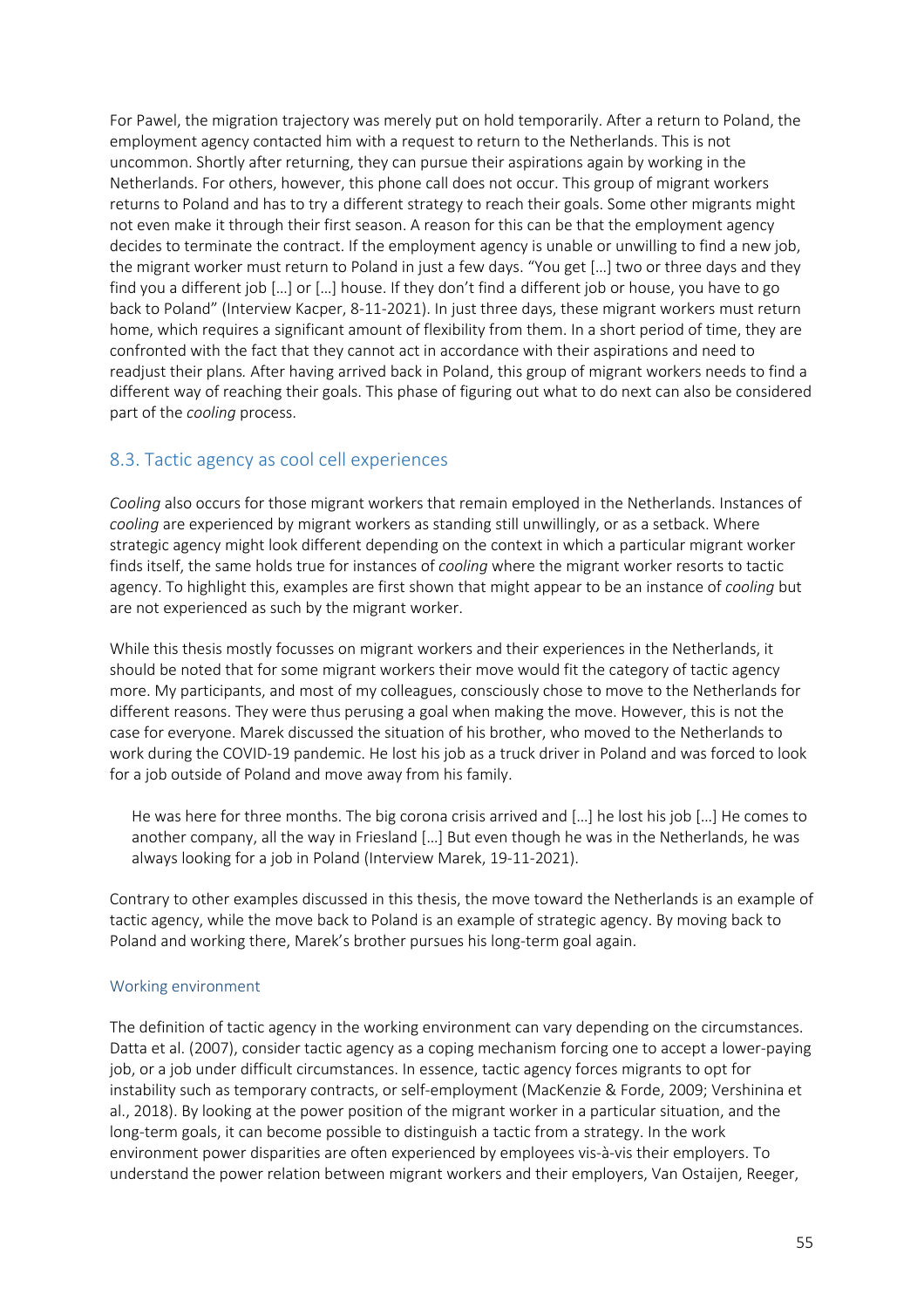and Zelano created a typology of four "labour capital relationships" (p.6). According to them, migrant workers mostly experience greedy and exploitative relationships (Van Ostaijen, Reeger, & Zelano, 2017). These relationships are characterized by a low degree of power at the employee level, while their value of work is either valued properly or improperly. Both relationships lead to instances of tactic agency according to Datta et al. (2007) as a lack of power implies tactic agency. However, Van Ostaijen, Reeger, and Zelano (2017) argue that as agency is relational, these types of relationships are reproduced not only by the employer but also by the employee. Migrant workers thus have some influence on how they interact with their surroundings and are thus co-creators of their experienced reality. While the power disparity between the migrant worker and their employer might be undeniably present, we still need to consider the long-term goals of the migrant workers before determining something to be a coping tactic.

The first example is a complicated story. Marek worked as a chef in Poland before moving to the Netherlands. His move to the Netherlands was part of his strategy to earn money before moving back to Poland and continuing his career as a chef. This goal changed during his stay in the Netherlands, and currently, he is not planning on moving back to Poland in the coming years. At Florensis, he has made considerable steps toward his goals. However, during the interview he also discussed the fact that his big passion remains cooking and he applied for a vacancy for a chef at a restaurant in the Netherlands as well.

Of course, I have sent out some application letters to restaurants here […] But then I came to the first interview and I did not speak one word Dutch. That's why they said: "When you can speak Dutch well, we have a job for you" (Interview Marek, 19-11-2021).

Because of his language skills, he was rejected at the time. In this instance, working at Florensis can be seen as an example of tactic agency: Due to his position as a migrant worker, he is not able to work in the sector he desires. Despite this, staying at Florensis provided Marek with a level of stability that allows him to strategize towards his long-term goal. Nevertheless, he mentioned his dream is to open a restaurant. By staying at Florensis Marek gained autonomy that might enable him to achieve this goal in the future. While working at Florensis is an example of tactic agency, it can also be seen as an example of strategic agency, as it enables Marek to work towards his dream. Showing the difficulty with seeing strategies and tactics as an either-or category.

While his rejection at the restaurant forced Marek to stay at Florensis, he used his strategic agency to navigate his journey at Florensis, which positively influenced his trajectory within the company. Of course, this is not the case for every migrant worker. Kaz and Zofia were confronted with their less powerful position in Florensis, which forced them to change their desired trajectories within the company. From the beginning, Kaz worked at distribution during the day. Despite him working there for several years and his desire to become *voorman*, he did not receive a promotion. "Distribution was the only *afdeling* [department] with the same *voorman* the whole time […] When I start here in 2013, *he3* was already *voorman*. So, it was not possible to take his place" (Interview Kaz, 23-11-2021). This example shows that Kaz was unable to strategize his trajectory within the company, even though this was due to the fact that there was simply no room for a second *voorman*. Having a less powerful position, Kaz was dependent on whether a position would open before gaining more stability. Kaz staying a regular worker is an example of tactic agency, while it also led him to find ways to exert strategic agency and work towards his long-term goal.

Where Kaz's search for a permanent contract at Florensis succeeded after experiencing difficulty to attain a promotion as a Covebo worker, this is where Zofia experiences the inability to strategize and has to resort to tactics. Even though Zofia and her boyfriend do not have a solid future plan, the fact

<sup>&</sup>lt;sup>3</sup> Name omitted for anonymity purposes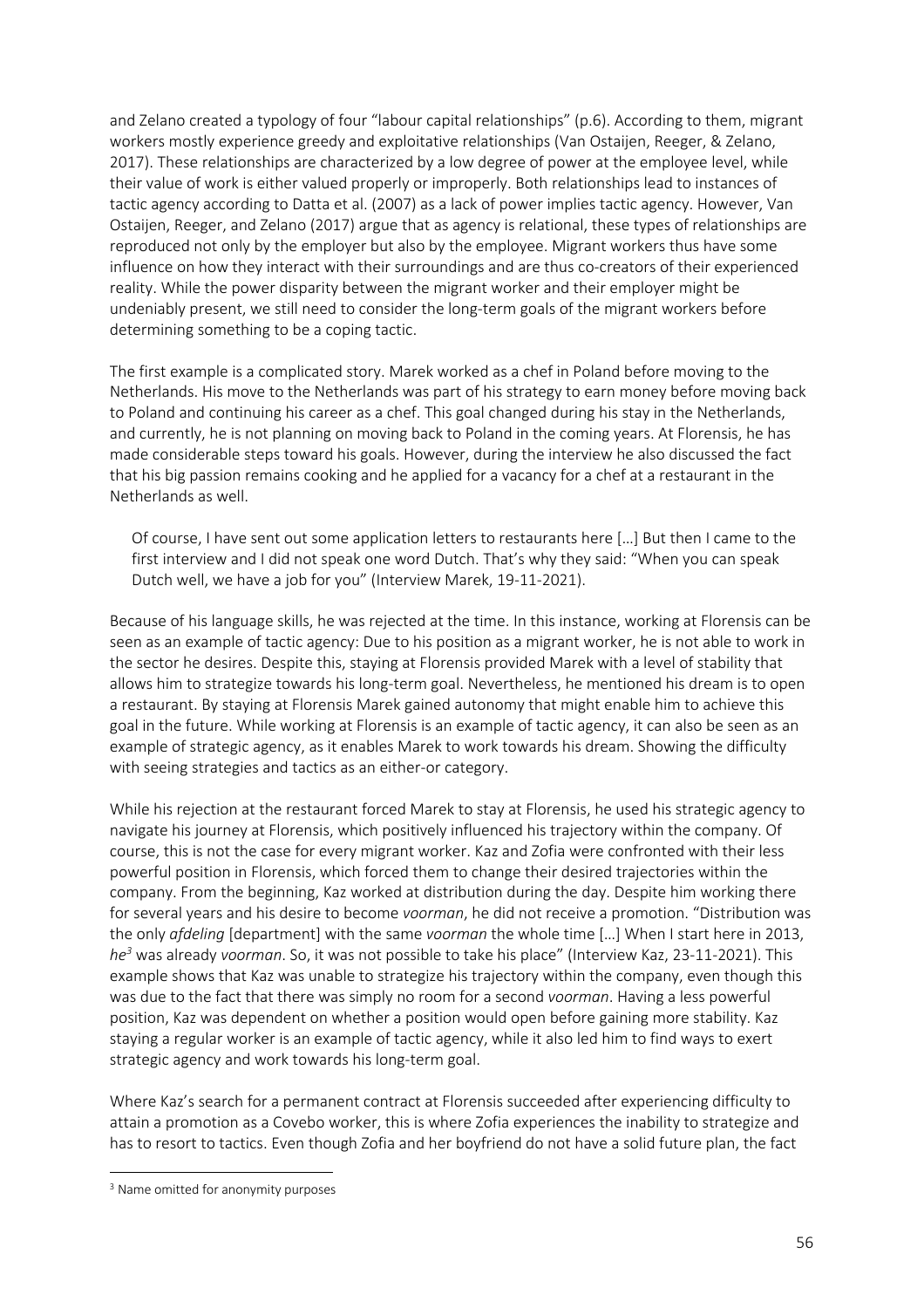that he has a permanent contract and they bought a house and pets, shows that they have created a more stable life. However, Zofia still works for Covebo despite working at Florensis for many years. "I asked, but it is not possible for me to get a Florensis contract now" (Informal conversation Zofia, 07- 10-2022). Zofia thus experiences difficulty in her efforts to attain a permanent contract at Florensis, forcing her to use tactics in her trajectory at Florensis. While working for Covebo, she has managed to create a level of stability for herself that other Covebo workers might not experience. She exclusively works for Florensis and no longer works shifts at other companies. Next to that, she was one of the only colleagues working with a Covebo contract that expressed she had a relatively stable work schedule. She usually only works five days during the seasons, and almost only on distribution day shift. This example shows the difference between tactics and strategies. Where a strategy is focussed on the long-term, tactics focus more on the short-term. Creating stability does not enable her to quickly attain a promotion. However, it does enable her to live a more stable life. Therefore, the above examples also show how tactics can be used to strategize, problematizing the tactic-strategy dichotomy.

### Living situation

When looking at the difference between strategies and tactics of migrant workers, the focus is often on their work-life (Datta et al., 2007; MacKenzie & Forde, 2009). However, as the experiences of migrant workers are comprised of many different factors outside of the work environment, it is important to take these factors into account as well. One of these factors which I discussed with the participants is their living situation in the Netherlands; their household and neighbourhood (Ryan, 2018). As central factors in the experiences of migrant workers, it is important to consider instances of tactic agency in this area.

When coming to the Netherlands, migrant workers start living in houses provided to them by their employment agencies. All of my colleagues and participants had different stories about their experiences in these houses. As stated before, especially at the beginning of their trajectories, living in these houses provided the migrant workers a sense of freedom. However, this feeling ebbed away for most migrant workers after a while. Constantly having to adjust to new roommates, and even new houses several times a year costs a lot of energy. Because of this, some participants started looking for private housing despite still having a Covebo contract. Roza and Kacper still live in a Covebo house. This means that they share a single room in a house with other migrant workers. Being alone is not really an option in this situation. For some years, Roza and Kacper have been thinking about moving to a private apartment. Because of the costs and the difficulty to find an apartment due to their status as migrant workers, this has not yet succeeded. Them staying in a Covebo house is thus an example of tactic agency. Nevertheless, they attained some sense of stability in their housing situation by negotiating with Covebo. As a couple, they were able to move to a smaller house and choose their roommates. During their holidays they can leave their stuff in their room, meaning that they do not have to move to a different room or house upon arrival. Of course, this implies them having to pay rent during their holidays, but the level of stability it provides the couple is preferred by them. This shows that tactic agency can still be used to create a somewhat desirable situation.

Pawel's moving history on the other hand does not show this ability to make somewhat effective use of tactic agency. During the interview, Pawel was unable to remember all the houses and roommates he lived with due to the fact he moved so many times. "I don't remember, because […] a lot of rotation" (Interview Pawel, 10-11-2021). For a while now, he is unhappy with this situation, yet he could not negotiate a similar deal like Kaz and Roza. The instability outweighs the flexibility of living in Covebo houses for him for a while now, and he has been looking for private housing as well. However, what makes it more difficult to find affordable housing is the fact that he does not have a relationship and either must pay rent by himself or find a colleague with whom he can share a two-bedroom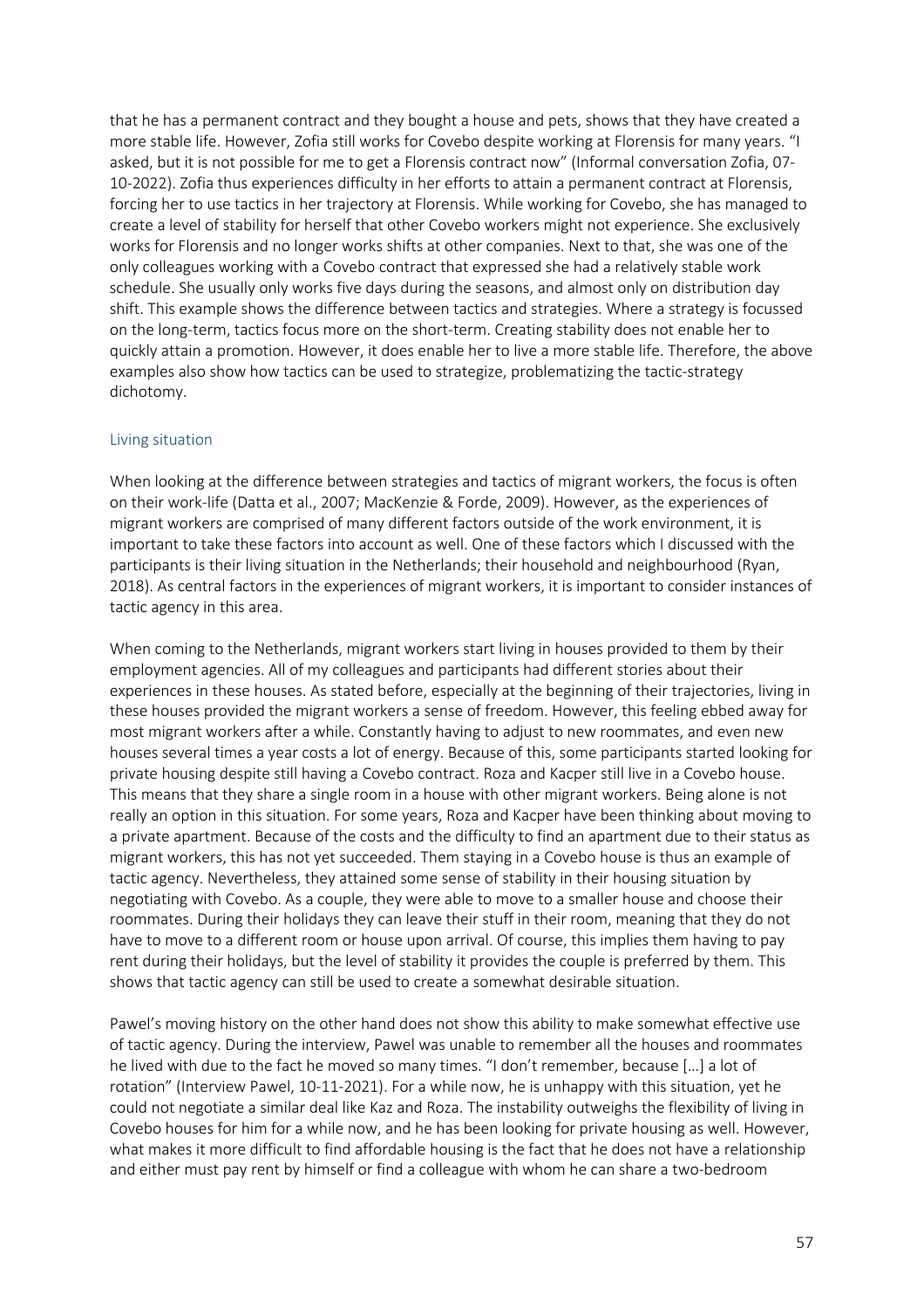apartment. During the interviews, the participants explained the difficulty of constantly having to move and having to adjust to new roommates. Due to the different work schedules, roommates can have, they do not know all of their roommates. Marek also talked about how he needed to be careful in the shared houses as he was afraid his roommates might take something from him. Next to that, Pawel talked about the fact that every time a new roommate arrives in the Netherlands, he must explain everything: from the work at Florensis to their communal house rules. For employment agencies, this is a convenience of having shared houses, while for the migrant workers it can take up a lot of energy of having to explain everything to new roommates a few times a year. As the living situation is important for the sense of embeddedness of migrant workers, *cooling* experiences in this domain can have a negative influence on their experiences here.

Having to exert tactic agency is part of most migrant workers' journeys. As is the case with strategic agency, it is important to be open to other factors influencing the experiences of migrant workers than merely economic ones. In certain situations, participants felt unable to act in accordance with their desires or long-term goals. Because of that, they had to exert tactic agency. In some instances, this can lead to opportunities and eventually help migrant workers in pursuing their goals. These instances problematize the dichotomy that is posed between strategies and tactics. However, in other instances, it is experienced as having to wait until a new opportunity arises. During the interviews, the participants mostly focussed on the work environment and living situation when discussing instances of tactic agency. This shows the importance of these two factors in their journeys. A stable work environment and living situation is important for their experience of embeddedness. Once again, this shows the importance of being open to non-economic factors.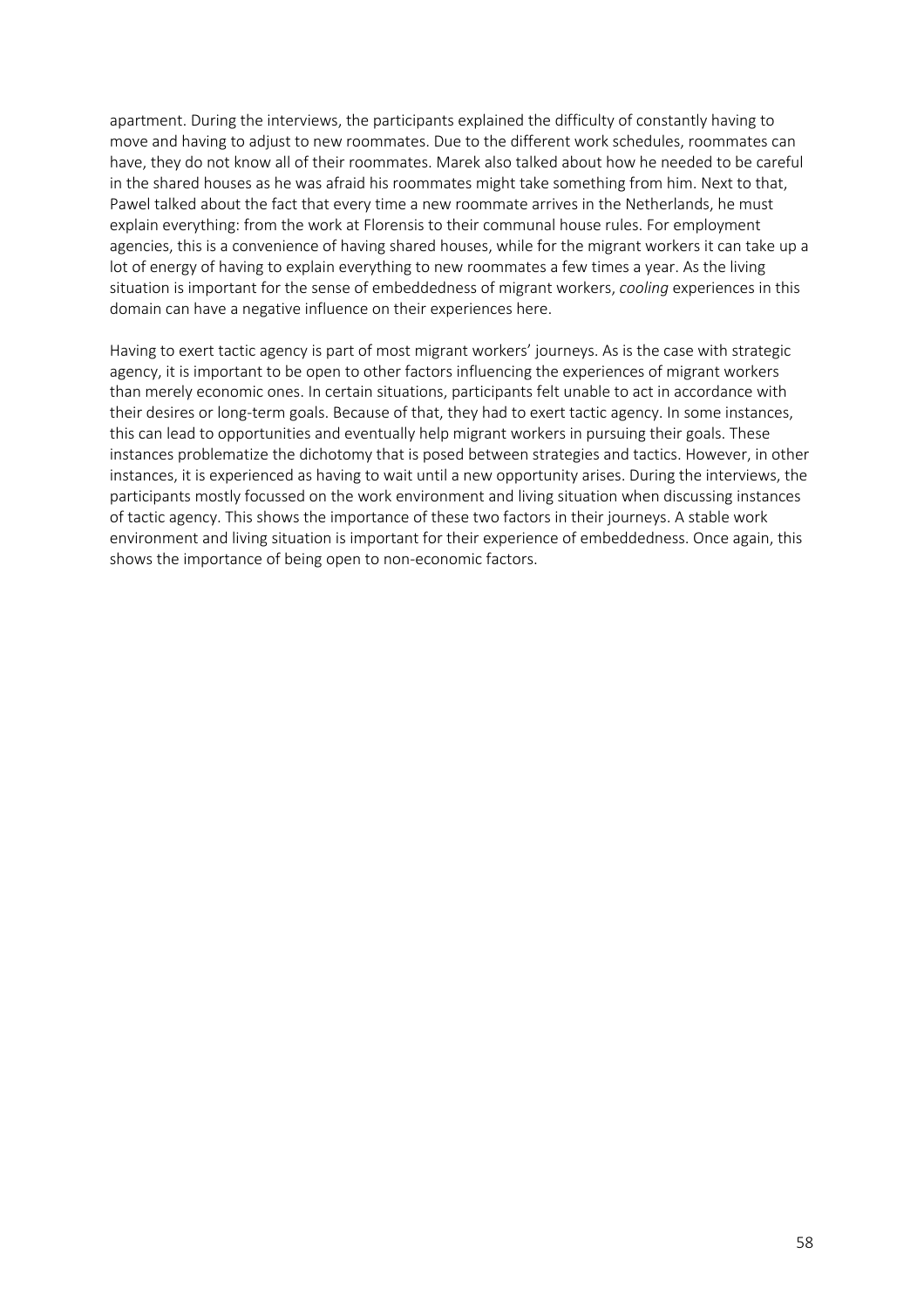# 9. Distribution and destination

Right before the plants leave the environment which they know so well it is time for distribution and destination. Here, the plants are collected from the different greenhouses and cells, at the different Florensis locations. They are organized according to order on trolleys and are taken to destinations throughout Europe. Even though the journey of the plants inside Florensis is over, their journeys will continue outside of it. Throughout the previous parts of the process, everything was focussed on making sure the plants would be in perfect shape right before distribution. The date of distribution – or so to say 'end goal' – has influenced their entire journeys at Florensis. The various stages of the plant's journey demonstrate how the past, present, and future are connected: just as in the stories of migrant workers.

This chapter focusses on the future goals of migrant workers. Even though these goals have been discussed in some detail in the previous chapters, this chapter emphasises why it is important to look at the personal stories of migrant workers. We need to understand the past *and* the dreams the migrant workers are trying to pursue to understand the choices made by them. As Zampoukos (2018) states it, we need to look at the trajectories of migrant workers as 'stories-so-far'. Migrant workers are not a homogenous group. Every migrant worker has their own story, its own experiences, and its own aspirations. The trajectories of migrant workers are affected by experiences throughout their lives, their future aspirations, and people residing in different places. Their stories, and experiences, are not static. Datta et al. (2007) make a clear difference between the ability to strategize and the necessity to use tactics. However, by acknowledging the complexity of the experiences of migrant workers, it becomes apparent that such distinctions are not clear-cut. What counts for one as a tactic, might be a strategy for someone else. And in some instances, tactics can lead to the fulfilment of a future dream. To show the complexity and richness of the stories of migrant workers, this chapter will zoom in on their current long-term plans. Emphasizing *current*, as these goals can change over time as well.

# 9.1. Distribution as a temporary migrant worker

For me, the long-term goal of working as a migrant worker was to write this thesis. My choices made during the fieldwork process were influenced by this goal, and so were my experiences. This final step of the process signified the end of my fieldwork and the start of the next step of my research process. During the last week of my fieldwork, I was preparing to interview some of my colleagues. It signified the end of my experience as a temporary migrant worker. All the experiences are part of this thesis: what I saw, the conversations I had, and how I felt. This all influenced not only the interviews with the participants but also influenced how I interpreted data.

The goal that I was working towards thus influenced my experiences in the present, but in some way also my future. Doing ethnographic fieldwork is an experience that you take with you for the rest of your life. Submerging oneself in a different environment allows one to truly look at the world around you from a different perspective. Working with the migrant workers allowed me to see a completely different side of living in the Netherlands. Seeing all the Polish license plates while on my way to a nightshift or on my way back home from it or hearing the experiences of moving to the Netherlands at the age of 18 without knowing anything about the country. It sometimes felt that my colleagues and participants lived in a different part of Dutch society that I never experienced before. They moved to the Netherlands at a young age, beginning a new life that first revolves around working and creating a new life rhythm from scratch. By working with them and building mutual trust, I gained more information and gathered a more complete understanding of their experiences. My own experiences of doing ethnographic fieldwork and being a temporary migrant worker are experiences that will influence the choices that I will make in the future.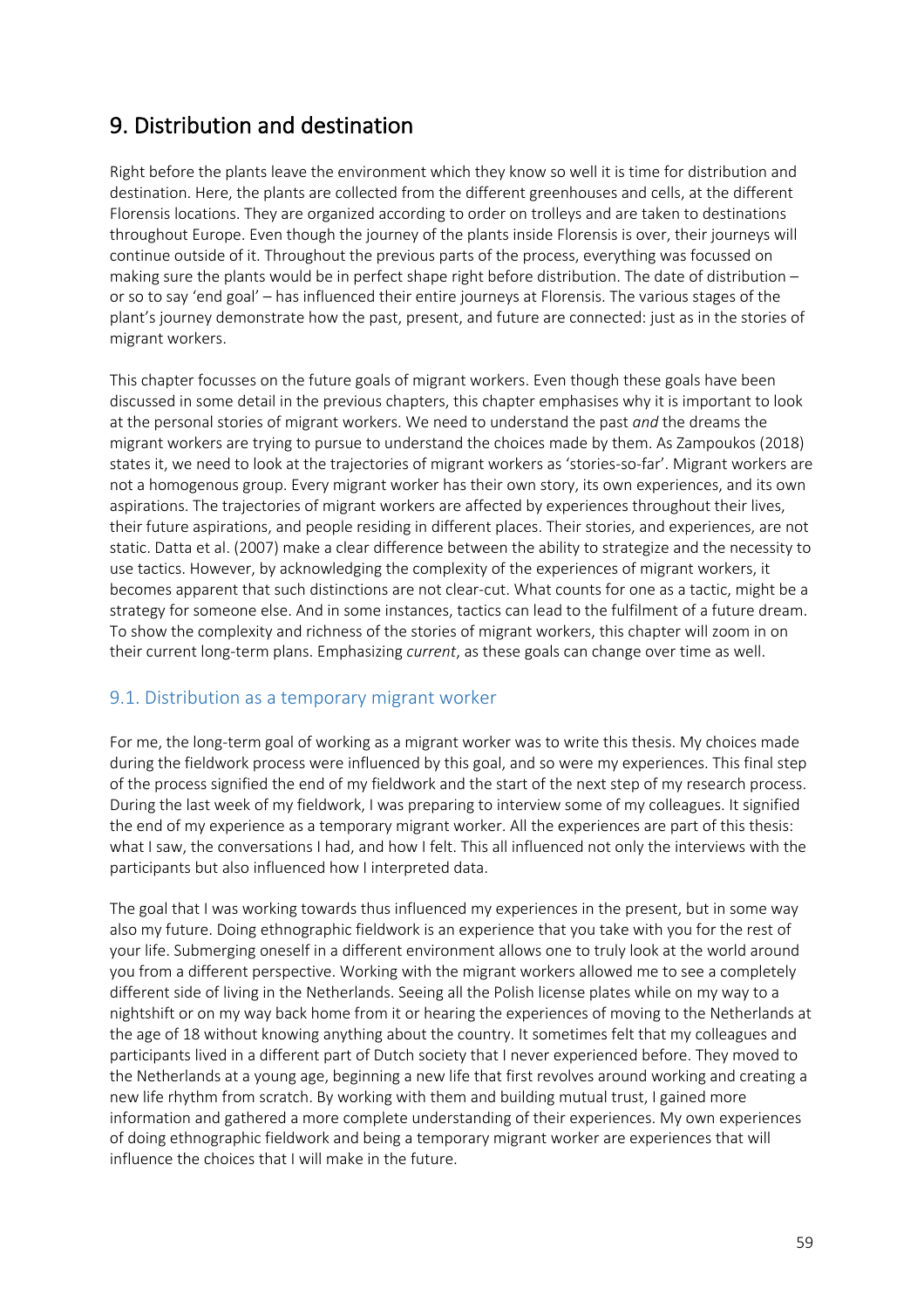### 9.2. Future aspirations migrant workers

Taking an actor-oriented long-term approach entails being open to the complexity of the different trajectories. During conversations with my colleagues and participants, I often asked relatively quickly about their future plans. Understanding this future plan allowed me to understand how they looked at their own situation and put their stories into context. It quickly became clear that this was a difficult question as it sounds like one should have a clear idea of what they want to achieve in ten years, and the steps needed to achieve this. Therefore, the question sometimes scared my colleagues. As most of my colleagues and participants are relatively young, I can understand this reaction, as I react the same when someone asks me about my aspirations. Attaining an understanding of the overall strategies and current desires of my colleagues required sensitivity. Therefore, I usually asked questions about whether they would like to attain promotion, or whether they would like to leave and be reunited with their families. By asking such questions, I got an idea of the goals of the migrant workers, without pressuring them to give a perfect step-by-step plan. What became instantly clear was the fact that all my colleagues had different plans and goals; some were clear, and some were unclear – albeit intentional or unintentional.

#### Clear goals

A distinction can be made between clear and unclear goals. With clear goals, I mean those goals that stretch over a few years. Usually entailing an indication of the duration of their stay, and an indication of their living and working situation in the coming years. Again, the focus here is not only on economic factors but also on factors concerning the personal lives of migrant workers. I will first discuss the stories of participants with clear goals that are focussed on staying in the Netherlands. Afterwards, I will discuss the stories of participants focussed on returning to Poland. I have made this distinction as this is a determinant factor in decisions made by the migrant workers.

### *Remain living in the Netherlands*

While it might be the case that in a few years or decades several of colleagues and participants are still living in the Netherlands, only two of my participants were vocal about their plans to do so. Both Marek and Kaz are planning on staying in the Netherlands for a long period of time. Having the goal of staying in the Netherlands led both participants to actively look for a certain level of stability. They were the only two participants with a permanent contract at Florensis. Because of this, both are living in private housing: Marek rents an apartment with his girlfriend and Kaz bought one with his girlfriend.

Here, life is better than in Poland. It is much, much better […] That's why we came here […] Here, I can see a good future. That I can build on something step by step. In Poland that is not possible (Interview Marek, 19-11-2021).

While both mentioned they might move back to Poland someday, they currently wanted to stay in the Netherlands as they experienced life here as having more opportunities to build a stable future for themselves and their girlfriends. Marek is focussed on growing within Florensis. Currently, he is operator at distribution, which means that he is responsible for the functioning of the machine during the distribution shifts. He followed extra courses in order to control the machine and he can repair it in case it experiences a malfunction. In a few years, he has grown a lot within the company. "My mother told me that when I DO something, I do it from the beginning to the end. Completely" (Interview Marek, 19-11-2021). This personality trait also becomes clear when looking at his aspirations. First, he is focussed on receiving a promotion at Florensis and possibly becoming an office worker. This would entail keeping track of all orders coming in and making sure the processes within Florensis align for the plants to be finished in time. Eventually, he hopes to follow his passion again: being a chef. After having created a solid basis for himself and his family, he hopes to start his own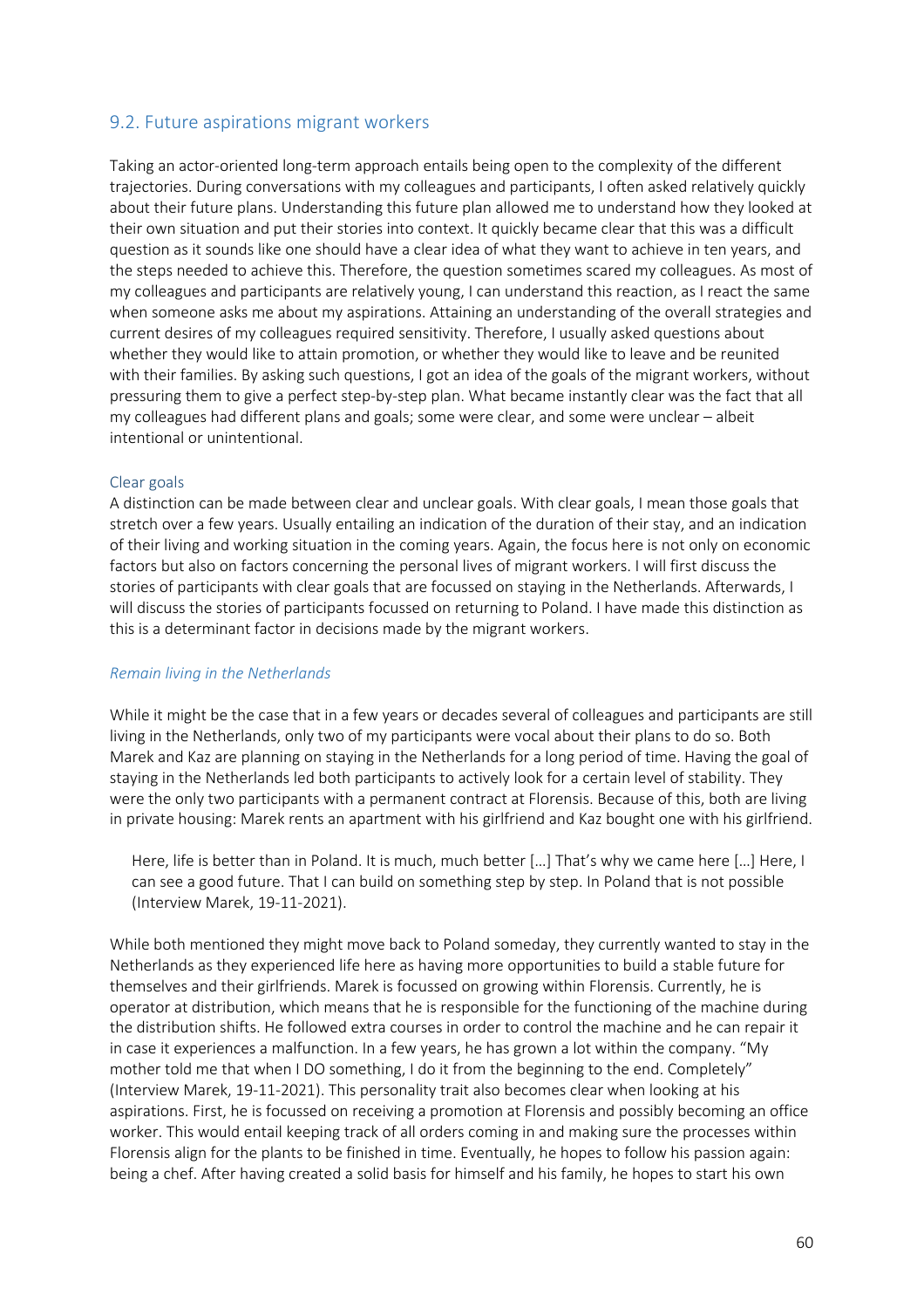restaurant in the Netherlands. Marek's choices are thus informed by his plans of creating this stable basis in the Netherlands and hopefully starting his own business here.

While Kaz also plans to stay in the Netherlands for some years, his plans are less clear. "Maybe, I want to come back to Poland, but really later when I am a little bit older. Forty or fifty maybe? Everything is possible" (Interview Kaz, Hendrik-Ido-Ambacht, 24-11-2021). Because of the room for change in his plans, his plans are focussed on the near future. With regards to work, he would like to grow within Florensis: Acquire some extra courses to attain more responsibilities and learn Dutch in order to create more opportunities for himself. While he wants to marry his girlfriend and start a family in the Netherlands, he currently plans to return to Poland around retirement age. While he sees the Netherlands as a place to create a stable life for himself and his family, Poland remains his home.

What is interesting about their stories, is that both participants are planning on staying and thus creating a level of stability in the Netherlands. Part of this is the fact that both have bought a dog with their girlfriends. While there is currently not a lot of research done about the importance of pets, and the subject is also not discussed in the work of Ryan (2018), I want to argue that this reflects a certain level of embeddedness. A pet reduces the flexibility of its owner; they have to be taken care of and moving becomes more difficult. Therefore, I found having a pet to be a good indicator of whether someone is planning on staying in the Netherlands for a longer period of time.

### *Return to Poland in the near future*

Having a clear goal does not necessarily imply a craving for stability. For participants and colleagues focussing on going back to Poland, flexibility was preferred as it enables them to reach their goals. During my shifts, I spoke to multiple colleagues that saw the Netherlands merely as a place to earn money after which they wanted to return home. And this return would preferably occur sooner rather than later. While this is often heard when asking migrant workers that just arrived about their plans (Ryan, 2018), I also heard this from colleagues residing in the Netherlands for a longer period of time. "Business is business, right now business is good in the Netherlands, but if business is good in Poland I will go to Poland" (Informal conversation with a colleague, male 27, 28-10-2021). Having a certain level of flexibility allowed this colleague to assess each year whether he still needed to work in the Netherlands, or whether he wanted to return to Poland.

When looking at the plans of migrant workers wanting to return to Poland, the story of Kacper and Roza is exemplary. Roza moved to join Kacper in the Netherlands after having discussed that they would only stay for a limited amount of time until they finished building a house in Poland. "Kacper said please just one year and then we finish. So, in one year we finish, maybe two years, we see […] And then, go back to Poland" (Interview Roza, 8-11-2021). Currently, flexibility enables them to pursue their dream more rapidly. This is not to say, that they prefer flexibility over stability. After moving back to Poland, they are planning on starting a family and creating a business. A stable life is thus something they strife for, only not in the Netherlands. "I don't think okay, I can buy a piece of land in Holland […] I only think, make money over there and back to Poland". Roza told me in one of our conversations during the break, that she cannot wait until she and Kacper get a pet. But that they will probably wait until they move back to Poland because that makes more sense for them. Again, this shows the role of pets in creating a stable life and a high level of embeddedness.

### Unclear goals

While clear goals do not imply having a plan spanning over multiple years, there is a difference between these more short-term goals and unclear future aspirations. What can make the distinction a bit more complicated, and perhaps also redundant, is the fact that having unclear goals can be part of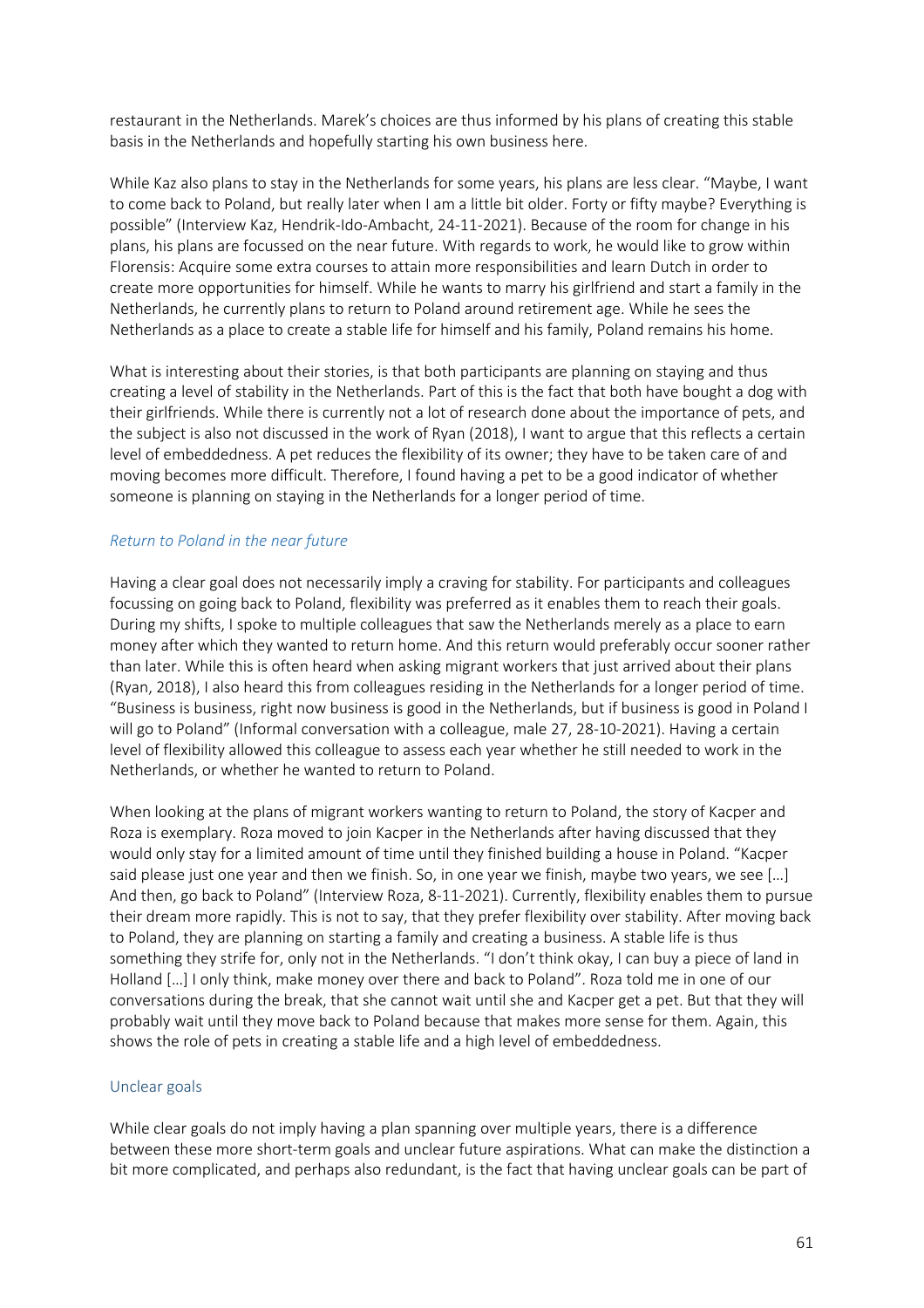a strategy. 'Deliberate indeterminacy' is a consequence of liquid migration in the new European mobility space (McGhee et al., 2017). This strategy is characterized by a "'temporary' and 'unplanned' character" (McGhee et al., 2017, p.2111). Especially the 'unplanned' part of this strategy is interesting since the 'temporary' part mostly reflects the plans of the migrant workers and not the actual duration of their stays. While Snel, Faber, and Engbersen (2015) argue that the temporary character is an intrinsic part of liquid migration, Ryan (2018) argues that most migrants arrive with the *idea* that their stay will be temporary but often end up staying for a long period of time. Nevertheless, it is important to look at the stories of those migrants with unclear goals, and how this strategy affects their decisionmaking.

The stories of Pawel and Zofia reflect deliberate indeterminacy most. Both participants had difficulties talking about their future goals. "We are more like 'okay, what now'. We don't plan. Ever" (Interview Zofia, 10-11-2021). Next to that, a lot of my colleagues did not have clear plans for their future and were taking it season by season. As my research focusses on young migrant workers, this is not surprising since migrant workers under the age of 30 are more likely to show high levels of deliberate indeterminacy (Mc Ghee et al., 2017). During the interview, Pawel explained that he thought he might be returning to Poland in some years. "Haha […] the future is very nice because this year I said two or three times: 'fuck this […] bye, I go to Poland" (Interview Pawel, 10-11-2021). For him, certain factors at work and his living situation were unsatisfactory. This leads to a lower level of embeddedness, meaning that he is less inclined to stay longer and more inclined to be deliberately indeterminant. The fact that making money is currently easier for him in the Netherlands, was a determining factor in deciding to stay for at least one more year.

While Zofia also showed deliberate indeterminacy, her story looks a little bit different from Pawel's. Zofia and her boyfriend have created a relatively stable life in the Netherlands. Together they have bought a house and pets. Comparing it to the stories of Kaz and Marek, one might suspect this to be part of their plan of staying in the Netherlands. However, this is not the case. Because it is not necessary to have a future plan due to the character of the EU, Zofia and her boyfriend can have a 'go with the flow' lifestyle. This indeterminacy can be due to their young age (Mc Ghee et al., 2007). During the interviews, I got the sense that having an unclear plan not only provides the migrant workers with a certain level of freedom and flexibility, but it also enables them to circumvent certain decisions that would give them the feeling that their lives are set in stone. Comparing it to my own life, a long-term plan can be scary as it feels like you are forced in a certain direction by it, not knowing whether this is the right direction or not. Listening to the story of Zofia, I felt like we need to put their stories not only in perspective of their personal experiences. We also need to be mindful to the context of the age of the migrant workers, and the characteristics of the generation we are researching. Deliberate indeterminacy allows young migrant workers to have some time to think about what it is exactly they want to pursue. This can explain the fact that Mc Ghee et al. (2007), found young migrant workers to show higher levels of deliberate indeterminacy.

Understanding the goals of migrant workers is important. Keep in mind that people have different goals, clear or unclear, and that those goals can change over time. Not having clear future aspirations, can be part of a strategy as well. Being deliberate indeterminant allows migrant workers to be flexible, react to current desires, and figure out what it is that they might want to work towards in the future. Understanding the future goals of migrant workers allows us to see their experiences as 'stories-sofar'. Past experiences influence the present, but future goals influence choices made in the present as well. Taking a long-term approach and being open to the entire context in which decisions are made, allows one to understand the types of agency exerted by migrant workers. Even though we live in a capitalistic system, we need to be mindful of the fact that migrant workers are more than economic beings, and therefore, we need to incorporate different factors influencing their experiences.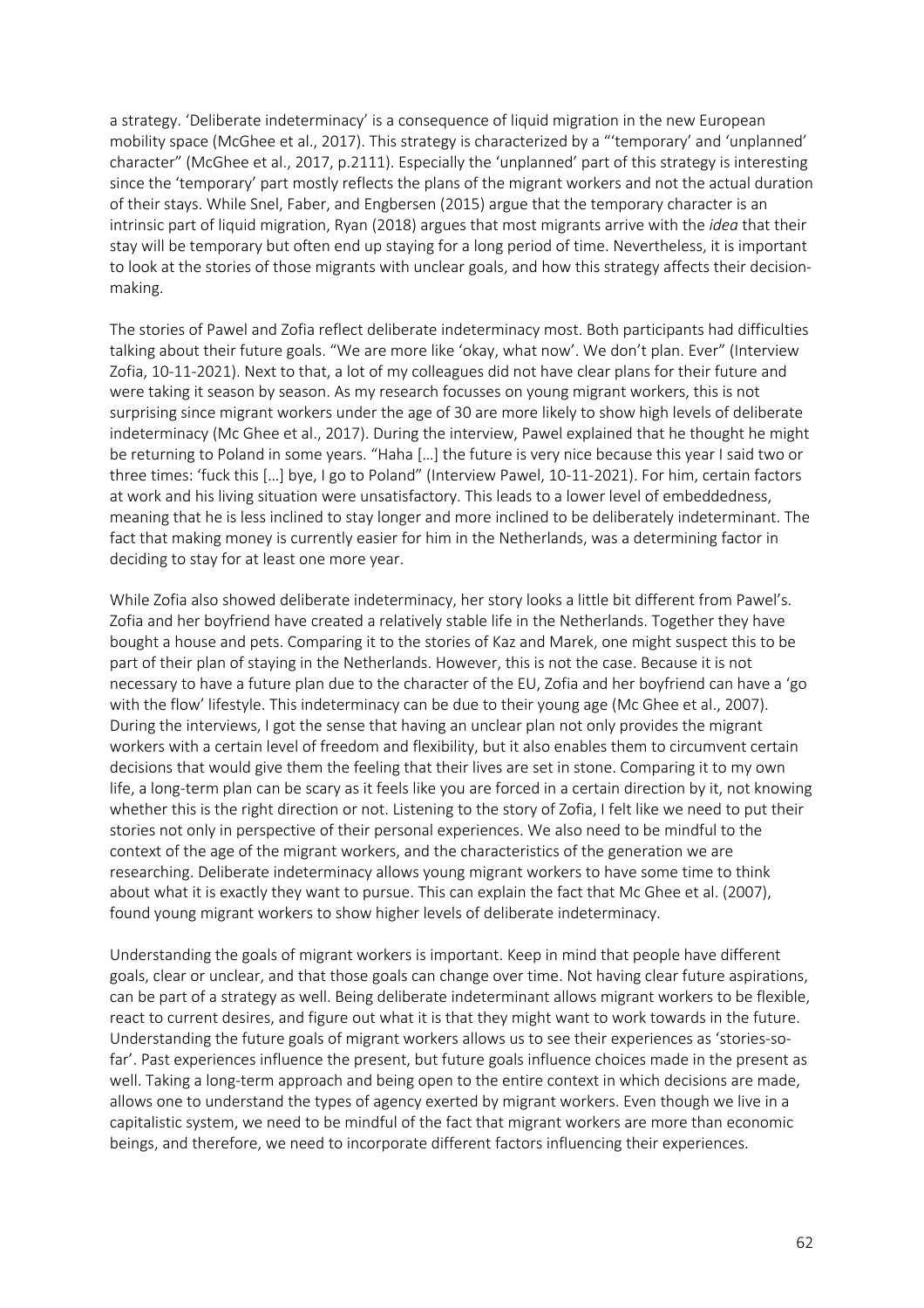# 10. Conclusion

Even though I discussed the stories of Roza, Kacper, Zofia, Marek, Pawel, and Kaz until the last part of the process – distribution and destination – their stories are far from finished. They will experience much more instances of growing or cooling, and hopefully, all will pursue their dreams – whatever this dream might be. Even though their stories are not finished, they – and the stories of my other colleagues –enabled a better understanding of the lives of migrant workers. During this research, I looked at their stories in their entireties by seeing them as 'stories-so-far'. This long-term, actororiented approach allowed me to highlight the importance of putting their stories into perspective, by taking the time to understand the entire context in which each migrant worker finds itself. Next to that, I assessed the definitions of concepts used when studying the trajectories of migrant workers. While it is acknowledged that EU enlargement has enabled a new, legal, form of migration and that this changed the specifics of the migration that is currently occurring, this has not led to a reevaluation of concepts such as upward and downward mobility.

The main question of this thesis is: *How do the types of strategic and tactic agency used by European migrant workers fit in their overall trajectories?* To find an answer to this question, several subquestions shaped the set-up of this thesis. These questions all focussed on different aspects of studying the trajectories of migrant workers. Seeing the stories of the migrant workers as 'stories-sofar' implied taking an actor-oriented long-term approach. This puts the actions of migrant workers into a much broader context of their experiences. An integral part of this framework is the link between the past, present, and future. This sparked one of the sub-questions about the importance of the overall strategies of migrant workers, or their long-term goal(s). What is meant by the fact that the past, present, and future are related, is that the experiences and choices made by migrant workers are influenced by their past experiences and future aspirations. This shows the importance of understanding the overall strategies of migrant workers, or to put it more precisely, to understand towards what goals they are working. However, not all migrant workers have an easily discernible long-term goal. Some of my participants had clear strategies; building a house in Poland or aiming for a promotion within the company in which they currently worked. For other participants, however, this was not the case. As I studied young migrant workers, this is not surprising as deliberate indeterminacy is a commonly found strategy (McGhee et al., 2017). The participants following this strategy tended to act more on current desires. However, this is not to say that their strategy is less important than the strategies of those migrant workers with a clear goal. The strategies of migrant workers influence how they interpret their social and material environment and how they consequently try to navigate this environment. Therefore, in order to recognise what type of agency migrant workers use, it is important to understand their future goals, and with that their overall strategies. As their future goals influence what the preferred action is, and what a coping tactic would be. The preferred action brings the migrant workers one step closer to their future goals. However, as deliberate indeterminacy is a recognized strategy, it becomes more difficult to discern a tactic from a strategy.

How migrant workers navigate and interact with their social and material environments is based on the type of agency they exert. As the name implies, strategic agency allows migrant workers to pursue their overall strategies. The goal towards which migrants work is informed by the motivation to migrate. As these motivations can be based on non-economic factors, there is a need to incorporate these factors when studying the trajectories of migrant workers. Migrant workers can have goals that are different from mere economic ones: they might be looking for adventure, a sense of freedom, or they might be aiming to move back to Poland or not at all. These overall strategies thus inform what a preferred mode of action is in a certain instance. If a migrant worker follows this mode of action, it is a sign of strategic agency. However, if a migrant worker cannot act in accordance with its overall strategy, they resort to tactic agency. Where Datta et al. (2007) look at whether a migrant worker is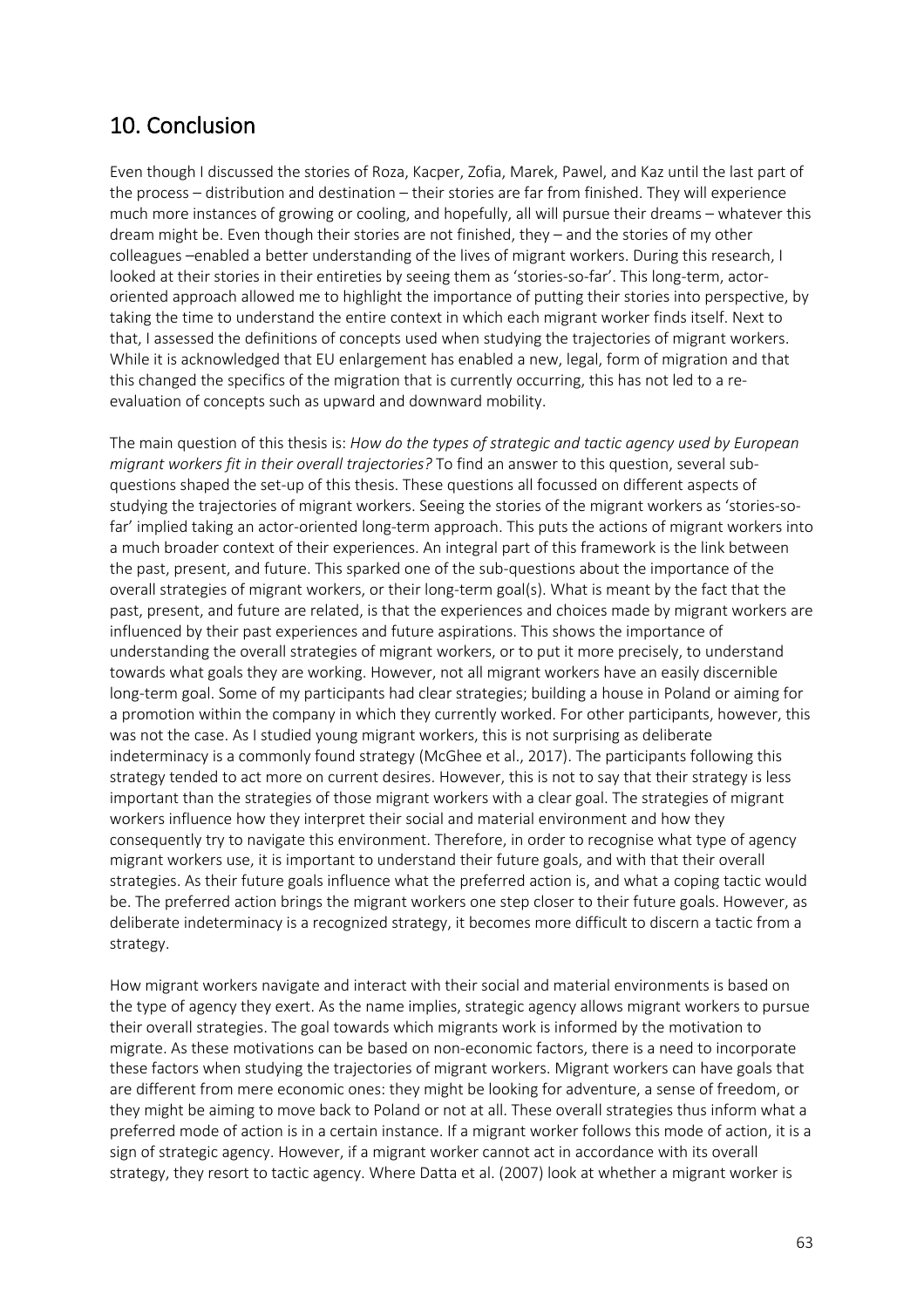able to achieve upward mobility – in a purely economic sense – by acting in a certain way, I argue that it is more important to look at the *experience* of the migrant worker itself. Upward mobility should not only be determined based on economic considerations. Even though migrant workers move abroad to earn money, they are more than mere economic beings. Upward mobility should include the desires and goals of the migrant workers themselves: whether something constitutes upward mobility for them.

To illustrate this, we can look at the example of attaining a permanent contract at the company where the migrant workers are employed instead of their flexible contracts at the employment agency. In Datta et al.'s (2007) view, not attaining a permanent contract is an example of tactic agency. Because of the less powerful position *vis-à-vis* their employers, migrant workers are not able to achieve a certain level of stability or upward mobility. However, one must look at the situation from the perspective of the migrant worker. For example, Kacper is more content with the flexible contract, as this allows him to attain his long-term goal quicker. It is thus part of his overall strategy. Unfortunately, this is not the case for everyone. Even though Zofia's overall strategy can best be described as deliberately indeterminant, she mentioned the fact that she would like a permanent contract. Even though her strategy is more based on current desires than future goals, she and her boyfriend have created a relatively stable life in the Netherlands. For her, a permanent contract would suit this situation best. As this is not the case, she resorts to tactic agency. By focussing on the shortterm, she created some sort of stability in accordance with the employment agency. Showing how accumulative tactics can contribute to an overall strategy.

The strategy of deliberate indeterminacy that described the situation of both Zofia and Pawel best, is central in the third sub-question. By keeping the options open on purpose, this strategy allows migrant workers to be flexible. As said before, due to the constant changes the migrants are confronted with due to liquid modernity, flexibility can be a useful strategy. By keeping one's options purposely open, it becomes possible to quickly change strategies. Next to that, since EU enlargement has made it possible to easily move between member states, it has become possible to remain flexible as a migrant worker. It is not necessary to get a workers' permit or a visa. This means that EU regulations *allow* migrant workers to keep their options open and assess each year whether they like to stay. However, this is not to say that for each migrant worker, flexibility is a preferred strategy in navigating their lives in the Netherlands. Migrant workers with a clear future goal might prefer stability over flexibility, depending on their future aspirations. Even those with an unclear goal – by being deliberately indeterminant –might prefer stability over flexibility. While the strategy of deliberate indeterminacy *allows* migrant workers to be flexible and to easily change strategies, does not imply that the migrant workers make use of this possibility. For example, Zofia and her boyfriend have an unclear future goal and like to 'go with the flow'. However, their trajectories show that they have deliberately chosen for stability over the past year. While they are uncertain about whether they will stay in the Netherlands or not, they are creating a stable basis for themselves. Buying a house, having pets, and having a permanent contract all make moving a more difficult process. Nevertheless, the feeling of being flexible is important for the couple.

Next to the fact that flexibility can be a preferred strategy, it can also be used to deal with obstacles. In a situation where migrant workers must resort to tactic agency, flexibility allows them to use different tactics to create a somewhat better situation for themselves. Roza and Kacper's housing situation has changed over the past years. Even though both *prefer* private housing, they have not managed to find suitable housing and are still making use of the houses provided to them by the employment agency. In this situation, they have not made use of strategic agency. By smartly making use of the tactics, the couple has been able to create a living situation that somewhat fits their needs. By being flexible and reacting to the obstacles and opportunities they were presented with, they could negotiate their current living situation with the employment agency. They are living in the same house, can keep their room while on vacation, and are living with the same roommates all year round.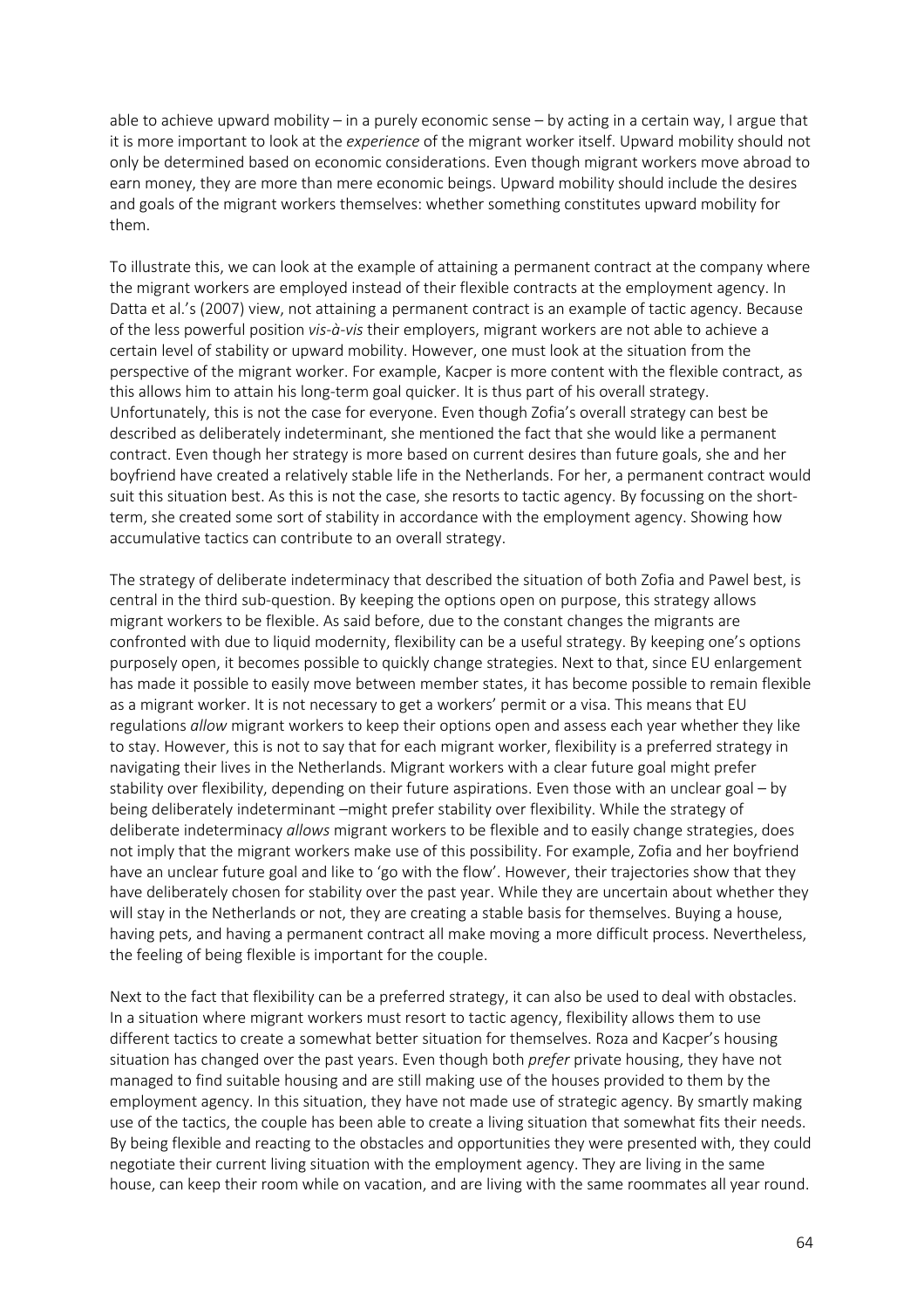The difference here between strategic agency and tactic agency is the fact that the tactics are focussed on the short-term. However, this example also shows that some actions do not fit merely one of the two categories as the accumulative tactics fit the overall strategy of the couple.

Again, while flexibility is an important part of the strategies for navigating the lives in the Netherlands, it is not a preferred strategy for all migrant workers. Some migrant workers might prefer stability. For those migrant workers that make use of flexibility as a strategy, it is not to say that quickly reacting to what is happening is always part of their strategies. While flexibility *can* be part of a strategy, it can also be used in a situation where migrant workers resort to tactic agency. In some situations, migrant workers can strategically make use of different tactics, and in doing so continue to pursue their aspirations.

## 10.1. Strategic and tactic agency in overall strategies

After having dissected the most important aspects of the 'stories-so-far' framework, I will now take a closer look at the main research question. In order to provide an answer to this question, it is important to look at overall strategies. Overall strategies are the future goals or dreams of migrant workers. Sometimes, they are clear, but some migrant workers have unclear goals. Overall strategies thus differ per migrant worker, and it is not possible to say beforehand whether someone migrated solely based on economic considerations. Even two migrants that have migrated because of economic considerations, can work towards different goals. Next to that, goals can gradually and unconsciously change over time. Because it has become easier to migrate within the EU, migrant workers can gradually change their (initial) goals.

By looking at the overall strategy of a migrant worker, it becomes possible to understand what type of agency they used in a particular situation. As aspirations or dreams can change over time, the future goals the migrant worker had at a specific time need to be considered. This is because the goal the migrant worker had two years ago might be different from their current aspirations. Understanding the future goal is important as the present and future are related. Choices made by migrant workers are informed by the goal towards which they are working. Next to that, the choices made are informed by past experiences. It is thus not possible to comprehend choices made by the migrant workers without understanding the context in which the migrant worker finds themselves: their social and material environment. How they interpret their social and material environment is not only informed by the agency and mobility of other people, ideas, and institutions, but also by their own experiences and future aspirations. By taking a long-term actor-oriented approach, it becomes possible to understand this interaction between the system and the individual and take a closer look at the type of agency that migrant workers exert.

As stated before, strategic agency is about being working towards a long-term goal. Strategies are those actions that a migrant worker consciously made, and that enabled them to come closer to reaching their goal(s). Tactic agency, however, is exerted in those instances where migrant workers could not purposefully pursue their long-term goals. However, as shown above by strategically making use of different acts of tactic agency it becomes possible for migrant workers to create a desirable situation still fitting their aspirations. Datta et al.'s (2007) distinction between strategic and tactic agency is less clear in reality. Migrant workers have different past experiences and dreams towards which they work. Because of this, their present experiences and choices made in the present can differ. There is not only one path towards a specific future goal, different routes exist for which migrant workers can opt. Therefore, the binary understanding of what constitutes strategies and tactics does not do justice to the richness of the experiences of migrant workers. Whether an action enables migrant workers to reach their goals is not so much about whether it leads to economic upward mobility. It is more about whether it leads to a situation in which migrant workers experience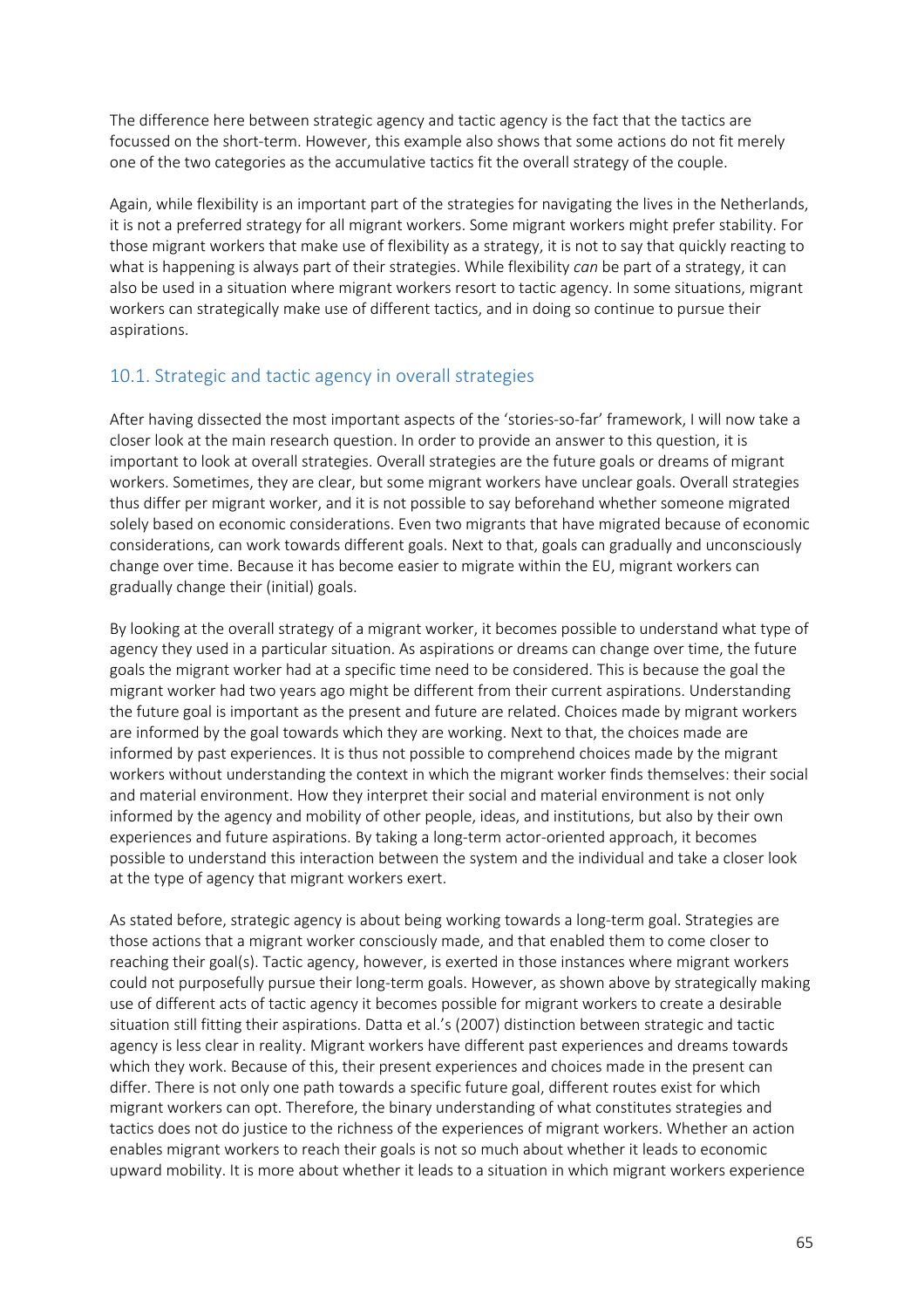some sort of upward mobility, which might be non-economical in nature. Where Datta et al. (2007) follow an economic centred understanding of the terms, it is necessary to expand this understanding beyond mere economic considerations. Due to the new European mobility space, migration does not merely occur based on economic motivations. Therefore, we need to acknowledge the importance of non-economic factors in the experiences and trajectories of migrant workers. Looking beyond the scope of economic motivations to migrate is important in understanding the entire context of the experiences of migrant workers.

Concludingly, strategic and tactic agency are important concepts in understanding the experiences of migrant workers. Strategic agency allows migrant workers to pursue their overall strategies. In those instances where migrant workers use tactic agency, they are no longer able to pursue their overall strategies in a way that they prefer. However, what is a desirable action for one, might be undesirable for someone else. To value the type of agency a migrant worker used in a particular circumstance – and whether this fits their overall strategies – it is essential to understand the entire context in which the migrant worker finds itself. By doing this, we can allow migrant workers to take some authority back over the stories that are told about them. By understanding the richness of the trajectories of migrant workers, we can begin to see the heterogeneity of their experiences.

# 10.2. Conclusion as a temporary migrant worker

During my research, I experienced what it entails to be a migrant worker to some extent. I have lived the hours, the atmosphere at Florensis, how colleagues interact, and I got to learn their personal stories. Next to understanding their stories, my fieldwork experience taught me two things: my privileged position as a researcher, and the delicate task we as researchers have to do justice to the stories of others. Even though I worked as a migrant worker for a month, this does not equal the experiences of my colleagues and other migrant workers. In my case, it was clear that it would last only one month, and my livelihood was not dependent on it, while for migrant workers it is their life.

During my month as a migrant worker, I struggled with the fact that I would write my thesis about the stories of others. While I see the importance of this, I felt a responsibility that my thesis would represent the perspective of the migrant workers and that I would not essentialize migrant workers as being one homogenous group. The set-up of my research allowed me to do this. Additionally, it showed me the importance of doing this; of showing different stories and being mindful of the context in which research participants find themselves.

Sometimes, I would discuss some findings of papers that I had read prior to my fieldwork about migrant workers with my participants or colleagues. Usually, I did this in order to explain why I thought it was important to understand the everyday lives of migrant workers when doing research on this group. Often, my colleagues would express that they did not fully recognize themselves in certain findings. Even though I know research is never indicative of the experiences and lives of *all* migrant workers, I did find this disturbing. Therefore, I wanted to make sure that the stories that my colleagues and participants entrusted me with would not turn into research in which they would not recognize themselves. To achieve this, I tried to look at their individual stories in their entirety.

By understanding the entire context of migrant workers' lives, it becomes possible to represent their perspective instead of representing the perspective of a researcher. Again, what might be desirable for one might be undesirable for someone else and vice versa. When looking at the experiences of migrant workers, we need to be mindful that it is *their* lives that we are discussing. Even though a course of action might not fit your view of what would be preferable as a researcher, does not directly imply that the same counts for the migrant workers themselves. To come back to the quote with which I started this thesis, we need to be aware of the fact that through research, we define others.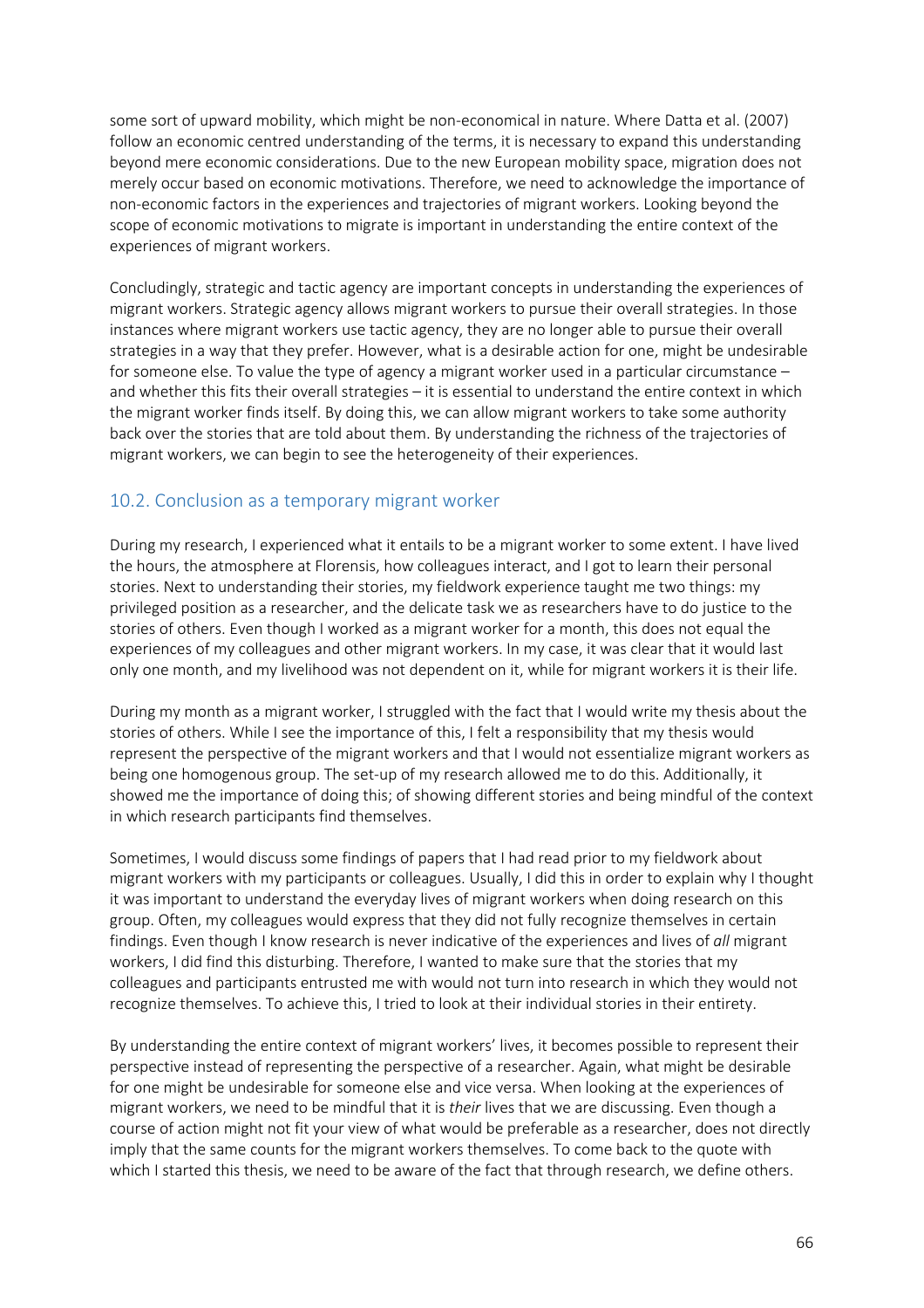By defining others, we influence how they are seen and how their lives are understood. As researchers, it is up to us to make sure we do not let the privileged position influence how we define others. Our research should be guided by factors that allow our participants to define themselves. To enable them to become the meaning-giving beings that they are, also in the research field. I am grateful to all my colleagues and especially to Roza, Kacper, Zofia, Marek, Pawel, and Kaz for sharing their unique personal stories with me.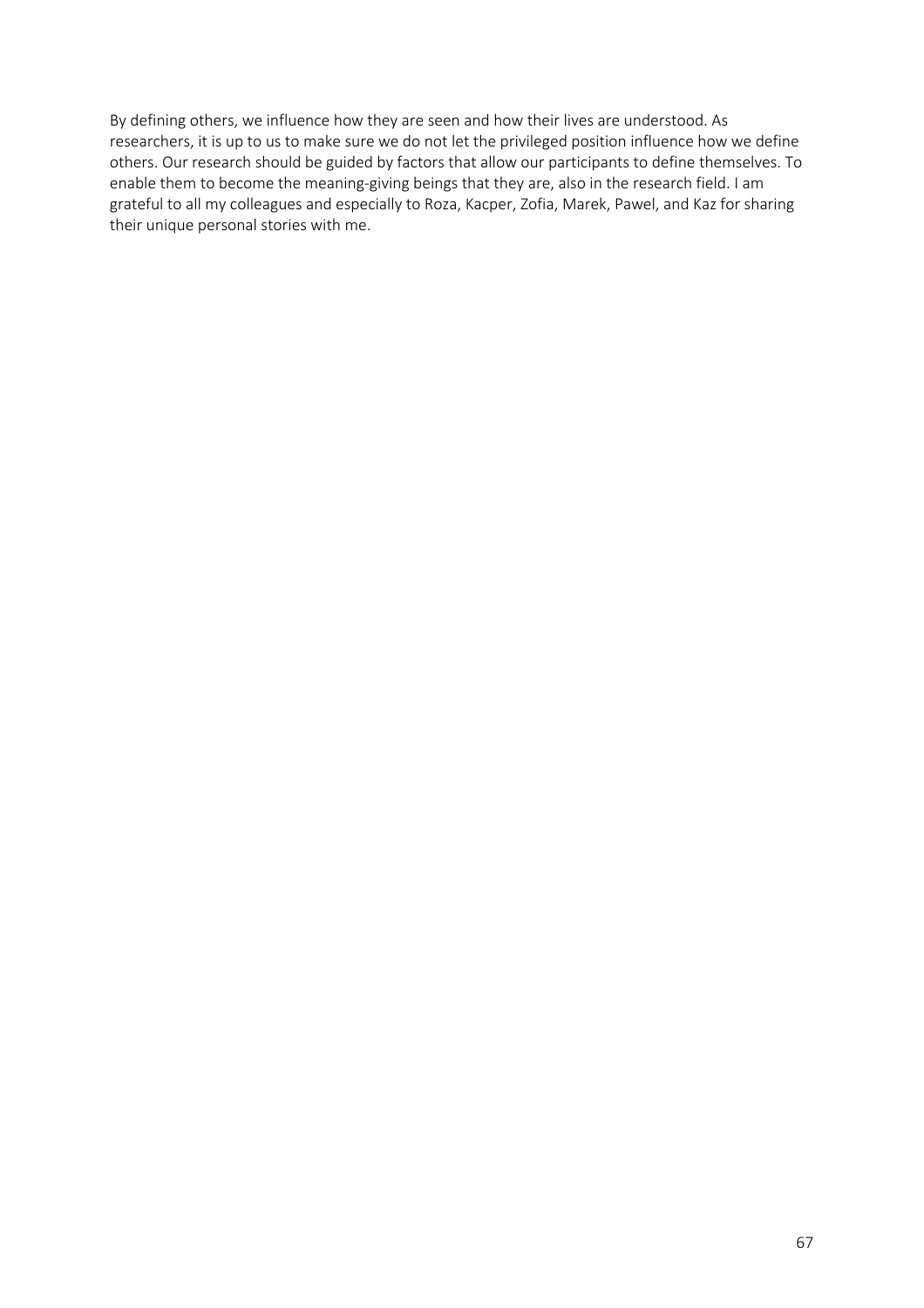# References

- Aktinson, P. and Hammersley, M. (1998). Ethnography and Participant Observation. In Denzin, N. K., Lincoln, Y. S. (Eds.), *Strategies of Qualitative Inquiry 110-136*. Sage: London.
- Bagnoli, A (2009). Beyond the Standard Interview: The use of Graphic Elicitation and Arts-Based Methods. *Qualitative Research,* 9 (5), 547-570.
- Bauman, Z. (2004). *Wasted Lives: Modernity and Its Outcasts*. Cambridge: Polity.
- Berger, P. L., and Luckmann, T. (1991). *The Social Construction of Reality: A Treatise in the Sociology of Knowledge.* London: Penguin.
- Bremner, N (2020). Time for Timelines: The Take-Home Timeline as a Tool for Exploring Complex Life Histories. *International Journal of Qualitative Methods,* 19, 1-13.
- Brinkmann, S., and Kvale, S. (2005). Confronting the Ethics of Qualitative Research. *Journal of Constructivist Psychology*, 18 (2), 157-181.
- Browne, B. C. (2013). Recording the Personal: the Benefits in Maintaining Research Diaries for Documenting the Emotional and Practical Challenges of Fieldwork in Unfamiliar Settings. *International Journal of Qualitative Methods*, 12 (1), 420-435.
- Büscher, M., and Urry, J. (2009). Mobile methods and the empirical. *European Journal of Social Theory,*  12 (1), 99-116.
- Çankaya, S. (2020). *Mijn ontelbare identiteiten*. De Bezige Bij: Amsterdam.
- CBS (2019). *Bijna 180 Duizend Banen Vervuld door Polen* [website]. Retrieved from: https://www.cbs.nl/nl-nl/nieuws/2019/14/bijna-180-duizend-banen-vervuld-door-polen.
- CBS (2020). *Nearly Thirty Thousand Contract Workers in Agriculture* [website]. Retrieved from: https://www.cbs.nl/en-gb/news/2020/15/nearly-30-thousand-contract-workers-in-agriculture.
- Christensen, K., Hussein, S., and Ismail, M. (2017). Migrants' decision-process shaping work destination choice: the case of long-term care work in the United Kingdom and Norway. *European Journal of Ageing*, 14 (3), 219-232.
- Clayton, J., and Vickers, T. (2019). Temporal Tensions: European Union Citizen Migrants, Asylum Seekers and Refugees Navigating Dominant Temporalities of Work in England. *Time and Society*, 28 (4), 1464-1488.
- Datta, K., McIlwaine, C., Evans, Y., Herbert, J., May, J., and Wills, J. (2007). From coping strategies to tactics: London's low-pay economy and migrant labour. *British Journal of Industrial Relations*, 45 (2), 404-432.
- Delgado, R. (2007). The Myth of Upward Mobility. *University of Pittsburgh Law Review,* 68 (4), 879- 913.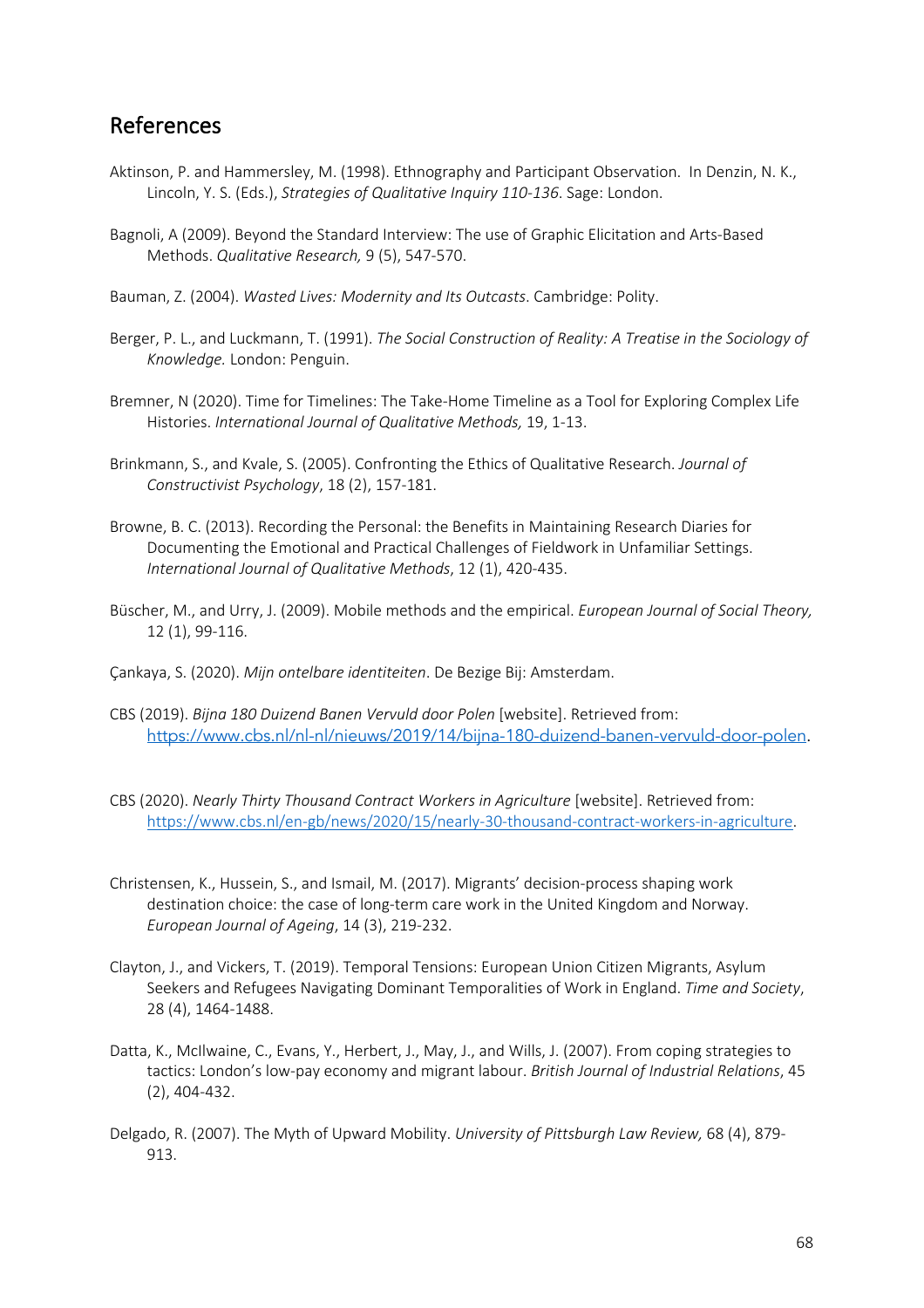Denzin, N. K. (1998). The New Ethnography. *Journal of Contemporary Ethnography,* 27 (3), 405-415.

- Doody, B. (2020). Becoming 'a Londoner': Migrants' Experiences and Habits of Everyday (im)Mobilities over the Life Course. *Journal of Transport Geography,* 82 (September 2019), 1-14.
- Dodgson, J. E. (2019). Reflexivity in Qualitative Research. *Journal of Human Lactation*, 35 (2), 220-222.
- Driessen, H., and Jansen, W. (2013). The Hard Work of Small Talk in Ethnographic Fieldwork. *Journal of Anthropological Research*, 69 (2), 249-263.
- Dryjanska, L. (2021). Families and Family Values in Poland. In I. Albert, M. Emirhafizovic, C. N. Shpigelman, and U. Trummer (Eds.), *Families and Family values in Society and Culture*, 329-344. Information Age Publishing: Charlotte.
- Eade, J., Drinkwater, S., and Garapich, M. (2007). *Class and Ethnicity: Polish Migrant Workers in London.* Guildford: Centre for Research on Nationalism, Ethnicity, and Multiculturalism.
- Engbersen, G., Snel, E., and de Boom, J. (2010). "A van full of Poles": Liquid migration from Central and Eastern Europe. In Black, R., Engbersen, G., Okólski, M., and Pantîru, C. (Eds.), *A Continent Moving West: EU Enlargement and Labour Migration from Central and Eastern Europe,* 115-140. Amsterdam University Press.
- Engbersen, G., Snel E. (2013). Liquid Migration: Dynamic and Fluid Patterns of Post-Accession Migration Flows. *Migration in Transition: Migration Patterns after EU Enlargement*, 21-40.
- Erel, U., and Ryan, L. (2019). Migrant Capitals: Proposing a Multi-Level Spatio-Temporal Analytical Framework. *Sociology*, 53 (2), 246-263.
- European Commission (n.d.). *Employment, Social Affairs, & Inclusion: Free Movement – EU Nationals* [website] Retrieved from: https://ec.europa.eu/social/main.jsp?catId=457.
- European Parliament (n.d.). *Fact Sheets on the European Union: The internal market* [website]. Retrieved from: https://www.europarl.europa.eu/factsheets/en/section/189/the-internalmarket.
- Favell, A. (2008). The new face of East-West migration in Europe. *Journal of Ethnic and Migration Studies*, 34 (5), 701-716.
- Fitzgerald, I., and Hardy, J. (2010). "Thinking outside the box"? Trade Union Organizing Strategies and Polish Migrant Workers in the United Kingdom. *British Journal of Industrial Relaitons*, 48 (1), 131- 150.

Florensis (n.d.). *Over ons: Bedrijf* [website]. Retrieved from: https://www.florensis.com/nl-nl/over.

Friberg, J. H. (2012). The Stages of Migration. From Going Abroad to Settling Down: Post-Accession Polish Migrant Workers in Norway. *Journal of Ethnic and Migration Studies*, 38 (10), 1589-1605.

Geertz, C. (1973). Thick Description: Toward an Interpretive Theory of Culture.

Gill, N., and Bialski, P. (2011). New Friends in New Places: Network Formation During the Migration Process Among Poles in the UK. *Geoforum*, 42 (2), 241-249.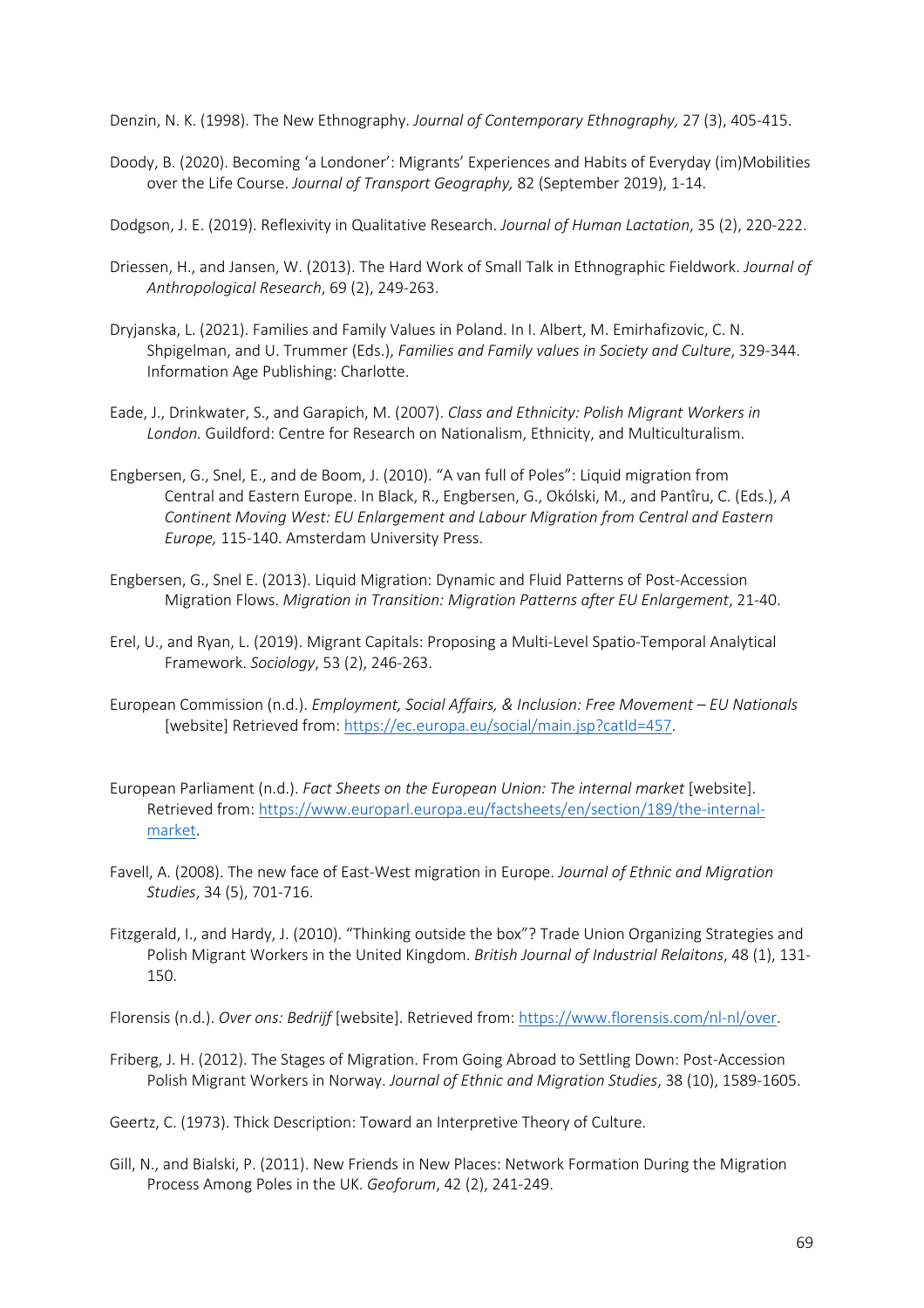- Goodwin, D., Pope, C., Mort, M., Smith, A. (2003). Ethics and Ethnography: An Experiential Account. *Qualitative Health Research*, 13 (4), 567-577.
- Hiebert, D. (2009). Chain migration. In: Gregory, D., Johnston, R., Pratt, G., Watts, M., Whatmore, S. (Eds.), *The Dictionary of Human Geography*. Wiley-Blackwell: Oxford.
- Hirsch, E., and Stewart, C. (2005). Introduction: Ethnographies of Historicity. *History and Anthropology,* 16 (3), 261-274.
- Hubbard, G. (2000). The Usefulness of In-depth Life History Interviews for Exploring the Role of Social Structure and Human Agency in Youth Transitions. *Sociological Research Online*, 4 (4), 102-113.
- Hui, A. (2016). The Boundaries of Interdisciplinary Fields: Temporalities Shaping the Past and Future of Dialogue between Migration and Mobilities research. *Mobilities*, 11 (1), 66-82.
- Huisman, K. (2008). "Does this mean you're not going to come visit me anymore?": An Inquiry into an Ethics of Reciprocity and Positionality in Feminist Ethnographic Research. *Sociological Inquiry*, 78 (3), 372-396.
- Kahanec, M., and Zimmerman, K. (2009). *Migration in an Enlarged EU: A challenging solution*. Economic and Financial Affairs: European Commission.
- Katz, C. (1994). Playing the Field: Questions of Fieldwork in Geography. *Professional Geographer,* 46 (1), 67-72.
- Krings, T., Bobek, A., Moriarty, E., Salamońska, J., and Wickham, J. (2013). Polish Migration to Ireland: "Free Movers" in the New European Mobility Space. *Journal of Ethnic and Migration Studies*, 39 (1), 87-103.
- Long, N. (2009). From Paradigm Lost to Paradigm Regained? The Case for an Actor-oriented Sociology of Development. *European Review of Latin American and Caribbean Studies*, 49 (December), 3- 24.
- MacKenzie, R., and Forde, C. (2009). The Rhetoric of the "good worker" versus the Realities of Employers' Use and the Experiences of Migrant Workers. *Work, Employment, and Society*, 23 (1), 142-159.
- Massey. D. (1994). *Space, Place, Gender.* Minneapolis: University of Minnesota Press.
- Massey, D. (1995). Places and Their Pasts. *History Workshop Journal*, spring 1995 (39), 182-192.
- Massey, D. (2005). *For Space*. London: Sage Publications.
- McGhee, D., Moreh, C., and Vlachantoni, A. (2017). An 'Undeliberate Determinacy'? The Changing Migration Strategies of Polish Migrants in the UK in Times of Brexit. *Journal of Ethnic and Migration Studies*, 43 (13), 2109-2130.
- McMorran, C. (2015). Mobilities Amid the Production of Fixities: Labor in a Japanese Inn. *Mobilities*, 10 (1), 83-99.

Miles, M., and Crush J. (1993). Personal Narratives as Interactive Texts: Collecting and Interpreting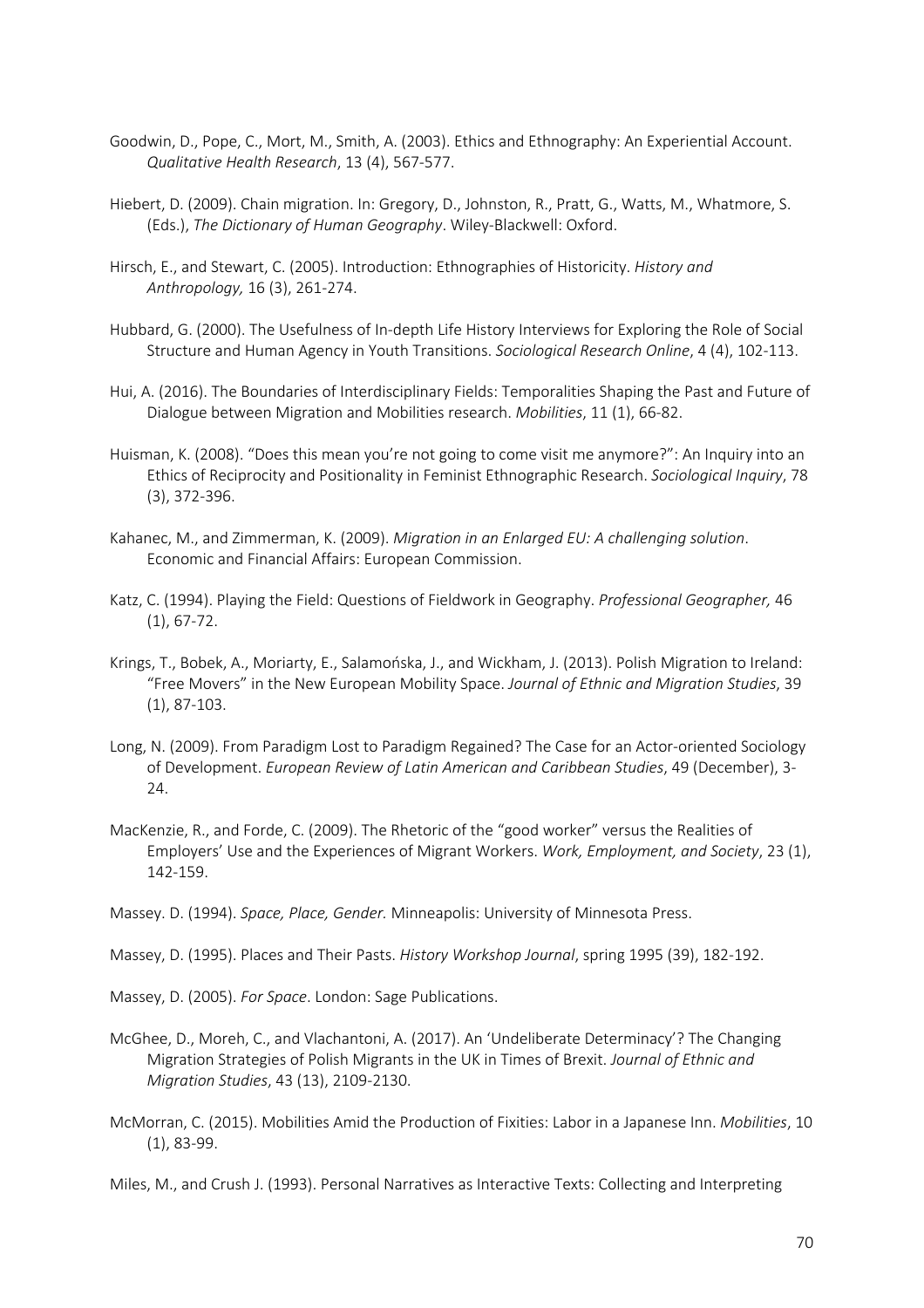Migrant Life-Histories. *The Professional Geographer,* 45 (1), 84-94.

- Musante, K., and DeWalt, B. R. (2010). *Participant Observation: A guide for fieldworkers.* Rowman Altamira.
- Naples, N.A. (1996). The Outsider Phenomenon. *In the Field: Readings on the Field Research Experience,* 139-149.
- Nijhoff, K. G. (2017). Polish Migrants in The Hague: Stories of Integration and Attachment. *Journal of International Migration and Integration*, 18 (2), 623-640.
- van Ostaijen, M., Reeger, U., and Zelano, K. (2017). The Commodification of Mobile Workers in Europe – A Comparative Perspective on Capital and Labour in Austria, the Netherlands, and Sweden. *Comparative Migration Studies*, 5 (1), 1-22.
- Punch, S. (2012). Hidden Struggles of Fieldwork: Exploring the Role and the Use of Field Diaries. *Emotion, Space, and Society*, 5 (2), 86-93.
- Rogaly, B. (2014). Disrupting Migration Stories: Reading Life Histories through the Lens of Mobility and Fixity, *Environment and Planning D: Society and Space,* 33 (3), 528-544.
- Ryan, L. (2010). Becoming Polish in London: Negotiating Ethnicity through Migration. *Social Identities*, 16 (3), 359-376.
- Ryan, L. (2015). *'Another Year and Another Year': Polish Migrants in London Extending the Stay Over Time.* Social Policy and Research Centre, London.
- Ryan, L. (2018). Differentiated Embedding: Polish Migrants in London Negotiating Belonging over Time. *Journal of Ethnic and Migration Studies*, 44 (2), 233-251.
- Rydzik, A., Pritchard, A., Morgan, N., and Sedgley, D. (2012). Mobility, Migration, and Hospitality Employment: Voices of Central and Eastern European Women. *Hospitality and Society*, 2 (2), 137-157.
- Schapendonk, J., van Liempt, I., Schwarz, I., and Steel G. (2018). Re-routing Migration Geographies: Migrants, Trajectories and Mobility Regimes. *Geoforum,* 116 (June 2017), 211-216.
- Schneider, J., Götte, M., Siegman, K.A., Williams, T., Iossa, A., Selberg, N., Palumbo, L., Corrado, A., Siegman, K. A., and Williams, T. (2020). *Are Agri-Food Workers Only Exploited in Southern Europe? Case Study on Migrant Labour in Germany, the Netherlands, and Sweden.* Open Society Foundation.
- Sheller, M., and Urry, J. (2016). Mobilizing the new mobilities paradigm. *Applied Mobilities*, 1 (1), 10- 25.
- Sheller, M. (2017). From Spatial Turn to Mobilities Turn. *Current Sociology,* 65 (4), 623-639.
- Sherif, B. (2001). The Ambiguity of Boundaries in the Fieldwork Experience: Establishing Rapport and Negotiating Insider/Outsider Status. *Qualitative Inquiry*, 7 (4), 436-447.
- Siegmann, K.A., Quaedvlieg, J., and Willimas, T. (2020). *From Regulated Precarity to Decent Work. Improving Conditions for migrant Workers in Dutch Agriculture*. Policy Brief International Institute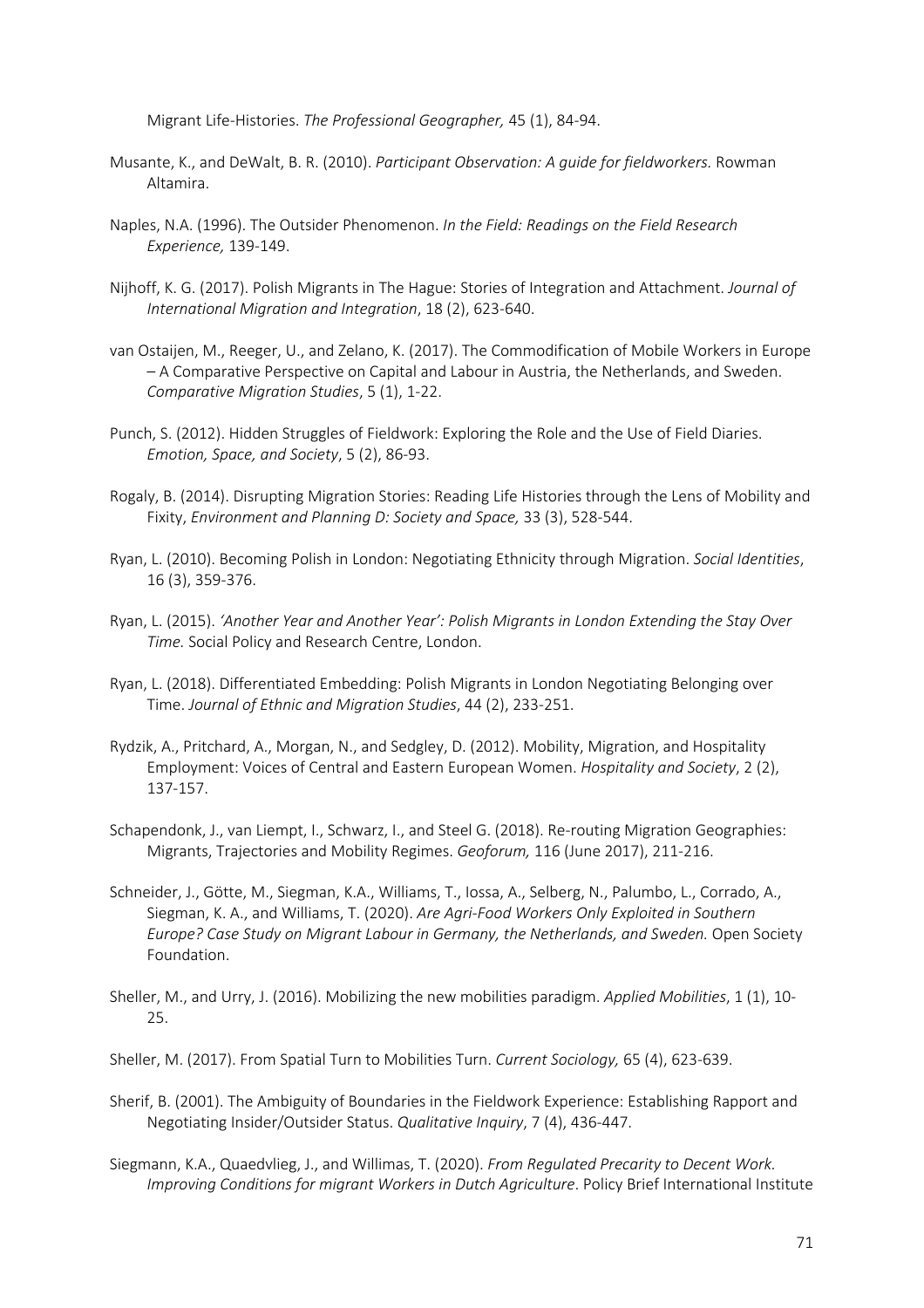of Social Studies*.*

- Singh, C., Tebboth, M., Spear, D., and Davies, J. E. (2018). *Conducting Life History Interviews: a how-to Guide.* Cape Town: ASSAR.
- Sluka, J.A. and Robben, A. C. G. M. (2007). Fieldwork in Cultural Anthropology: An Introduction. *Ethnographic Fieldwork: An Anthropological Reader*, 2, 1-48
- Snel, E., Faber, M., and Engbersen, G. (2015). To Stay or Return? Explaining Return Intentions of Central and Eastern European Labour Migrants. *Central and Eastern European Migration Review,*  4 (2), 5-24.
- Solbue, V. (2011). In Search of my Hidden Preconceptions as a Researcher. *Reflective Practice,* 12 (6), 817-827.
- Statista (2018). *Leading Countries of Origin of Migrant Workers in the Netherlands in 2018* [website]. https://www.statista.com/statistics/983434/distribution-of-migrant-workers-in-the-netherlandsby-country-of-origin/.
- Surmiak, A. (2018). Confidentiality in Qualitative Research Involving Vulnerable Participants: Researchers' perspectives. *Forum Qualitative Sozialforschung*, 19 (3), 393-418.
- SZW (2021). *Rapport arbeidsmigranten: Een verkenning door Inspectie SZW*. Ministerie van Sociale Zaken en Werkgelegenheid.
- Townsend, N. (1999). Fatherhoods and Fieldwork: Intersections between Personal and Theoretical Positions. *Men and Masculinities,* 2 (1), 87-97.
- Utas, M. (2005). Victimcy, Girlfriending, Soldiering: Tactic Agency in a Young Woman's Social Navigation of the Liberian War Zone. *Anthropological Quarterly,* 78 (2), 403-430.
- Vershinina, N. A., Rodgers, P., Ram, M., Theodorakopoulos, N., and Rodionova, Y. (2018). False Self-Employment: the Case of Ukrainian Migrants in London's Construction Sector. *Industrial Relations Journal*, 49 (1), 2-18.
- Vigh, H. (2009). Motion Squared: A Second Look at the Concept of Social Navigation. *Anthropological Theory*, 9 (4), 419-438.
- de Vries, L. (2012). *Facing Frontiers: the everyday practice of state-building in South Sudan*. Wageningen University and Research.
- White, A., and Ryan, L. (2008). Polish "Temporary" Migration: The Formation and Significance of Social Networks. *Europe – Asia Studies*, 60 (9), 1467-1502.
- Wolf (2015). *Poolse Arbeidsmigranten in Nederland en hun Behoefte aan Informatie en Hulp.* Utrecht: Kennisplatform Integratie en Samenleving.
- Zampoukos, K. (2018). Hospitality Workers and the Relational Spaces of Labor (Im)Mobility. *Tourism Geographies*, 20 (1), 49-66.
- Zampoukos, K., Knutsen, H.M., Kiil, M.B. and Olofsdotter, G. (2018). Mobile with an Agency: Negotiating the Spatiotemporalities of the Temp Migrant Worker. *Geoforum*, 93 (September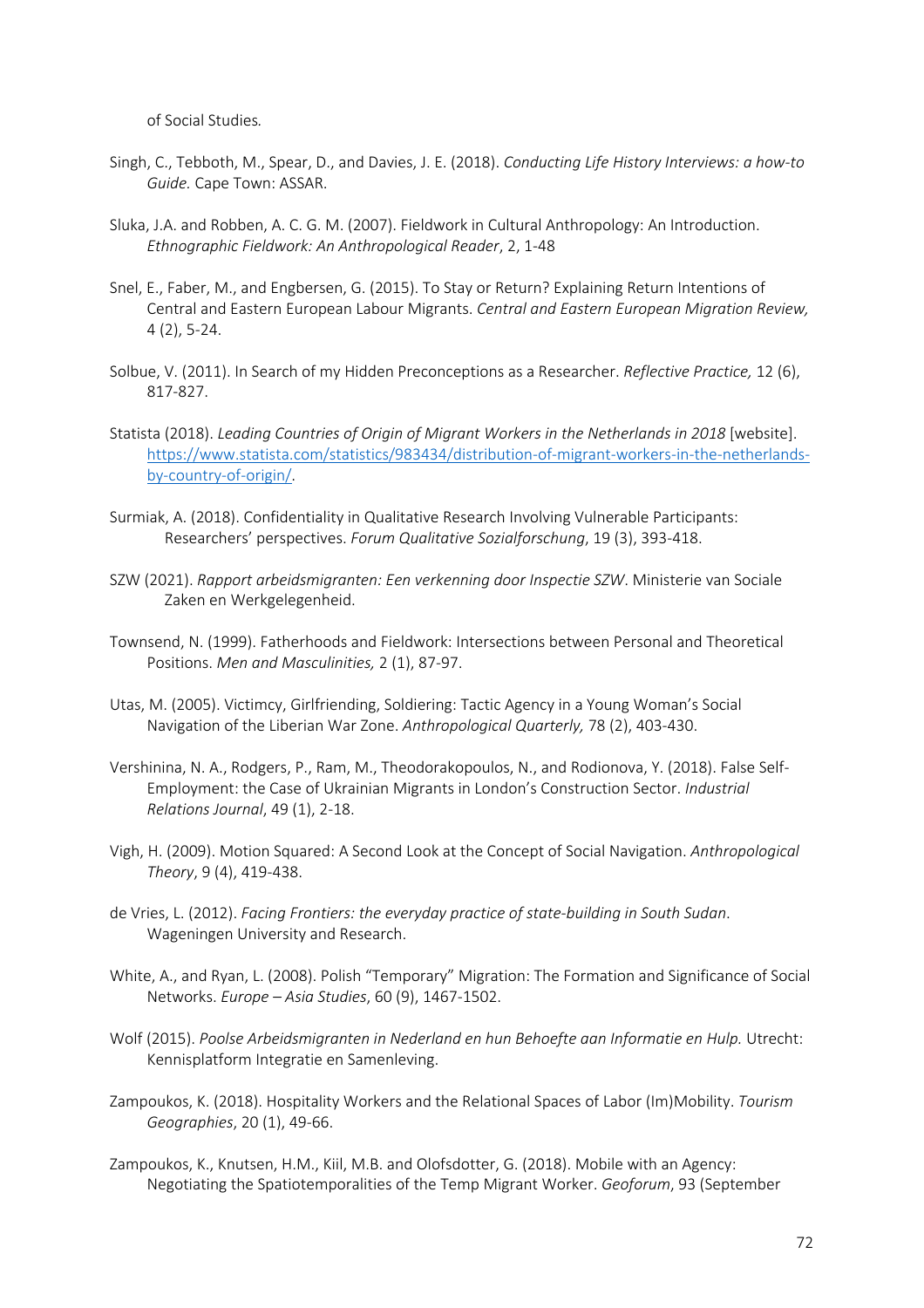2017), 40-47.